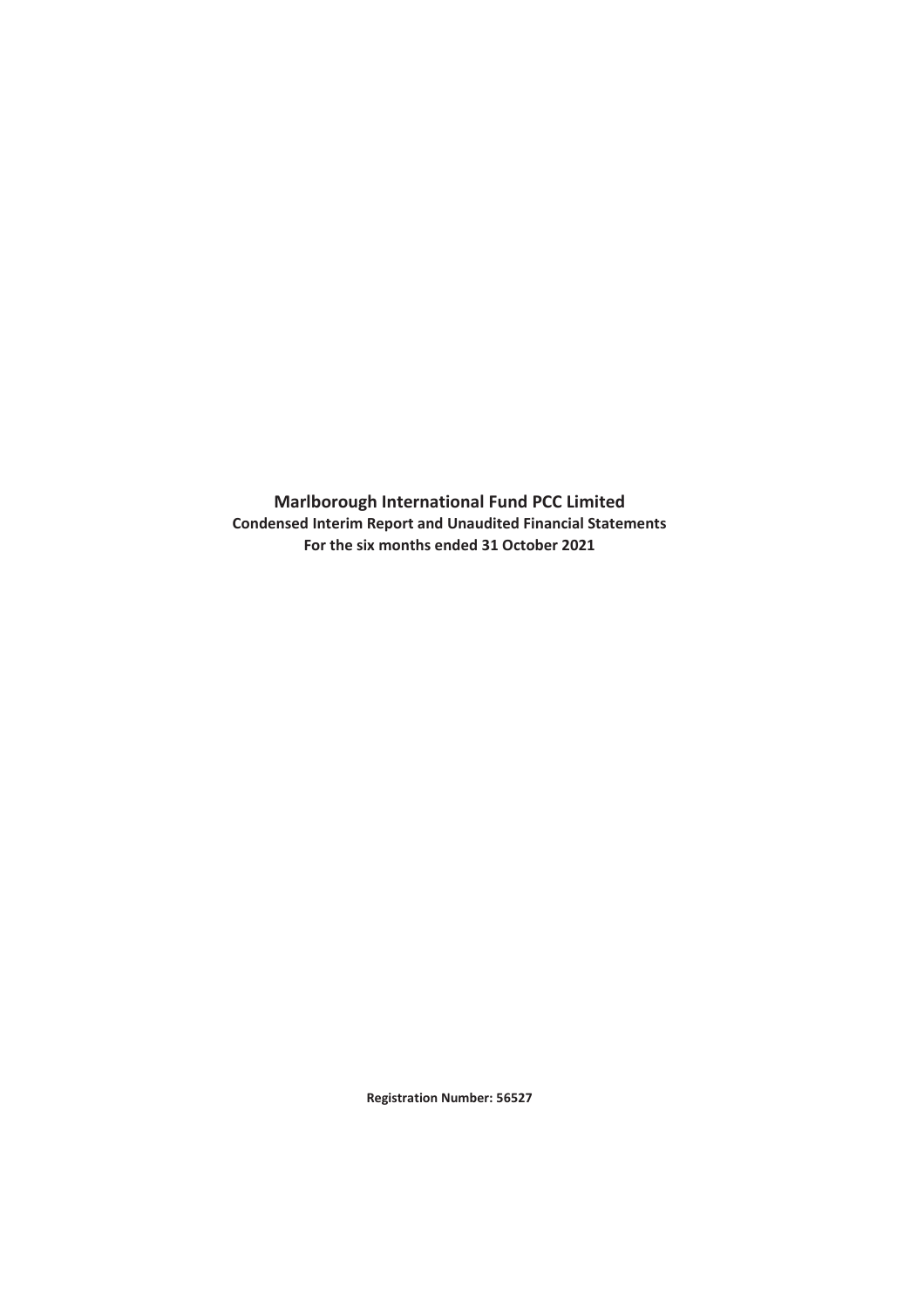| <b>CONTENT</b>                                                                                                       | Page |
|----------------------------------------------------------------------------------------------------------------------|------|
| DIRECTORS AND OTHER INFORMATION                                                                                      | 2    |
| <b>REPORT OF THE DIRECTORS</b>                                                                                       | 3    |
| <b>INVESTMENT MANAGER'S REPORT</b>                                                                                   | 5    |
| PORTFOLIO STATEMENT                                                                                                  | 10   |
| CONDENSED UNAUDITED STATEMENT OF FINANCIAL POSITION                                                                  | 14   |
| CONDENSED UNAUDITED STATEMENT OF COMPREHENSIVE INCOME                                                                | 23   |
| CONDENSED UNAUDITED STATEMENT OF CHANGES IN NET ASSETS ATTRIBUTABLE TO<br>HOLDERS OF REDEEMABLE PARTICIPATING SHARES | 32   |
| CONDENSED UNAUDITED STATEMENT OF CASH FLOWS                                                                          | 41   |
| NOTES TO THE CONDENSED UNAUDITED FINANCIAL STATEMENTS                                                                | 42   |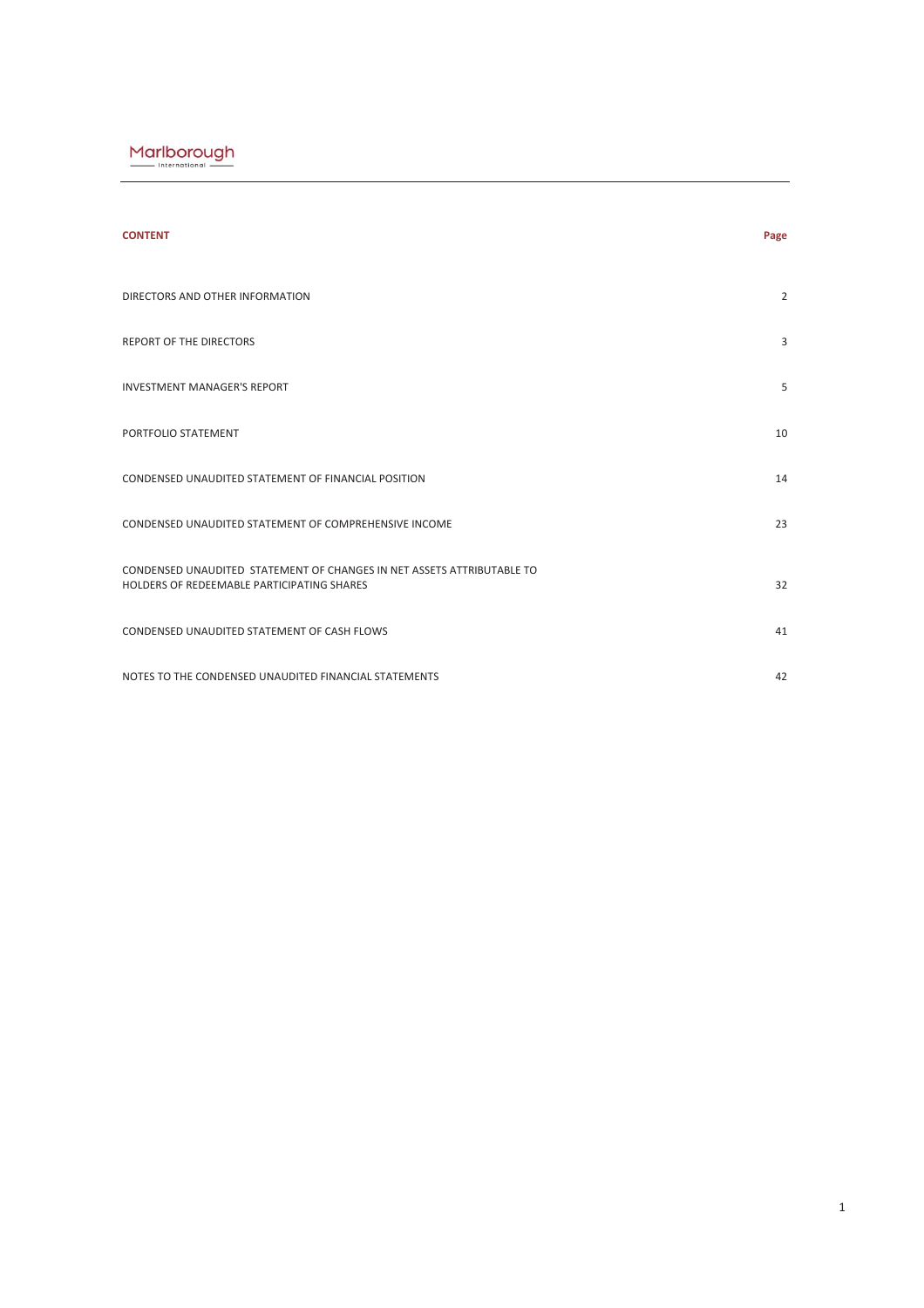Internati

# **DIRECTORS AND OTHER INFORMATION**

Suites 7 & 8, Fourth Floor and Suites 7 & 8, Fourth Floor and Suites 7 & 8, Fourth Floor and Suites 7 & 8, Fourth Floor and Suites 7 & 8, Fourth Floor and Suites 7 & 8, Fourth Floor and Suite 7 & 8, Fourth Floor and Suite Windsor House, Le Pollet<br>St Peter Port.

Marlborough International Management Limited EPIC Fund Services (Guernsey) Limited PO Box 146, Level 2 Park Place Suites 7 & 8, Fourth Floor Park Street, St Peter Port Suites 7 & 8, Fourth Floor<br>Park Street, St Peter Port Suites 8, Suites 7 & 8, Suites 7 & 8, Fourth Floor Park Street, St Peter Port Guernsey St Peter Port, St Peter Port, St Peter Port, St Peter Port, St Peter Port, St Peter Port, St Peter Port, St Peter Port, St Peter Port, St Peter Port, St Peter Port, St Peter Port, St Peter Port, St Peter Port, St

Butterfield Bank (Guernsey) Limited Collas Crill<br>PO Box 25 PO Box 14 Regency Court<br>
Glategny Esplanade<br>
Glategy Esplanade<br>
Glategy Esplanade Glategny Esplanade Glategy Esplanade St Peter Port St Peter Port St Peter Port St Peter Port St Peter Port St Peter Port Guernsey Guernsey GY1 3AP GY1 4EW

Moore Stephens Audit and Assurance (Guernsey) Limited Matheson<br>PO Box 146, Level 2 Park Place Matheson Matheson 70 Sir John Park Street, St Peter Port **Dublin 2**<br>
Guernsey **Dublin 2** Guernsey **Ireland** GY1 3HZ

Marlborough Investment Management Limited Manus Marlborough International PO Box 1852 Lichfield United Kingdom WS13 8RA

# **Registered Office Board of Directors**

Wayne Green (Alternate Director to Allan Hamer) Guernsey, Guernsey, Guernsey, Guernsey, Guernsey, Guernsey, Gason Le Roux (resigned 10 December 2021)<br>GY1 1WF Haley Camp (appointed 10 December 2021)

# **Investment Manager** *Investment Manager* Administrator, Secretary and Registrar

Windsor House, Le Pollet Guernsey, GY1 1WF

# **Custodian Legal Advisers to the Fund**

PO Box 140

# **Auditor Sponsor**

70 Sir John Rogerson's Quay

# **Investment Adviser Abbreviated name for these financial statements**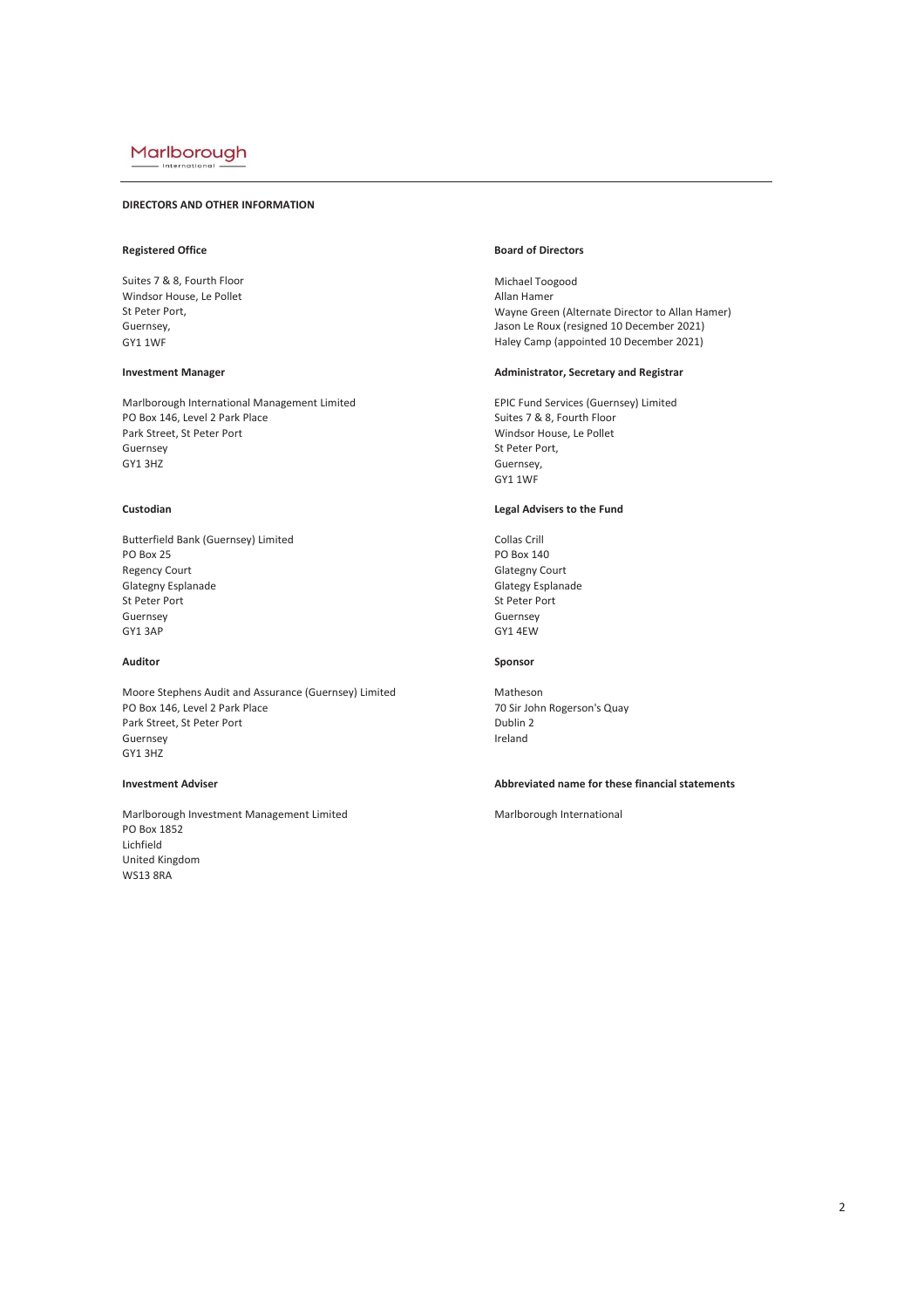# **REPORT OF THE DIRECTORS**

**For the six months ended 31 October 2021**

The Directors present their Condensed Interim Report and Unaudited Financial Statements for the six months ended 31 October 2021.

#### **INCORPORATION AND PRINCIPAL ACTIVITIES**

Marlborough International Fund PCC Limited (the "Company") was incorporated on 11 April 2013 as an open ended protected cell company with limited liability under The Companies (Guernsey) Law, 2008. "The Company was authorised on 28 May 2013 by the Guernsey Financial Services Commission under The Protection of Investors (Bailiwick of Guernsey) Law, 2020, (as amended), (the "POI Law") as an authorised collective investment under 2021 Class "B" Scheme rules. The Company has fifteen active cells at the period end called Marlborough High Yield Fixed Interest Cell, Marlborough Special Situations Cell, Marlborough European Multi-Cap Cell, Marlborough Multi-Cap Income Cell, Marlborough UK Micro-Cap Growth Cell, Marlborough UK Multi-Cap Growth Cell, Marlborough Bond Income Cell, Marlborough Far East Growth Cell, Marlborough Global Cell, Marlborough US Multi-Cap Income Cell, Marlborough Global Bond Cell, Marlborough Balanced Cell, Marlborough Cautious Cell, Marlborough Defensive Cell and Marlborough Adventurous Cell.

#### **STRUCTURE**

Investors in a Cell of the Company shall only have recourse to, and their interest will be limited to, the assets from time to time attributable to that Cell and they will have no recourse to the assets of any other Cell, or against any non-cellular assets of the Company, except as provided under The Companies (Guernsey) Law, 2008. Therefore, under Guernsey law, the assets of any Cell are not exposed to the liabilities of other Cells within the structure.

## **INVESTMENT OBJECTIVE AND POLICY**

The investment objective of the Company is to establish individual Cells and issue Unclassified Redeemable Participating Shares in such Cells which provide a return to Shareholders by making investments in a variety of instruments and markets. The specific investment objectives and the manner in which this is proposed to be achieved insofar as each Cell is concerned are set out in the Prospectus of the Company as well as the Notes to the Financial Statements.

#### **RESULTS AND DIVIDENDS**

The results for the period are shown in the Condensed Unaudited Statement of Comprehensive Income on pages 23 to 31 of the financial statements. During the period the Directors declared the following dividends:

#### Dividends declared in May 2021:

Marlborough Defensive Cell - €0.0205 per share in relation to Class A EUR, Class C EUR, Class F EUR and Class P EUR. Marlborough Defensive Cell - \$0.0246 per share in relation to Class A USD, Class C USD, Class F USD and Class P USD. Marlborough Cautious Cell - \$0.0241 per share in relation to Class A USD, Class C USD, Class F USD and Class P USD. Marlborough Defensive Cell - £0.0177 per share in relation to Class A GBP, Class C GBP, Class F GBP and Class P GBP. Marlborough High Yield Fixed Interest Cell - £0.0212 per share in relation to Class A GBP, Class C GBP, Class F GBP and Class P GBP. Marlborough High Yield Fixed Interest Cell - €0.0246 per share in relation to Class A EUR, Class C EUR, Class F EUR and Class P EUR. Marlborough High Yield Fixed Interest Cell - \$0.0295 per share in relation to Class A USD, Class C USD, Class F USD and Class P USD. Marlborough European Multi-Cap Cell - £0.0103 per share in relation to Class A GBP, Class C GBP, Class F GBP and Class P GBP. Marlborough European Multi-Cap Cell - €0.0119 per share in relation to Class A EUR, Class C EUR, Class F EUR and Class P EUR. Marlborough European Multi-Cap Cell - \$0.0143 per share in relation to Class A USD, Class C USD, Class F USD and Class P USD. Marlborough Multi-Cap Income Cell - £0.0215 per share in relation to Class A GBP, Class C GBP, Class F GBP and Class P GBP. Marlborough Multi-Cap Income Cell - €0.0249 per share in relation to Class A EUR, Class C EUR, Class F EUR and Class P EUR. Marlborough Multi-Cap Income Cell - \$0.0298 per share in relation to Class A USD, Class C USD, Class F USD and Class P USD. Marlborough UK Multi-Cap Growth Cell - £0.0079 per share in relation to Class A GBP, Class C GBP, Class F GBP and Class P GBP. Marlborough UK Multi-Cap Growth Cell - €0.0092 per share in relation to Class A EUR, Class C EUR, Class F EUR and Class P EUR. Marlborough UK Multi-Cap Growth Cell - \$0.0110 per share in relation to Class A USD, Class C USD, Class F USD and Class P USD. Marlborough Bond Income Cell - £0.0145 per share in relation to Class A GBP, Class C GBP, Class F GBP and Class P GBP. Marlborough Bond Income Cell - €0.0168 per share in relation to Class A EUR, Class C EUR, Class F EUR and Class P EUR. Marlborough Bond Income Cell - \$0.0201 per share in relation to Class A USD, Class C USD, Class F USD and Class P USD. Marlborough US Multi-Cap Income Cell - £0.0243 pershare in relation to Class A GBP, Class C GBP, Class F GBP and Class P GBP. Marlborough US Multi-Cap Income Cell - €0.0281 pershare in relation to Class A EUR, Class C EUR, Class F EUR and Class P EUR. Marlborough Cautious Cell - €0.0201 per share in relation to Class A EUR, Class C EUR, Class F EUR and Class P EUR. Marlborough US Multi-Cap Income Cell - \$0.0337 pershare in relation to Class A USD, Class C USD, Class F USD and Class P USD. Marlborough Global Bond Cell - £0.0121 per share in relation to Class A GBP, Class C GBP, Class F GBP and Class P GBP. Marlborough Global Bond Cell - €0.0140 per share in relation to Class A EUR, Class C EUR, Class F EUR and Class P EUR. Marlborough Global Bond Cell - \$0.0168 pershare in relation to Class A USD, Class C USD, Class F USD and Class P USD. Marlborough Cautious Cell - £0.0174 per share in relation to Class A GBP, Class C GBP, Class F GBP and Class P GBP.

Please refer to Note 17 for further information in relation to the dividends that have been declared and paid subsequent to the period end.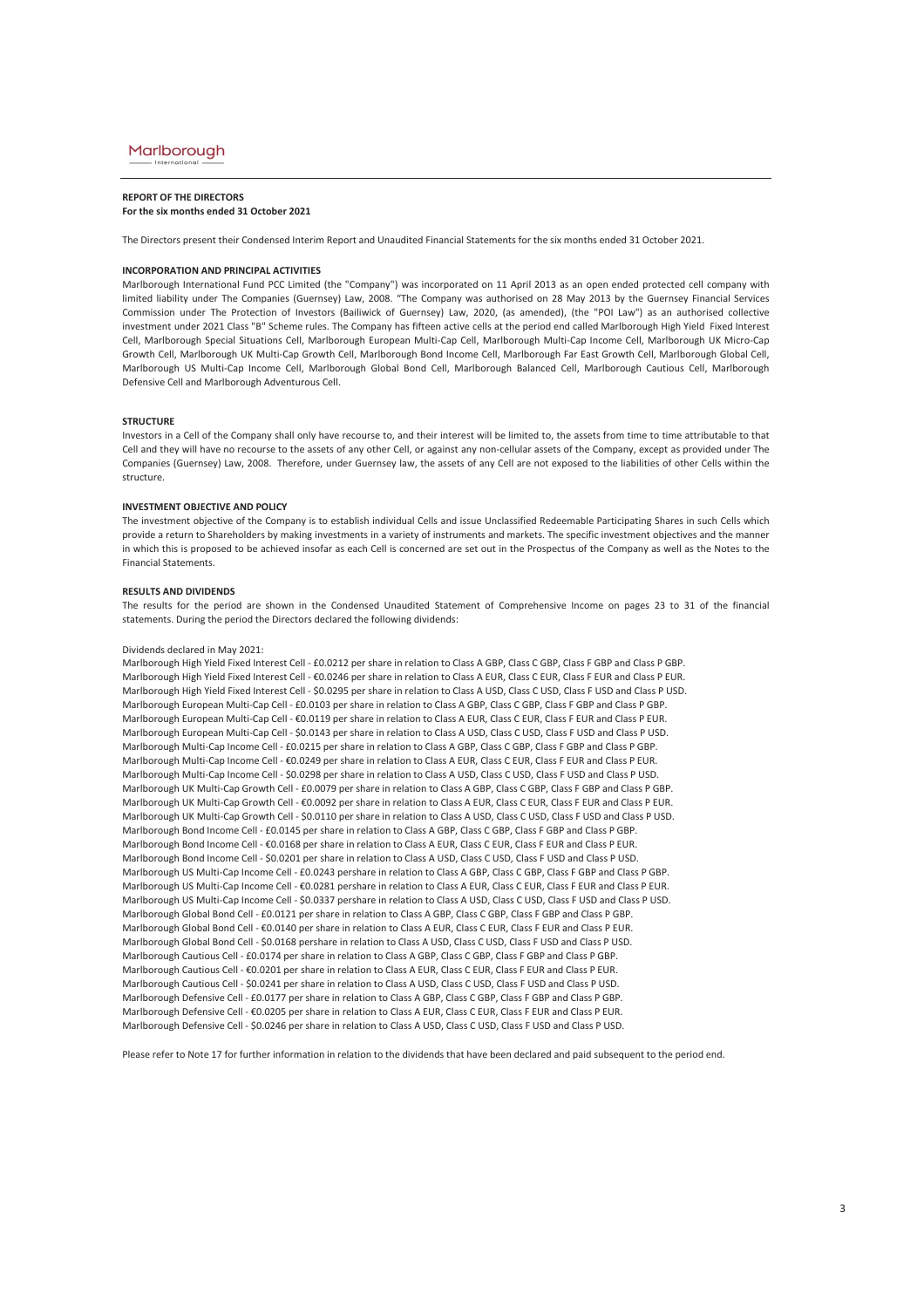# **REPORT OF THE DIRECTORS (continued) For the six months ended 31 October 2021**

### **STATEMENT OF GOING CONCERN**

After making enquiries, the Directors have a reasonable expectation that the Company has adequate resources to continue in operational existence and to manage its business risk for the foreseeable future. The Directors are closely monitoring the latest market developments relating to COVID-19, and possible future impact on the Company in particular on the Company's investments in financial assets at fair value through profit or loss. Accordingly, they continue to adopt the going concern basis in preparing the annual report and financial statements.

#### **DIRECTORS**

Directors holding office at the date of this report and during the period were as shown in page 2.

## **DIRECTORS' RESPONSIBILITIES STATEMENT**

The Directors are responsible for the preparation of the unaudited interim financial statements for each financial period which give a true and fair view of the state of affairs of the Company and of the total return of the Company for that period and are in accordance with applicable laws.

In preparing those financial statements the Directors are required to:

- select suitable accounting policies and then apply them consistently;
- make judgements and estimates that are reasonable and prudent;

• state whether applicable accounting standards have been followed subject to any material departures disclosed and explained in the financial statements; and

• prepare the financial statements on a going concern basis, unless it is inappropriate to presume that the Company will continue in business.

The Directors are responsible for keeping proper accounting records which disclose with reasonable accuracy at any time the financial position of the Company and to enable them to ensure that the financial statements have been properly prepared in accordance with The Protection of Investors (Bailiwick of Guernsey) Law, 1987 (as amended), The Authorised Collective Investment Schemes (Class B) Rules, 2013, The Companies (Guernsey) Law, 2008 and the principal documents. The Directors are also responsible for safeguarding the assets of the Company and hence for taking reasonable steps for the prevention and detection of fraud and other irregularities.

On behalf of the Board

Director Allan Hamer Date 24/02/2022

Director Haley Camp Date 24/02/2022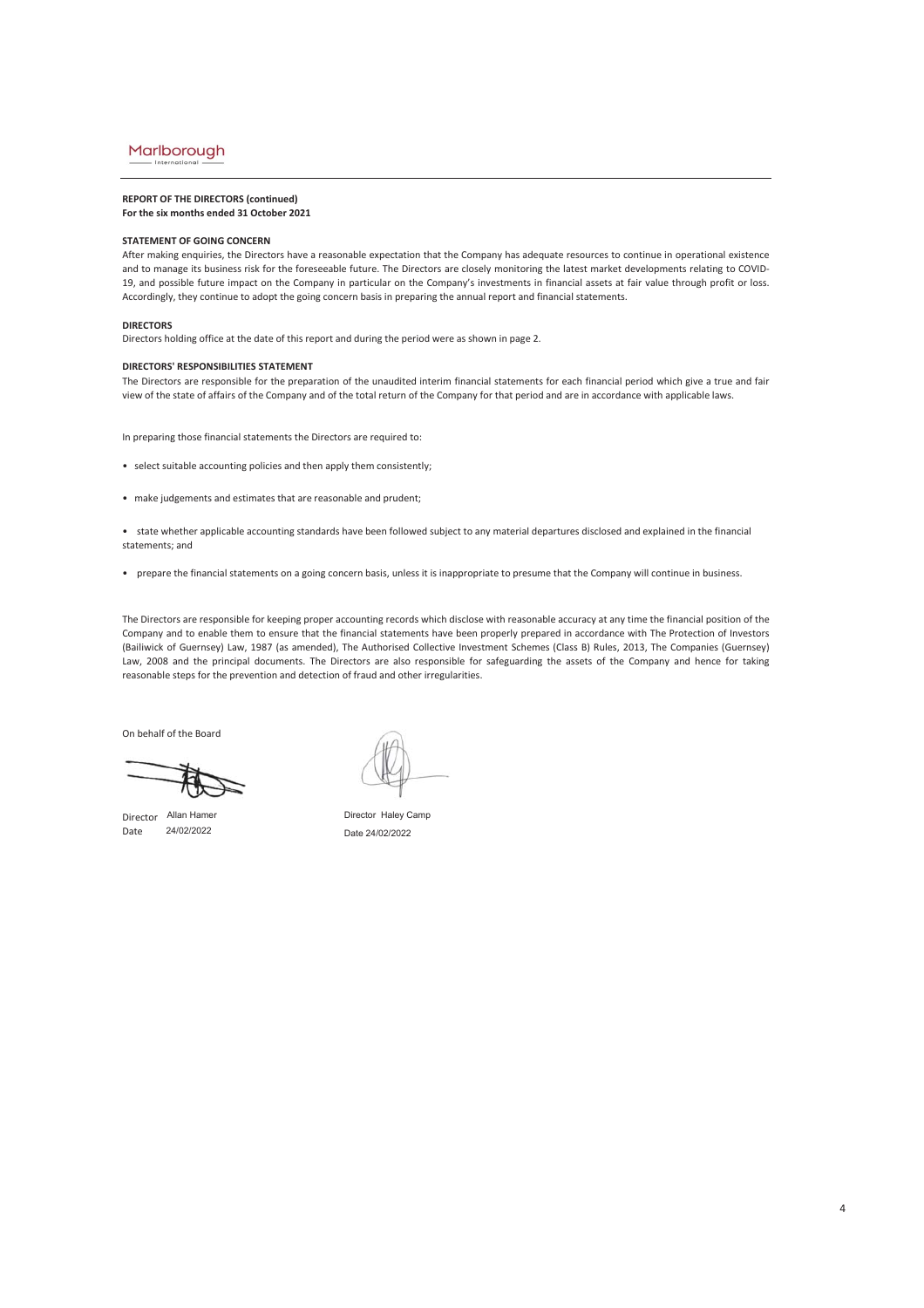### **INVESTMENT MANAGER'S REPORT For the six months ended 31 October 2021**

The performance of A Class shares is quoted, where available. If A Class performance is not available for the full period, the performance of C Class shares is used.

## **Marlborough High Yield Fixed Interest Cell**

During the period from 1 May 2021 to 31 October 2021, the Marlborough High Yield Fixed Interest A Class GBP shares rose by 0.33%. Data source: Morningstar (income reinvested).

#### *The following information has been supplied by the investment manager of the master fund;*

We recently participated in three new issues including Polyint, in the chemicals sector, Graanul the wood pellet producer and Aggreko, which supplies temporary power equipment. All have performed well in the secondary market at a time when many deals are struggling on the break. We funded these purchases with sale of Monte (banking), Rabobank (banking), Pemex (energy), Nets (other financial) and Itelyum (chemical recycling).

Our expectation is that mild softness in credit markets will continue in the short term as the economic data disappoints with regards to both growth and inflation. We do not, however, think that the low default environment is going to end anytime soon and continue to like credit risk over interest rate risk which is reflected in positioning. We have a cautious stance in the immediate term though this should not be confused with a bearish stance. We think the economic cycle has further to run but are of the view that central bank tightening will continue to put fixed income markets under mild pressure in the foreseeable future. Having said that, we think high yield will outperform most other fixed income assets classes due to the low duration and additional yield on offer.

### **Marlborough Special Situations Cell**

During the period from 1 May 2021 to 31 October 2021, the Marlborough Special Situations A Class GBP shares rose by 2.41%. Data source: Morningstar (income reinvested).

### *The following information has been supplied by the investment manager of the master fund;*

Recent activity has seen us add to our position in Trustpilot, the website which hosts consumers' reviews of businesses worldwide. As the proliferation of new online businesses continues unabated, consumers justifiably value an objective assessment of the company's calibre (including product quality assurance and service). Trustpilot has a strong reputation in its more established geographies such as the UK and we believe it could achieve similar success in other geographies, notably the US. Should the company execute successfully it could materially benefit from the network effect in time. Recent sales saw us take partial profits in shipbroker Clarkson and European tech focused Venture Capital fund Draper Esprit, each of which have recorded strong gains over the last few months.

The last few weeks has seen a range of businesses publicly warning of labour and component shortages, increased costs, and the impact of rising taxes. Whilst these concerns have been well voiced for many months now, there is increased friction between politicians and businesses over who is responsible for resolving these issues and we are starting to see a negative impact on both business and consumer confidence. 'Transitory' inflation is also being questioned, with the IMF warning of the need to be 'very, very vigilant' over rising inflation risks and the Bank of England's Chief Economist, Huw Pill, warning that UK inflation is likely to hit 5%. The jury is still out, however, the market is anticipating a UK rate rise in upcoming Bank of England meetings to curtail inflationary forces.

### **Marlborough European Multi-Cap Cell**

During the period from 1 May 2021 to 31 October 2021, the Marlborough European Multi-Cap A Class GBP shares rose by 9.72%. Data source: Morningstar (income reinvested).

### *The following information has been supplied by the investment manager of the master fund;*

Concerns about rising input costs, electronic component shortages and logistics delays remain, but most of the fund's companies have been able to withstand these pressures so far thanks to strong demand and passing on cost rises through price increases.

We made recent additions to French market research group Ipsos (remains undervalued after management changes), Spanish support services group Global Dominion (growing business supporting renewable energy projects) and Irish insurer FBD (strong competitive position vs foreignowned competitors).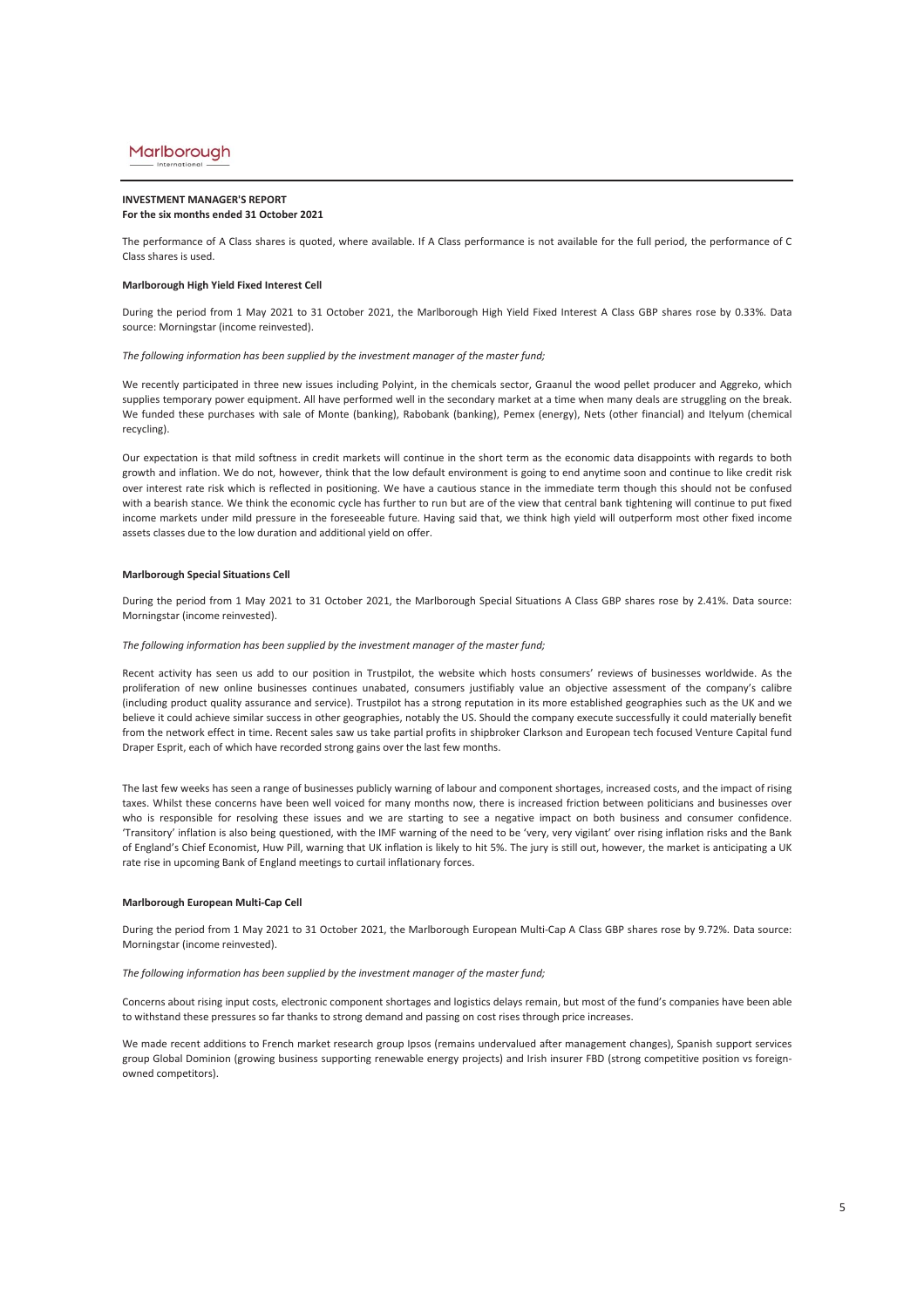### **INVESTMENT MANAGER'S REPORT For the six months ended 31 October 2021**

### **Marlborough European Multi-Cap Cell (continued)**

The rising costs mentioned above do make short-term company earnings forecasts more difficult, which we expect to lead to some buying opportunities over the next quarters. However, it seems that the underlying economic recovery from the Covid-19 slump of 2020 is very strong. Unemployment in the Eurozone has fallen in recent months to 7.5%, but is still higher than in January 2020, which indicates the potential for continued economic expansion in the region.

### **Marlborough Multi Cap Income Cell**

During the period from 1 May 2021 to 31 October 2021, the Marlborough Multi Cap Income A Class GBP shares rose by 5.21%. Data source: Morningstar (income reinvested).

### *The following information has been supplied by the investment manager of the master fund;*

The fuel shortages experienced by the UK appear to be easing as is the chip shortage for autos more globally. Although better, it does not mean we are out of the woods and the impact may be felt in the form of inflation for some months to come. Automotive distributor and retailer Inchcape, as an example, guides for a normalisation in vehicle supply but not until H2 2022. This is not leading to any downgrades in analyst estimates given Inchcape's gross margin gains in new, used and after-sales segments plus the operational efficiency of the business across all its core geographies, where demand is strong. Bloomsbury Publishing also acknowledged inflation but has carefully managed bottlenecks in print supply, while also retaining the ability to pass on cost input inflation appropriately. Another holding, Softcat, the provider of software and IT hardware, recently posted growth in revenues despite supply chain issues in their Networking segment. Guidance is for cost increases to return to pre-pandemic levels as they begin to factor in travel, entertainment and new recruitment, which we see as a good thing and shows both resilience and growth.

While dividends have been reinstated since the pandemic, a number of companies have started at somewhat lower yield levels, while others have paid special dividends as one-offs or catch-up payments. We have been gradually exiting the companies that have still not restarted dividends, with transport companies Go-Ahead and National Express both now out of the portfolio. Park Plaza Hotels has also been reduced significantly. Pub business Shepherd Neame is the only other stock in the portfolio due to restart payments.

### **Marlborough UK Micro-Cap Growth Cell**

During the period from 1 May 2021 to 31 October 2021, the Marlborough UK Micro-Cap Growth A Class GBP shares rose by 5.23%. Data source: Morningstar (income reinvested).

## *The following information has been supplied by the investment manager of the master fund;*

Recent winners include Thor Explorations, the mineral exploration company. Thor announced that commercial production has started at its Segilola gold mine in Nigeria. CentralNic, the domain name registry service provider, also performed well after it released a positive Q3 trading update indicating that results should be comfortably at or above the upper end of market expectations for the year. Other notable recent risers included 1Spatial, Frontier IP and Oxford Metrics.

Turning to recent detractors, IG Design fell following a disappointing trading update which highlighted the impact of increasing costs, despite solid revenue growth. Focusrite fell on limited news flow and Thruvision fell following disappointing revenue growth in the first half of the year. Other notable detractors included Eco Animal Health, Warpaint and Arc Minerals.

We continue to believe that the UK market and the UK Micro-Cap Growth fund represent a strong opportunity for investors, especially given the numerous high quality small cap companies available for investment.

### **Marlborough UK Multi-Cap Growth Cell**

During the period from 1 May 2021 to 31 October 2021, the Marlborough UK Multi-Cap Growth A Class GBP shares rose by 6.89%. Data source: Morningstar (income reinvested).

*The following information has been supplied by the investment manager of the master fund;*

Recent fund purchases include Watches of Switzerland. The group had a strong finish to the existing year and EBITDA is expected to be at the upper end of forecast revenue. Despite reduced overall store traffic, the application of advanced technology, via digital marketing and customer relationship management, resulted in strong customer conversion rates.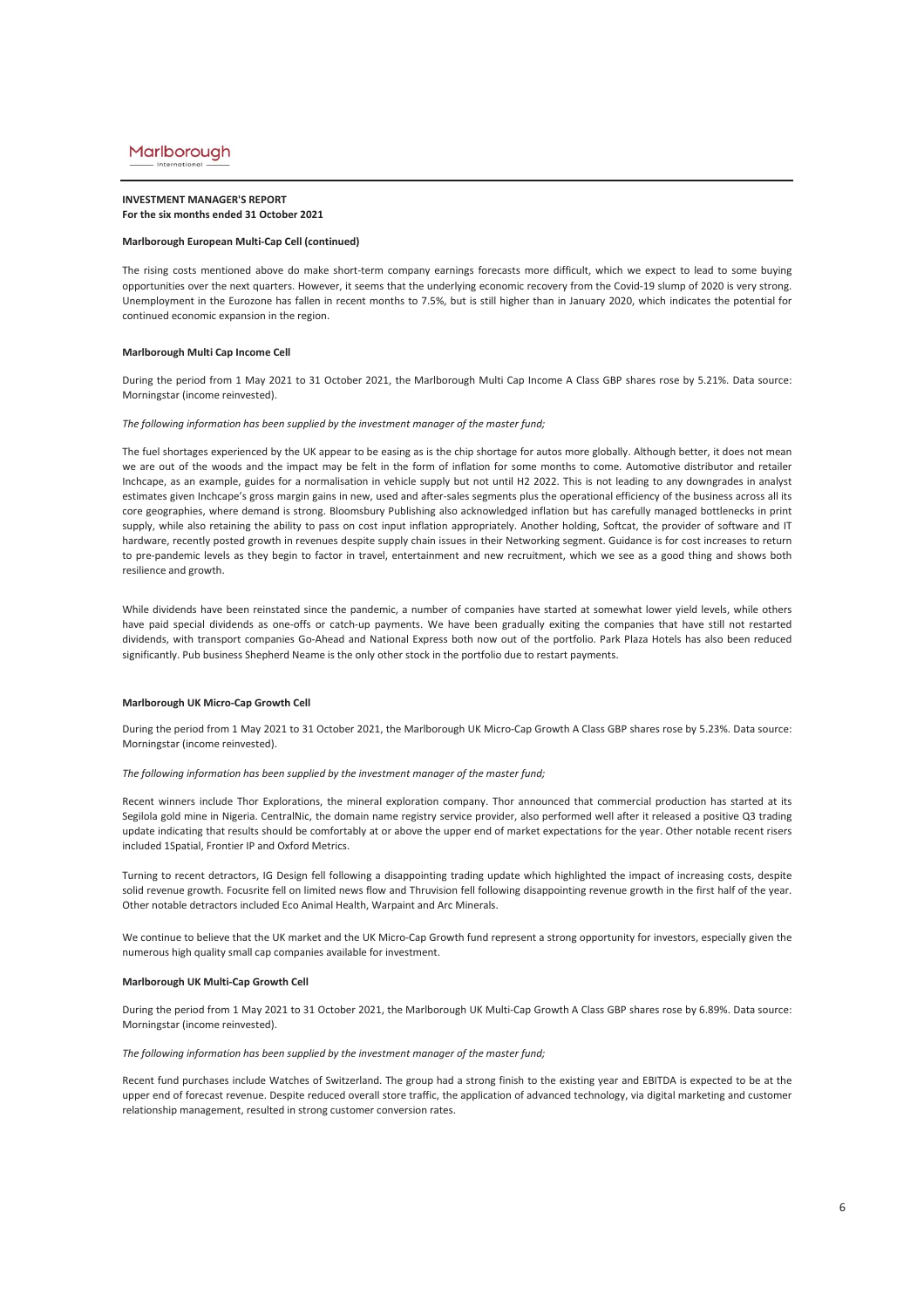### **INVESTMENT MANAGER'S REPORT For the six months ended 31 October 2021**

### **Marlborough UK Multi-Cap Growth Cell (continued)**

In terms of sales, we have continued to top slice outperformers Dechra and CVS. Both shares are serial outperformers but look increasingly fully valued. We disposed of our holding in Boohoo, after a disappointing trading statement. Supply chain issues aside, the likes of Boohoo and ASOS are no longer the leading innovators in the UK e-retail space. Despite recent material investments in high-profile brands – ASOS buying Topshop and Miss Selfridge and Boohoo buying Debenhams and Karen Millen – competitor retailers such as Inditex, Zalando, Shein and H&M are moving into this retail space, which is impacting margins adversely.

FTSE 100 stocks are in the ascendency at present, as energy prices rise on supply bottlenecks. Banks are also outperforming, as expectations of rate increases and debt reserve writebacks should improve liquidity. Market nerves regarding inflation are heightening, but as and when energy prices top out we believe the market will gain confidence and secular growth stocks with pricing power will continue to outperform.

#### **Marlborough Bond Income Cell**

There are no standards, interpretations or amendments to During the period from 1 May 2021 to 31 October 2021, the Marlborough Bond Income A Class GBP shares fell by 0.38%. Data source: Morningstar (income reinvested).

*The following information has been supplied by the investment manager of the master fund;*

Throughout the early part of the period UK Gilt yields moved lower, alongside those in other major government bond markets, as the spread of the Covid-19 Delta variant caused investors to reassess the early-year vaccine-induced euphoria that had been driving some unrealistic expectations for the global economic recovery. Credit spreads continued to grind tighter as risk-assets remained in favour and the search for yield continued.

As the summer progressed, and the full impact of Covid-driven restrictions began to be seen on global supply chains, market focus shifted towards inflation. The debate about the 'transitory' nature of higher prices took centre-stage and bond yields rose as investors pre-empted a move away from the highly stimulative monetary conditions that had been in place, around the globe, throughout the pandemic.

We continue to believe in the medium-term attractions of the higher quality parts of the corporate bond market, whilst being cognisant of the need for caution and diversification. We favour investment grade bonds over high yield issuance and our emphasis remains firmly on capital preservation with both underlying government bond yields and credit spreads at historically low levels.

## **Marlborough Far East Growth Cell**

During the period from 1 May 2021 to 31 October 2021, the Marlborough Far East Growth A Class GBP shares fell by 2.10%. Data source: Morningstar (income reinvested).

## *The following information has been supplied by the investment manager of the master fund;*

The Chinese government has continued to announce more regulatory tightening, most recently it was the turn of the medical health insurers to come under pressure. Shares in the property developers were additionally pressurised by the announcement of a new property tax in China. Any form of property tax is likely to be deeply unpopular, as property is estimated to comprise some 70% of individuals' wealth in China. As Chongqing and Shanghai have already trialled property taxes on luxury and second homes since 2011, the new tax proposed by Xi Jinping is expected to be much more widespread geographically and in scope.

Fuel shortages have gripped much of the world, adding to supply chain disruption and rising input prices. The Asia Pacific ex-Japan region has seen recent volatility as investors have focused on the impact of the slow-motion decline of Chinese developer Evergrande and the extensive damage being wrought on the economy by Covid lockdowns, supply chain disruption and regulatory clampdowns.

Looking forward, opening up after COVID lockdowns has propelled stocks higher across much of the ASEAN region in the last month or so and international fund flows have started to pour back into Asia.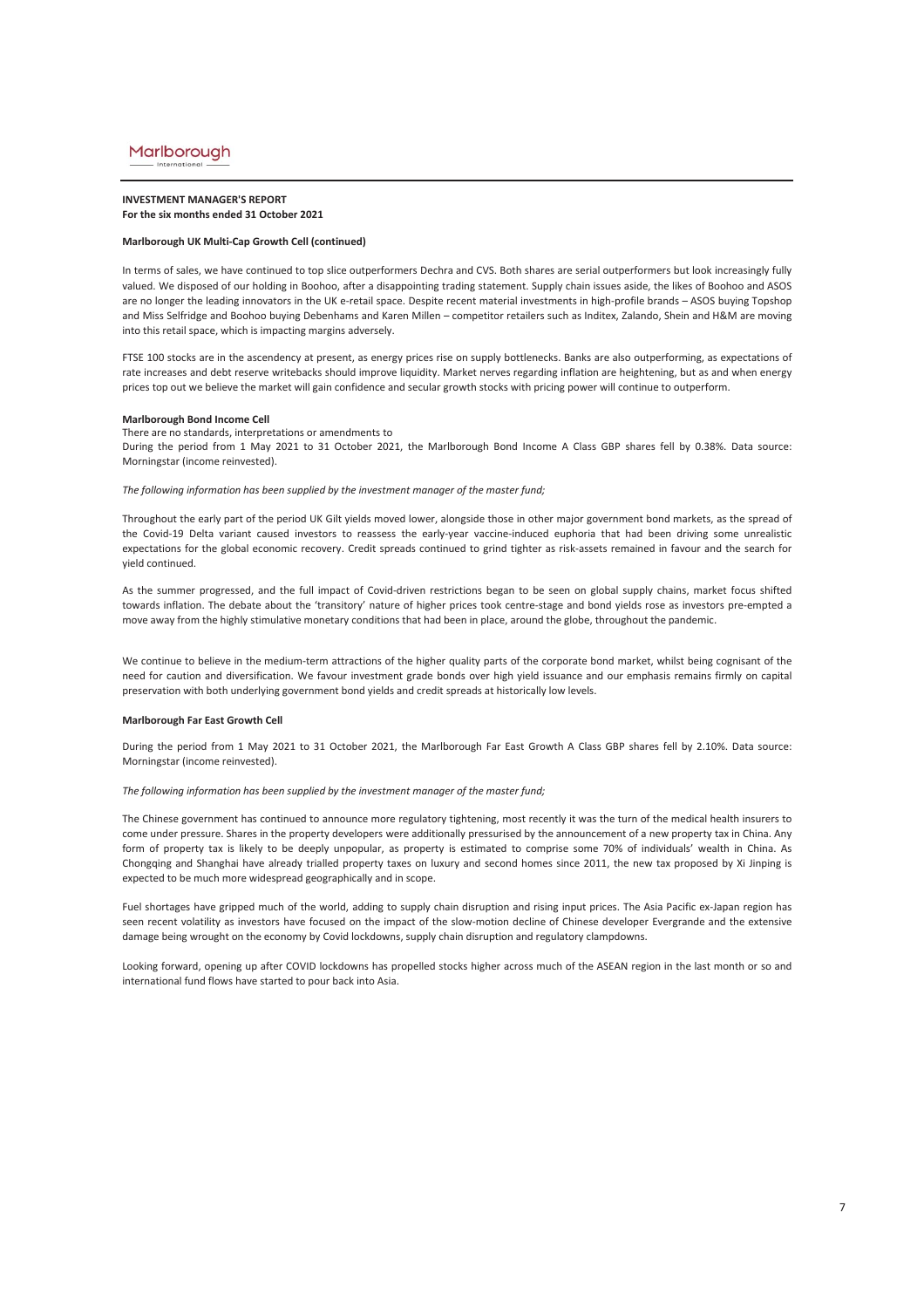### **INVESTMENT MANAGER'S REPORT For the six months ended 31 October 2021**

### **Marlborough Global Cell**

During the period from 1 May 2021 to 31 October 2021, the Marlborough Global A Class GBP shares rose by 3.92%. Data source: Morningstar (income reinvested).

*The following information has been supplied by the investment manager of the master fund;*

Equity markets continue to be punctuated with market volatility driven by news flows around the Covid-19 pandemic, concerns surrounding the increasing levels of inflation, and how long central banks will continue to provide stimulus to economies. The UK has seen a strong vaccine roll out and the final stage of lockdown easing went ahead in July. But the picture elsewhere was mixed: the delta variant remains a concern across the world – supplanted after the reporting period by concerns over the emerging Omicron variant - with nations that had previously coped well struggling with hospitalisations, and even highly vaccinated countries seeing increasing case numbers. Initially in Europe there were concerns over vaccine supply and rising infections, however this had largely subsided by the third quarter of the year, and restrictions began to ease. Meanwhile, governments continued to provide support to beleaguered companies and consumers. In non-Covid news, the situation in Afghanistan overshadowed domestic policy, and the US led efforts to evacuate foreign nationals and vulnerable Afghans en masse, but overall, the crisis had little market impact for global investors. China has seen a slowdown of growth in the economy and the government's crackdown on Chinese companies contributed to increased market volatility during July; this was later exacerbated by Evergrande, a very large property company, warning that they might default on outstanding debt obligations. Investors were concerned that this might trigger a wave of defaults by other companies.

Despite the volatility, equity markets generally performed well, as companies enjoyed the post-Covid consumption boost. But this raised concerns about rising inflation and the future path of interest rates, resulting in rising bond yields and a pullback in bond prices towards the end of the period. The European Central Bank has continued the level of its bond purchases and raised its inflation target to 2% but have indicated that rate rises cannot treat the current causes of inflation. The Bank of England expects inflation to reach 4% by the end of the year and have indicated that rates might rise soon. In the US, the economic outlook is leading the Federal Reserve to consider reducing its bond purchases later this year. Commodity prices have increased, as demand rises now that economies have started to open again.

The rest of 2021 is likely to remain challenging for the global economy. Investors still await specific timeframes from central banks on changes to stimulus or interest rates, but more information is beginning to trickle through. There has been a general optimism of economic recovery where most major equity markets have gained. New Covid-19 data and rising cases could impact the recovery, particularly as we move into the colder months, causing further volatility and sideways market movements over the months to come.

### **Marlborough US Multi-Cap Income Cell**

During the period from 1 May 2021 to 31 October 2021, the Marlborough US Multi-Cap Income A Class GBP shares rose by 6.39%. Data source: Morningstar (income reinvested).

*The following information has been supplied by the investment manager of the master fund;*

The flare up in infection rates due to the delta variant of Covid-19 slowed down the pace of the economic recovery over the summer months. With the most recent wave of infection moderating, economic growth has reaccelerated. Corporate profit growth has likewise proven resilient, and 3rd quarter reported earnings have been robust. With over 90% of the companies in the S&P 500 now reported, earnings growth is tracking 41% ahead of last year. We continue to expect that the companies held in the portfolio have more durable and better long run outlooks for profit growth, and we are encouraged about the fund's prospects.

### **Marlborough Global Bond Cell**

During the period from 1 May 2021 to 31 October 2021, the Marlborough Global Bond A Class GBP shares rose by 0.32%. Data source: Morningstar (income reinvested).

*The following information has been supplied by the investment manager of the master fund;*

As policy makers around the world begin to withdraw stimulus from the global economy, at different speeds and scale, the current heightened levels of uncertainty are set to persist throughout the coming months. Central banks, whilst tasked with reigning in inflationary pressure are only too aware of the need to keep the wheels of commerce well-oiled in such an unpredictable environment. As such, markets are likely to remain volatile and highly sensitive to surprises on the data front. Investors will continue to pore over every pronouncement from the central bankers in search for any clues of a shift in policy.

We continue to believe in the medium-term attractions of the higher quality parts of the corporate bond market, whilst being cognisant of the need for caution and diversification. We favour investment grade bonds over high yield issuance and our emphasis remains firmly on capital preservation with both underlying government bond yields and credit spreads at historically low levels.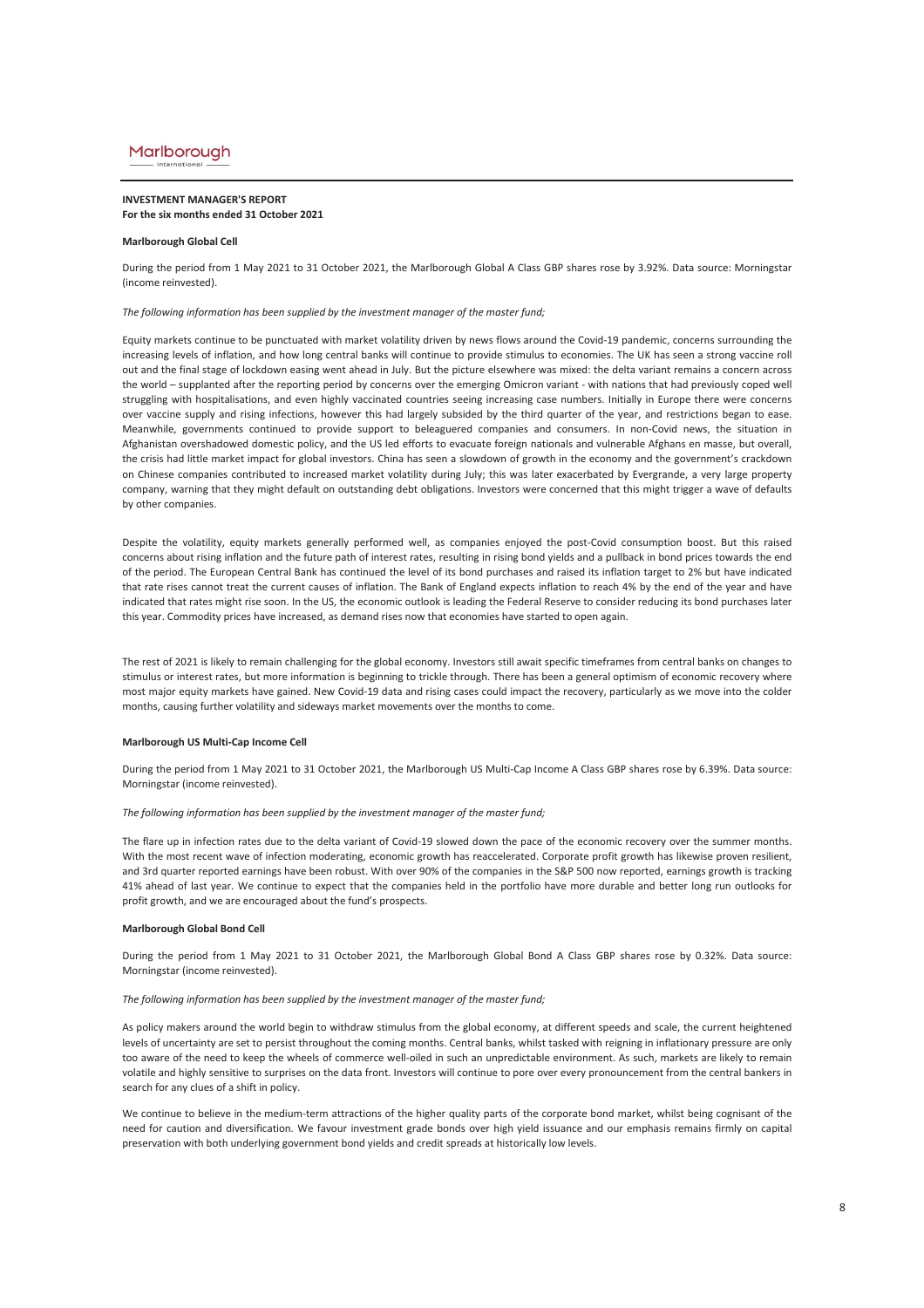### **INVESTMENT MANAGER'S REPORT For the six months ended 31 October 2021**

#### **Marlborough Balanced Cell**

During the period 1 May 2021 to 31 October 2021, the Marlborough Balanced A Class GBP shares rose by 4.1%. Data source: Morningstar (income reinvested).

The breakdown of assets within the Balanced Fund of Funds stands at approximately 22% invested in Fixed Interest, 29% in UK Equities and 49% in International Equities.

Equity markets continue to be punctuated with market volatility driven by news flows around the COVID-19 pandemic, concerns surrounding the increasing levels of inflation, and how long central banks will continue to provide stimulus to economies. The UK has seen a strong vaccine roll out and the final stage of lockdown easing went ahead in July. But the picture elsewhere was mixed: the delta variant remains a concern across the world – supplanted after the reporting period by concerns over the emerging Omicron variant - with nations that had previously coped well struggling with hospitalisations, and even highly vaccinated countries seeing increasing case numbers. Initially in Europe there were concerns over vaccine supply and rising infections, however this had largely subsided by the third quarter of the year, and restrictions began to ease. Meanwhile, governments continued to provide support to beleaguered companies and consumers. In non-Covid news, the situation in Afghanistan overshadowed domestic policy, and the US led efforts to evacuate foreign nationals and vulnerable Afghans en masse, but overall, the crisis had little market impact for global investors. China has seen a slowdown of growth in the economy and the government's crackdown on Chinese companies contributed to increased market volatility during July; this was later exacerbated by Evergrande, a very large property company, warning that they might default on outstanding debt obligations. Investors were concerned that this might trigger a wave of defaults by other companies.

Despite the volatility, equity markets generally performed well, as companies enjoyed the post-Covid consumption boost. But this raised concerns about rising inflation and the future path of interest rates, resulting in rising bond yields and a pullback in bond prices towards the end of the period. The European Central Bank has continued the level of its bond purchases and raised its inflation target to 2% but have indicated that rate rises cannot treat the current causes of inflation. The Bank of England expects inflation to reach 4% by the end of the year and have indicated that rates might rise soon. In the US, the economic outlook is leading the Federal Reserve to consider reducing its bond purchases later this year. Commodity prices have increased, as demand rises now that economies have started to open again.

The rest of 2021 is likely to remain challenging for the global economy. Investors still await specific timeframes from central banks on changes to stimulus or interest rates, but more information is beginning to trickle through. There has been a general optimism of economic recovery where most major equity markets have gained. New Covid-19 data and rising cases could impact the recovery, particularly as we move into the colder months, causing further volatility and sideways market movements over the months to come.

## **Marlborough Cautious Cell**

During the period 1 May 2021 to 31 October 2021, the Marlborough Cautious A Class GBP shares rose by 2.6%. Data source: Morningstar (income reinvested).

The breakdown of assets within the Cautious Fund of Funds stands at approximately 45% invested in Fixed Interest, 23% in UK Equities and 32% in International Equities.

Equity markets continue to be punctuated with market volatility driven by news flows around the COVID-19 pandemic, concerns surrounding the increasing levels of inflation, and how long central banks will continue to provide stimulus to economies. The UK has seen a strong vaccine roll out and the final stage of lockdown easing went ahead in July. But the picture elsewhere was mixed: the delta variant remains a concern across the world – supplanted after the reporting period by concerns over the emerging Omicron variant - with nations that had previously coped well struggling with hospitalisations, and even highly vaccinated countries seeing increasing case numbers. Initially in Europe there were concerns over vaccine supply and rising infections, however this had largely subsided by the third quarter of the year, and restrictions began to ease. Meanwhile, governments continued to provide support to beleaguered companies and consumers. In non-Covid news, the situation in Afghanistan overshadowed domestic policy, and the US led efforts to evacuate foreign nationals and vulnerable Afghans en masse, but overall, the crisis had little market impact for global investors. China has seen a slowdown of growth in the economy and the government's crackdown on Chinese companies contributed to increased market volatility during July; this was later exacerbated by Evergrande, a very large property company, warning that they might default on outstanding debt obligations. Investors were concerned that this might trigger a wave of defaults by other companies.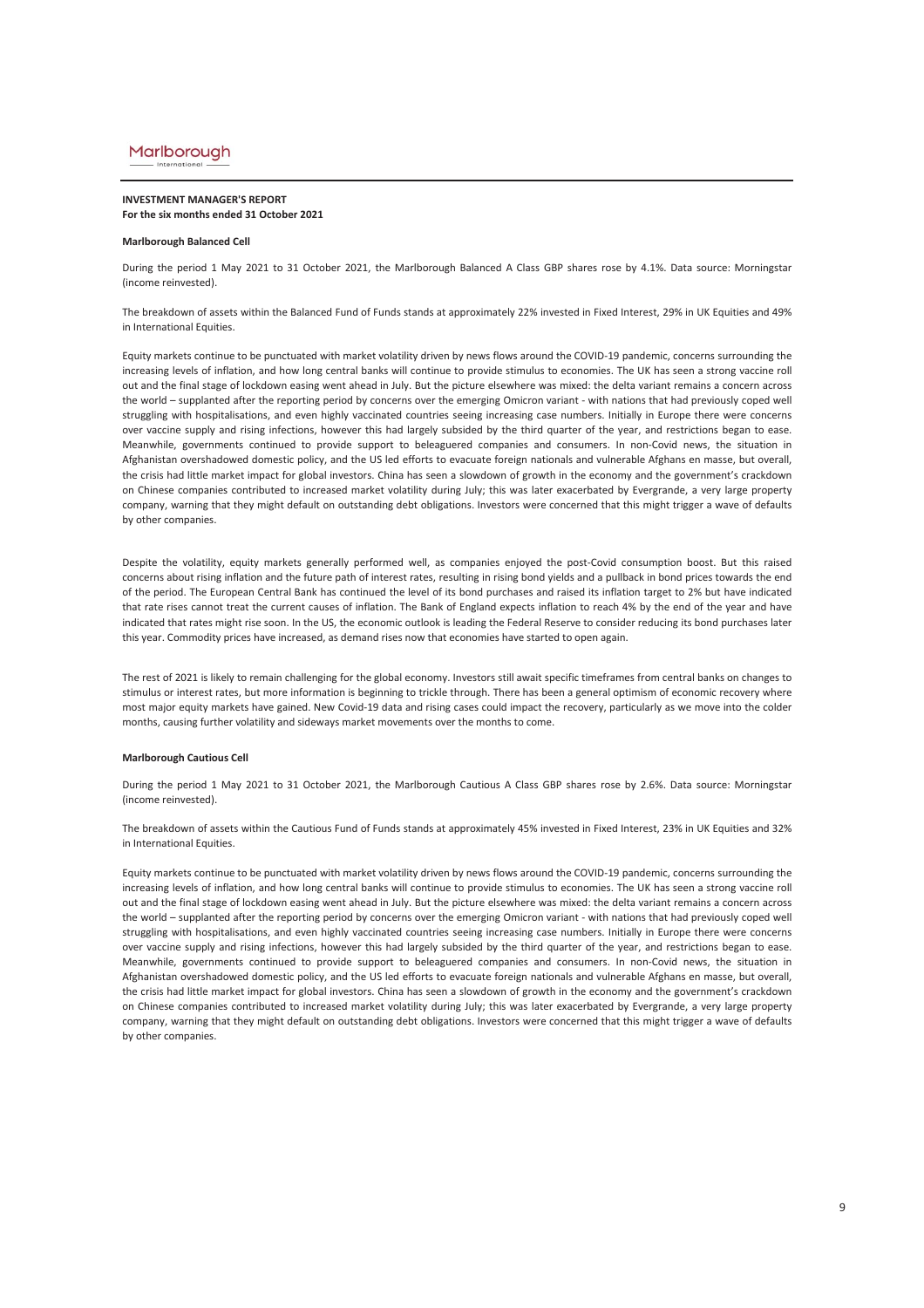### **INVESTMENT MANAGER'S REPORT For the six months ended 31 October 2021**

### **Marlborough Cautious Cell (continued)**

Despite the volatility, equity markets generally performed well, as companies enjoyed the post-Covid consumption boost. But this raised concerns about rising inflation and the future path of interest rates, resulting in rising bond yields and a pullback in bond prices towards the end of the period. The European Central Bank has continued the level of its bond purchases and raised its inflation target to 2% but have indicated that rate rises cannot treat the current causes of inflation. The Bank of England expects inflation to reach 4% by the end of the year and have indicated that rates might rise soon. In the US, the economic outlook is leading the Federal Reserve to consider reducing its bond purchases later this year. Commodity prices have increased, as demand rises now that economies have started to open again.

The rest of 2021 is likely to remain challenging for the global economy. Investors still await specific timeframes from central banks on changes to stimulus or interest rates, but more information is beginning to trickle through. There has been a general optimism of economic recovery where most major equity markets have gained. New Covid-19 data and rising cases could impact the recovery, particularly as we move into the colder months, causing further volatility and sideways market movements over the months to come.

## **Marlborough Defensive Cell**

During the period from 1 May 2021 to 31 October 2021, the Marlborough Defensive A Class GBP shares rose by 1.5%. Data source: Morningstar (income reinvested).

The breakdown of assets within the Defensive Fund of Funds stands at approximately 71% invested in Fixed Interest, 13% in UK Equities and 16% International Equities.

Equity markets continue to be punctuated with market volatility driven by news flows around the COVID-19 pandemic, concerns surrounding the increasing levels of inflation, and how long central banks will continue to provide stimulus to economies. The UK has seen a strong vaccine roll out and the final stage of lockdown easing went ahead in July. But the picture elsewhere was mixed: the delta variant remains a concern across the world – supplanted after the reporting period by concerns over the emerging Omicron variant - with nations that had previously coped well struggling with hospitalisations, and even highly vaccinated countries seeing increasing case numbers. Initially in Europe there were concerns over vaccine supply and rising infections, however this had largely subsided by the third quarter of the year, and restrictions began to ease. Meanwhile, governments continued to provide support to beleaguered companies and consumers. In non-Covid news, the situation in Afghanistan overshadowed domestic policy, and the US led efforts to evacuate foreign nationals and vulnerable Afghans en masse, but overall, the crisis had little market impact for global investors. China has seen a slowdown of growth in the economy and the government's crackdown on Chinese companies contributed to increased market volatility during July; this was later exacerbated by Evergrande, a very large property company, warning that they might default on outstanding debt obligations. Investors were concerned that this might trigger a wave of defaults by other companies.

Despite the volatility, equity markets generally performed well, as companies enjoyed the post-Covid consumption boost. But this raised concerns about rising inflation and the future path of interest rates, resulting in rising bond yields and a pullback in bond prices towards the end of the period. The European Central Bank has continued the level of its bond purchases and raised its inflation target to 2% but have indicated that rate rises cannot treat the current causes of inflation. The Bank of England expects inflation to reach 4% by the end of the year and have indicated that rates might rise soon. In the US, the economic outlook is leading the Federal Reserve to consider reducing its bond purchases later this year. Commodity prices have increased, as demand rises now that economies have started to open again.

The rest of 2021 is likely to remain challenging for the global economy. Investors still await specific timeframes from central banks on changes to stimulus or interest rates, but more information is beginning to trickle through. There has been a general optimism of economic recovery where most major equity markets have gained. New Covid-19 data and rising cases could impact the recovery, particularly as we move into the colder months, causing further volatility and sideways market movements over the months to come.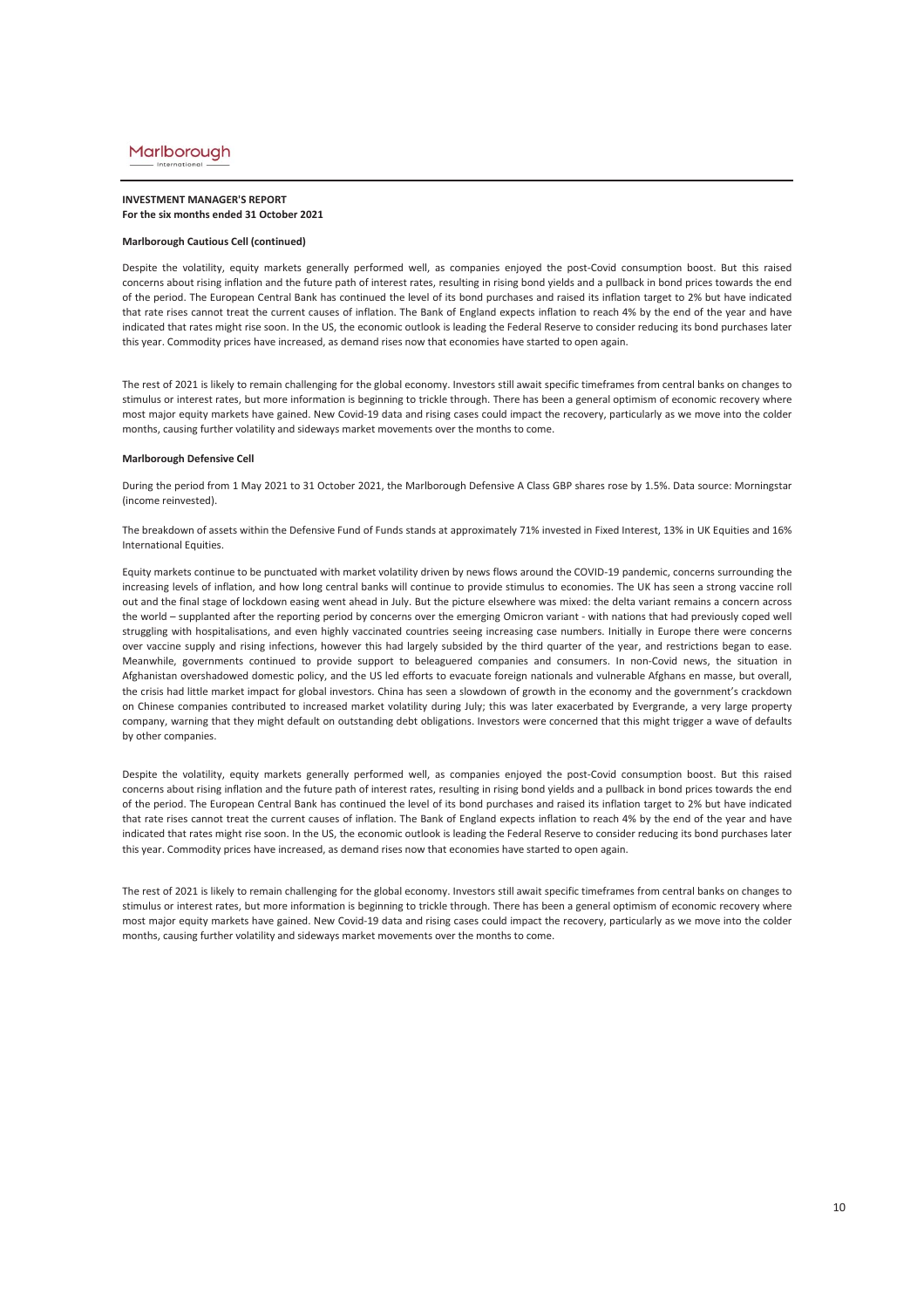### **INVESTMENT MANAGER'S REPORT For the six months ended 31 October 2021**

### **Marlborough Adventurous Cell**

During the period 1 May 2021 to 31 October 2021, the Marlborough Adventurous A Class GBP shares rose by 5.4%. Data source: Morningstar (income reinvested).

The breakdown of assets within the Adventurous Fund of Funds stands at approximately 9% invested in UK Equities and 91% in International Equities.

Equity markets continue to be punctuated with market volatility driven by news flows around the COVID-19 pandemic, concerns surrounding the increasing levels of inflation, and how long central banks will continue to provide stimulus to economies. The UK has seen a strong vaccine roll out and the final stage of lockdown easing went ahead in July. But the picture elsewhere was mixed: the delta variant remains a concern across the world – supplanted after the reporting period by concerns over the emerging Omicron variant - with nations that had previously coped well struggling with hospitalisations, and even highly vaccinated countries seeing increasing case numbers. Initially in Europe there were concerns over vaccine supply and rising infections, however this had largely subsided by the third quarter of the year, and restrictions began to ease. Meanwhile, governments continued to provide support to beleaguered companies and consumers. In non-Covid news, the situation in Afghanistan overshadowed domestic policy, and the US led efforts to evacuate foreign nationals and vulnerable Afghans en masse, but overall, the crisis had little market impact for global investors. China has seen a slowdown of growth in the economy and the government's crackdown on Chinese companies contributed to increased market volatility during July; this was later exacerbated by Evergrande, a very large property company, warning that they might default on outstanding debt obligations. Investors were concerned that this might trigger a wave of defaults by other companies.

Despite the volatility, equity markets generally performed well, as companies enjoyed the post-Covid consumption boost. But this raised concerns about rising inflation and the future path of interest rates, resulting in rising bond yields and a pullback in bond prices towards the end of the period. The European Central Bank has continued the level of its bond purchases and raised its inflation target to 2% but have indicated that rate rises cannot treat the current causes of inflation. The Bank of England expects inflation to reach 4% by the end of the year and have indicated that rates might rise soon. In the US, the economic outlook is leading the Federal Reserve to consider reducing its bond purchases later this year. Commodity prices have increased, as demand rises now that economies have started to open again.

The rest of 2021 is likely to remain challenging for the global economy. Investors still await specific timeframes from central banks on changes to stimulus or interest rates, but more information is beginning to trickle through. There has been a general optimism of economic recovery where most major equity markets have gained. New Covid-19 data and rising cases could impact the recovery, particularly as we move into the colder months, causing further volatility and sideways market movements over the months to come.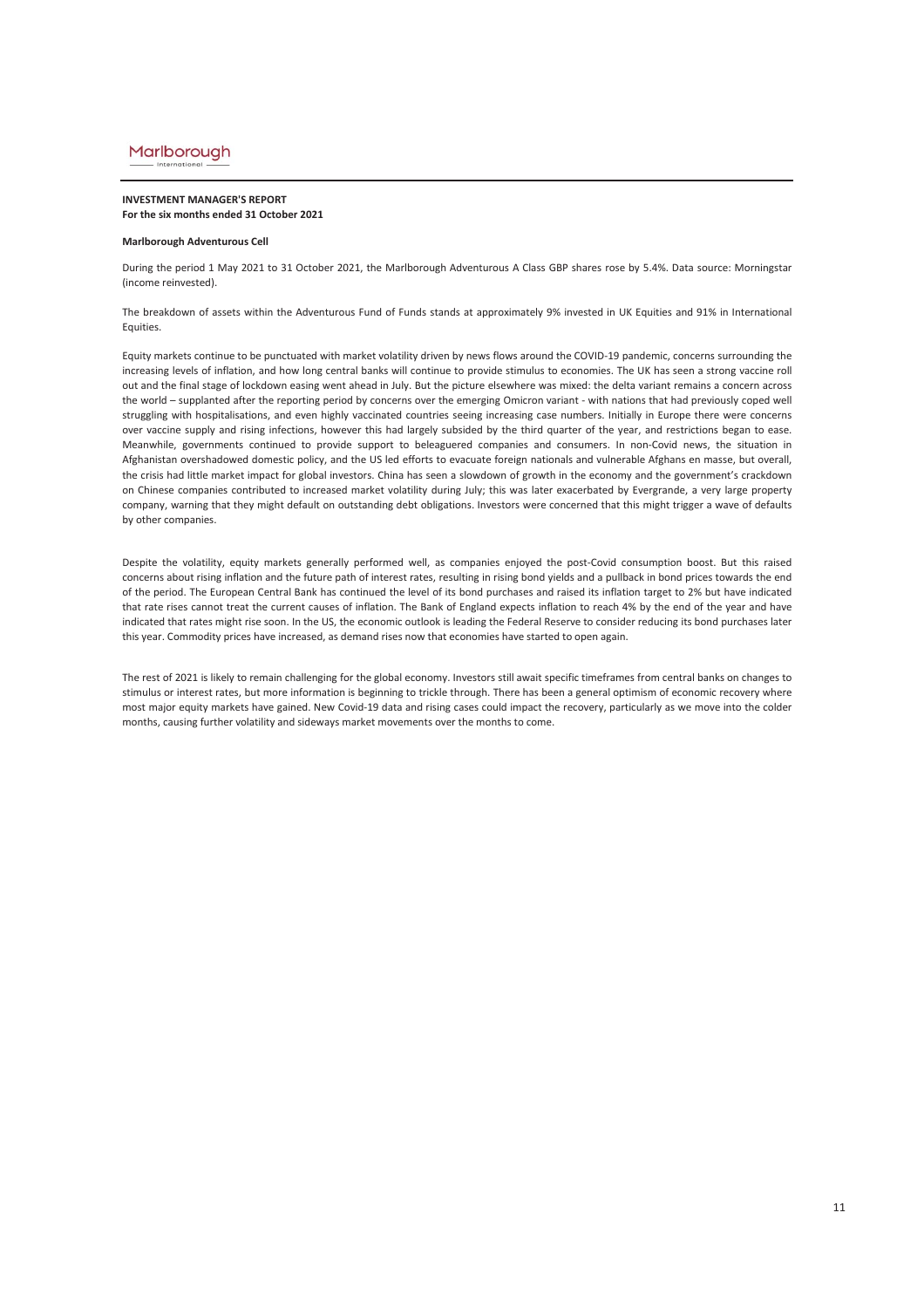# $\underbrace{\text{MarIborough}}_{\text{International}}$

**PORTFOLIO STATEMENT As at 31 October 2021**

| <b>Marlborough High Yield Fixed Interest Cell</b>                          | 31 October 2021          |                     | 30 April 2021            |                     |
|----------------------------------------------------------------------------|--------------------------|---------------------|--------------------------|---------------------|
|                                                                            | <b>Fair Value</b>        | % of NAV            | <b>Fair Value</b>        | % of NAV            |
| Investment<br>Marlborough High Yield Fixed Interest Fund A (Income)        | <b>GBP</b><br>5,545,431  | <b>GBP</b><br>93.39 | <b>GBP</b><br>5,808,830  | <b>GBP</b><br>93.48 |
| Net current assets                                                         | 392,601                  | 6.61                | 405,441                  | 6.52                |
| Net asset value attributable to holders of redeemable participating shares | 5,938,032                | 100.00              | 6,214,271                | 100.00              |
| <b>Marlborough Special Situations Cell</b>                                 | 31 October 2021          |                     | 30 April 2021            |                     |
|                                                                            | <b>Fair Value</b>        | % of NAV            | <b>Fair Value</b>        | % of NAV            |
| Investment<br>Marlborough Special Situations Fund A (Accumulation)         | <b>GBP</b><br>65,705,350 | <b>GBP</b><br>98.50 | <b>GBP</b><br>69,828,650 | <b>GBP</b><br>98.09 |
| Net current assets                                                         | 997,639                  | 1.50                | 1,361,395                | 1.91                |
| Net asset value attributable to holders of redeemable participating shares | 66,702,989               | 100.00              | 71,190,045               | 100.00              |
| Marlborough European Multi Cap Cell                                        | 31 October 2021          |                     | 30 April 2021            |                     |
|                                                                            | <b>Fair Value</b>        | % of NAV            | <b>Fair Value</b>        | % of NAV            |
| Investment<br>Marlborough European Multi-Cap Fund A (Income)               | <b>GBP</b><br>18,542,784 | <b>GBP</b><br>97.04 | <b>GBP</b><br>16,186,526 | <b>GBP</b><br>97.22 |
| Net current assets                                                         | 565,759                  | 2.96                | 463,455                  | 2.78                |
| Net asset value attributable to holders of redeemable participating shares | 19,108,543               | 100.00              | 16,649,981               | 100.00              |
| Marlborough Multi Cap Income Cell                                          | 31 October 2021          |                     | 30 April 2021            |                     |
|                                                                            | <b>Fair Value</b>        | % of NAV            | <b>Fair Value</b>        | % of NAV            |
| Investment<br>Marlborough Multi-Cap Income Fund A (Accumulation)           | <b>GBP</b><br>4,524,620  | <b>GBP</b><br>94.67 | <b>GBP</b><br>4,784,787  | <b>GBP</b><br>95.00 |
| <b>Net current assets</b>                                                  | 254,896                  | 5.33                | 251,653                  | 5.00                |
| Net asset value attributable to holders of redeemable participating shares | 4,779,516                | 100.00              | 5,036,440                | 100.00              |
|                                                                            |                          |                     |                          |                     |
| Marlborough UK Micro Cap Growth Cell                                       | 31 October 2021          |                     | 30 April 2021            |                     |
|                                                                            | <b>Fair Value</b>        | % of NAV            | <b>Fair Value</b>        | % of NAV            |
| Investment<br>Marlborough UK Micro-Cap Growth Fund A (Accumulation)        | <b>GBP</b><br>15,302,778 | <b>GBP</b><br>97.94 | <b>GBP</b><br>15,376,795 | <b>GBP</b><br>97.99 |
| <b>Net current assets</b>                                                  | 321,466                  | 2.06                | 316,144                  | 2.01                |
| Net asset value attributable to holders of redeemable participating shares | 15,624,244               | 100.00              | 15,692,939               | 100.00              |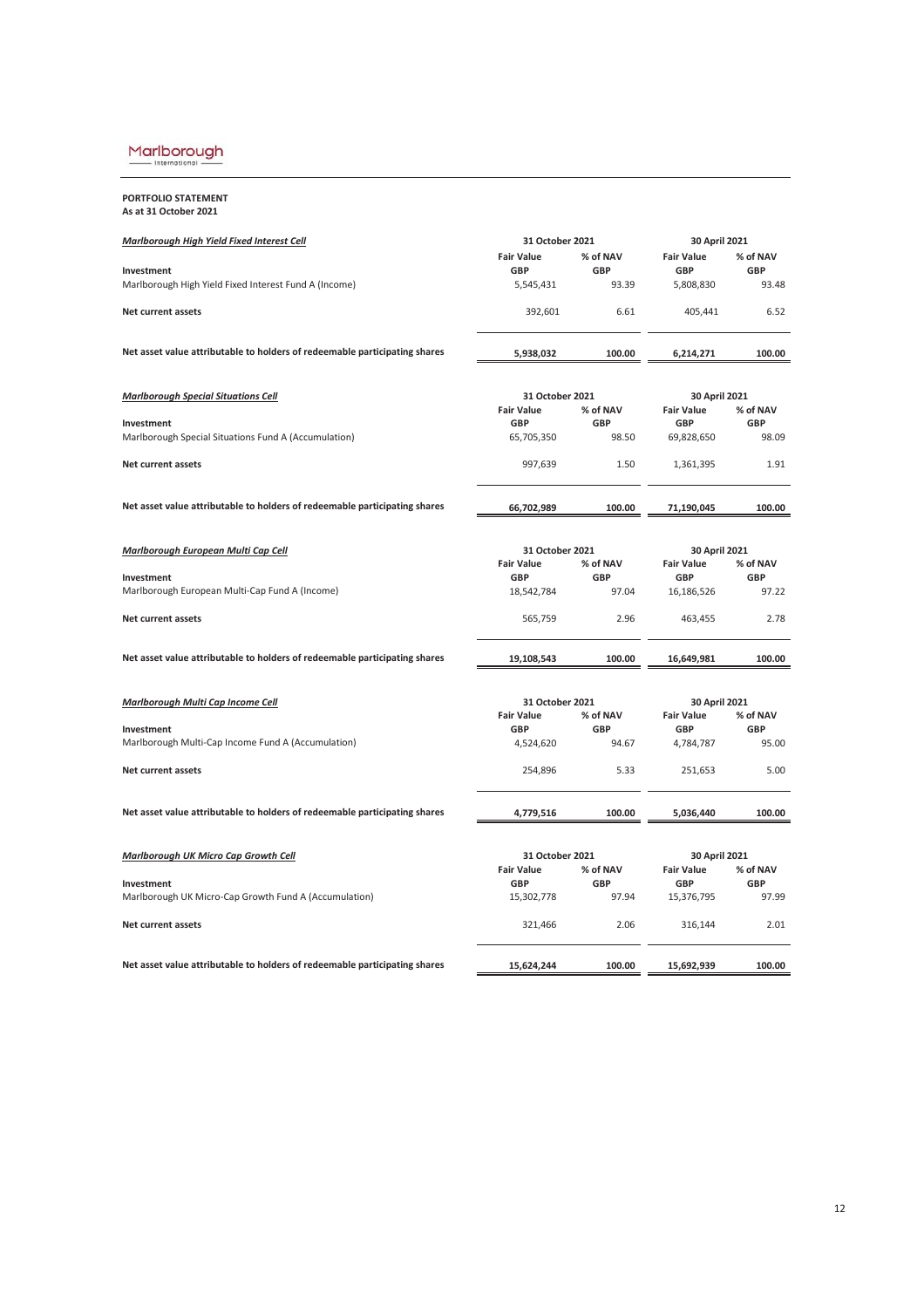International

| PORTFOLIO STATEMENT (continued) |
|---------------------------------|
| As at 31 October 2021           |

| Marlborough UK Multi Cap Growth Cell                                                                                        | 31 October 2021                 |                        | 30 April 2021                   |                        |
|-----------------------------------------------------------------------------------------------------------------------------|---------------------------------|------------------------|---------------------------------|------------------------|
| Investment                                                                                                                  | <b>Fair Value</b><br><b>GBP</b> | % of NAV<br><b>GBP</b> | <b>Fair Value</b><br><b>GBP</b> | % of NAV<br><b>GBP</b> |
| Marlborough UK Multi-Cap Growth Fund A (Income)                                                                             | 8,784,494                       | 97.72                  | 8,852,482                       | 97.48                  |
| <b>Net current assets</b>                                                                                                   | 204,855                         | 2.28                   | 229,143                         | 2.52                   |
| Net asset value attributable to holders of redeemable participating shares                                                  | 8,989,349                       | 100.00                 | 9,081,625                       | 100.00                 |
| <b>Marlborough Bond Income Cell</b>                                                                                         | 31 October 2021                 |                        | 30 April 2021                   |                        |
| Investment                                                                                                                  | <b>Fair Value</b><br>GBP        | % of NAV<br><b>GBP</b> | <b>Fair Value</b><br><b>GBP</b> | % of NAV<br><b>GBP</b> |
| Marlborough Bond Income Fund A (Income)<br>There are no standards, interpretations or amendments to existing standards that | 361,705                         | 93.81                  | 485,728                         | 97.51                  |
| are effective for the first time for the financial year beginning on or after 1 January                                     |                                 |                        |                                 |                        |
| 2020 that would be expected to have a material impact on the Company.<br><b>Net current assets</b>                          | 23,848                          | 6.19                   | 12,399                          | 2.49                   |
| Net asset value attributable to holders of redeemable participating shares                                                  | 385,553                         | 100.00                 | 498,127                         | 100.00                 |
| <b>Marlborough Far East Growth Cell</b>                                                                                     | 31 October 2021                 |                        | 30 April 2021                   |                        |
|                                                                                                                             | <b>Fair Value</b>               | % of NAV               | <b>Fair Value</b>               | % of NAV               |
| Investment<br>Marlborough Far East Growth Fund A (Accumulation)                                                             | <b>GBP</b><br>2,761,243         | <b>GBP</b><br>97.77    | <b>GBP</b><br>2,907,643         | <b>GBP</b><br>97.58    |
| <b>Net current assets</b>                                                                                                   | 62,974                          | 2.23                   | 72,222                          | 2.42                   |
| Net asset value attributable to holders of redeemable participating shares                                                  | 2,824,217                       | 100.00                 | 2,979,865                       | 100.00                 |
| <b>Marlborough Global Cell</b>                                                                                              | 31 October 2021                 |                        | 30 April 2021                   |                        |
| Investment                                                                                                                  | <b>Fair Value</b><br><b>GBP</b> | % of NAV<br><b>GBP</b> | <b>Fair Value</b><br><b>GBP</b> | % of NAV<br><b>GBP</b> |
| Marlborough Global Fund A (Accumulation)                                                                                    | 378,606                         | 93.45                  | 439,229                         | 94.05                  |
| Net current assets                                                                                                          | 26,540                          | 6.55                   | 27,804                          | 5.95                   |
| Net asset value attributable to holders of redeemable participating shares                                                  | 405,146                         | 100.00                 | 467,033                         | 100.00                 |
|                                                                                                                             |                                 |                        |                                 |                        |
| Marlborough US Multi-Cap Income Cell                                                                                        | 31 October 2021                 |                        | 30 April 2021                   |                        |
| Investment                                                                                                                  | <b>Fair Value</b><br>GBP        | % of NAV<br><b>GBP</b> | <b>Fair Value</b><br><b>GBP</b> | % of NAV<br><b>GBP</b> |
| Marlborough US Multi-Cap Income Fund A (Income)                                                                             | 7,809,902                       | 95.83                  | 8,485,651                       | 94.93                  |
| Net current assets                                                                                                          | 339,790                         | 4.17                   | 453,085                         | 5.07                   |
| Net asset value attributable to holders of redeemable participating shares                                                  | 8,149,692                       | 100.00                 | 8,938,736                       | 100.00                 |
|                                                                                                                             |                                 |                        |                                 |                        |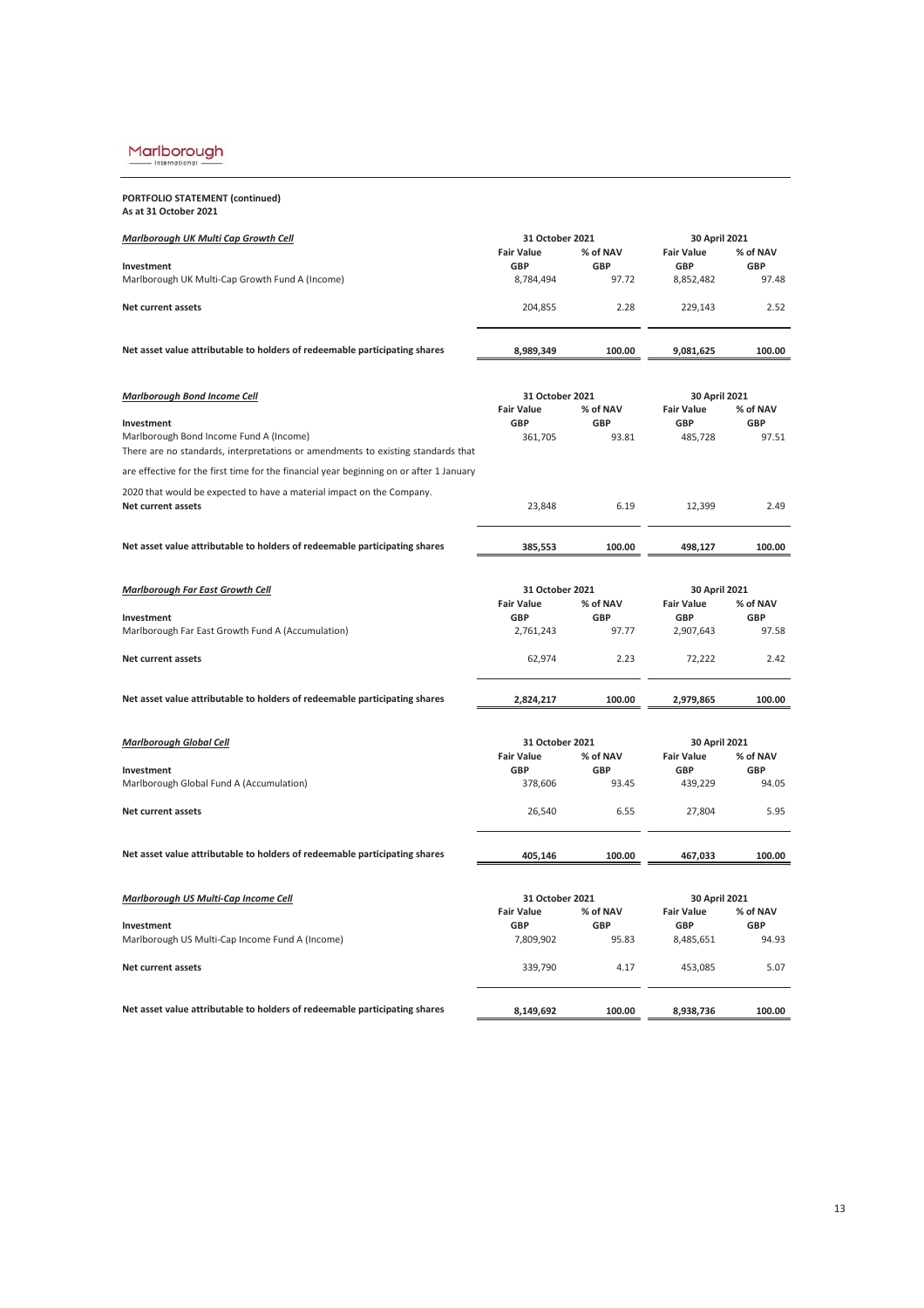# $\underbrace{\text{MarIborough}}_{\text{International}}$

**PORTFOLIO STATEMENT (continued) As at 31 October 2021**

| <b>Marlborough Global Bond Cell</b>                                        | 31 October 2021                 |                        | 30 April 2021                   |                        |
|----------------------------------------------------------------------------|---------------------------------|------------------------|---------------------------------|------------------------|
| Investment                                                                 | <b>Fair Value</b><br><b>GBP</b> | % of NAV<br><b>GBP</b> | <b>Fair Value</b><br><b>GBP</b> | % of NAV<br><b>GBP</b> |
| Marlborough Global Bond Fund A (Income)                                    | 4,347,952                       | 96.14                  | 5,088,414                       | 96.37                  |
| Net current assets                                                         | 174.683                         | 3.86                   | 191.494                         | 3.63                   |
| Net asset value attributable to holders of redeemable participating shares | 4.522.635                       | 100.00                 | 5.279.908                       | 100.00                 |

| <b>Marlborough Balanced Cell</b>                      | 31 October 2021   | 30 April 2021 |                   |            |
|-------------------------------------------------------|-------------------|---------------|-------------------|------------|
|                                                       | <b>Fair Value</b> | % of NAV      | <b>Fair Value</b> | % of NAV   |
| Investment                                            | <b>GBP</b>        | <b>GBP</b>    | <b>GBP</b>        | <b>GBP</b> |
| Marlborough Bond Income Fund A (Income)               | 6,345,691         | 7.48          | 7,195,801         | 7.98       |
| Marlborough European Multi-Cap Fund A (Income)        | 8,514,681         | 10.03         | 8,154,673         | 9.04       |
| Marlborough Far East Growth Fund A (Accumulation)     | 6,924,791         | 8.16          | 9,097,974         | 10.09      |
| Marlborough Global Bond Fund A (Accumulation)         | 6,285,613         | 7.41          | 6,719,994         | 7.45       |
| Marlborough Global Fund A (Accumulation)              | 9,752,379         | 11.49         | 8,554,239         | 9.49       |
| Marlborough High Yield Fixed Interest Fund A (Income) | 5,443,961         | 6.42          | 6,762,732         | 7.50       |
| Marlborough Multi-Cap Income Fund A (Accumulation)    | 6,299,967         | 7.42          | 9,024,781         | 10.01      |
| Marlborough UK Micro-Cap Growth Fund A (Accumulation) | 4,142,531         | 4.88          | 4,585,566         | 5.08       |
| Marlborough Multi-Cap Growth Fund A (Income)          | 13,467,376        | 15.87         | 10,390,276        | 11.52      |
| Marlborough US Multi-Cap Income Fund A (Income)       | 15,390,797        | 18.14         | 18,180,169        | 20.16      |
| <b>Total Investments</b>                              | 82,567,787        | 97.31         | 88,666,205        | 98.32      |
| Net current assets                                    | 2,284,235         | 2.69          | 1,514,860         | 1.68       |
|                                                       |                   |               |                   |            |

Net asset value attributable to holders of redeemable participating shares **108,852,022** 100.00 **90,181,065** 100.00

| <b>Marlborough Cautious Cell</b>                                           |                   | 31 October 2021<br>30 April 2021 |                   |            |
|----------------------------------------------------------------------------|-------------------|----------------------------------|-------------------|------------|
|                                                                            | <b>Fair Value</b> | % of NAV                         | <b>Fair Value</b> | % of NAV   |
| Investment                                                                 | <b>GBP</b>        | <b>GBP</b>                       | <b>GBP</b>        | <b>GBP</b> |
| Marlborough Bond Income Fund A (Income)                                    | 6,723,915         | 17.96                            | 8,179,882         | 18.07      |
| Marlborough European Multi-Cap Fund A (Income)                             | 2,461,526         | 6.58                             | 2,446,342         | 5.40       |
| Marlborough Far East Growth Fund A (Accumulation)                          | 2,137,827         | 5.71                             | 2,018,443         | 4.46       |
| Marlborough Global Bond Fund A (Income)                                    | 6,471,721         | 17.29                            | 8,146,967         | 17.99      |
| Marlborough Global Fund A (Accumulation)                                   | 4,128,280         | 11.03                            | 3,980,848         | 8.79       |
| Marlborough High Yield Fixed Interest Fund A (Income)                      | 3,504,403         | 9.36                             | 4,875,185         | 10.77      |
| Marlborough Multi-Cap Income Fund A (Income)                               | 3,884,601         | 10.38                            | 5,314,478         | 11.74      |
| Marlborough UK Micro - Cap Growth Fund A (Accumulation)                    | 1,863,693         | 4.98                             | 3,599,245         | 7.95       |
| Marlborough UK Multi-Cap Income Fund A (Accumulation)                      | 2,630,974         | 7.03                             | 4,878,778         | 10.77      |
| Marlborough US Multi-Cap Income Fund A (Income)                            | 2,627,051         | 7.02                             |                   | ۰.         |
| <b>Total Investments</b>                                                   | 36,433,991        | 97.33                            | 43,440,168        | 95.94      |
| Net current assets                                                         | 1,001,158         | 2.67                             | 1,839,900         | 4.06       |
| Net asset value attributable to holders of redeemable participating shares | 37,435,149        | 100.00                           | 45,280,068        | 100.00     |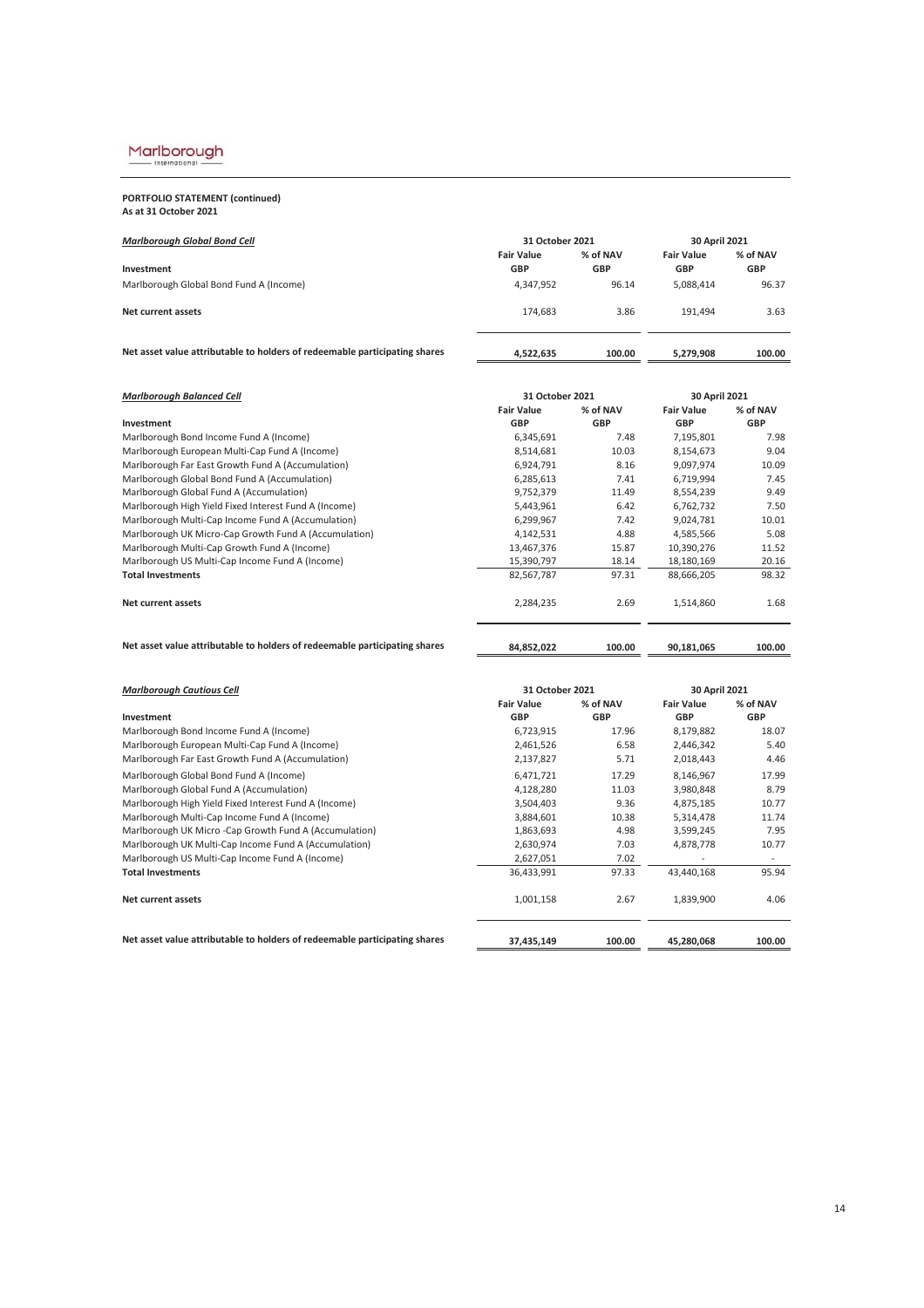# $\underbrace{\text{MarIborough}}_{\text{International}}$

# **PORTFOLIO STATEMENT (continued) As at 31 October 2021**

| <b>Marlborough Defensive Cell</b>                                          | 31 October 2021   |            | 30 April 2021     |            |
|----------------------------------------------------------------------------|-------------------|------------|-------------------|------------|
|                                                                            | <b>Fair Value</b> | % of NAV   | <b>Fair Value</b> | % of NAV   |
| Investment                                                                 | <b>GBP</b>        | <b>GBP</b> | <b>GBP</b>        | <b>GBP</b> |
| Marlborough Bond Income Fund A (Income)                                    | 1,573,062         | 28.79      | 1,859,347         | 30.15      |
| Marlborough European Multi Cap Fund Class A Income                         | 162,214           | 2.97       | 191,936           | 3.11       |
| MARLBOROUGH F EAST GRWTH-A-A                                               | 135,349           | 2.48       | 224,417           | 3.64       |
| Marlborough Global Bond Fund A (Income)                                    | 1,719,326         | 31.46      | 1,969,059         | 31.93      |
| Marlborough Global Fund Class A Accumulation                               | 324,361           | 5.94       | 95,065            | 1.54       |
| Marlborough High Yield Fixed Interest Fund A (Income)                      | 483,287           | 8.84       | 599,540           | 9.72       |
| Marlborough Multi-Cap Income Fund A (Income)                               | 322,974           | 5.91       | 472,212           | 7.66       |
| Marlborough UK Micro-Cap Growth Fund A (Income) 1                          | 79.711            | 1.46       | 164,401           | 2.67       |
| Marlborough UK Multi-Cap Growth Fund A (Income)                            | 267,207           | 4.89       |                   | $\sim$     |
| Marlborough US Multi-Cap Income Fund A (Income)                            | 219,194           | 4.01       | 380,137           | 6.16       |
| <b>Total Investments</b>                                                   | 5,286,685         | 96.75      | 5,956,114         | 96.59      |
| Net current assets                                                         | 177,656           | 3.25       | 210,547           | 3.41       |
| Net asset value attributable to holders of redeemable participating shares | 5,464,341         | 100.00     | 6,166,661         | 100.00     |

| <b>Marlborough Adventurous Cell</b>                                        | 31 October 2021   |            | 30 April 2021     |            |  |
|----------------------------------------------------------------------------|-------------------|------------|-------------------|------------|--|
|                                                                            | <b>Fair Value</b> | % of NAV   | <b>Fair Value</b> | % of NAV   |  |
| Investment                                                                 | <b>GBP</b>        | <b>GBP</b> | <b>GBP</b>        | <b>GBP</b> |  |
| Marlborough European Multi-Cap Fund A (Income)                             | 1,762,249         | 13.69      | 1,498,802         | 11.74      |  |
| Marlborough Far East Growth Fund A (Accumulation)                          | 1,324,104         | 10.29      | 1,510,687         | 11.83      |  |
| Marlborough Global Fund A (Accumulation)                                   | 2.026.037         | 15.74      | 1,876,291         | 14.69      |  |
| Marlborough UK Micro-Cap Growth Fund A (Accumulation)                      | 742.309           | 5.77       | 621,954           | 4.87       |  |
| Marlborough Multi-Cap Growth Fund A (Income)                               | 375.953           | 2.92       | 751.011           | 5.88       |  |
| Marlborough US Multi-Cap Income Fund A (Income)                            | 6,153,683         | 47.81      | 6.040.736         | 47.31      |  |
| <b>Total Investments</b>                                                   | 12,384,335        | 96.21      | 12,299,481        | 96.32      |  |
| Net current assets                                                         | 487.424           | 3.79       | 469.074           | 3.68       |  |
| Net asset value attributable to holders of redeemable participating shares | 12.871.759        | 100.00     | 12,768,555        | 100.00     |  |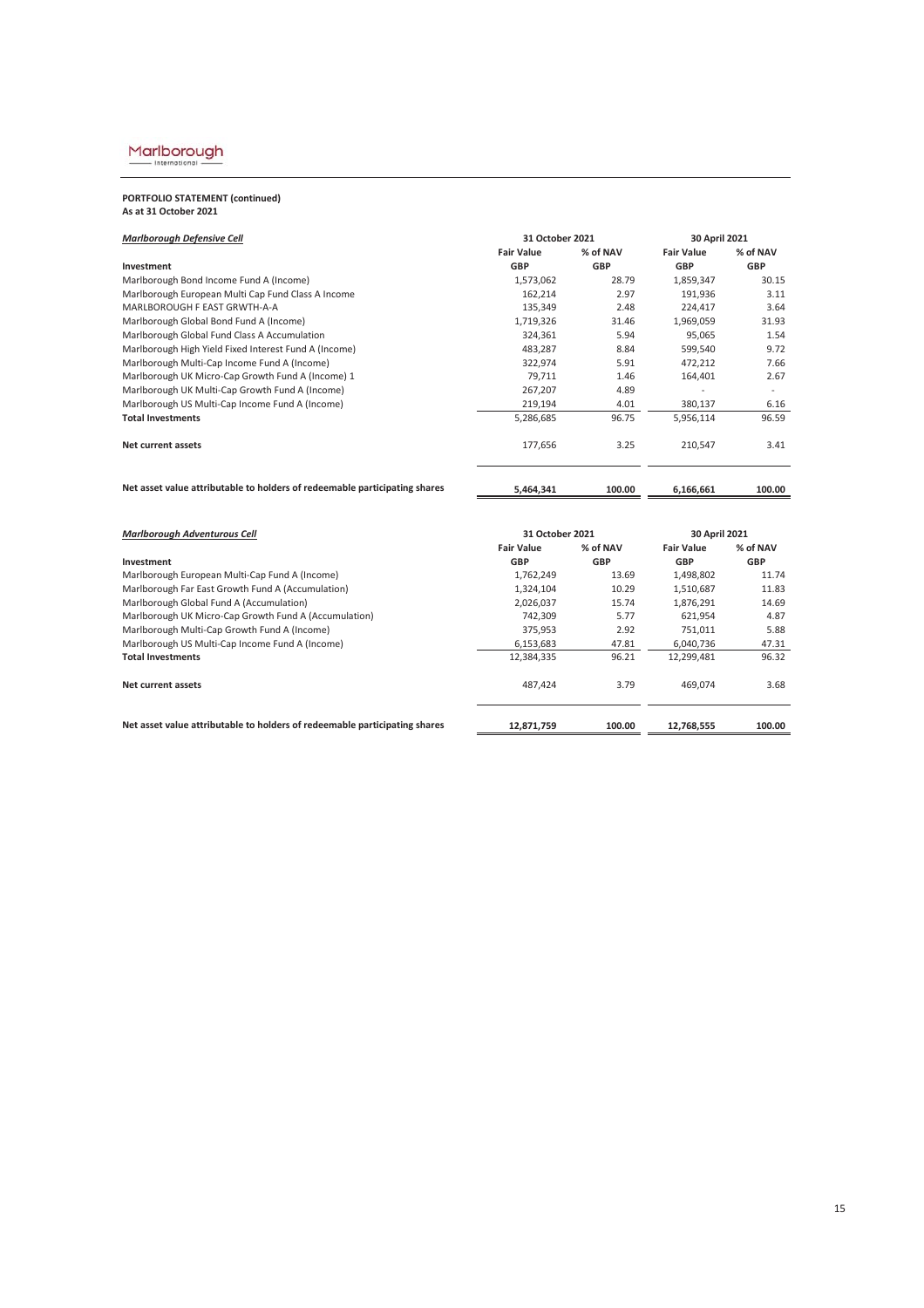# **CONDENSED UNAUDITED STATEMENT OF FINANCIAL POSITION**

| 31.10.2021<br>30.04.2021<br><b>Note</b><br><b>GBP</b><br><b>GBP</b><br><b>Assets</b><br>Financial assets at fair value through profit or loss<br>9<br>270,737,663<br>288,606,703 |           |
|----------------------------------------------------------------------------------------------------------------------------------------------------------------------------------|-----------|
|                                                                                                                                                                                  |           |
|                                                                                                                                                                                  |           |
|                                                                                                                                                                                  |           |
|                                                                                                                                                                                  |           |
| Receivables<br>10<br>4,277,062                                                                                                                                                   | 5,140,399 |
| Cash and cash equivalents<br>5,309,077                                                                                                                                           | 5,506,866 |
| <b>Total assets</b><br>280,323,802<br>299,253,968                                                                                                                                |           |
|                                                                                                                                                                                  |           |
| Equity                                                                                                                                                                           |           |
| Management share capital<br>16<br>1                                                                                                                                              | 1         |
|                                                                                                                                                                                  |           |
| Liabilities                                                                                                                                                                      |           |
| Payables<br>11<br>530,908                                                                                                                                                        | 574,095   |
| Redemptions payable<br>1,193,824                                                                                                                                                 | 1,784,987 |
| Subscriptions in advance<br>442.042                                                                                                                                              | 264,406   |
| Due to broker<br>103,840                                                                                                                                                         | 205,160   |
| Total liabilities (excluding net assets attributable to holders of redeemable participating<br>2,270,614<br>shares)                                                              | 2,828,648 |
| 13<br>Net assets attributable to holders of redeemable participating shares<br>278,053,187<br>296,425,319                                                                        |           |
|                                                                                                                                                                                  |           |
| <b>Total liabilities</b><br>280,323,801<br>299,253,967                                                                                                                           |           |
| <b>Total equity and liabilities</b><br>280,323,802<br>299,253,968                                                                                                                |           |

The notes on pages 44 to 84 form an integral part of these financial statements.

The financial statements on pages 16 to 84 were approved by the Board of Directors and authorised for issue on 24 February 2022 and signed on its behalf by:



Director Director Allan Hamer

Haley Camp

Date 24/02/2022

Date 24/02/2022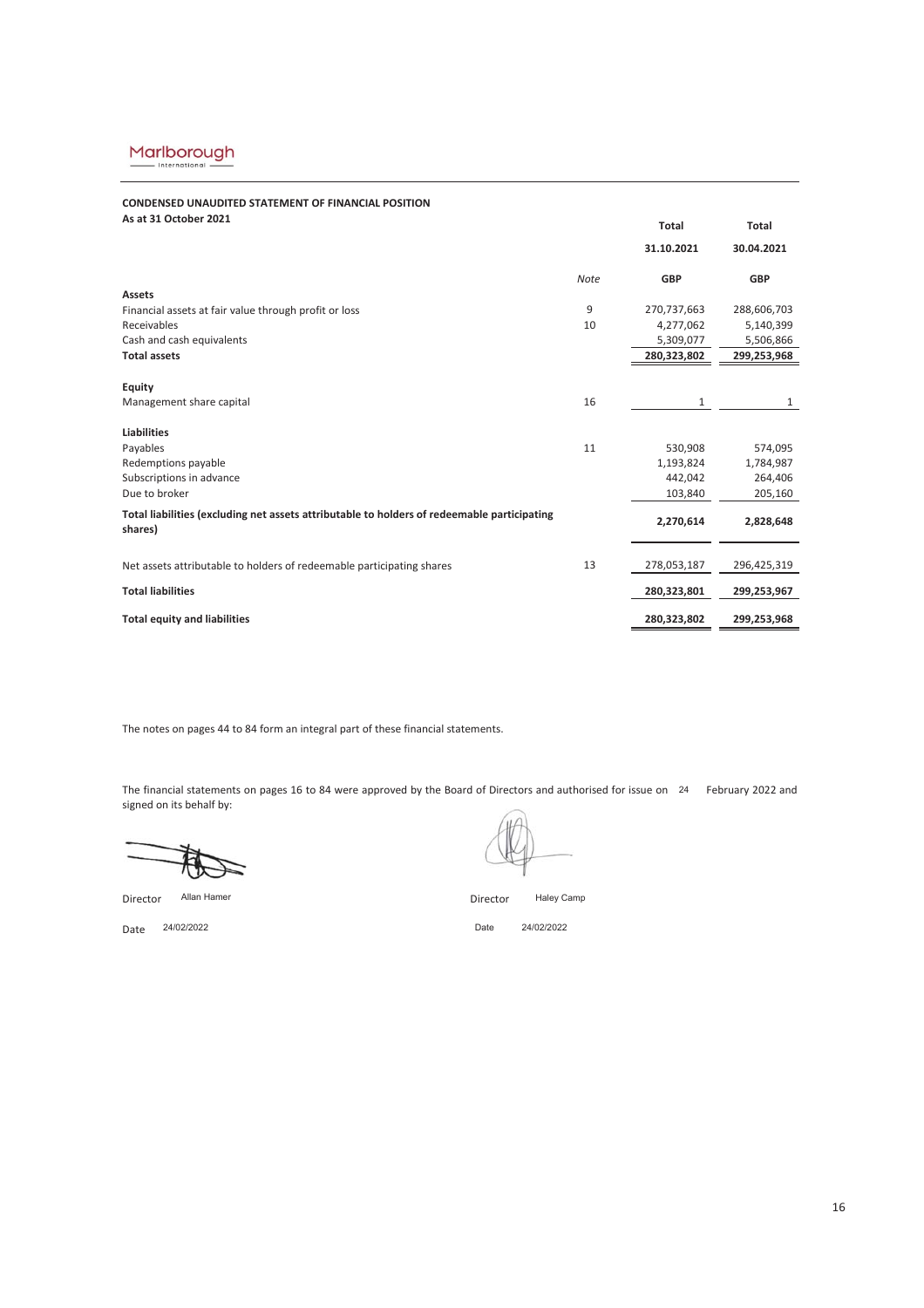# **CONDENSED UNAUDITED STATEMENT OF FINANCIAL POSITION**

| As at 31 October 2021                                              |      | Marlborough<br>International<br><b>Fund PCC</b> | Marlborough<br><b>High Yield</b><br><b>Fixed Interest</b><br>Cell | Marlborough<br><b>Special</b><br><b>Situations Cell</b> | Marlborough<br>European<br>Multi Cap Cell |
|--------------------------------------------------------------------|------|-------------------------------------------------|-------------------------------------------------------------------|---------------------------------------------------------|-------------------------------------------|
|                                                                    |      | 31.10.2021<br>(the "Core")                      | 31.10.2021                                                        | 31.10.2021                                              | 31.10.2021                                |
|                                                                    | Note | <b>GBP</b>                                      | <b>GBP</b>                                                        | <b>GBP</b>                                              | <b>GBP</b>                                |
| <b>Assets</b>                                                      |      |                                                 |                                                                   |                                                         |                                           |
| Financial assets at fair value through profit or loss              | 9    |                                                 | 5,545,431                                                         | 65,705,350                                              | 18,542,784                                |
| Receivables                                                        |      | $\mathbf{1}$                                    | 237,930                                                           | 588,450                                                 | 417,298                                   |
| Cash and cash equivalents                                          |      | $\overline{\phantom{m}}$                        | 199,991                                                           | 836,546                                                 | 301,078                                   |
| <b>Total assets</b>                                                |      | 1                                               | 5,983,352                                                         | 67,130,346                                              | 19,261,160                                |
| Equity                                                             |      |                                                 |                                                                   |                                                         |                                           |
| Management share capital                                           | 16   | 1                                               |                                                                   |                                                         |                                           |
|                                                                    |      |                                                 |                                                                   |                                                         |                                           |
| <b>Liabilities</b>                                                 |      |                                                 |                                                                   |                                                         |                                           |
| Payables                                                           | 11   |                                                 | 13,054                                                            | 106,893                                                 | 42,470                                    |
| Redemptions payable                                                |      |                                                 | 32,266                                                            | 158,643                                                 | 105,147                                   |
| Subscriptions in advance                                           |      |                                                 | ÷,                                                                | 161,821                                                 | 5,000                                     |
| Due to broker                                                      |      |                                                 |                                                                   |                                                         | ۰                                         |
| Total liabilities (excluding net assets attributable to holders of |      |                                                 | 45,320                                                            | 427,357                                                 | 152,617                                   |
| redeemable participating shares)                                   |      |                                                 |                                                                   |                                                         |                                           |
| Net assets attributable to holders of redeemable participating     |      |                                                 |                                                                   |                                                         |                                           |
| shares                                                             | 13   |                                                 | 5,938,032                                                         | 66,702,989                                              | 19,108,543                                |
| <b>Total liabilities</b>                                           |      | ÷,                                              | 5,983,352                                                         | 67,130,346                                              | 19,261,160                                |
|                                                                    |      |                                                 |                                                                   |                                                         |                                           |
| <b>Total equity and liabilities</b>                                |      | 1                                               | 5,983,352                                                         | 67,130,346                                              | 19,261,160                                |
| Net asset value per share as at 31 October 2021                    |      |                                                 |                                                                   |                                                         |                                           |
| Class A redeemable participating shares - GBP                      | 13   | £                                               | £<br>0.979                                                        | £<br>2.720                                              | 2.713<br>£                                |
| Class A redeemable participating shares - EUR                      | 13   | €                                               | €<br>1.104                                                        | €<br>3.218                                              | €<br>3.110                                |
| Class A redeemable participating shares - USD                      | 13   | \$                                              | \$<br>1.260                                                       | \$<br>3.659                                             | \$<br>3.602                               |
| Class C redeemable participating shares - GBP                      | 13   | £<br>÷                                          | £<br>0.983                                                        | £<br>1.952                                              | £<br>2.162                                |
| Class C redeemable participating shares - EUR                      | 13   | €                                               | €<br>1.164                                                        | €<br>2.412                                              | €<br>2.858                                |
| Class C redeemable participating shares - USD                      | 13   | \$                                              | \$<br>1.269                                                       | \$<br>2.707                                             | \$<br>2.095                               |
| Class F redeemable participating shares - GBP                      | 13   | £<br>÷                                          | £<br>0.797                                                        | £<br>2.510                                              | £<br>2.543                                |
| Class F redeemable participating shares - EUR                      | 13   | €                                               | €<br>0.897                                                        | €<br>2.887                                              | €<br>2.884                                |
| Class F redeemable participating shares - USD                      | 13   | \$                                              | \$<br>1.128                                                       | \$<br>3.378                                             | \$<br>3.345                               |
| Class P redeemable participating shares - GBP                      | 13   | £                                               | £<br>0.960                                                        | £<br>2.037                                              | £<br>1.559                                |
| Class P redeemable participating shares - EUR                      | 13   | €                                               | €<br>1.097                                                        | €<br>1.759                                              | €<br>1.766                                |
| Class P redeemable participating shares - USD                      | 13   | \$                                              | \$<br>1.334                                                       | \$<br>2.335                                             | \$<br>2.164                               |

The notes on pages 44 to 84 form an integral part of these financial statements.

The financial statements on pages 16 to 84 were approved by the Board of Directors and authorised for issue on 24 February 2022 and signed on its behalf by:

Director **Director** Director

Date 24/02/2022 24/02/2022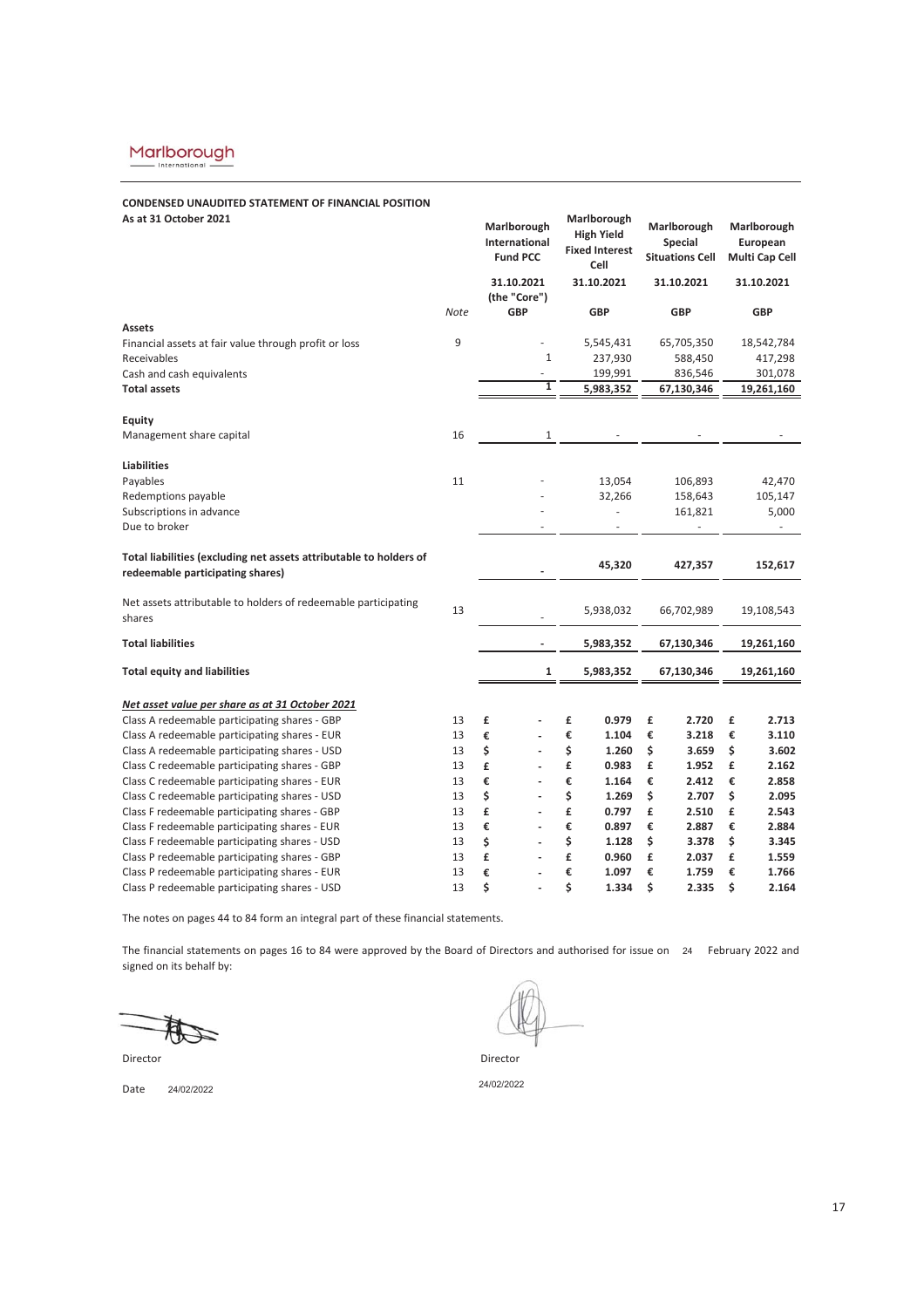# **CONDENSED UNAUDITED STATEMENT OF FINANCIAL POSITION**

| As at 31 October 2021                                              |      | Marlborough<br><b>Multi Cap</b><br><b>Income Cell</b> |                          | Marlborough<br><b>UK Micro Cap</b><br><b>Growth Cell</b> |            |           | Marlborough<br>UK Multi Cap<br><b>Growth Cell</b> |    | Marlborough<br><b>Bond Income</b><br>Cell |
|--------------------------------------------------------------------|------|-------------------------------------------------------|--------------------------|----------------------------------------------------------|------------|-----------|---------------------------------------------------|----|-------------------------------------------|
|                                                                    |      |                                                       | 31.10.2021<br>31.10.2021 |                                                          | 31.10.2021 |           |                                                   |    | 31.10.2021                                |
|                                                                    | Note |                                                       | <b>GBP</b>               | <b>GBP</b>                                               |            |           | <b>GBP</b>                                        |    | <b>GBP</b>                                |
| Assets                                                             |      |                                                       |                          |                                                          |            |           |                                                   |    |                                           |
| Financial assets at fair value through profit or loss              | 9    |                                                       | 4,524,620                |                                                          | 15,302,778 |           | 8,784,494                                         |    | 361,705                                   |
| Receivables                                                        |      |                                                       | 88,903                   |                                                          | 237,114    |           | 168,601                                           |    | 17,529                                    |
| Cash and cash equivalents                                          |      |                                                       | 213,725                  |                                                          | 274,760    |           | 133,687                                           |    | 10,476                                    |
| <b>Total assets</b>                                                |      |                                                       | 4,827,248                |                                                          | 15,814,652 |           | 9,086,782                                         |    | 389,710                                   |
| <b>Equity</b>                                                      |      |                                                       |                          |                                                          |            |           |                                                   |    |                                           |
| Management share capital                                           | 16   |                                                       |                          |                                                          |            |           |                                                   |    |                                           |
| Liabilities                                                        |      |                                                       |                          |                                                          |            |           |                                                   |    |                                           |
| Payables                                                           | 11   |                                                       | 13,923                   |                                                          | 37,739     |           | 22,007                                            |    | 3,657                                     |
| Redemptions payable                                                |      |                                                       | 33,809                   |                                                          | 48,829     |           | 75,426                                            |    | 500                                       |
| Subscriptions in advance                                           |      |                                                       | ÷,                       |                                                          |            |           | ÷,                                                |    | ÷,                                        |
| Due to broker                                                      |      |                                                       | ٠                        |                                                          | 103,840    |           | ä,                                                |    | $\overline{\phantom{a}}$                  |
| Total liabilities (excluding net assets attributable to holders of |      |                                                       | 47,732                   |                                                          | 190,408    |           | 97,433                                            |    | 4,157                                     |
| redeemable participating shares)                                   |      |                                                       |                          |                                                          |            |           |                                                   |    |                                           |
| Net assets attributable to holders of redeemable participating     | 13   |                                                       |                          |                                                          |            |           |                                                   |    |                                           |
| shares                                                             |      |                                                       | 4,779,516                |                                                          | 15,624,244 |           | 8,989,349                                         |    | 385,553                                   |
| <b>Total liabilities</b>                                           |      |                                                       | 4,827,248                |                                                          | 15,814,652 |           | 9,086,782                                         |    | 389,710                                   |
| <b>Total equity and liabilities</b>                                |      |                                                       | 4,827,248                | 15,814,652                                               |            | 9,086,782 |                                                   |    | 389,710                                   |
| Net asset value per share as at 31 October 2021                    |      |                                                       |                          |                                                          |            |           |                                                   |    |                                           |
| Class A redeemable participating shares - GBP                      | 13   | £                                                     | 0.997                    | £                                                        | 2.356      | £         | 1.908                                             | £  | 0.927                                     |
| Class A redeemable participating shares - EUR                      | 13   | €                                                     | 1.168                    | €                                                        | 1.924      | €         | 1.478                                             | €  | 1.114                                     |
| Class A redeemable participating shares - USD                      | 13   | \$                                                    | 1.324                    | \$                                                       | 2.674      | \$        | 1.930                                             | \$ | 1.260                                     |
| Class C redeemable participating shares - GBP                      | 13   | £                                                     | 1.024                    | £                                                        | 2.204      | £         | 1.656                                             | £  | 0.915                                     |
| Class C redeemable participating shares - EUR                      | 13   | €                                                     | 1.245                    | €                                                        | 2.794      | €         | 1.509                                             | €  | 1.129                                     |
| Class C redeemable participating shares - USD                      | 13   | \$                                                    | 1.249                    | \$                                                       | 2.249      | \$        | 1.714                                             | \$ | 1.265                                     |
| Class F redeemable participating shares - GBP                      | 13   | £                                                     | 0.914                    | £                                                        | 2.234      | £         | 1.675                                             | £  | 0.791                                     |
| Class F redeemable participating shares - EUR                      | 13   | €                                                     | 1.029                    | €                                                        | 2.677      | €         | 2.006                                             | €  | 1.259                                     |
| Class F redeemable participating shares - USD                      | 13   | \$                                                    | 1.151                    | \$                                                       | 2.955      | \$        | 2.235                                             | \$ | 1.265                                     |
| Class P redeemable participating shares - GBP                      | 13   | £                                                     | 0.979                    | £                                                        | 1.690      | £         | 1.487                                             | £  | 0.950                                     |
| Class P redeemable participating shares - EUR                      | 13   | €                                                     | 1.030                    | €                                                        | 2.000      | €         | 1.969                                             | €  | 1.114                                     |
| Class P redeemable participating shares - USD                      | 13   | \$                                                    | 1.286                    | \$                                                       | 2.297      | \$        | 1.699                                             | \$ | 1.304                                     |

The notes on pages 44 to 84 form an integral part of these financial statements.

The financial statements on pages 16 to 84 were approved by the Board of Directors and authorised for issue on 24 February 2022 and signed on its behalf by:

Date 24/02/2022

Director Director t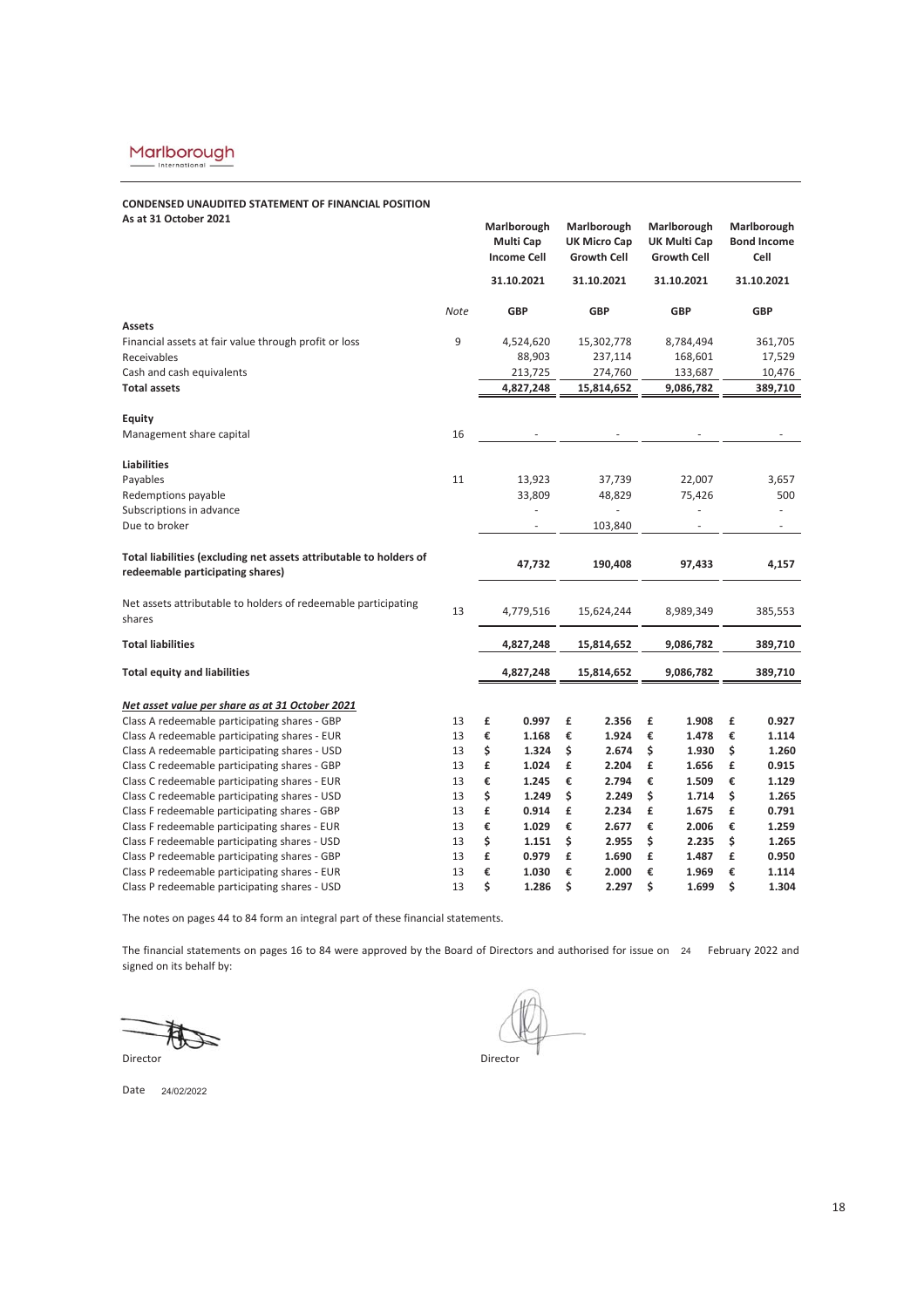# **CONDENSED UNAUDITED STATEMENT OF FINANCIAL POSITION As at 31 October 2021**

|                                                                                                |          | Marlborough<br><b>Far East</b><br><b>Growth Cell</b><br>31.10.2021 | Marlborough<br><b>Global Cell</b><br>31.10.2021 | Marlborough<br><b>US Multi Cap</b><br><b>Income Cell</b><br>31.10.2021 | Marlborough<br><b>Global Bond</b><br>Cell<br>31.10.2021 |
|------------------------------------------------------------------------------------------------|----------|--------------------------------------------------------------------|-------------------------------------------------|------------------------------------------------------------------------|---------------------------------------------------------|
|                                                                                                | Note     | <b>GBP</b>                                                         | <b>GBP</b>                                      | <b>GBP</b>                                                             | <b>GBP</b>                                              |
| <b>Assets</b>                                                                                  |          |                                                                    |                                                 |                                                                        |                                                         |
| Financial assets at fair value through profit or loss                                          | 9        | 2,761,243                                                          | 378,606                                         | 7,809,902                                                              | 4,347,952                                               |
| Receivables                                                                                    |          | 71,566                                                             | 25,811                                          | 334,248                                                                | 70,557                                                  |
| Cash and cash equivalents                                                                      |          | 32,084                                                             | 4,513                                           | 110,825                                                                | 119,183                                                 |
| <b>Total assets</b>                                                                            |          | 2,864,893                                                          | 408,930                                         | 8,254,975                                                              | 4,537,692                                               |
| <b>Equity</b>                                                                                  |          |                                                                    |                                                 |                                                                        |                                                         |
| Management share capital                                                                       | 16       |                                                                    |                                                 |                                                                        |                                                         |
| <b>Liabilities</b>                                                                             |          |                                                                    |                                                 |                                                                        |                                                         |
| Payables                                                                                       | 11       | 12,396                                                             | 3,622                                           | 25,823                                                                 | 14,057                                                  |
| Redemptions payable                                                                            |          | 28,280                                                             | 162                                             | 79,460                                                                 | 1,000                                                   |
| Subscriptions in advance                                                                       |          |                                                                    |                                                 |                                                                        |                                                         |
| Due to broker                                                                                  |          |                                                                    |                                                 |                                                                        |                                                         |
| Total liabilities (excluding net assets attributable to holders of                             |          | 40,676                                                             | 3,784                                           | 105,283                                                                | 15,057                                                  |
| redeemable participating shares)                                                               |          |                                                                    |                                                 |                                                                        |                                                         |
| Net assets attributable to holders of redeemable participating                                 | 13       | 2,824,217                                                          | 405,146                                         | 8,149,692                                                              | 4,522,635                                               |
| shares                                                                                         |          |                                                                    |                                                 |                                                                        |                                                         |
| <b>Total liabilities</b>                                                                       |          | 2,864,893                                                          | 408,930                                         | 8,254,975                                                              | 4,537,692                                               |
| <b>Total equity and liabilities</b>                                                            |          | 2,864,893                                                          | 408,930                                         | 8,254,975                                                              | 4,537,692                                               |
|                                                                                                |          |                                                                    |                                                 |                                                                        |                                                         |
| Net asset value per share as at 31 October 2021                                                |          |                                                                    |                                                 |                                                                        |                                                         |
| Class A redeemable participating shares - GBP                                                  | 13       | £<br>1.071                                                         | £<br>1.324                                      | £<br>1.536                                                             | £<br>0.968                                              |
| Class A redeemable participating shares - EUR                                                  | 13       | €<br>1.304                                                         | €<br>1.584                                      | €<br>1.750                                                             | €<br>1.164                                              |
| Class A redeemable participating shares - USD                                                  | 13       | \$<br>1.448                                                        | \$<br>1.809                                     | \$<br>2.003                                                            | \$<br>1.190                                             |
| Class C redeemable participating shares - GBP                                                  | 13       | £<br>1.418                                                         | £<br>1.500                                      | £<br>1.707                                                             | £<br>0.996                                              |
| Class C redeemable participating shares - EUR                                                  | 13       | €<br>2.016                                                         | €<br>1.994                                      | €<br>2.366                                                             | €<br>1.184<br>\$                                        |
| Class C redeemable participating shares - USD<br>Class F redeemable participating shares - GBP | 13<br>13 | \$<br>1.502<br>£<br>1.108                                          | \$<br>1.767<br>£<br>1.529                       | \$<br>2.082<br>£<br>1.569                                              | 1.310<br>£<br>0.908                                     |
| Class F redeemable participating shares - EUR                                                  | 13       | €<br>1.330                                                         | €<br>2.064                                      | €<br>1.733                                                             | €<br>1.035                                              |
| Class F redeemable participating shares - USD                                                  | 13       | \$<br>1.530                                                        | \$<br>2.079                                     | \$<br>2.168                                                            | \$<br>1.198                                             |
| Class P redeemable participating shares - GBP                                                  |          |                                                                    |                                                 |                                                                        |                                                         |
|                                                                                                |          |                                                                    |                                                 |                                                                        |                                                         |
| Class P redeemable participating shares - EUR                                                  | 13<br>13 | £<br>1.643<br>€<br>1.354                                           | £<br>1.324<br>€<br>1.584                        | £<br>1.904<br>€<br>1.799                                               | £<br>0.992<br>€<br>1.144                                |

The notes on pages 44 to 84 form an integral part of these financial statements.

The financial statements on pages 16 to 84 were approved by the Board of Directors and authorised for issue on  $_{24}$  February 2022 and signed on its behalf by:

Director Director Director Director Director  $\overline{\phantom{a}}$ 

ectors and additionsed for issue on 24

Date 24/02/2022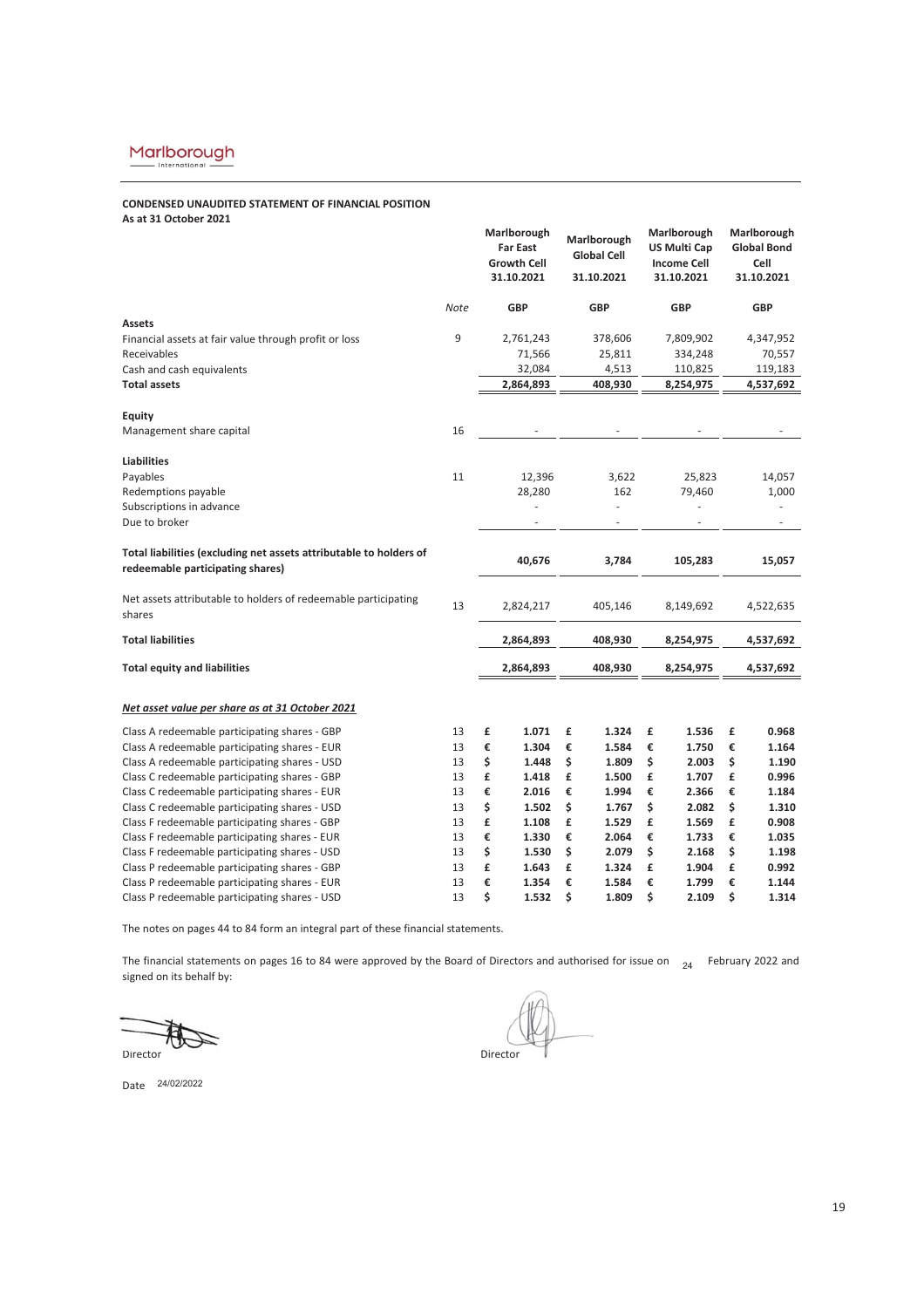# **CONDENSED UNAUDITED STATEMENT OF FINANCIAL POSITION As at 31 October 2021**

|                                                                    |      |    | Marlborough<br><b>Balanced Cell</b> |    | Marlborough<br><b>Cautious Cell</b> |    | Marlborough<br><b>Defensive Cell</b> |    | Marlborough<br><b>Adventurous</b><br>Cell |
|--------------------------------------------------------------------|------|----|-------------------------------------|----|-------------------------------------|----|--------------------------------------|----|-------------------------------------------|
|                                                                    |      |    | 31.10.2021                          |    | 31.10.2021                          |    | 31.10.2021                           |    | 31.10.2021                                |
|                                                                    | Note |    | <b>GBP</b>                          |    | <b>GBP</b>                          |    | <b>GBP</b>                           |    | <b>GBP</b>                                |
| <b>Assets</b>                                                      |      |    |                                     |    |                                     |    |                                      |    |                                           |
| Financial assets at fair value through profit or loss              | 9    |    | 82,567,787                          |    | 36,433,991                          |    | 5,286,685                            |    | 12,384,335                                |
| Receivables                                                        |      |    | 1,224,648                           |    | 478,935                             |    | 107,965                              |    | 207,506                                   |
| Cash and cash equivalents                                          |      |    | 1,468,670                           |    | 1,186,878                           |    | 86,580                               |    | 330,081                                   |
| <b>Total assets</b>                                                |      |    | 85,261,105                          |    | 38,099,804                          |    | 5,481,230                            |    | 12,921,922                                |
| Equity                                                             |      |    |                                     |    |                                     |    |                                      |    |                                           |
| Management share capital                                           | 16   |    |                                     |    |                                     |    |                                      |    |                                           |
| <b>Liabilities</b>                                                 |      |    |                                     |    |                                     |    |                                      |    |                                           |
| Payables                                                           | 11   |    | 133,629                             |    | 64,066                              |    | 10,968                               |    | 26,604                                    |
| Redemptions payable                                                |      |    | 216,945                             |    | 383,877                             |    | 5,921                                |    | 23,559                                    |
| Subscriptions in advance                                           |      |    | 58,509                              |    | 216,712                             |    |                                      |    |                                           |
| Due to broker                                                      |      |    |                                     |    |                                     |    |                                      |    |                                           |
| Total liabilities (excluding net assets attributable to holders of |      |    |                                     |    |                                     |    |                                      |    |                                           |
| redeemable participating shares)                                   |      |    | 409,083                             |    | 664,655                             |    | 16,889                               |    | 50,163                                    |
| Net assets attributable to holders of redeemable participating     |      |    |                                     |    |                                     |    |                                      |    |                                           |
| shares                                                             | 13   |    | 84,852,022                          |    | 37,435,149                          |    | 5,464,341                            |    | 12,871,759                                |
| <b>Total liabilities</b>                                           |      |    | 85,261,105                          |    | 38,099,804                          |    | 5,481,230                            |    | 12,921,922                                |
| <b>Total equity and liabilities</b>                                |      |    | 85,261,105                          |    | 38,099,804                          |    | 5,481,230                            |    | 12,921,922                                |
|                                                                    |      |    |                                     |    |                                     |    |                                      |    |                                           |
| Net asset value per share as at 31 October 2021                    |      |    |                                     |    |                                     |    |                                      |    |                                           |
| Class A redeemable participating shares - GBP                      | 13   | £  | 1.589                               | £  | 1.178                               | £  | 0.995                                | £  | 1.809                                     |
| Class A redeemable participating shares - EUR                      | 13   | €  | 1.721                               | €  | 1.242                               | €  | 1.034                                | €  | 1.689                                     |
| Class A redeemable participating shares - USD                      | 13   | \$ | 1.955                               | \$ | 1.518                               | \$ | 1.387                                | \$ | 2.117                                     |
| Class C redeemable participating shares - GBP                      | 13   | £  | 1.631                               | £  | 1.202                               | £  | 1.024                                | £  | 1.858                                     |
| Class C redeemable participating shares - EUR                      | 13   | €  | 1.624                               | €  | 1.270                               | €  | 1.229                                | €  | 1.754                                     |
| Class C redeemable participating shares - USD                      | 13   | \$ | 2.474                               | \$ | 1.504                               | \$ | 1.414                                | \$ | 1.980                                     |
| Class F redeemable participating shares - GBP                      | 13   | £  | 1.509                               | £  | 1.113                               | £  | 0.939                                | £  | 1.722                                     |
| Class F redeemable participating shares - EUR                      | 13   | €  | 1.615                               | €  | 1.248                               | €  | $\overline{\phantom{a}}$             | €  | 1.816                                     |
| Class F redeemable participating shares - USD                      | 13   | \$ | 2.008                               | \$ | 1.436                               | \$ | 1.259                                | \$ | 2.224                                     |
| Class P redeemable participating shares - GBP                      | 13   | £  | 1.631                               | £  | 1.211                               | £  | 1.021                                | £  | 1.857                                     |
| Class P redeemable participating shares - EUR                      | 13   | €  | 1.706                               | €  | 1.284                               | €  | 1.229                                | €  | 1.944                                     |
| Class P redeemable participating shares - USD                      | 13   | \$ | 1.985                               | \$ | 1.450                               | \$ | 1.414                                | \$ | 1.991                                     |

The notes on pages 44 to 84 form an integral part of these financial statements.

The financial statements on pages 16 to 84 were approved by the Board of Directors and authorised for issue on  $z_4$  February 2022 and signed on its behalf by:

Director **Director** 

Date 24/02/2022

text here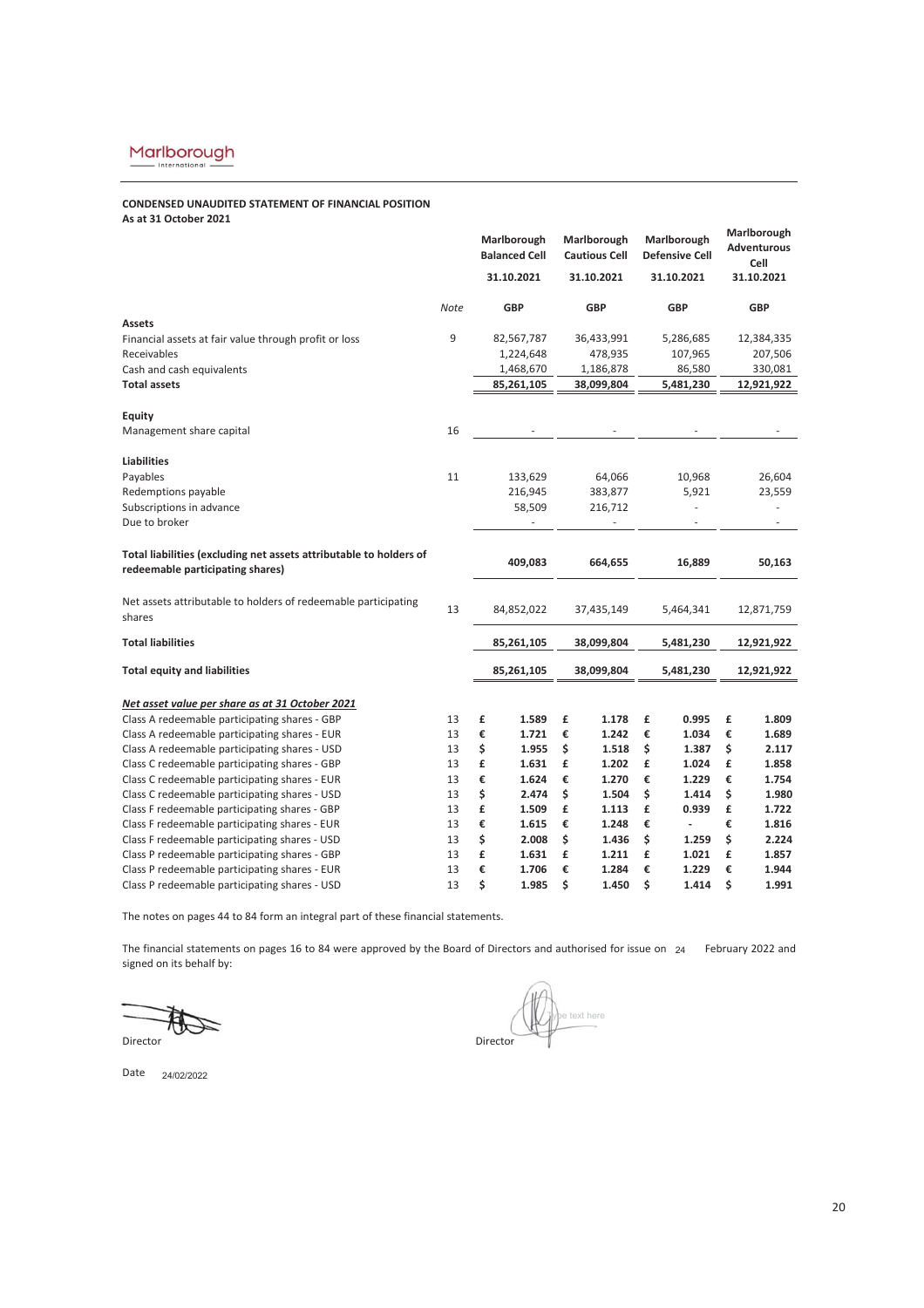# **CONDENSED UNAUDITED STATEMENT OF FINANCIAL POSITION As at 30 April 2021**

|                                                                    |      | Marlborough<br>International<br><b>Fund PCC</b><br>30.04.2021<br>(the "Core") | Marlborough<br><b>High Yield Fixed</b><br><b>Interest Cell</b><br>30.04.2021 | Marlborough<br>Special<br><b>Situations Cell</b><br>30.04.2021 | Marlborough<br><b>European Multi</b><br>Cap Cell<br>30.04.2021 |
|--------------------------------------------------------------------|------|-------------------------------------------------------------------------------|------------------------------------------------------------------------------|----------------------------------------------------------------|----------------------------------------------------------------|
|                                                                    | Note | GBP                                                                           | <b>GBP</b>                                                                   | <b>GBP</b>                                                     | <b>GBP</b>                                                     |
| <b>Assets</b>                                                      |      |                                                                               |                                                                              |                                                                |                                                                |
| Financial assets at fair value through profit or loss              | 9    | ä,                                                                            | 5,808,830                                                                    | 69,828,650                                                     | 16,186,526                                                     |
| Receivables                                                        | 10   | 1                                                                             | 214,176                                                                      | 1,294,917                                                      | 199,438                                                        |
| Cash and cash equivalents                                          |      |                                                                               | 238,616                                                                      | 708,582                                                        | 385,464                                                        |
| <b>Total assets</b>                                                |      | 1                                                                             | 6,261,622                                                                    | 71,832,149                                                     | 16,771,428                                                     |
| Equity                                                             |      |                                                                               |                                                                              |                                                                |                                                                |
| Management share capital                                           | 16   | 1                                                                             |                                                                              |                                                                |                                                                |
| <b>Liabilities</b>                                                 |      |                                                                               |                                                                              |                                                                |                                                                |
| Payables                                                           | 11   |                                                                               | 34,852                                                                       | 126,185                                                        | 52,506                                                         |
| Redemptions payable                                                |      |                                                                               | 12,499                                                                       | 464,826                                                        | 42,852                                                         |
| Subscriptions received in advance                                  |      |                                                                               |                                                                              | 51,093                                                         | 26,089                                                         |
| Total liabilities (excluding net assets attributable to holders of |      |                                                                               |                                                                              |                                                                |                                                                |
| redeemable participating shares)                                   |      |                                                                               | 47,351                                                                       | 642,104                                                        | 121,447                                                        |
| Net assets attributable to holders of redeemable participating     |      |                                                                               |                                                                              |                                                                |                                                                |
| shares                                                             | 13   |                                                                               | 6,214,271                                                                    | 71,190,045                                                     | 16,649,981                                                     |
| <b>Total liabilities</b>                                           |      |                                                                               | 6,261,622                                                                    | 71,832,149                                                     | 16,771,428                                                     |
| <b>Total equity and liabilities</b>                                |      | 1                                                                             | 6,261,622                                                                    | 71,832,149                                                     | 16,771,428                                                     |
| Net asset value per share as at 30 April 2020                      |      |                                                                               |                                                                              |                                                                |                                                                |
| Class A redeemable participating shares - GBP                      | 13   | £                                                                             | £<br>0.997                                                                   | 2.656<br>£                                                     | £<br>2.483                                                     |
| Class A redeemable participating shares - EUR                      | 13   | €                                                                             | €<br>1.092                                                                   | €<br>3.050                                                     | €<br>2.762                                                     |
| Class A redeemable participating shares - USD                      | 13   | \$                                                                            | \$<br>1.290                                                                  | \$<br>3.614                                                    | \$<br>3.335                                                    |
| Class C redeemable participating shares - GBP                      | 13   | £                                                                             | £<br>0.999                                                                   | £<br>1.901                                                     | £<br>1.976                                                     |
| Class C redeemable participating shares - EUR                      | 13   | €                                                                             | €<br>1.139                                                                   | €<br>2.280                                                     | €<br>2.533                                                     |
| Class C redeemable participating shares - USD                      | 13   | \$                                                                            | \$<br>1.306                                                                  | \$<br>2.667                                                    | \$<br>1.941                                                    |
| Class F redeemable participating shares - GBP                      | 13   | £<br>٠                                                                        | £<br>0.820                                                                   | £<br>2.458                                                     | £<br>2.334                                                     |
| Class F redeemable participating shares - EUR                      | 13   | €                                                                             | €<br>0.897                                                                   | €<br>2.744                                                     | €<br>2.571                                                     |
| Class F redeemable participating shares - USD                      | 13   | \$                                                                            | \$<br>1.172                                                                  | \$<br>3.348                                                    | \$<br>3.107                                                    |
| Class P redeemable participating shares - GBP                      | 13   | £                                                                             | £<br>0.970                                                                   | £<br>1.985                                                     | £<br>1.427                                                     |
| Class P redeemable participating shares - EUR                      | 13   | €                                                                             | €<br>1.084                                                                   | €<br>1.654                                                     | €<br>1.569                                                     |
| Class P redeemable participating shares - USD                      | 13   | \$                                                                            | \$<br>1.364                                                                  | \$<br>2.300                                                    | \$<br>1.994                                                    |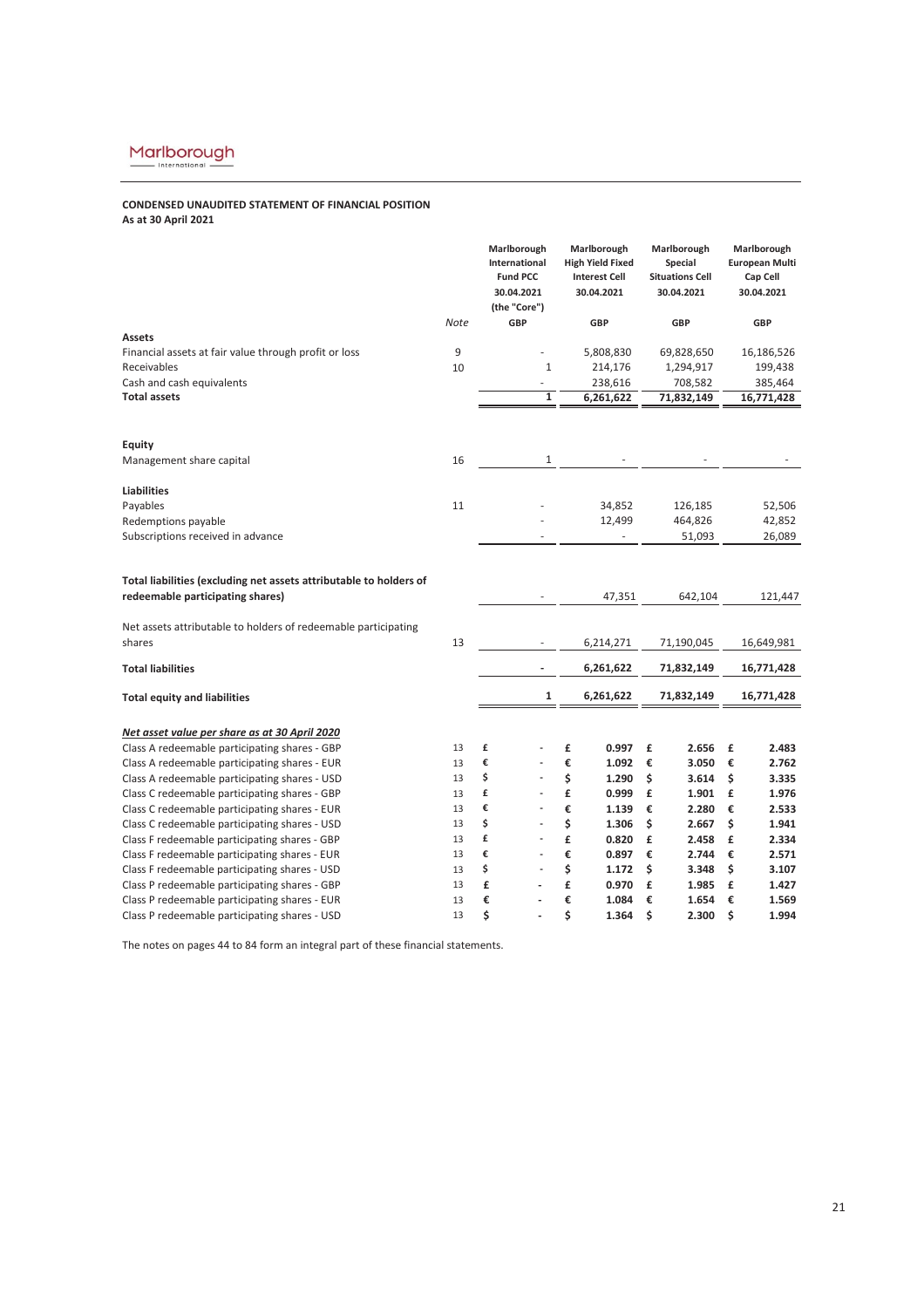# **CONDENSED UNAUDITED STATEMENT OF FINANCIAL POSITION As at 30 April 2021**

|                                                                    |             |    | Marlborough<br>Multi Cap<br><b>Income Cell</b><br>30.04.2021 | Marlborough<br><b>UK Micro Cap</b><br><b>Growth Cell</b><br>30.04.2021 |            |    | Marlborough<br>UK Multi Cap<br><b>Growth Cell</b><br>30.04.2021 |    | Marlborough<br><b>Bond Income</b><br>Cell<br>30.04.2021 |
|--------------------------------------------------------------------|-------------|----|--------------------------------------------------------------|------------------------------------------------------------------------|------------|----|-----------------------------------------------------------------|----|---------------------------------------------------------|
|                                                                    | <b>Note</b> |    | <b>GBP</b>                                                   | <b>GBP</b>                                                             |            |    | <b>GBP</b>                                                      |    | <b>GBP</b>                                              |
| <b>Assets</b>                                                      |             |    |                                                              |                                                                        |            |    |                                                                 |    |                                                         |
| Financial assets at fair value through profit or loss              | 9           |    | 4,784,787                                                    |                                                                        | 15,376,795 |    | 8,852,482                                                       |    | 485,728                                                 |
| Receivables                                                        | 10          |    | 142,221                                                      |                                                                        | 272,370    |    | 116,033                                                         |    | 15,822                                                  |
| Cash and cash equivalents                                          |             |    | 329,082                                                      |                                                                        | 331,589    |    | 203,942                                                         |    | 12,159                                                  |
| <b>Total assets</b>                                                |             |    | 5,256,090                                                    |                                                                        | 15,980,754 |    | 9,172,457                                                       |    | 513,709                                                 |
| Equity                                                             |             |    |                                                              |                                                                        |            |    |                                                                 |    |                                                         |
| Management share capital                                           | 16          |    | $\overline{\phantom{a}}$                                     |                                                                        |            |    |                                                                 |    |                                                         |
| <b>Liabilities</b>                                                 |             |    |                                                              |                                                                        |            |    |                                                                 |    |                                                         |
| Payables                                                           | 11          |    | 11,727                                                       |                                                                        | 47,931     |    | 19,629                                                          |    | 1,882                                                   |
| Redemptions payable                                                |             |    | 63,310                                                       |                                                                        | 104,864    |    | 19,583                                                          |    | 13,700                                                  |
| Subscriptions in advance                                           |             |    | 144,613                                                      |                                                                        |            |    | 20,000                                                          |    |                                                         |
| Due from broker                                                    |             |    | ÷.                                                           |                                                                        | 135,020    |    | 31,620                                                          |    | $\sim$                                                  |
|                                                                    |             |    |                                                              |                                                                        |            |    |                                                                 |    |                                                         |
| Total liabilities (excluding net assets attributable to holders of |             |    |                                                              |                                                                        |            |    |                                                                 |    |                                                         |
| redeemable participating shares)                                   |             |    | 219,650                                                      |                                                                        | 287,815    |    | 90,832                                                          |    | 15,582                                                  |
|                                                                    |             |    |                                                              |                                                                        |            |    |                                                                 |    |                                                         |
| Net assets attributable to holders of redeemable participating     |             |    |                                                              |                                                                        |            |    |                                                                 |    |                                                         |
| shares                                                             | 13          |    | 5,036,440                                                    |                                                                        | 15,692,939 |    | 9,081,625                                                       |    | 498,127                                                 |
|                                                                    |             |    |                                                              |                                                                        |            |    |                                                                 |    |                                                         |
| <b>Total liabilities</b>                                           |             |    | 5,256,090                                                    |                                                                        | 15,980,754 |    | 9,172,457                                                       |    | 513,709                                                 |
| <b>Total equity and liabilities</b>                                |             |    | 5,256,090                                                    |                                                                        | 15,980,754 |    | 9,172,457                                                       |    | 513,709                                                 |
|                                                                    |             |    |                                                              |                                                                        |            |    |                                                                 |    |                                                         |
| Net asset value per share as at 30 April 2020                      |             |    |                                                              |                                                                        |            |    |                                                                 |    |                                                         |
| Class A redeemable participating shares - GBP                      | 13          | £  | 0.969                                                        | £                                                                      | 2.239      | £  | 1.793                                                           | £  | 0.945                                                   |
| Class A redeemable participating shares - EUR                      | 13          | €  | 1.102                                                        | €                                                                      | 1.773      | €  | 1.350                                                           | €  | 1.099                                                   |
| Class A redeemable participating shares - USD                      | 13          | \$ | 1.302                                                        | \$                                                                     | 2.569      | \$ | 1.870                                                           | \$ | 1.290                                                   |
| Class C redeemable participating shares - GBP                      | 13          | £  | 0.992                                                        | £                                                                      | 2.089      | £  | 1.553                                                           | £  | 0.930                                                   |
| Class C redeemable participating shares - EUR                      | 13          | €  | 1.169                                                        | €                                                                      | 2.559      | €  | 1.369                                                           | €  | 1.109                                                   |
| Class C redeemable participating shares - USD                      | 13          | \$ | 1.227                                                        | \$                                                                     | 2.149      | \$ | 1.624                                                           | \$ | 1.301                                                   |
| Class F redeemable participating shares - GBP                      | 13          | £  | 0.894                                                        | £                                                                      | 2.128      | £  | 1.581                                                           | £  | 0.811                                                   |
| Class F redeemable participating shares - EUR                      | 13          | €  | 0.979                                                        | €                                                                      | 2.474      | €  | 1.838                                                           | €  | 1.234                                                   |
| Class F redeemable participating shares - USD                      | 13          | \$ | 1.140                                                        | \$                                                                     | 2.850      | \$ | 2.135                                                           | \$ | 1.180                                                   |
| Class P redeemable participating shares - GBP                      | 13          | £  | 0.949                                                        | £                                                                      | 1.602      | £  | 1.395                                                           | £  | 0.955                                                   |
| Class P redeemable participating shares - EUR                      | 13          | €  | 0.960                                                        | €                                                                      | 1.830      | €  | 1.784                                                           | €  | 1.099                                                   |
| Class P redeemable participating shares - USD                      | 13          | \$ | 1.263                                                        | \$                                                                     | 2.202      | \$ | 1.615                                                           | \$ | 1.329                                                   |

The notes on pages 44 to 84 form an integral part of these financial statements.

1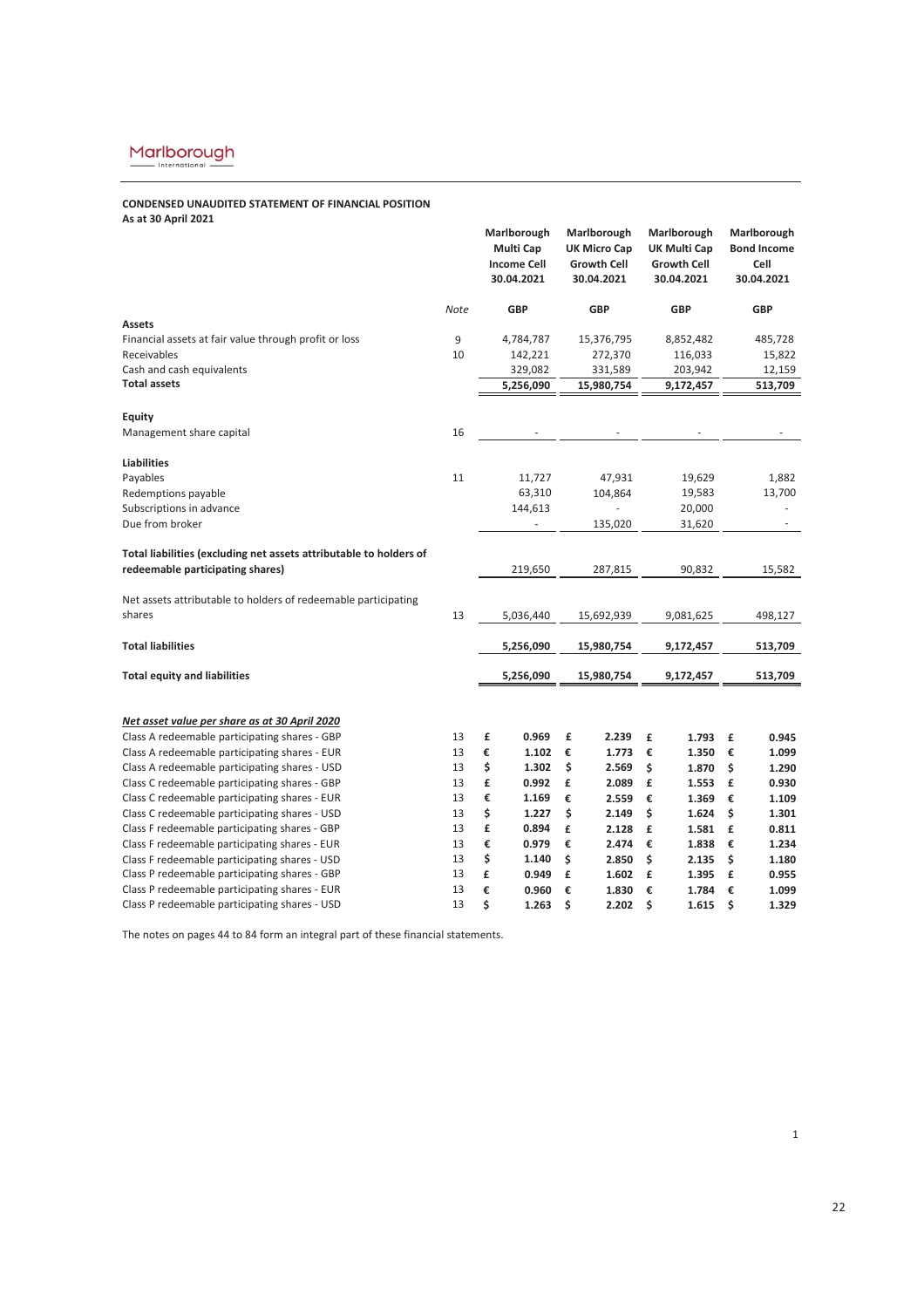# **CONDENSED UNAUDITED STATEMENT OF FINANCIAL POSITION As at 30 April 2021**

| AS AL JU APIII ZUZI                                                                                    |          | Marlborough<br><b>Far East</b><br><b>Growth Cell</b><br>30.04.2021 | Marlborough<br><b>Global Cell</b><br>30.04.2021 | Marlborough<br><b>US Multi Cap</b><br><b>Income Cell</b><br>30.04.2021 | Marlborough<br><b>Global Bond</b><br>Cell<br>30.04.2021 |
|--------------------------------------------------------------------------------------------------------|----------|--------------------------------------------------------------------|-------------------------------------------------|------------------------------------------------------------------------|---------------------------------------------------------|
|                                                                                                        | Note     | <b>GBP</b>                                                         | <b>GBP</b>                                      | <b>GBP</b>                                                             | <b>GBP</b>                                              |
| <b>Assets</b>                                                                                          |          |                                                                    |                                                 |                                                                        |                                                         |
| Financial assets at fair value through profit or loss                                                  | 9        | 2,907,643                                                          | 439,229                                         | 8,485,651                                                              | 5,088,414                                               |
| Receivables                                                                                            | 10       | 55,827                                                             | 25,160                                          | 279,860                                                                | 209,667                                                 |
| Cash and cash equivalents                                                                              |          | 22,142                                                             | 4,497                                           | 282,604                                                                | 125,305                                                 |
| <b>Total assets</b>                                                                                    |          | 2,985,612                                                          | 468,886                                         | 9,048,115                                                              | 5,423,386                                               |
| Equity                                                                                                 |          |                                                                    |                                                 |                                                                        |                                                         |
| Management share capital                                                                               | 16       |                                                                    |                                                 |                                                                        |                                                         |
| <b>Liabilities</b>                                                                                     |          |                                                                    |                                                 |                                                                        |                                                         |
| Payables                                                                                               | 11       | 5,747                                                              | 1,853                                           | 22,192                                                                 | 24,412                                                  |
| Redemptions payable                                                                                    |          |                                                                    |                                                 | 26,056                                                                 | 119,066                                                 |
| Subscriptions in advance                                                                               |          |                                                                    |                                                 | 22,611                                                                 |                                                         |
| Due from broker                                                                                        |          |                                                                    |                                                 | 38,520                                                                 |                                                         |
| Total liabilities (excluding net assets attributable to holders of<br>redeemable participating shares) |          | 5,747                                                              | 1,853                                           | 109,379                                                                | 143,478                                                 |
| Net assets attributable to holders of redeemable participating<br>shares                               | 13       | 2,979,865                                                          | 467,033                                         | 8,938,736                                                              | 5,279,908                                               |
| <b>Total liabilities</b>                                                                               |          | 2,985,612                                                          | 468,886                                         | 9,048,115                                                              | 5,423,386                                               |
| <b>Total equity and liabilities</b>                                                                    |          | 2,985,612                                                          | 468,886                                         | 9,048,115                                                              | 5,423,386                                               |
|                                                                                                        |          |                                                                    |                                                 |                                                                        |                                                         |
| Net asset value per share as at 30 April 2020                                                          |          |                                                                    |                                                 |                                                                        |                                                         |
| Class A redeemable participating shares - GBP                                                          | 13       | 1.094<br>£                                                         | £<br>1.274                                      | £<br>1.468                                                             | £<br>0.977                                              |
| Class A redeemable participating shares - EUR                                                          | 13       | €<br>1.292                                                         | €<br>1.479                                      | €<br>1.624                                                             | €<br>1.136                                              |
| Class A redeemable participating shares - USD                                                          | 13<br>13 | \$<br>1.498<br>£                                                   | \$<br>1.759<br>£                                | \$<br>1.938<br>£                                                       | \$<br>1.218<br>£                                        |
| Class C redeemable participating shares - GBP<br>Class C redeemable participating shares - EUR         | 13       | 1.445<br>€<br>1.986                                                | 1.449<br>€                                      | 1.624                                                                  | 1.004                                                   |
| Class C redeemable participating shares - USD                                                          | 13       | \$<br>1.548                                                        | 1.873<br>\$<br>1.726                            | €<br>2.181<br>\$<br>2.008                                              | €<br>1.159<br>\$<br>1.335                               |
| Class F redeemable participating shares - GBP                                                          | 13       | £<br>1.137                                                         | £<br>1.486                                      | £<br>1.506                                                             | £<br>0.923                                              |
| Class F redeemable participating shares - EUR                                                          | 13       | €<br>1.324                                                         | €<br>1.924                                      | €<br>1.616                                                             | €<br>1.022                                              |
| Class F redeemable participating shares - USD                                                          | 13       | \$<br>1.588                                                        | \$<br>2.044                                     | \$<br>2.103                                                            | \$<br>1.231                                             |
| Class P redeemable participating shares - GBP                                                          | 13       | £<br>1.674                                                         | £<br>1.274                                      | £<br>1.809                                                             | £<br>0.999                                              |
| Class P redeemable participating shares - EUR                                                          | 13       | €<br>1.329                                                         | €<br>1.479                                      | €<br>1.664                                                             | €<br>1.114                                              |
| Class P redeemable participating shares - USD                                                          | 13       | \$<br>1.574                                                        | \$<br>1.759                                     | \$<br>2.019                                                            | \$<br>1.334                                             |
|                                                                                                        |          |                                                                    |                                                 |                                                                        |                                                         |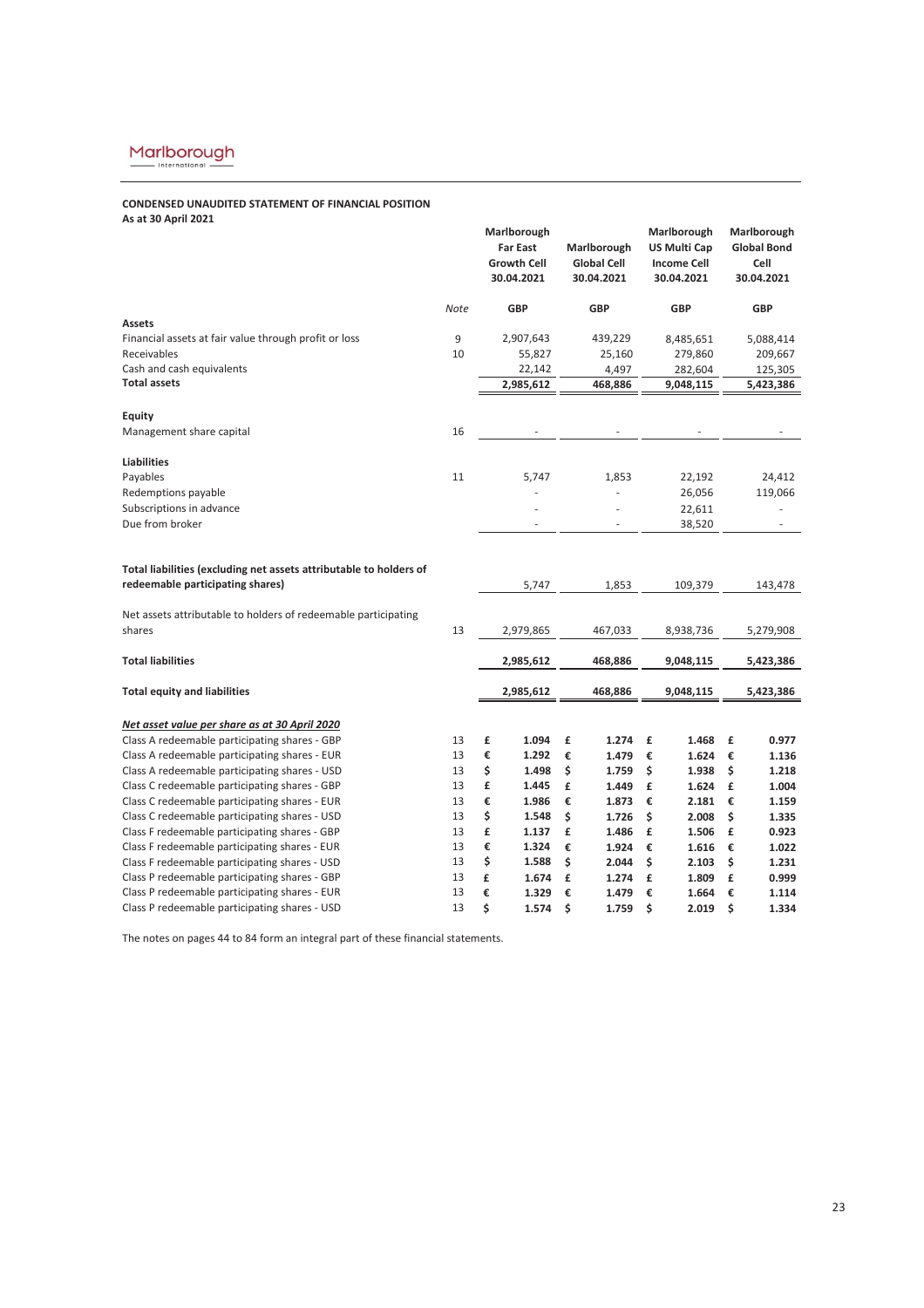# **CONDENSED UNAUDITED STATEMENT OF FINANCIAL POSITION As at 30 April 2021**

|                                                                    |      | Marlborough<br><b>Balanced Cell</b><br>30.04.2021 |    | Marlborough<br><b>Cautious Cell</b><br>30.04.2021 | Marlborough<br><b>Defensive Cell</b><br>30.04.2021 |    | Marlborough<br><b>Adventurous</b><br>Cell<br>30.04.2021 |
|--------------------------------------------------------------------|------|---------------------------------------------------|----|---------------------------------------------------|----------------------------------------------------|----|---------------------------------------------------------|
|                                                                    | Note | <b>GBP</b>                                        |    | <b>GBP</b>                                        | <b>GBP</b>                                         |    | <b>GBP</b>                                              |
| <b>Assets</b>                                                      |      |                                                   |    |                                                   |                                                    |    |                                                         |
| Financial assets at fair value through profit or loss              | 9    | 88,666,205                                        |    | 43,440,168                                        | 5,956,114                                          |    | 12,299,481                                              |
| Receivables                                                        | 10   | 1,305,677                                         |    | 705,189                                           | 147,566                                            |    | 156,475                                                 |
| Cash and cash equivalents<br><b>Total assets</b>                   |      | 1,043,130<br>91,015,012                           |    | 1,330,323<br>45,475,680                           | 146,103<br>6,249,783                               |    | 343,328<br>12,799,284                                   |
| Equity                                                             |      |                                                   |    |                                                   |                                                    |    |                                                         |
| Management share capital                                           | 16   |                                                   |    |                                                   |                                                    |    |                                                         |
| <b>Liabilities</b>                                                 |      |                                                   |    |                                                   |                                                    |    |                                                         |
| Payables                                                           | 11   | 127,261                                           |    | 67,580                                            | 10,755                                             |    | 19,583                                                  |
| Redemptions payable                                                |      | 706,686                                           |    | 128,032                                           | 72,367                                             |    | 11,146                                                  |
| Total liabilities (excluding net assets attributable to holders of |      |                                                   |    |                                                   |                                                    |    |                                                         |
| redeemable participating shares)                                   |      | 833,947                                           |    | 195,612                                           | 83,122                                             |    | 30,729                                                  |
| Net assets attributable to holders of redeemable participating     |      |                                                   |    |                                                   |                                                    |    |                                                         |
| shares                                                             | 13   | 90,181,065                                        |    | 45,280,068                                        | 6,166,661                                          |    | 12,768,555                                              |
| <b>Total liabilities</b>                                           |      | 91,015,012                                        |    | 45,475,680                                        | 6,249,783                                          |    | 12,799,284                                              |
| <b>Total equity and liabilities</b>                                |      | 91,015,012                                        |    | 45,475,680                                        | 6,249,783                                          |    | 12,799,284                                              |
| Net asset value per share as at 30 April 2020                      |      |                                                   |    |                                                   |                                                    |    |                                                         |
| Class A redeemable participating shares - GBP                      | 13   | £<br>1.526                                        | £  | 1.165                                             | £<br>0.998                                         | £  | 1.717                                                   |
| Class A redeemable participating shares - EUR                      | 13   | €<br>1.604                                        | €  | 1.194                                             | €<br>1.024                                         | €  | 1.569                                                   |
| Class A redeemable participating shares - USD                      | 13   | \$<br>1.899                                       | \$ | 1.520                                             | \$<br>1.407                                        | Ś  | 2.033                                                   |
| Class C redeemable participating shares - GBP                      | 13   | £<br>1.563                                        | £  | 1.186                                             | £<br>1.024                                         | £  | 1.760                                                   |
| Class C redeemable participating shares - EUR                      | 13   | €<br>1.504                                        |    | €<br>1.218                                        | €<br>1.189                                         | €  | 1.604                                                   |
| Class C redeemable participating shares - USD                      | 13   | \$<br>2.389                                       | \$ | 1.489                                             | \$<br>1.414                                        | \$ | 1.890                                                   |
| Class F redeemable participating shares - GBP                      | 13   | £<br>1.456                                        | £  | 1.107                                             | £<br>0.948                                         | £  | 1.641                                                   |
| Class F redeemable participating shares - EUR                      | 13   | €<br>1.512                                        |    | €<br>1.206                                        | €<br>1.090                                         | €  | 1.679                                                   |
| Class F redeemable participating shares - USD                      | 13   | \$<br>1.959                                       | \$ | 1.446                                             | \$<br>1.287                                        | Ś  | 2.144                                                   |
| Class P redeemable participating shares - GBP                      | 13   | £<br>1.562                                        | £  | 1.195                                             | £<br>1.021                                         | £  | 1.759                                                   |
| Class P redeemable participating shares - EUR                      | 13   | €<br>1.586                                        | €  | 1.229                                             | €<br>1.189                                         | €  | 1.779                                                   |
| Class P redeemable participating shares - USD                      | 13   | \$<br>1.924                                       | \$ | 1.440                                             | \$<br>1.414                                        | \$ | 1.907                                                   |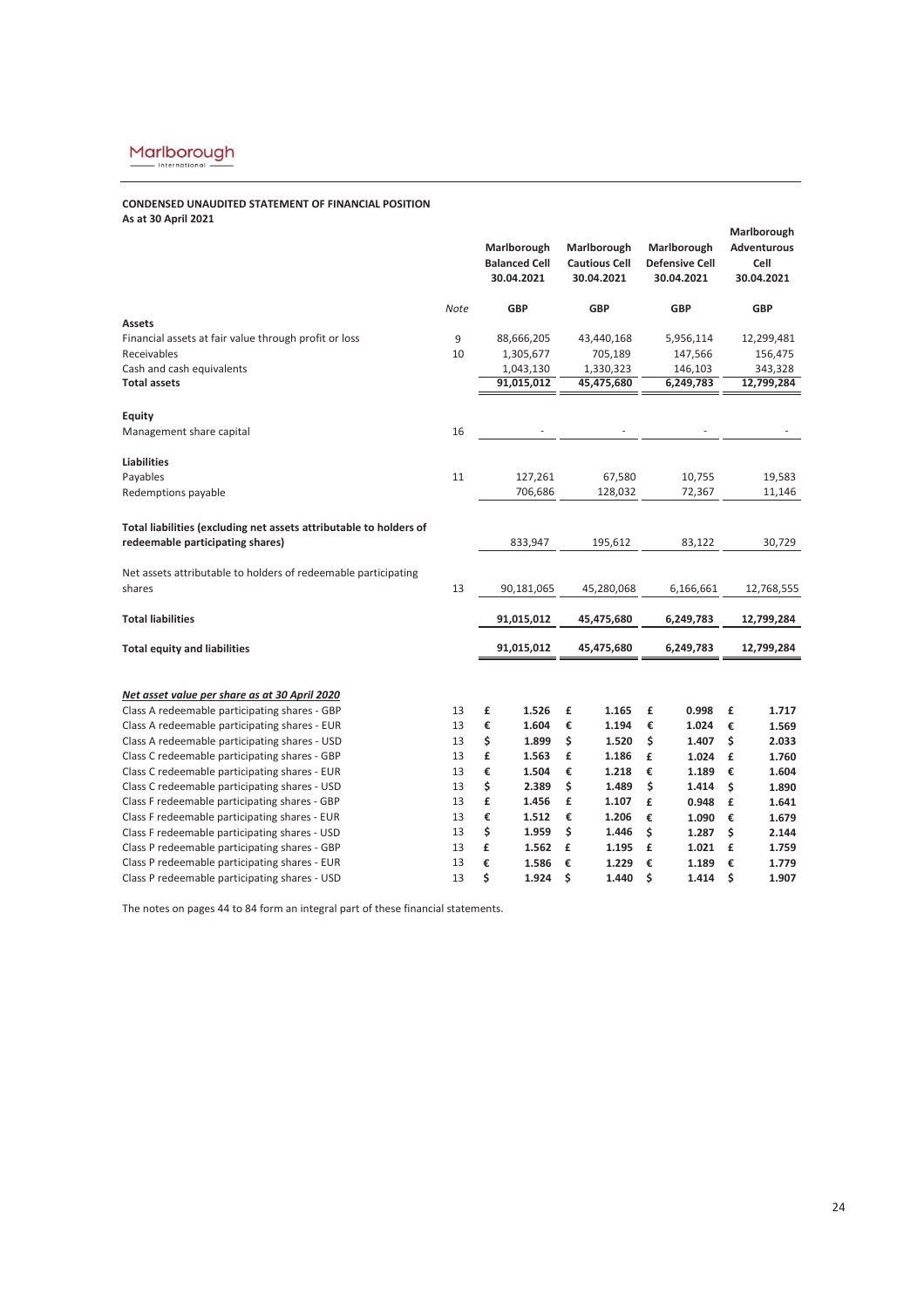## **CONDENSED UNAUDITED STATEMENT OF COMPREHENSIVE INCOME For the six months ended 31 October 2021**

| TOT the SIX INDITIIS CHUCU 31 OCTODER 2021                                                                                         |             |                                     |                                  |
|------------------------------------------------------------------------------------------------------------------------------------|-------------|-------------------------------------|----------------------------------|
|                                                                                                                                    |             | Total                               | Total                            |
|                                                                                                                                    |             | 1 May 2021 to<br>31 October<br>2021 | 1 May 2020 to<br>31 October 2020 |
|                                                                                                                                    | <b>Note</b> | <b>GBP</b>                          | <b>GBP</b>                       |
| <b>Investment Income</b>                                                                                                           |             |                                     |                                  |
| Other income                                                                                                                       | 7           | 3,532,001                           | 4,906,524                        |
| <b>Total Investment Income</b>                                                                                                     |             | 3,532,001                           | 4,906,524                        |
| <b>Expenses</b>                                                                                                                    |             |                                     |                                  |
| Expenses                                                                                                                           | 8           | (3,393,814)                         | (5,062,690)                      |
| Net income / (expense)                                                                                                             |             | 138,187                             | (156, 166)                       |
| Net unrealised (loss) / gain on investments                                                                                        |             | (211, 338)                          | 27,229,907                       |
| Net realised gain on investment                                                                                                    |             | 10,420,347                          | 1,983,087                        |
| Net foreign exchange loss                                                                                                          |             | (242, 502)                          | (299,070)                        |
|                                                                                                                                    |             | 9,966,507                           | 28,913,924                       |
| <b>Distributions</b>                                                                                                               |             | (1,443,387)                         | (3,270,780)                      |
| Total comprehensive income for the period and increase in net assets attributable<br>to holders of redeemable participating shares |             | 8,661,307                           | 25,486,978                       |

The Company has no recognised gains or losses for the current period, except as stated above. The Directors consider that all operations are continuing.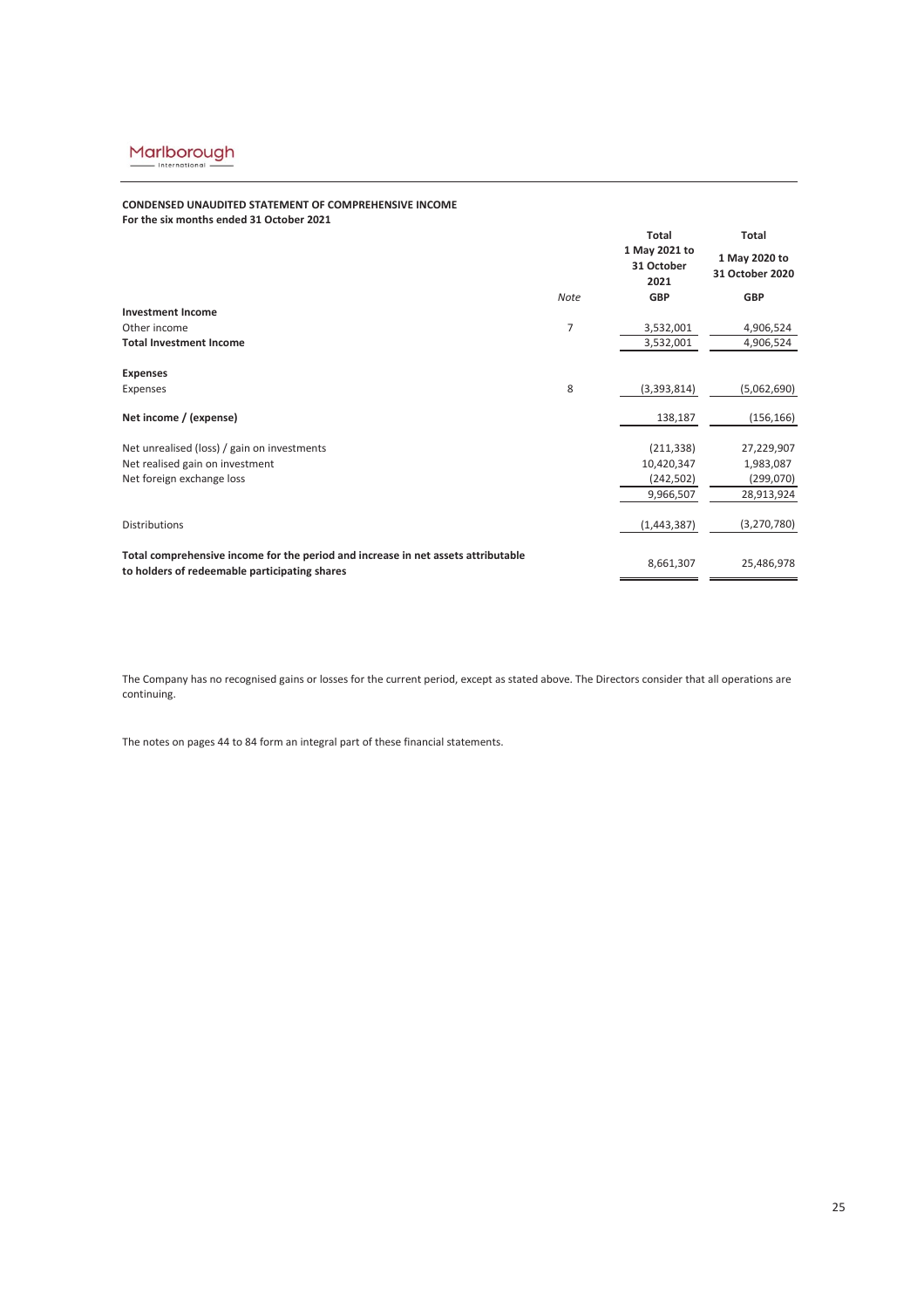# **CONDENSED UNAUDITED STATEMENT OF COMPREHENSIVE INCOME**

**For the six months ended 31 October 2021**

|                                                     |                |                          | Marlborough           |                        |                |  |
|-----------------------------------------------------|----------------|--------------------------|-----------------------|------------------------|----------------|--|
|                                                     |                | Marlborough              | <b>High Yield</b>     | Marlborough            | Marlborough    |  |
|                                                     |                | International            | <b>Fixed Interest</b> | <b>Special</b>         | European       |  |
|                                                     |                | <b>Fund PCC</b>          | Cell                  | <b>Situations Cell</b> | Multi Cap Cell |  |
|                                                     |                | 31.10.2021               | 31.10.2021            | 31.10.2021             | 31.10.2021     |  |
|                                                     |                | (the "Core")             |                       |                        |                |  |
|                                                     | <b>Note</b>    | <b>GBP</b>               | <b>GBP</b>            | <b>GBP</b>             | <b>GBP</b>     |  |
| <b>Investment Income</b>                            |                |                          |                       |                        |                |  |
| Bank interest income                                |                |                          |                       |                        |                |  |
| Other income                                        | $\overline{7}$ |                          | 167,107               | 460,133                | 268,663        |  |
| <b>Total Investment Income</b>                      |                | $\sim$                   | 167,107               | 460,133                | 268,663        |  |
| <b>Expenses</b>                                     |                |                          |                       |                        |                |  |
| Expenses                                            | 8              |                          | (85, 860)             | (719, 824)             | (196,337)      |  |
| Net income / (expense)                              |                | ٠                        | 81,247                | (259, 691)             | 72,326         |  |
| Net unrealised (loss) / gain on investments         |                |                          | (48, 370)             | (868, 644)             | 1,261,812      |  |
| Net realised (loss) / gain on investment            |                |                          | (31, 543)             | 2,805,431              | 303,481        |  |
| Net foreign exchange loss                           |                |                          | (11, 368)             | (56, 656)              | (30, 740)      |  |
|                                                     |                | ٠                        | (91, 281)             | 1,880,131              | 1,534,553      |  |
| <b>Distributions</b>                                |                | $\overline{\phantom{a}}$ | (156, 311)            |                        | (75, 516)      |  |
|                                                     |                |                          |                       |                        |                |  |
| (Decrease) / Increase in net assets attributable to |                |                          |                       |                        |                |  |
| holders of non redeemable participating shares      |                |                          | (166, 345)            | 1,620,440              | 1,531,363      |  |

The Company has no recognised gains or losses for the current period, except as stated above. The Directors consider that all operations are continuing.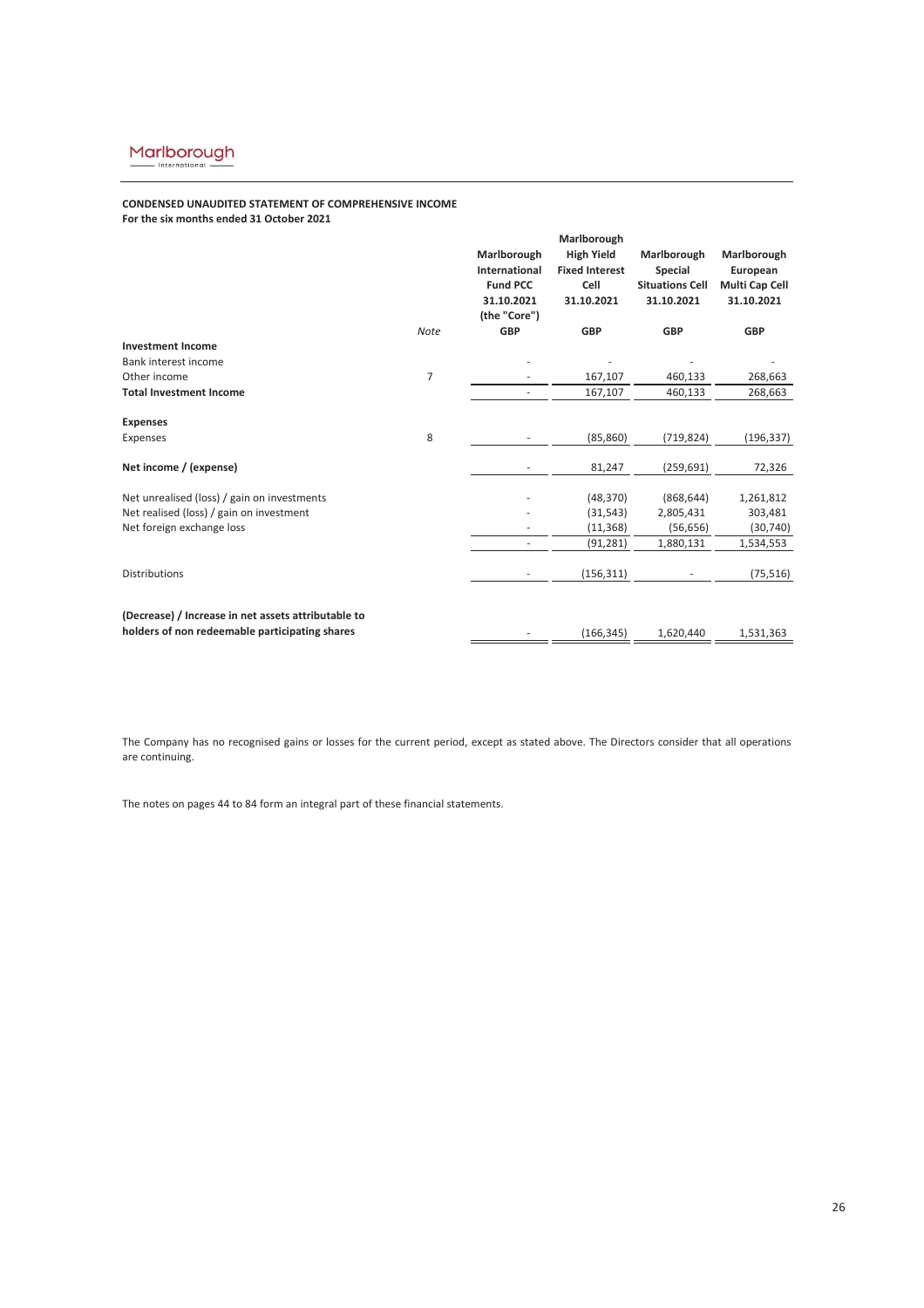# **CONDENSED UNAUDITED STATEMENT OF COMPREHENSIVE INCOME For the six months ended 31 October 2021**

|                                                     |      | Marlborough<br>Multi Cap<br><b>Income Cell</b><br>31.10.2021 | Marlborough<br><b>UK Micro Cap</b><br><b>Growth Cell</b><br>31.10.2021 | Marlborough<br>UK Multi Cap<br><b>Growth Cell</b><br>31.10.2021 | Marlborough<br><b>Bond Income</b><br>Cell<br>31.10.2021 |
|-----------------------------------------------------|------|--------------------------------------------------------------|------------------------------------------------------------------------|-----------------------------------------------------------------|---------------------------------------------------------|
|                                                     | Note | <b>GBP</b>                                                   | <b>GBP</b>                                                             | <b>GBP</b>                                                      | <b>GBP</b>                                              |
| <b>Investment Income</b>                            |      |                                                              |                                                                        |                                                                 |                                                         |
| Bank interest income                                |      |                                                              |                                                                        |                                                                 |                                                         |
| Other income                                        | 7    | 147,341                                                      | 103,720                                                                | 61,834                                                          | 9,308                                                   |
| <b>Total Investment Income</b>                      |      | 147,341                                                      | 103,720                                                                | 61,834                                                          | 9,308                                                   |
| <b>Expenses</b>                                     |      |                                                              |                                                                        |                                                                 |                                                         |
| Expenses                                            | 8    | (64, 440)                                                    | (168, 721)                                                             | (104, 837)                                                      | (6, 505)                                                |
| Net income / (expense)                              |      | 82,901                                                       | (65,001)                                                               | (43,003)                                                        | 2,803                                                   |
| Net unrealised gain on investments                  |      | 184,942                                                      | 168,766                                                                | 315,290                                                         | (3, 175)                                                |
| Net realised (loss) / gain on investment            |      | (17, 127)                                                    | 702,304                                                                | 330,165                                                         | (567)                                                   |
| Net foreign exchange loss                           |      | (5, 348)                                                     | (14, 558)                                                              | (5,949)                                                         | (129)                                                   |
|                                                     |      | 162,467                                                      | 856,512                                                                | 639,506                                                         | (3,871)                                                 |
| <b>Distributions</b>                                |      | (119, 212)                                                   |                                                                        | (45, 436)                                                       | (8, 338)                                                |
| Increase / (Decrease) in net assets attributable to |      |                                                              |                                                                        |                                                                 |                                                         |
| holders of non redeemable participating shares      |      | 126,156                                                      | 791,511                                                                | 551,067                                                         | (9,406)                                                 |

The Company has no recognised gains or losses for the current period, except as stated above. The Directors consider that all operations are continuing.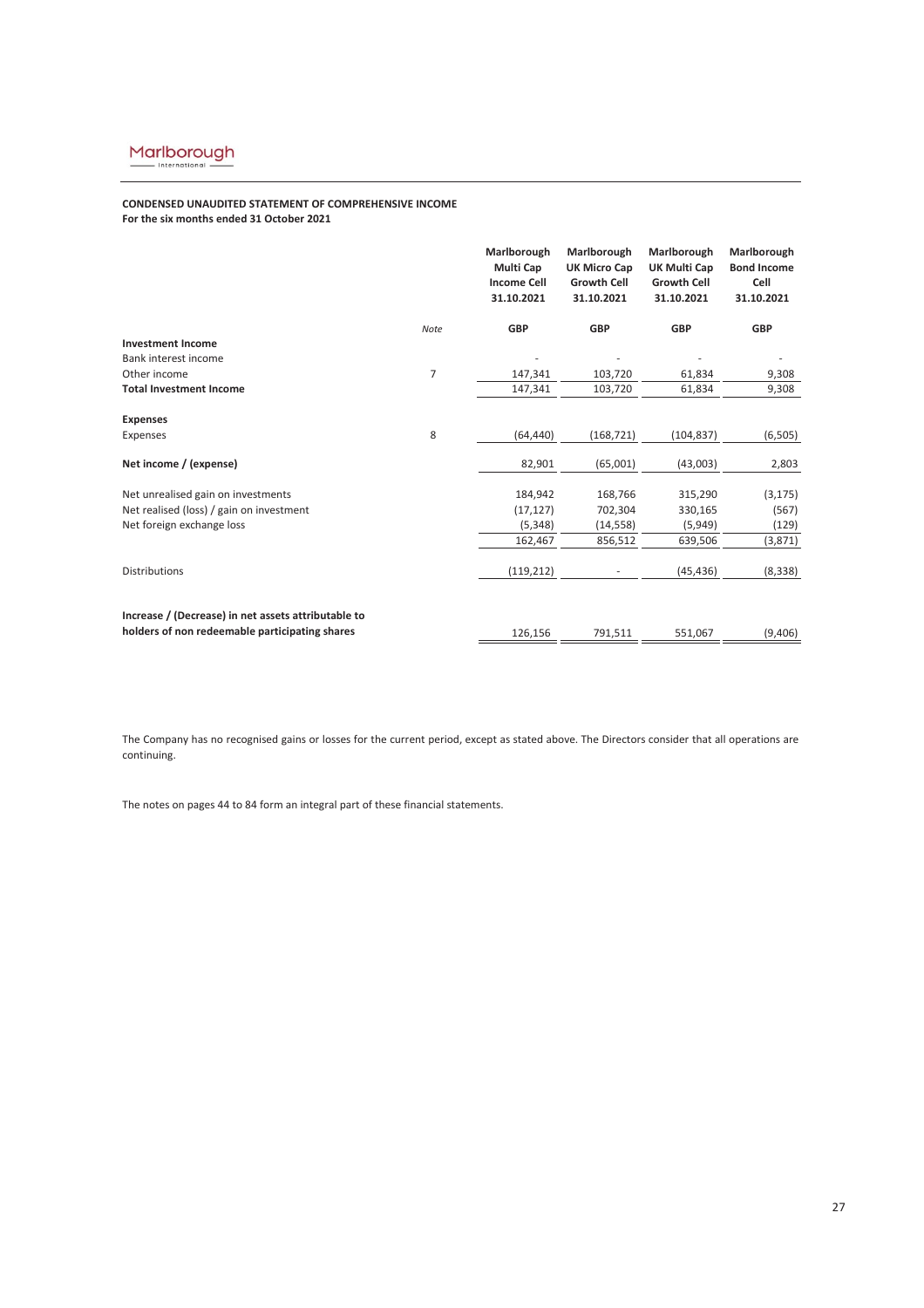# **CONDENSED UNAUDITED STATEMENT OF COMPREHENSIVE INCOME**

**For the six months ended 31 October 2021**

|                                                     |      | Marlborough<br><b>Far East</b><br><b>Growth Cell</b> | Marlborough<br><b>Global Cell</b> | Marlborough<br><b>US Multi Cap</b><br><b>Income Cell</b> | Marlborough<br><b>Global Bond</b><br>Cell |
|-----------------------------------------------------|------|------------------------------------------------------|-----------------------------------|----------------------------------------------------------|-------------------------------------------|
|                                                     |      | 31.10.2021                                           | 31.10.2021                        | 31.10.2021                                               | 31.10.2021                                |
|                                                     | Note | <b>GBP</b>                                           | <b>GBP</b>                        | <b>GBP</b>                                               | <b>GBP</b>                                |
| <b>Investment Income</b>                            |      |                                                      |                                   |                                                          |                                           |
| Bank interest income                                |      |                                                      |                                   |                                                          |                                           |
| Other income                                        | 7    | 24,888                                               | 5,728                             | 183,265                                                  | 69,761                                    |
| <b>Total Investment Income</b>                      |      | 24,888                                               | 5,728                             | 183,265                                                  | 69,761                                    |
| <b>Expenses</b>                                     |      |                                                      |                                   |                                                          |                                           |
| Expenses                                            | 8    | (38, 993)                                            | (8,065)                           | (131, 140)                                               | (63,055)                                  |
| Net (expense) / income                              |      | (14, 105)                                            | (2, 337)                          | 52,125                                                   | 6,706                                     |
| Net unrealised (loss) / gain on investments         |      | (96, 222)                                            | (10, 397)                         | 84,138                                                   | 22,420                                    |
| Net realised gain / (loss) on investment            |      | 53,917                                               | 24,675                            | 352,025                                                  | (25, 840)                                 |
| Net foreign exchange (loss) / gain                  |      | (8, 448)                                             | 0                                 | (27, 748)                                                | (6, 638)                                  |
|                                                     |      | (50, 753)                                            | 14,278                            | 408,415                                                  | (10,058)                                  |
| <b>Distributions</b>                                |      |                                                      |                                   | (145, 336)                                               | (69, 332)                                 |
| (Decrease) / Increase in net assets attributable to |      |                                                      |                                   |                                                          |                                           |
| holders of non redeemable participating shares      |      | (64, 858)                                            | 11,941                            | 315,204                                                  | (72, 684)                                 |

The Company has no recognised gains or losses for the current period, except as stated above. The Directors consider that all operations are continuing.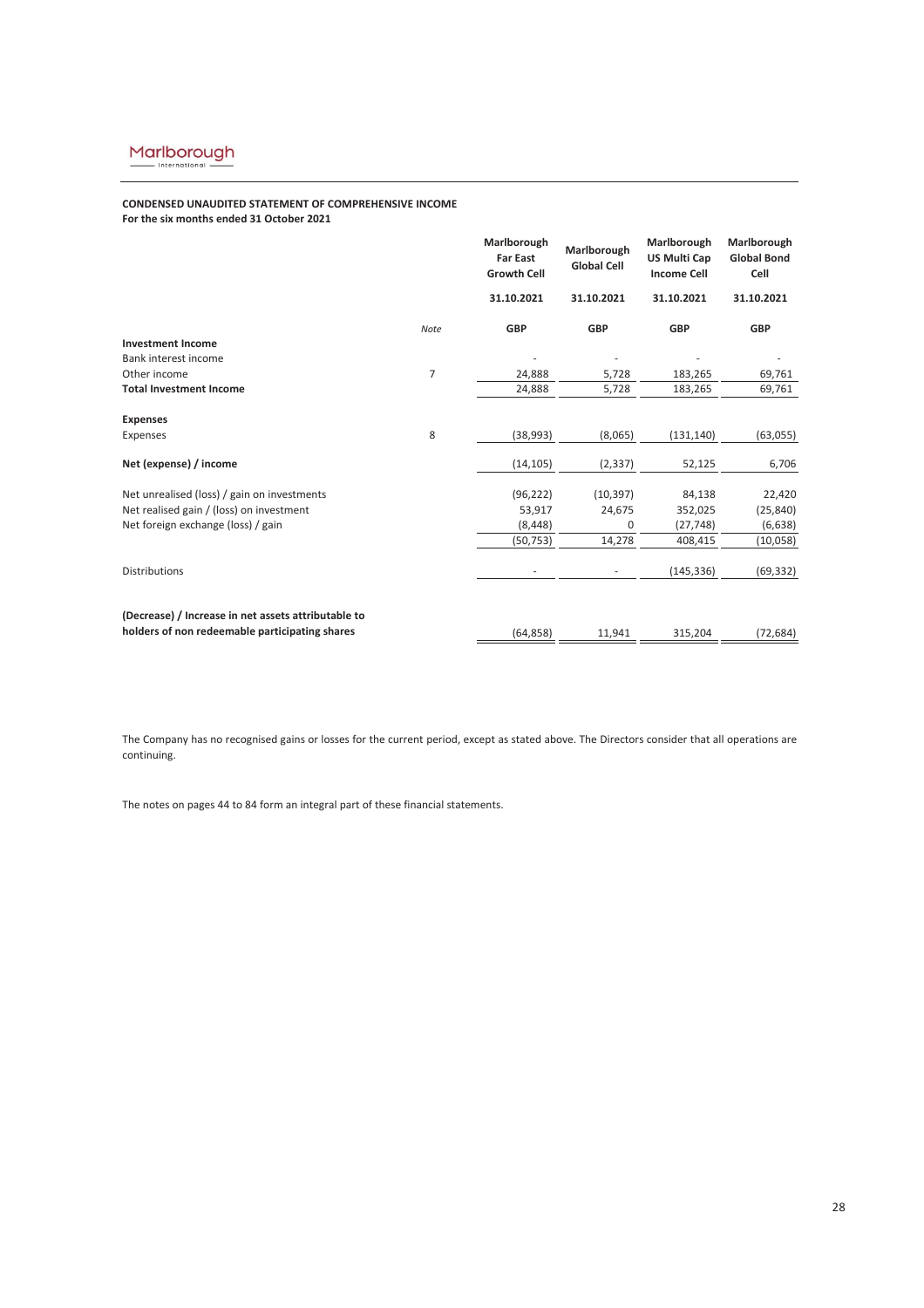# **CONDENSED UNAUDITED STATEMENT OF COMPREHENSIVE INCOME For the six months ended 31 October 2021**

|                                                     |      | Marlborough<br><b>Balanced Cell</b> | Marlborough<br><b>Cautious Cell</b> | Marlborough<br><b>Defensive Cell</b> | Marlborough<br><b>Adventurous</b><br>Cell |
|-----------------------------------------------------|------|-------------------------------------|-------------------------------------|--------------------------------------|-------------------------------------------|
|                                                     |      | 31.10.2021                          | 31.10.2021                          | 31.10.2021                           | 31.10.2021                                |
|                                                     | Note | <b>GBP</b>                          | <b>GBP</b>                          | <b>GBP</b>                           | <b>GBP</b>                                |
| <b>Investment Income</b>                            |      |                                     |                                     |                                      |                                           |
| Bank interest income                                |      |                                     |                                     |                                      |                                           |
| Other income                                        | 7    | 1,055,825                           | 697,023                             | 111,256                              | 166,149                                   |
| <b>Total Investment Income</b>                      |      | 1,055,825                           | 697,023                             | 111,256                              | 166,149                                   |
| <b>Expenses</b>                                     |      |                                     |                                     |                                      |                                           |
| Expenses                                            | 8    | (1,009,892)                         | (559,030)                           | (93, 128)                            | (143, 987)                                |
| Net income / (expense)                              |      | 45,933                              | 137,993                             | 18,128                               | 22,162                                    |
| Net unrealised (loss) / gain on investments         |      | (820, 517)                          | (570, 993)                          | (58, 717)                            | 228,329                                   |
| Net realised gain on investment                     |      | 4,062,996                           | 1,377,626                           | 105,906                              | 376,898                                   |
| Net foreign exchange loss                           |      | (51, 753)                           | (12,881)                            | (4, 189)                             | (6,097)                                   |
|                                                     |      | 3,190,726                           | 793,752                             | 43,000                               | 599,130                                   |
| <b>Distributions</b>                                |      |                                     | (708, 836)                          | (115,070)                            |                                           |
|                                                     |      |                                     |                                     |                                      |                                           |
| Increase / (Decrease) in net assets attributable to |      |                                     |                                     |                                      |                                           |
| holders of non redeemable participating shares      |      | 3,236,659                           | 222,909                             | (53, 942)                            | 621,292                                   |

The Company has no recognised gains or losses for the current period, except as stated above. The Directors consider that all operations are continuing.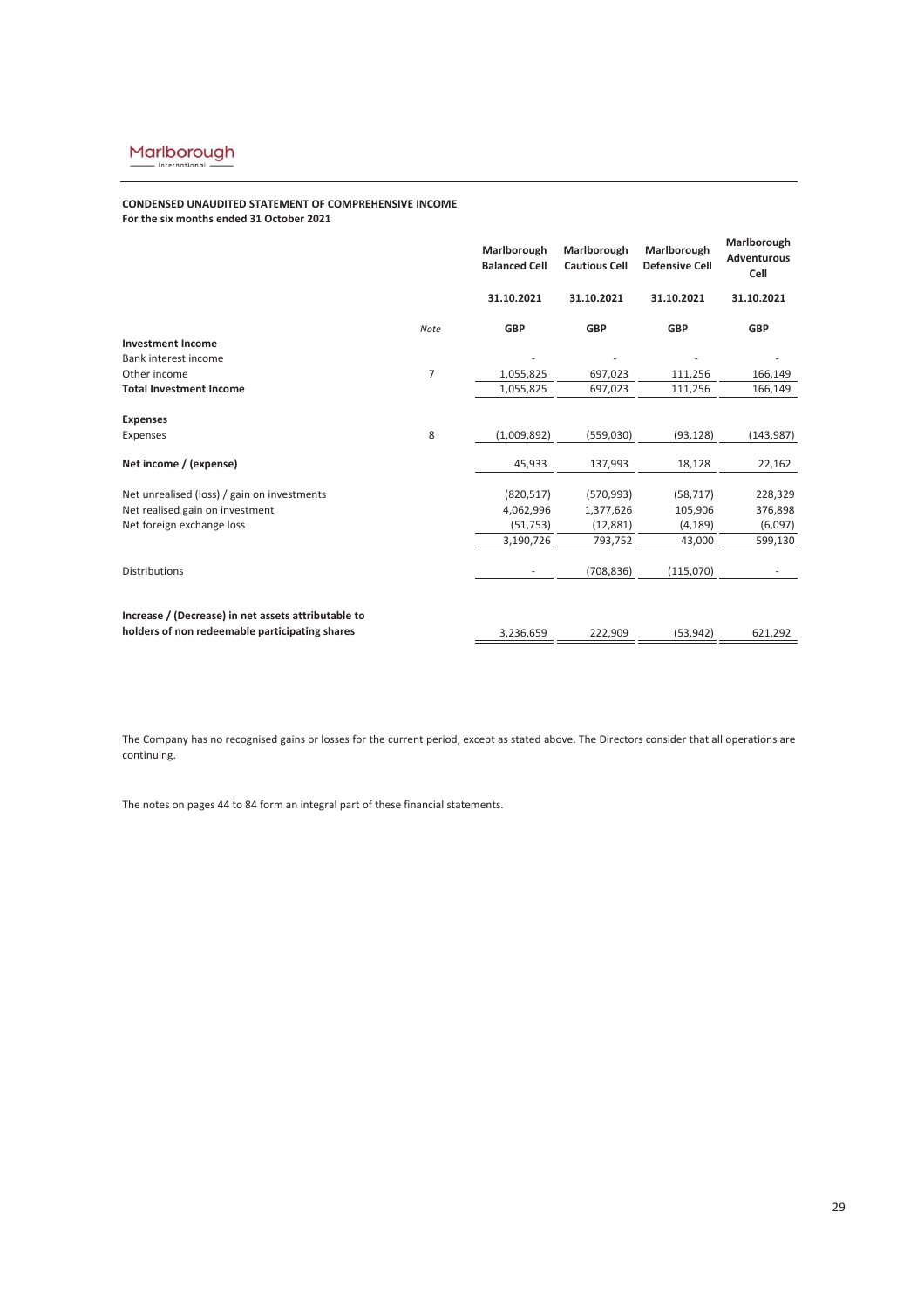# **CONDENSED UNAUDITED STATEMENT OF COMPREHENSIVE INCOME For the six months ended 31 October 2021**

|                                                                                          |                | Marlborough<br>International<br><b>Fund PCC</b> | Marlborough<br><b>High Yield</b><br><b>Fixed Interest</b><br>Cell | Marlborough<br><b>Special</b><br><b>Situations Cell</b> | Marlborough<br>European<br>Multi Cap Cell |
|------------------------------------------------------------------------------------------|----------------|-------------------------------------------------|-------------------------------------------------------------------|---------------------------------------------------------|-------------------------------------------|
|                                                                                          |                | 31.10.2020<br>(the "Core")                      | 31.10.2020                                                        | 31.10.2020                                              | 31.10.2020                                |
|                                                                                          | <b>Note</b>    | <b>GBP</b>                                      | <b>GBP</b>                                                        | <b>GBP</b>                                              | <b>GBP</b>                                |
| <b>Investment Income</b>                                                                 |                |                                                 |                                                                   |                                                         |                                           |
| Bank interest income                                                                     |                |                                                 |                                                                   |                                                         |                                           |
| Other income                                                                             | $\overline{7}$ |                                                 | 244,811                                                           | 475,297                                                 | 131,204                                   |
| <b>Total Investment Income</b>                                                           |                |                                                 | 244,811                                                           | 475,297                                                 | 131,204                                   |
| <b>Expenses</b>                                                                          |                |                                                 |                                                                   |                                                         |                                           |
| Expenses                                                                                 | 8              |                                                 | (159, 312)                                                        | (788, 079)                                              | (217, 519)                                |
| Net income / (expense)                                                                   |                |                                                 | 85,499                                                            | (312, 782)                                              | 86,315                                    |
| Net unrealised gain on investments                                                       |                |                                                 | 734,389                                                           | 8,393,091                                               | 2,323,450                                 |
| Net realised (loss) / gain on investment                                                 |                |                                                 | (270, 339)                                                        | 1,036,588                                               | 90,963                                    |
| Net foreign exchange loss                                                                |                |                                                 | (11, 570)                                                         | (61, 476)                                               | (24, 520)                                 |
|                                                                                          |                |                                                 | 452,480                                                           | 9,368,203                                               | 2,389,893                                 |
| Distributions                                                                            |                |                                                 | (248,091)                                                         |                                                         | (297, 859)                                |
| Increase in net assets attributable to holders of non<br>redeemable participating shares |                |                                                 | 289,888                                                           | 9,055,421                                               | 2,005,719                                 |

The Company has no recognised gains or losses for the current period, except as stated above. The directors consider that all operations are continuing.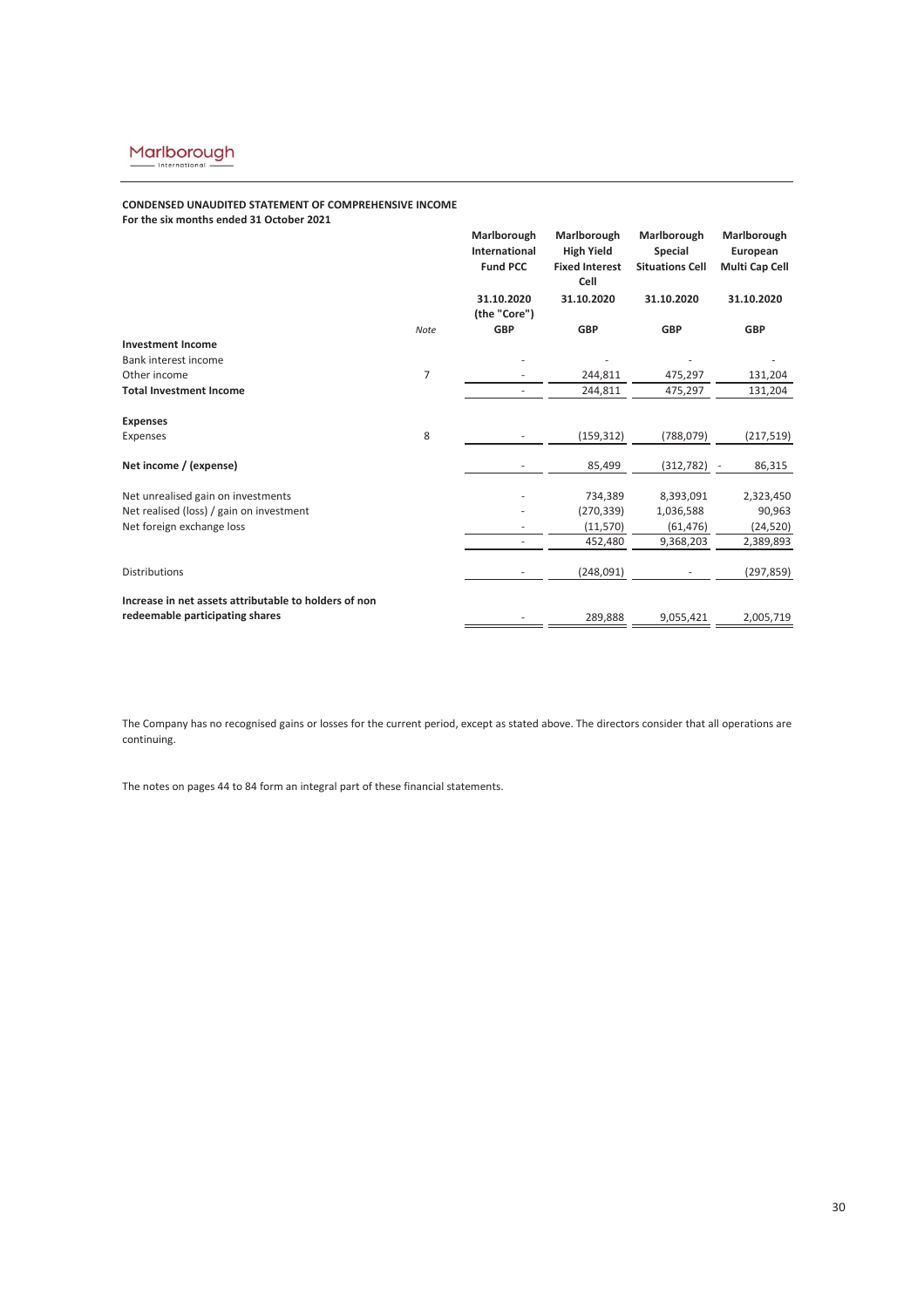# **CONDENSED UNAUDITED STATEMENT OF COMPREHENSIVE INCOME For the six months ended 31 October 2021**

|                                                     |      | Marlborough<br>Multi Cap<br><b>Income Cell</b><br>31.10.2020 | Marlborough<br><b>UK Micro Cap</b><br><b>Growth Cell</b><br>31.10.2020 | Marlborough<br><b>UK Multi Cap</b><br><b>Growth Cell</b><br>31.10.2020 | Marlborough<br><b>Bond Income</b><br>Cell<br>31.10.2020 |
|-----------------------------------------------------|------|--------------------------------------------------------------|------------------------------------------------------------------------|------------------------------------------------------------------------|---------------------------------------------------------|
|                                                     | Note | <b>GBP</b>                                                   | <b>GBP</b>                                                             | <b>GBP</b>                                                             | <b>GBP</b>                                              |
| <b>Investment Income</b>                            |      |                                                              |                                                                        |                                                                        |                                                         |
| Bank interest income                                |      |                                                              |                                                                        |                                                                        |                                                         |
| Other income                                        | 7    | 201,357                                                      | 143,110                                                                | 120,599                                                                | 9,227                                                   |
| <b>Total Investment Income</b>                      |      | 201,357                                                      | 143,110                                                                | 120,599                                                                | 9,227                                                   |
| <b>Expenses</b>                                     |      |                                                              |                                                                        |                                                                        |                                                         |
| Expenses                                            | 8    | (109, 188)                                                   | (227,085)                                                              | (179, 923)                                                             | (5,651)                                                 |
| Net income / (expense)                              |      | 92,169                                                       | (83, 975)                                                              | (59, 324)                                                              | 3,576                                                   |
| Net unrealised gain on investments                  |      | 408,374                                                      | 1,856,320                                                              | 930,938                                                                | 17,186                                                  |
| Net realised (loss) / gain on investment            |      | (593, 399)                                                   | 291,525                                                                | 159,205                                                                | (631)                                                   |
| Net foreign exchange loss                           |      | (8, 227)                                                     | (17, 922)                                                              | (11, 382)                                                              | (1,001)                                                 |
|                                                     |      | (193, 252)                                                   | 2,129,923                                                              | 1,078,761                                                              | 15,554                                                  |
| <b>Distributions</b>                                |      | (262, 172)                                                   |                                                                        | (85, 683)                                                              | (11, 859)                                               |
| (Decrease) / Increase in net assets attributable to |      |                                                              |                                                                        |                                                                        |                                                         |
| holders of non redeemable participating shares      |      | (363, 255)                                                   | 2,045,948                                                              | 933,754                                                                | 7,271                                                   |

The Company has no recognised gains or losses for the current period, except as stated above. The directors consider that all operations are continuing.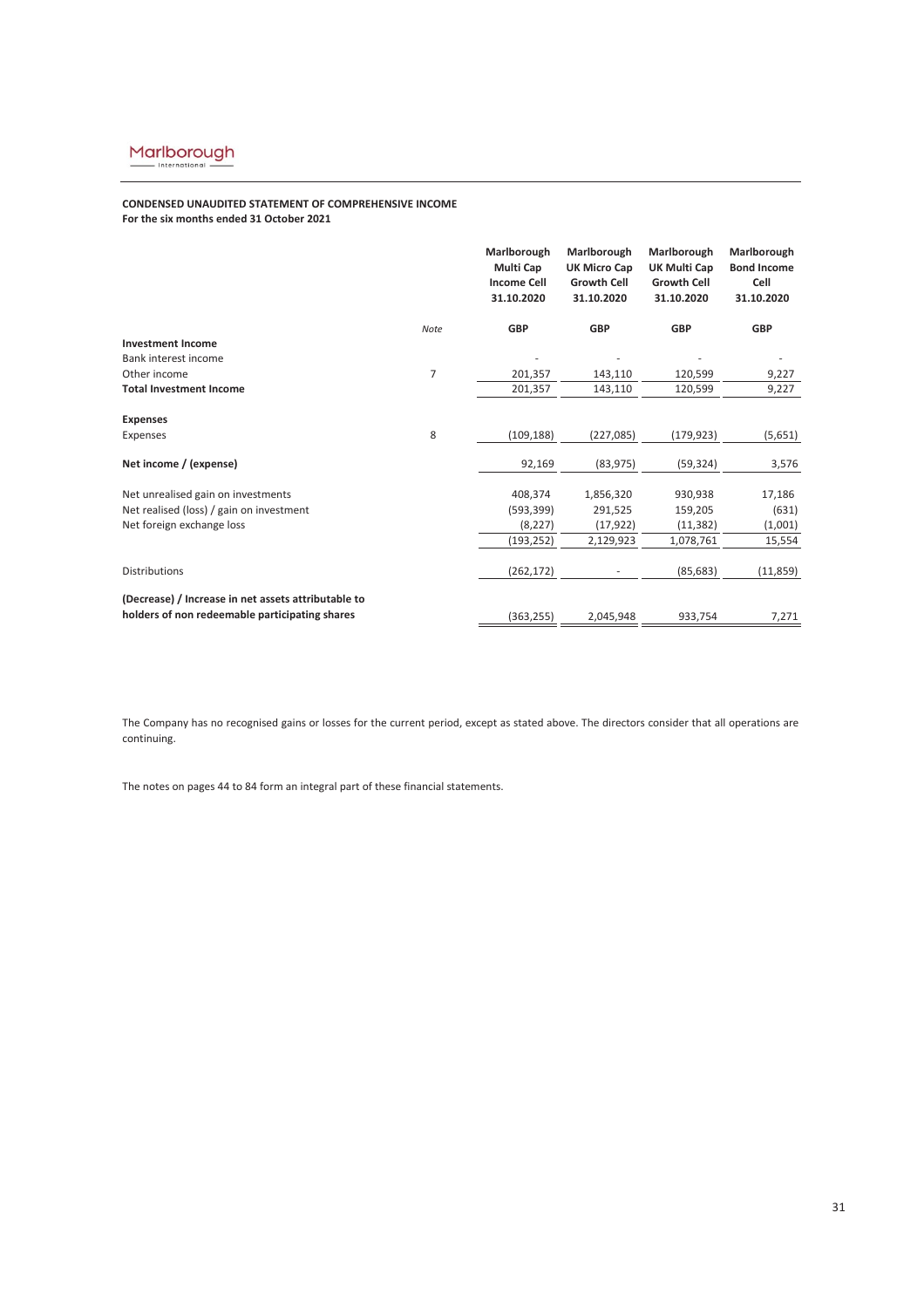# **CONDENSED UNAUDITED STATEMENT OF COMPREHENSIVE INCOME For the six months ended 31 October 2021**

|                                                                                          |      | Marlborough<br><b>Far East</b><br><b>Growth Cell</b><br>31.10.2020 | Marlborough<br><b>Global Cell</b><br>31.10.2020 | Marlborough<br><b>US Multi Cap</b><br><b>Income Cell</b><br>31.10.2020 | Marlborough<br><b>Global Bond</b><br>Cell<br>31.10.2020 |
|------------------------------------------------------------------------------------------|------|--------------------------------------------------------------------|-------------------------------------------------|------------------------------------------------------------------------|---------------------------------------------------------|
|                                                                                          | Note | <b>GBP</b>                                                         |                                                 |                                                                        |                                                         |
| <b>Investment Income</b>                                                                 |      |                                                                    |                                                 |                                                                        |                                                         |
| Bank interest income                                                                     |      |                                                                    |                                                 |                                                                        |                                                         |
| Other income                                                                             | 7    | 39,817                                                             | 3,049                                           | 237,904                                                                | 149,828                                                 |
| <b>Total Investment Income</b>                                                           |      | 39,817                                                             | 3,049                                           | 237,904                                                                | 149,828                                                 |
| <b>Expenses</b>                                                                          |      |                                                                    |                                                 |                                                                        |                                                         |
| Expenses                                                                                 | 8    | (58, 260)                                                          | (5,899)                                         | (190, 950)                                                             | (134, 565)                                              |
| Net (expense) / income                                                                   |      | (18, 443)                                                          | (2,850)                                         | 46,954                                                                 | 15,263                                                  |
| Net unrealised gain/(loss) on investments                                                |      | 398,936                                                            | 32,175                                          | (289, 851)                                                             | 127,785                                                 |
| Net realised (loss) / gain on investment                                                 |      | (65, 749)                                                          | 7,408                                           | 644,016                                                                | 81,095                                                  |
| Net foreign exchange loss                                                                |      | (4,750)                                                            | (29)                                            | (42, 736)                                                              | (23, 322)                                               |
|                                                                                          |      | 328,437                                                            | 39,554                                          | 311,429                                                                | 185,558                                                 |
| <b>Distributions</b>                                                                     |      |                                                                    | $\overline{\phantom{0}}$                        | (157, 509)                                                             | (103, 163)                                              |
| Increase in net assets attributable to holders of non<br>redeemable participating shares |      | 309,994                                                            | 36,704                                          | 200,874                                                                | 97,658                                                  |

The Company has no recognised gains or losses for the current period, except as stated above. The directors consider that all operations are continuing.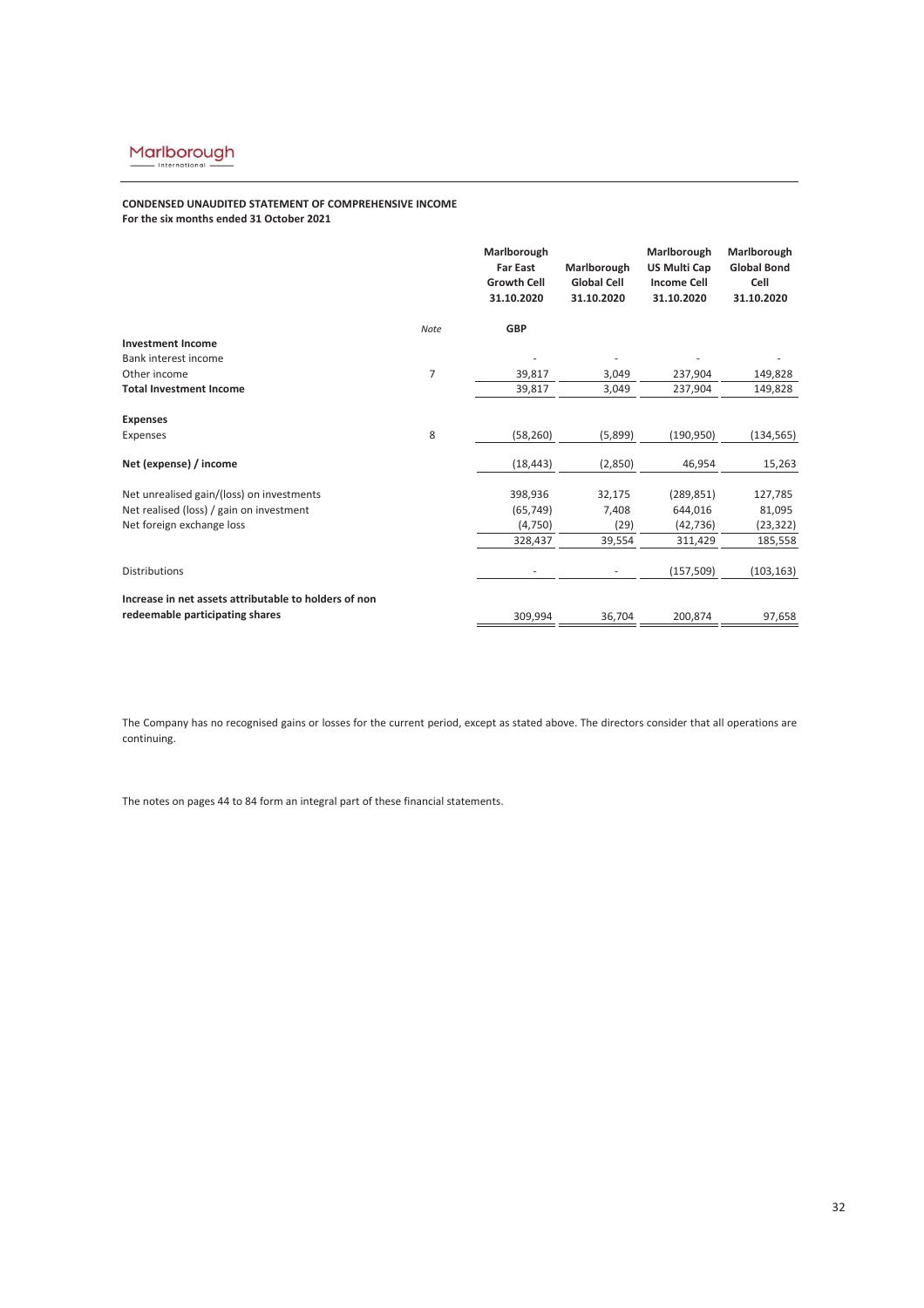# **CONDENSED UNAUDITED STATEMENT OF COMPREHENSIVE INCOME For the six months ended 31 October 2021**

|                                                       |                | Marlborough<br><b>Balanced Cell</b><br>31.10.2020 | Marlborough<br><b>Cautious Cell</b><br>31.10.2020 | Marlborough<br><b>Defensive Cell</b><br>31.10.2020 | Marlborough<br><b>Adventurous</b><br>Cell<br>31.10.2020 |
|-------------------------------------------------------|----------------|---------------------------------------------------|---------------------------------------------------|----------------------------------------------------|---------------------------------------------------------|
|                                                       | Note           | <b>GBP</b>                                        | <b>GBP</b>                                        | <b>GBP</b>                                         | <b>GBP</b>                                              |
| <b>Investment Income</b>                              |                |                                                   |                                                   |                                                    |                                                         |
| Bank interest income                                  |                |                                                   |                                                   |                                                    |                                                         |
| Other income                                          | $\overline{7}$ | 1,336,199                                         | 1,453,483                                         | 144,985                                            | 215,654                                                 |
| <b>Total Investment Income</b>                        |                | 1,336,199                                         | 1,453,483                                         | 144,985                                            | 215,654                                                 |
| <b>Expenses</b>                                       |                |                                                   |                                                   |                                                    |                                                         |
| Expenses                                              | 8              | (1,426,322)                                       | (1,202,196)                                       | (115, 487)                                         | (242, 254)                                              |
| Net (expense) / income                                |                | (90, 123)                                         | 251,287                                           | 29,498                                             | (26, 600)                                               |
| Net unrealised gain / (loss) on investments           |                | 7,024,915                                         | 3,949,162                                         | 152,035                                            | 1,171,002                                               |
| Net realised gain on investment                       |                | 1,401,558                                         | (1, 102, 724)                                     | 957                                                | 302,614                                                 |
| Net foreign exchange loss                             |                | (44, 896)                                         | (26, 554)                                         | (1,709)                                            | (18, 976)                                               |
|                                                       |                | 8,381,577                                         | 2,819,884                                         | 151,283                                            | 1,454,640                                               |
| <b>Distributions</b>                                  |                | -                                                 | (2,006,221)                                       | (98, 223)                                          |                                                         |
| Increase in net assets attributable to holders of non |                |                                                   |                                                   |                                                    |                                                         |
| redeemable participating shares                       |                | 8.291.454                                         | 1.064.950                                         | 82,558                                             | 1,428,040                                               |

The Company has no recognised gains or losses for the current period, except as stated above. The directors consider that all operations are continuing.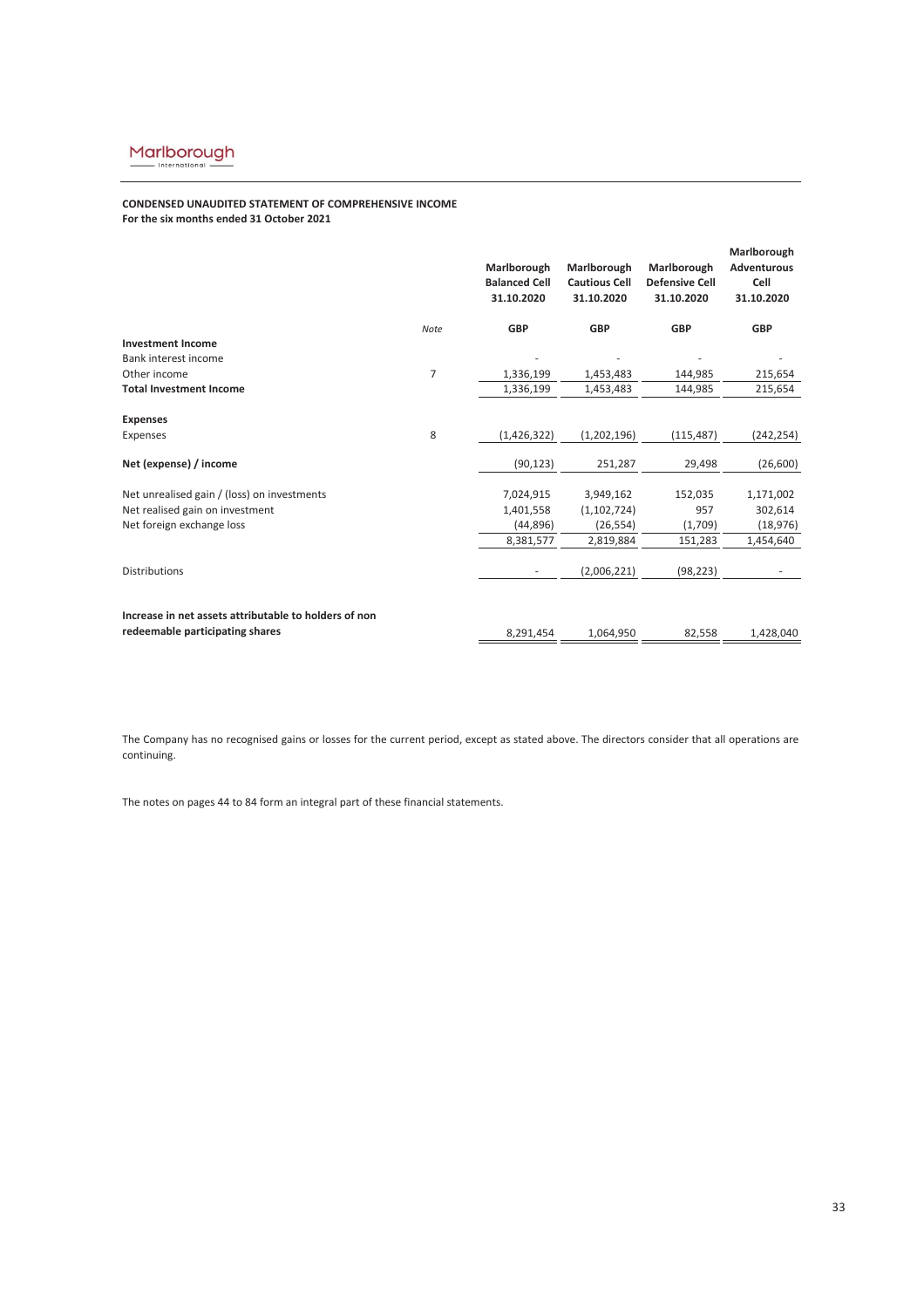# **CONDENSED UNAUDITED STATEMENT OF CHANGES IN NET ASSETS ATTRIBUTABLE TO HOLDERS OF REDEEMABLE PARTICIPATING SHARES**

# **For the six months ended 31 October 2021**

|                                                                                              | <b>Total</b>                     | <b>Total</b>                     |  |
|----------------------------------------------------------------------------------------------|----------------------------------|----------------------------------|--|
|                                                                                              | 1 May 2021 to 31<br>October 2021 | 1 May 2020 to 31<br>October 2020 |  |
|                                                                                              | <b>GBP</b>                       | <b>GBP</b>                       |  |
| Net assets attributable to holders of redeemable participating shares at 1 May               | 296,425,319                      | 316,859,806                      |  |
| Movement due to issue and redemption of shares:                                              |                                  |                                  |  |
| Issue of redeemable participating class A shares - GBP                                       | 3,137,987                        | 3,142,650                        |  |
| Issue of redeemable participating class A shares - EUR                                       | 73,576                           | 536,623                          |  |
| Issue of redeemable participating class A shares - USD                                       | 690,338                          | 265,245                          |  |
| Issue of redeemable participating class C shares - GBP                                       | 908,228                          | 2,840,385                        |  |
| Issue of redeemable participating class C shares - EUR                                       | 162,840                          | 1,093,571                        |  |
| Issue of redeemable participating class C shares - USD                                       | 32,792                           | 856,529                          |  |
| Issue of redeemable participating class F shares - GBP                                       | 11,712,246                       | 6,672,177                        |  |
| Issue of redeemable participating class F shares - EUR                                       | 1,213,218                        | 2,144,668                        |  |
| Issue of redeemable participating class F shares - USD                                       | 5,135,990                        | 2,456,275                        |  |
| Issue of redeemable participating class P shares - GBP                                       | 1,030,652                        | 19,080                           |  |
| Issue of redeemable participating class P shares - EUR                                       | 302,928                          | 73,610                           |  |
| Issue of redeemable participating class P shares - USD                                       | 94,276                           | 107,657                          |  |
| Redemption of redeemable participating class A shares - GBP                                  | (4,550,790)                      | (9,945,599)                      |  |
| Redemption of redeemable participating class A shares - EUR                                  | (77, 309)                        | (498, 534)                       |  |
| Redemption of redeemable participating class A shares - USD                                  | (461, 455)                       | (723, 891)                       |  |
| Redemption of redeemable participating class C shares - GBP                                  | (580, 173)                       | (23,092,152)                     |  |
| Redemption of redeemable participating class C shares - EUR                                  | (27, 485)                        | (1,669,026)                      |  |
| Redemption of redeemable participating class C shares - USD                                  | (42,085)                         | (1, 160, 969)                    |  |
| Redemption of redeemable participating class F shares - GBP                                  | (34,805,849)                     | (14, 400, 290)                   |  |
| Redemption of redeemable participating class F shares - EUR                                  | (3, 189, 244)                    | (30, 599, 111)                   |  |
| Redemption of redeemable participating class F shares - USD                                  | (7,072,970)                      | (3,241,935)                      |  |
| Redemption of redeemable participating class P shares - GBP                                  | (691,029)                        | (145, 489)                       |  |
| Redemption of redeemable participating class P shares - EUR                                  | (10, 850)                        | (37, 588)                        |  |
| Redemption of redeemable participating class P shares - USD                                  | (19, 271)                        | (7, 256)                         |  |
|                                                                                              | 269,391,880                      | 251,546,436                      |  |
|                                                                                              |                                  |                                  |  |
| Total comprehensive income for the period and increase in net assets attributable to holders |                                  |                                  |  |
| of redeemable participating shares                                                           | 8,661,307                        | 25,486,978                       |  |
|                                                                                              |                                  |                                  |  |
| Net assets attributable to holders of redeemable participating shares at 31 October          | 278,053,187                      | 277,033,414                      |  |

All activities are derived from continuing operations.

There were no non-cellular movements during the current financial period.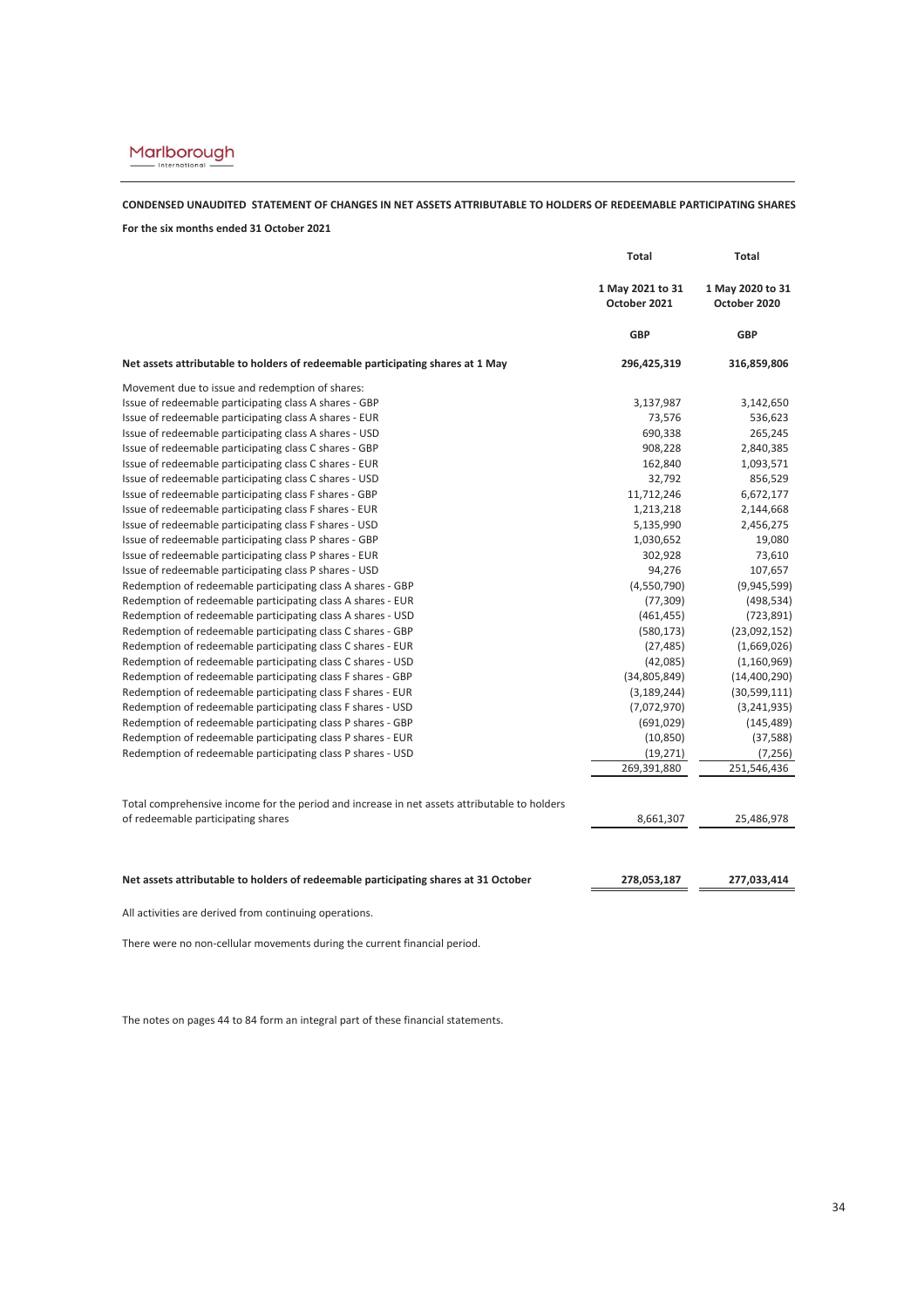**CONDENSED UNAUDITED STATEMENT OF CHANGES IN NET ASSETS ATTRIBUTABLE TO HOLDERS OF REDEEMABLE PARTICIPATING SHARES For the six months ended 31 October 2021**

|                                                                                                                            | Marlborough<br>International<br><b>Fund PCC</b> | Marlborough<br><b>High Yield Fixed</b><br><b>Interest Cell</b> | Marlborough<br>Special<br><b>Situations Cell</b> | Marlborough<br><b>European Multi</b><br>Cap Cell |
|----------------------------------------------------------------------------------------------------------------------------|-------------------------------------------------|----------------------------------------------------------------|--------------------------------------------------|--------------------------------------------------|
|                                                                                                                            | 31.10.2021<br>(the "Core")                      | 31.10.2021                                                     | 31.10.2021                                       | 31.10.2021                                       |
|                                                                                                                            | GBP                                             | <b>GBP</b>                                                     | <b>GBP</b>                                       | GBP                                              |
| Net assets attributable to holders of redeemable participating shares<br>at 1 May 2021                                     |                                                 | 6,214,271                                                      | 71,190,045                                       | 16,649,981                                       |
|                                                                                                                            |                                                 |                                                                |                                                  |                                                  |
| Movement due to issue and redemption of shares:                                                                            |                                                 |                                                                |                                                  |                                                  |
| Issue of redeemable participating class A shares - GBP<br>Issue of redeemable participating class A shares - EUR           |                                                 | 73,841                                                         | 820,913                                          | 454,382<br>36,217                                |
| Issue of redeemable participating class A shares - USD                                                                     |                                                 | Ĭ.                                                             | 80,767                                           | ä,                                               |
| Issue of redeemable participating class C shares - GBP                                                                     |                                                 | 170,190                                                        | 21,988                                           | 1,590                                            |
| Issue of redeemable participating class C shares - EUR                                                                     |                                                 | 162,840                                                        | L.                                               |                                                  |
| Issue of redeemable participating class C shares - USD                                                                     |                                                 | $\overline{a}$                                                 | ÷,                                               | ä,                                               |
| Issue of redeemable participating class F shares - GBP                                                                     |                                                 | 843,946                                                        | 3,339,270                                        | 1,241,779                                        |
| Issue of redeemable participating class F shares - EUR                                                                     |                                                 |                                                                | 195,199                                          | 630,237                                          |
| Issue of redeemable participating class F shares - USD                                                                     |                                                 |                                                                | 1,712,563                                        | 719,978                                          |
| Issue of redeemable participating class P shares - GBP                                                                     |                                                 |                                                                | 162,029                                          | 343,960                                          |
| Issue of redeemable participating class P shares - EUR                                                                     |                                                 |                                                                |                                                  | 302,928                                          |
| Issue of redeemable participating class P shares - USD                                                                     |                                                 |                                                                | 29,201                                           | 31,223                                           |
| Redemption of redeemable participating class A shares - GBP                                                                |                                                 | (84, 985)                                                      | (2,346,479)                                      | (185, 228)                                       |
| Redemption of redeemable participating class A shares - EUR                                                                |                                                 |                                                                | (28, 766)                                        |                                                  |
| Redemption of redeemable participating class A shares - USD                                                                |                                                 |                                                                | (149, 029)                                       |                                                  |
| Redemption of redeemable participating class C shares - GBP                                                                |                                                 | (157, 148)                                                     | (30, 861)                                        | (13,042)                                         |
| Redemption of redeemable participating class C shares - EUR                                                                | L,                                              | (23, 927)                                                      |                                                  |                                                  |
| Redemption of redeemable participating class C shares - USD                                                                |                                                 |                                                                | (26, 872)                                        | (15, 213)                                        |
| Redemption of redeemable participating class F shares - GBP<br>Redemption of redeemable participating class F shares - EUR | ä,                                              | (99, 723)                                                      | (7,675,844)                                      | (1,404,723)                                      |
| Redemption of redeemable participating class F shares - USD                                                                | ä,                                              | (994, 928)                                                     | (423, 715)<br>(1,681,083)                        | (425, 758)<br>(575,007)                          |
| Redemption of redeemable participating class P shares - GBP                                                                | l.                                              | L,                                                             | (106, 777)                                       | (205, 274)                                       |
| Redemption of redeemable participating class P shares - EUR                                                                | $\overline{a}$                                  |                                                                |                                                  | (10, 850)                                        |
| Redemption of redeemable participating class P shares - USD                                                                |                                                 |                                                                |                                                  |                                                  |
|                                                                                                                            | $\overline{a}$                                  | 6,104,377                                                      | 65,082,549                                       | 17,577,180                                       |
|                                                                                                                            |                                                 |                                                                |                                                  |                                                  |
| (Decrease) / Increase in net assets attributable to holders of non                                                         |                                                 |                                                                |                                                  |                                                  |
| redeemable participating shares                                                                                            |                                                 | (166, 345)                                                     | 1,620,440                                        | 1,531,363                                        |
| Net assets attributable to holders of redeemable participating shares                                                      |                                                 |                                                                |                                                  |                                                  |
| at 31st October 2020                                                                                                       |                                                 | 5,938,032                                                      | 66,702,989                                       | 19,108,543                                       |
| Net asset split per share class                                                                                            |                                                 |                                                                |                                                  |                                                  |
| Class A redeemable participating shares - GBP                                                                              | £                                               | £<br>798,787                                                   | £<br>13,507,747                                  | £<br>1,492,148                                   |
| Class A redeemable participating shares - EUR                                                                              | €                                               | €<br>10,470                                                    | €<br>461,197                                     | €<br>269,784                                     |
| Class A redeemable participating shares - USD                                                                              | \$                                              | \$<br>1                                                        | \$<br>1,362,340                                  | \$<br>116,199                                    |
| Class C redeemable participating shares - GBP                                                                              | £                                               | £<br>138,898                                                   | £<br>509,342                                     | £<br>118,092                                     |
| Class C redeemable participating shares - EUR                                                                              | €                                               | €<br>2                                                         | €<br>3,340                                       | €<br>3,930                                       |
| Class C redeemable participating shares - USD                                                                              | \$                                              | \$<br>44,690                                                   | \$<br>80,867                                     | \$<br>89,017                                     |
| Class F redeemable participating shares - GBP                                                                              | £<br>÷,                                         | £<br>2,356,366                                                 | £ 35,944,220                                     | £<br>8,780,169                                   |
| Class F redeemable participating shares - EUR                                                                              | €                                               | €<br>822,006                                                   | €<br>2,709,369                                   | €<br>5,318,811                                   |
| Class F redeemable participating shares - USD                                                                              | \$                                              | \$<br>2,558,335                                                | \$<br>13,510,586                                 | \$<br>4,246,133                                  |
| Class P redeemable participating shares - GBP                                                                              | £<br>L                                          | £<br>2                                                         | £<br>2,796,970                                   | £<br>417,450                                     |
| Class P redeemable participating shares - EUR                                                                              | €                                               | €<br>44,643                                                    | €<br>4                                           | €<br>385,925                                     |
| Class P redeemable participating shares - USD                                                                              | \$                                              | \$<br>3                                                        | \$<br>450,625                                    | \$<br>4                                          |

All activities are derived from continuing operations.

There were no non-cellular movements during the current financial period.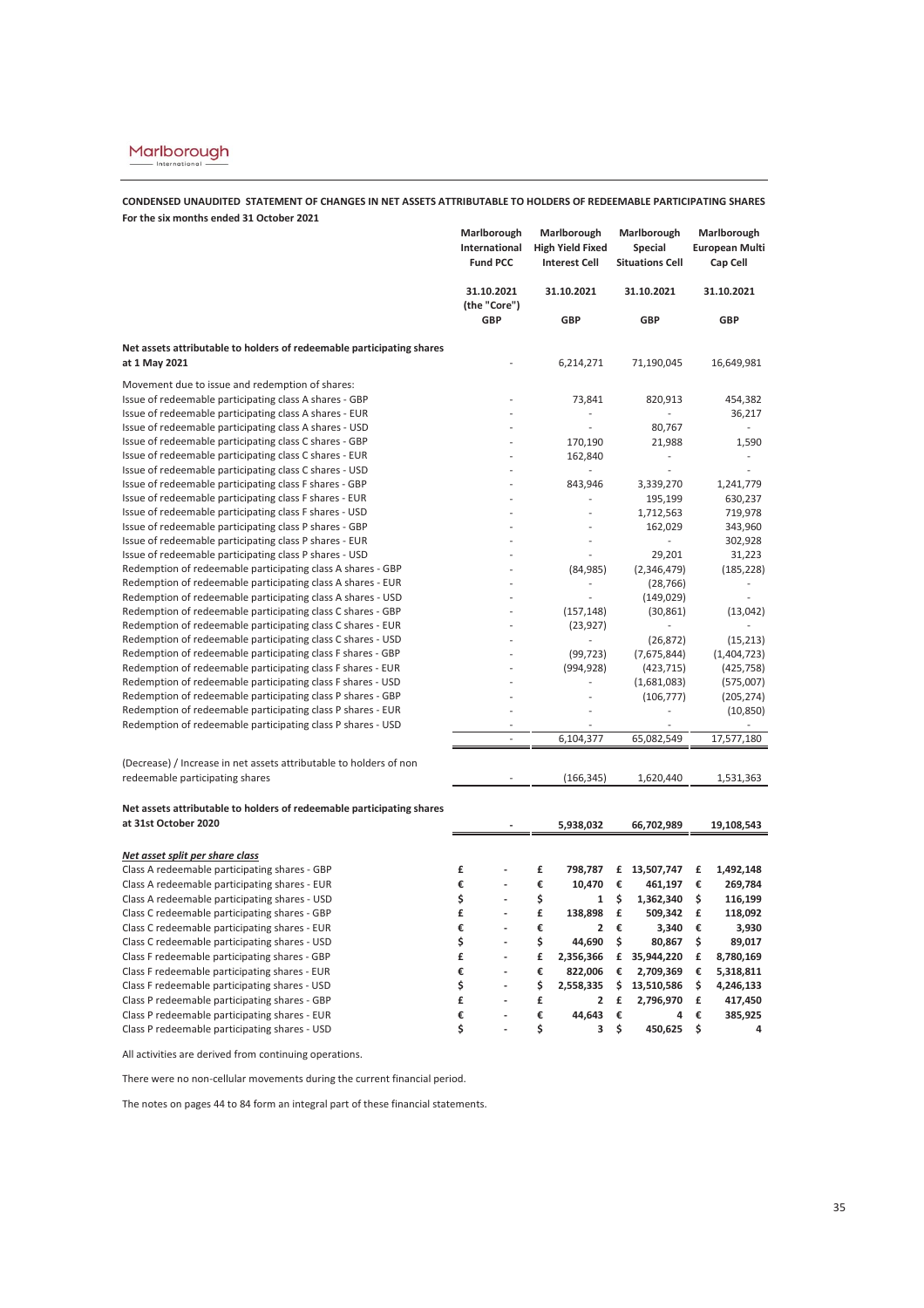**CONDENSED UNAUDITED STATEMENT OF CHANGES IN NET ASSETS ATTRIBUTABLE TO HOLDERS OF REDEEMABLE PARTICIPATING SHARES For the six months ended 31 October 2021**

|                                                                       | Marlborough<br>Multi Cap<br><b>Income Cell</b> |    | Marlborough<br><b>UK Micro Cap</b><br><b>Growth Cell</b> |    | Marlborough<br>UK Multi Cap<br><b>Growth Cell</b> |    | Marlborough<br><b>Bond Income</b><br>Cell |
|-----------------------------------------------------------------------|------------------------------------------------|----|----------------------------------------------------------|----|---------------------------------------------------|----|-------------------------------------------|
|                                                                       | 31.10.2021                                     |    | 31.10.2021                                               |    | 31.10.2021                                        |    | 31.10.2021                                |
|                                                                       | GBP                                            |    | <b>GBP</b>                                               |    | <b>GBP</b>                                        |    | <b>GBP</b>                                |
| Net assets attributable to holders of redeemable participating shares |                                                |    |                                                          |    |                                                   |    |                                           |
| at 1 May 2021                                                         | 5,036,440                                      |    | 15,692,939                                               |    | 9,081,625                                         |    | 498,127                                   |
| Movement due to issue and redemption of shares:                       |                                                |    |                                                          |    |                                                   |    |                                           |
| Issue of redeemable participating class A shares - GBP                | 184,875                                        |    | 250,730                                                  |    | 337,858                                           |    |                                           |
| Issue of redeemable participating class A shares - EUR                | L.                                             |    | ä,                                                       |    | L,                                                |    |                                           |
| Issue of redeemable participating class A shares - USD                | 174,724                                        |    | 24,852                                                   |    | $\overline{\phantom{a}}$                          |    |                                           |
| Issue of redeemable participating class C shares - GBP                | 564                                            |    | 7,929                                                    |    | 11,677                                            |    | 4,830                                     |
| Issue of redeemable participating class C shares - EUR                |                                                |    | L,                                                       |    | L,                                                |    |                                           |
| Issue of redeemable participating class C shares - USD                | ä,                                             |    | ä,                                                       |    | ä,                                                |    |                                           |
| Issue of redeemable participating class F shares - GBP                | 471,301                                        |    | 1,611,169                                                |    | 999,701                                           |    | 112,853                                   |
| Issue of redeemable participating class F shares - EUR                | 61,176                                         |    | 64,104                                                   |    | 7,658                                             |    |                                           |
| Issue of redeemable participating class F shares - USD                | 50,637                                         |    | 483,062                                                  |    | 221,694                                           |    |                                           |
| Issue of redeemable participating class P shares - GBP                | 62,366                                         |    | 73,523                                                   |    | 344,700                                           |    |                                           |
| Issue of redeemable participating class P shares - EUR                | ÷,                                             |    | ÷.                                                       |    | $\overline{a}$                                    |    |                                           |
| Issue of redeemable participating class P shares - USD                |                                                |    | 8,223                                                    |    |                                                   |    |                                           |
| Redemption of redeemable participating class A shares - GBP           | (102, 728)                                     |    | (132,005)                                                |    | (284, 358)                                        |    |                                           |
| Redemption of redeemable participating class A shares - EUR           | ÷,                                             |    | (18,608)                                                 |    |                                                   |    |                                           |
| Redemption of redeemable participating class A shares - USD           | (145, 588)                                     |    | (9,307)                                                  |    |                                                   |    |                                           |
| Redemption of redeemable participating class C shares - GBP           | (34, 644)                                      |    | (7, 163)                                                 |    | (7, 932)                                          |    | (25,070)                                  |
| Redemption of redeemable participating class C shares - EUR           | ä,                                             |    | $\frac{1}{2}$                                            |    |                                                   |    |                                           |
| Redemption of redeemable participating class C shares - USD           |                                                |    |                                                          |    |                                                   |    |                                           |
| Redemption of redeemable participating class F shares - GBP           | (901, 549)                                     |    | (2,774,833)                                              |    | (2,200,264)                                       |    | (190, 631)                                |
| Redemption of redeemable participating class F shares - EUR           | (96, 257)                                      |    | (262, 191)                                               |    |                                                   |    |                                           |
| Redemption of redeemable participating class F shares - USD           | (46,081)                                       |    | (179, 691)                                               |    | (74, 077)                                         |    | (5, 150)                                  |
| Redemption of redeemable participating class P shares - GBP           | (61, 876)                                      |    |                                                          |    |                                                   |    |                                           |
| Redemption of redeemable participating class P shares - EUR           | L,                                             |    |                                                          |    |                                                   |    |                                           |
| Redemption of redeemable participating class P shares - USD           |                                                |    |                                                          |    |                                                   |    |                                           |
|                                                                       | 4,653,360                                      |    | 14,832,733                                               |    | 8,438,282                                         |    | 394.959                                   |
| Increase / (Decrease) in net assets attributable to holders of non    |                                                |    |                                                          |    |                                                   |    |                                           |
| redeemable participating shares                                       | 126,156                                        |    | 791,511                                                  |    | 551,067                                           |    | (9,406)                                   |
|                                                                       |                                                |    |                                                          |    |                                                   |    |                                           |
| Net assets attributable to holders of redeemable participating shares |                                                |    |                                                          |    |                                                   |    |                                           |
| at 31st October 2020                                                  | 4,779,516                                      |    | 15,624,244                                               |    | 8,989,349                                         |    | 385,553                                   |
| Net asset split per share class                                       |                                                |    |                                                          |    |                                                   |    |                                           |
| Class A redeemable participating shares - GBP                         | £<br>1,030,160                                 | £  | 1,928,176                                                | £  | 1,566,152                                         | £  | 4,487                                     |
| Class A redeemable participating shares - EUR                         | €<br>43,391                                    | €  | 113,774                                                  | €  | 71,873                                            | €  | $\overline{2}$                            |
| Class A redeemable participating shares - USD                         | \$<br>125,770                                  | \$ | 139,108                                                  | \$ | 2                                                 | \$ | 1                                         |
| Class C redeemable participating shares - GBP                         | £<br>70,011                                    | £  | 75,445                                                   | £  | 92,846                                            | £  | 179,911                                   |
| Class C redeemable participating shares - EUR                         | €<br>$\overline{\mathbf{2}}$                   | €  | 8                                                        | €  | 3                                                 | €  | 2                                         |
| Class C redeemable participating shares - USD                         | \$<br>39,397                                   | \$ | 5                                                        | \$ | 3                                                 | \$ | 44,572                                    |
| Class F redeemable participating shares - GBP                         | £<br>2,663,100                                 |    | £ 11,224,215                                             | £  | 5,298,864                                         | £  | 168,523                                   |
| Class F redeemable participating shares - EUR                         | €<br>313,639                                   | €  | 447,982                                                  | €  | 225,344                                           | €  | з                                         |
| Class F redeemable participating shares - USD                         | \$<br>197,455                                  | \$ | 2,292,234                                                | \$ | 1,231,841                                         | \$ | 44,572                                    |
| Class P redeemable participating shares - GBP                         | £<br>328,443                                   | £  | 129,136                                                  | £  | 741,617                                           | £  | $\mathbf{2}$                              |
| Class P redeemable participating shares - EUR                         | €<br>1                                         | €  | 2                                                        | €  | 4                                                 | €  | $\overline{\mathbf{c}}$                   |
| Class P redeemable participating shares - USD                         | Ś<br>165,824                                   | \$ | 20,506                                                   | \$ | 188,846                                           | \$ | 3                                         |

All activities are derived from continuing operations.

There were no non-cellular movements during the current financial period.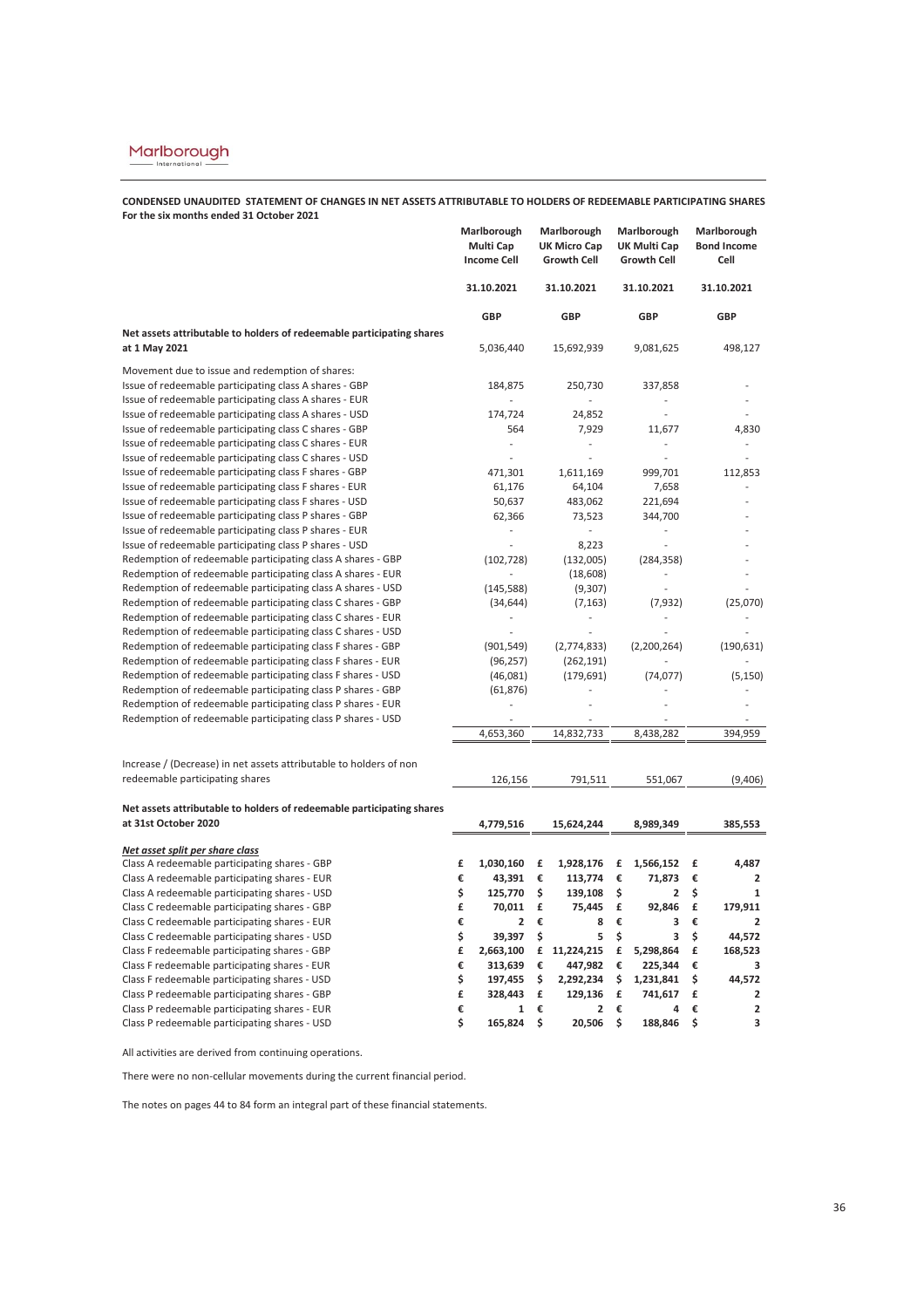**CONDENSED UNAUDITED STATEMENT OF CHANGES IN NET ASSETS ATTRIBUTABLE TO HOLDERS OF REDEEMABLE PARTICIPATING SHARES For the six months ended 31 October 2021**

|                                                                                                                            | Marlborough<br><b>Far East</b><br><b>Growth Cell</b> | Marlborough<br><b>Global Cell</b> | Marlborough<br><b>US Multi Cap</b><br><b>Income Cell</b> | Marlborough<br><b>Global Bond</b><br>Cell |
|----------------------------------------------------------------------------------------------------------------------------|------------------------------------------------------|-----------------------------------|----------------------------------------------------------|-------------------------------------------|
|                                                                                                                            | 31.10.2021                                           | 31.10.2021                        | 31.10.2021                                               | 31.10.2021                                |
|                                                                                                                            | GBP                                                  | <b>GBP</b>                        | GBP                                                      | GBP                                       |
| Net assets attributable to holders of redeemable participating shares<br>at 1 May 2021                                     | 2,979,865                                            | 467,033                           | 8,938,736                                                | 5,279,908                                 |
| Movement due to issue and redemption of shares:                                                                            |                                                      |                                   |                                                          |                                           |
| Issue of redeemable participating class A shares - GBP                                                                     | 91,702                                               | ä,                                | 191,067                                                  | 46,620                                    |
| Issue of redeemable participating class A shares - EUR                                                                     |                                                      | ÷,                                | 37,359                                                   | ä,                                        |
| Issue of redeemable participating class A shares - USD                                                                     | 96                                                   | ÷,                                | 212,501                                                  | 22,100                                    |
| Issue of redeemable participating class C shares - GBP                                                                     | 12,278                                               | 10,768                            | 1,153                                                    | 13,006                                    |
| Issue of redeemable participating class C shares - EUR                                                                     | $\overline{\phantom{a}}$                             | ÷,                                | ä,                                                       | ÷,                                        |
| Issue of redeemable participating class C shares - USD                                                                     | 18,141                                               | ÷,                                | J.                                                       |                                           |
| Issue of redeemable participating class F shares - GBP                                                                     | 57,674                                               | 18,726                            | 225,690                                                  | 413,461                                   |
| Issue of redeemable participating class F shares - EUR                                                                     | 4,678                                                | ä,                                | 52,556                                                   | L,                                        |
| Issue of redeemable participating class F shares - USD                                                                     | 298,988                                              | L,                                | 173,605                                                  | 28,225                                    |
| Issue of redeemable participating class P shares - GBP                                                                     |                                                      |                                   |                                                          | 74                                        |
| Issue of redeemable participating class P shares - EUR                                                                     | ä,                                                   |                                   | ÷,                                                       |                                           |
| Issue of redeemable participating class P shares - USD                                                                     | 21,603                                               |                                   |                                                          |                                           |
| Redemption of redeemable participating class A shares - GBP                                                                | (28, 191)                                            |                                   | (69, 602)                                                | (270, 976)                                |
| Redemption of redeemable participating class A shares - EUR                                                                | $\overline{\phantom{a}}$                             | ÷.                                | (5, 106)                                                 | (16, 164)                                 |
| Redemption of redeemable participating class A shares - USD                                                                | (28, 803)                                            |                                   | (20, 128)                                                | (56, 811)                                 |
| Redemption of redeemable participating class C shares - GBP                                                                | (54, 844)                                            | (4, 498)                          | (75, 941)                                                | (17, 196)                                 |
| Redemption of redeemable participating class C shares - EUR                                                                |                                                      |                                   | $\overline{a}$                                           | $\frac{1}{2}$                             |
| Redemption of redeemable participating class C shares - USD                                                                |                                                      |                                   |                                                          |                                           |
| Redemption of redeemable participating class F shares - GBP                                                                | (126, 295)                                           | (98, 824)                         | (438, 017)                                               | (484, 013)                                |
| Redemption of redeemable participating class F shares - EUR                                                                | (4,678)                                              | ÷,                                | (170, 319)                                               | (90, 490)<br>(265, 804)                   |
| Redemption of redeemable participating class F shares - USD<br>Redemption of redeemable participating class P shares - GBP | (353, 139)<br>ä,                                     |                                   | (1, 197, 458)<br>(21,608)                                | (6,621)                                   |
| Redemption of redeemable participating class P shares - EUR                                                                |                                                      |                                   |                                                          |                                           |
| Redemption of redeemable participating class P shares - USD                                                                |                                                      |                                   |                                                          |                                           |
|                                                                                                                            |                                                      |                                   |                                                          |                                           |
|                                                                                                                            | 2,889,075                                            | 393,205                           | 7,834,488                                                | 4,595,319                                 |
| (Decrease) / Increase in net assets attributable to holders of non                                                         |                                                      |                                   |                                                          |                                           |
| redeemable participating shares                                                                                            | (64, 858)                                            | 11,941                            | 315,204                                                  | (72, 684)                                 |
|                                                                                                                            |                                                      |                                   |                                                          |                                           |
|                                                                                                                            | 2,824,217                                            | 405,146                           | 8,149,692                                                | 4,522,635                                 |
| Net asset split per share class                                                                                            |                                                      |                                   |                                                          |                                           |
| Class A redeemable participating shares - GBP                                                                              | £<br>462,774                                         | 3<br>£                            | £<br>441,830                                             | 460,906<br>£                              |
| Class A redeemable participating shares - EUR                                                                              | €<br>20,642                                          | €<br>3                            | €<br>97,031                                              | €<br>$\overline{2}$                       |
| Class A redeemable participating shares - USD                                                                              | \$<br>8,499                                          | \$<br>4                           | \$<br>945,685                                            | \$<br>114,983                             |
| Class C redeemable participating shares - GBP                                                                              | £<br>123,848                                         | £<br>84,288                       | £<br>129,037                                             | £<br>100,685                              |
| Class C redeemable participating shares - EUR                                                                              | €<br>4                                               | €<br>4                            | €<br>7,249                                               | €<br>2                                    |
| Class C redeemable participating shares - USD                                                                              | \$<br>58,952                                         | \$<br>79,146                      | \$<br>231,735                                            | \$<br>99,313                              |
| Class F redeemable participating shares - GBP                                                                              | £<br>768,399                                         | £<br>254,242                      | £<br>2,268,641                                           | £<br>2,642,763                            |
| Class F redeemable participating shares - EUR                                                                              | €<br>211,687                                         | €<br>4                            | €<br>1,121,219                                           | €<br>371,548                              |
| Class F redeemable participating shares - USD                                                                              | \$<br>1,445,530                                      | \$<br>11,881                      | \$<br>4,473,383                                          | \$<br>1,156,053                           |
| Class P redeemable participating shares - GBP                                                                              | £<br>145,210                                         | £<br>3                            | £<br>143,149                                             | £<br>2,481                                |
| Class P redeemable participating shares - EUR                                                                              | €<br>3                                               | 3<br>€<br>4                       | €<br>4<br>4                                              | €<br>2<br>3                               |
| Class P redeemable participating shares - USD                                                                              | \$<br>29,197                                         | \$                                | \$                                                       | \$                                        |

All activities are derived from continuing operations.

There were no non-cellular movements during the current financial period.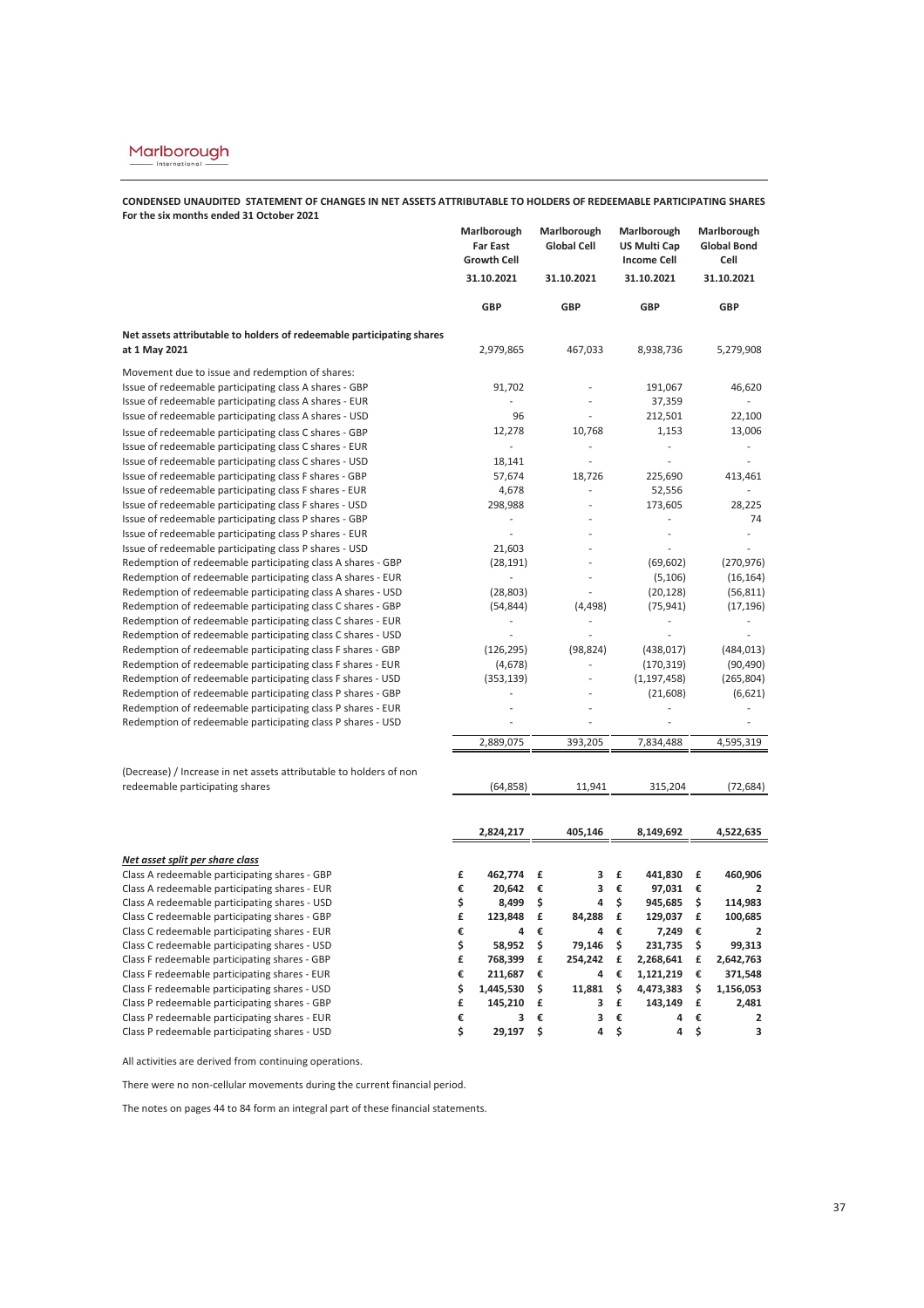### **CONDENSED UNAUDITED STATEMENT OF CHANGES IN NET ASSETS ATTRIBUTABLE TO HOLDERS OF REDEEMABLE PARTICIPATING SHARES For the six months ended 31 October 2021**

|                                                                                                                            | Marlborough<br><b>Balanced Cell</b> | Marlborough<br><b>Cautious Cell</b> | Marlborough<br><b>Defensive Cell</b> | Marlborough<br>Adventurous<br>Cell |
|----------------------------------------------------------------------------------------------------------------------------|-------------------------------------|-------------------------------------|--------------------------------------|------------------------------------|
|                                                                                                                            | 31.10.2021                          | 31.10.2021                          | 31.10.2021                           | 31.10.2021                         |
|                                                                                                                            | GBP                                 | GBP                                 | GBP                                  | GBP                                |
| Net assets attributable to holders of redeemable participating shares at 1                                                 |                                     |                                     |                                      |                                    |
| May 2021                                                                                                                   | 90,181,065                          | 45,280,068                          | 6,166,661                            | 12,768,555                         |
| Movement due to issue and redemption of shares:                                                                            |                                     |                                     |                                      |                                    |
| Issue of redeemable participating class A shares - GBP                                                                     | 490,157                             | 170,643                             | 19,459                               | 5,740                              |
| Issue of redeemable participating class A shares - EUR                                                                     |                                     | ÷,                                  |                                      |                                    |
| Issue of redeemable participating class A shares - USD                                                                     | 118,498                             | 56,800                              |                                      |                                    |
| Issue of redeemable participating class C shares - GBP<br>Issue of redeemable participating class C shares - EUR           |                                     | 652,255<br>ä,                       |                                      |                                    |
| Issue of redeemable participating class C shares - USD                                                                     |                                     | 14,651                              |                                      |                                    |
| Issue of redeemable participating class F shares - GBP                                                                     | 1,721,770                           | ä,                                  | 354,715                              | 300,191                            |
| Issue of redeemable participating class F shares - EUR                                                                     | 197,610                             | ä,                                  |                                      |                                    |
| Issue of redeemable participating class F shares - USD                                                                     | 1,261,130                           |                                     |                                      | 186,108                            |
| Issue of redeemable participating class P shares - GBP                                                                     |                                     |                                     |                                      | 44,000                             |
| Issue of redeemable participating class P shares - EUR                                                                     | $\overline{a}$                      |                                     |                                      | J.                                 |
| Issue of redeemable participating class P shares - USD                                                                     | 4,026                               |                                     |                                      |                                    |
| Redemption of redeemable participating class A shares - GBP                                                                | (637, 958)                          | (375, 360)                          | (3, 295)                             | (29, 625)                          |
| Redemption of redeemable participating class A shares - EUR                                                                |                                     | (8,665)                             |                                      |                                    |
| Redemption of redeemable participating class A shares - USD                                                                | (3,480)                             | (14, 519)                           |                                      | (33, 790)                          |
| Redemption of redeemable participating class C shares - GBP                                                                | (151, 834)                          | ä,                                  |                                      |                                    |
| Redemption of redeemable participating class C shares - EUR                                                                | L.                                  | (3,558)                             | ÷.                                   |                                    |
| Redemption of redeemable participating class C shares - USD                                                                |                                     |                                     |                                      |                                    |
| Redemption of redeemable participating class F shares - GBP<br>Redemption of redeemable participating class F shares - EUR | (8,908,998)                         | (7,872,991)                         | (876,990)                            | (752, 154)                         |
| Redemption of redeemable participating class F shares - USD                                                                | (568, 459)<br>(1,805,459)           | (91, 414)<br>(571, 720)             | (31, 832)<br>(110, 435)              | (29, 203)<br>(207, 866)            |
| Redemption of redeemable participating class P shares - GBP                                                                | (263, 923)                          | (23,950)                            |                                      | (1,000)                            |
| Redemption of redeemable participating class P shares - EUR                                                                |                                     |                                     |                                      |                                    |
| Redemption of redeemable participating class P shares - USD                                                                | (18, 782)                           |                                     |                                      | (489)                              |
|                                                                                                                            | 81,615,363                          | 37,212,240                          | 5,518,283                            | 12,250,467                         |
|                                                                                                                            |                                     |                                     |                                      |                                    |
| Increase / (Decrease) in net assets attributable to holders of non                                                         |                                     |                                     |                                      |                                    |
| redeemable participating shares                                                                                            | 3,236,659                           | 222,909                             | (53, 942)                            | 621,292                            |
|                                                                                                                            |                                     |                                     |                                      |                                    |
|                                                                                                                            | 84,852,022                          | 37,435,149                          | 5,464,341                            | 12,871,759                         |
| <u>Net asset split per share class</u>                                                                                     |                                     |                                     |                                      |                                    |
| Class A redeemable participating shares - GBP                                                                              | £<br>7,050,430                      | £<br>2,366,180                      | 349,679<br>£                         | £<br>604,618                       |
| Class A redeemable participating shares - EUR                                                                              | €<br>58,737                         | €<br>58,058                         | €<br>2                               | €<br>з                             |
| Class A redeemable participating shares - USD                                                                              | \$<br>1,207,758                     | \$<br>522,392                       | \$<br>49,724                         | \$<br>176,131                      |
| Class C redeemable participating shares - GBP                                                                              | £<br>1,981,986                      | £<br>976,156                        | £<br>72,093                          | £<br>312,649                       |
| Class C redeemable participating shares - EUR                                                                              | €<br>3                              | €<br>32,671                         | €<br>2                               | €<br>4                             |
| Class C redeemable participating shares - USD                                                                              | \$<br>5                             | \$<br>3                             | \$<br>3                              | \$<br>$\overline{2}$               |
| Class F redeemable participating shares - GBP                                                                              | £<br>59,412,248                     | £<br>31,121,079                     | £<br>4,701,910                       | £<br>8,553,524                     |
| Class F redeemable participating shares - EUR                                                                              | €<br>2,962,304                      | €<br>832,722                        | €                                    | €<br>611,839                       |
| Class F redeemable participating shares - USD                                                                              | \$<br>11,261,536<br>£<br>4,063,010  | \$<br>1,497,866<br>£<br>714,893     | \$<br>360,929<br>£<br>42,894         | \$<br>3,198,520<br>£<br>361,592    |
| Class P redeemable participating shares - GBP<br>Class P redeemable participating shares - EUR                             | €<br>51,264                         | €<br>3                              | €<br>2                               | €<br>4                             |
| Class P redeemable participating shares - USD                                                                              | \$<br>864,179                       | $\mathbf 1$<br>\$                   | \$<br>3                              | \$<br>75,109                       |

All activities are derived from continuing operations.

There were no non-cellular movements during the current financial period.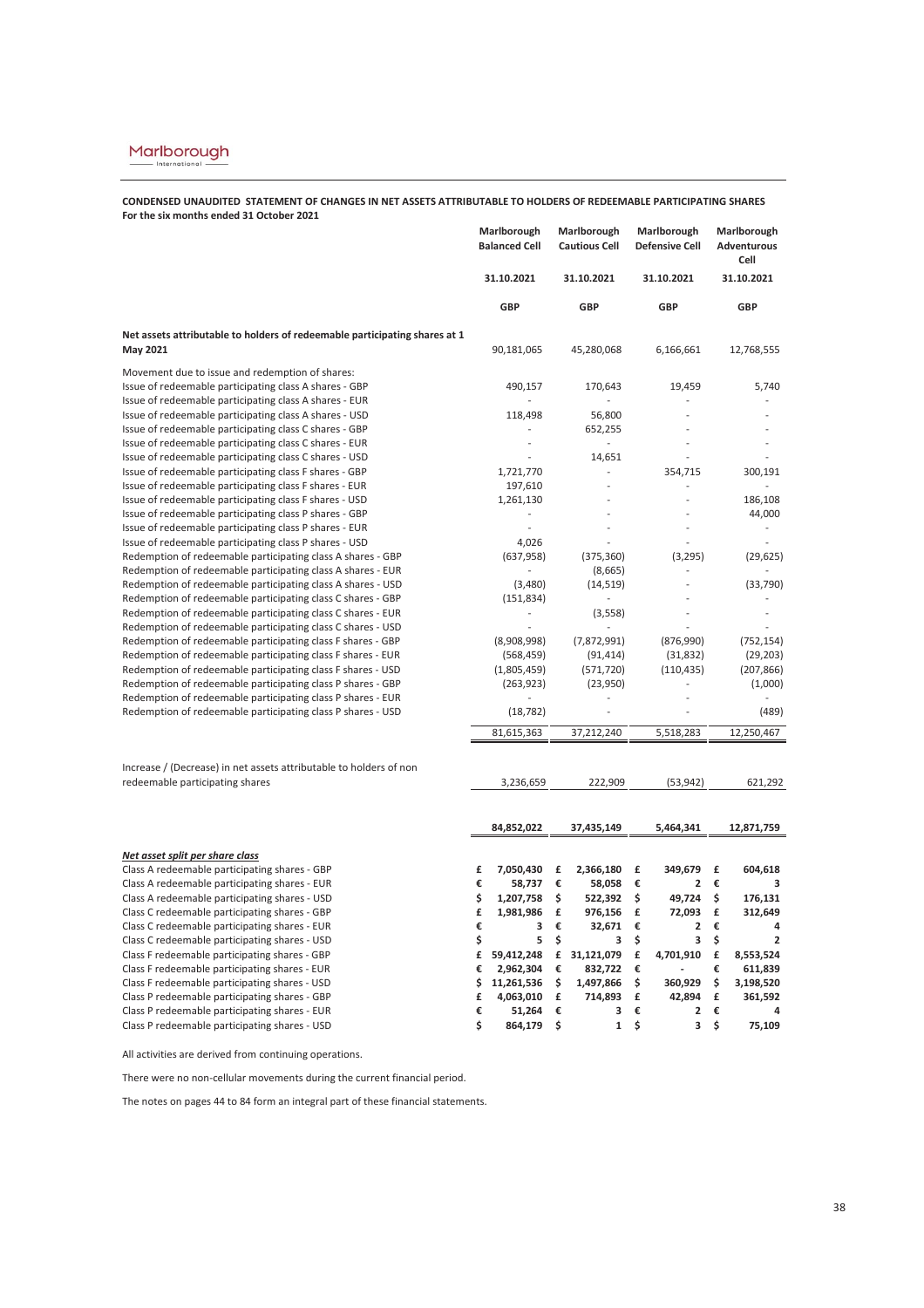### **CONDENSED UNAUDITED STATEMENT OF CHANGES IN NET ASSETS ATTRIBUTABLE TO HOLDERS OF REDEEMABLE PARTICIPATING SHARES For the six months ended 31 October 2021**

|                                                                                                                            | Marlborough<br>International | Marlborough<br><b>High Yield Fixed</b> | Marlborough<br>Special  | Marlborough<br><b>European Multi</b> |
|----------------------------------------------------------------------------------------------------------------------------|------------------------------|----------------------------------------|-------------------------|--------------------------------------|
|                                                                                                                            | <b>Fund PCC</b>              | <b>Interest Cell</b>                   | <b>Situations Cell</b>  | Cap Cell                             |
|                                                                                                                            | 31.10.2020<br>(the "Core")   | 31.10.2020                             | 31.10.2020              | 31.10.2020                           |
|                                                                                                                            | <b>GBP</b>                   | GBP                                    | <b>GBP</b>              | GBP                                  |
| Net assets attributable to holders of redeemable participating shares at 1                                                 |                              |                                        |                         |                                      |
| May 2020                                                                                                                   |                              | 8,317,289                              | 57,329,807              | 12,785,448                           |
| Movement due to issue and redemption of shares:                                                                            |                              |                                        |                         |                                      |
| Issue of redeemable participating class A shares - GBP                                                                     |                              | 243,473                                | 1,180,869               | 478                                  |
| Issue of redeemable participating class A shares - EUR                                                                     |                              | 6,886                                  | 71,762                  | 95,828                               |
| Issue of redeemable participating class A shares - USD                                                                     |                              | 1                                      | 76,542                  |                                      |
| Issue of redeemable participating class C shares - GBP                                                                     |                              | 8,611                                  | 1,193,532               | 451,039                              |
| Issue of redeemable participating class C shares - EUR                                                                     |                              | 163                                    | 191,444                 | 756                                  |
| Issue of redeemable participating class C shares - USD                                                                     |                              | ä,                                     | 801,724                 |                                      |
| Issue of redeemable participating class F shares - GBP                                                                     |                              | 175,141                                |                         | 133,438                              |
| Issue of redeemable participating class F shares - EUR                                                                     |                              |                                        | 591,075                 | 426,799                              |
| Issue of redeemable participating class F shares - USD                                                                     |                              | 77,702                                 |                         | 9,272                                |
| Issue of redeemable participating class P shares - GBP                                                                     |                              | $\overline{2}$                         |                         |                                      |
| Issue of redeemable participating class P shares - EUR                                                                     |                              | ÷,                                     |                         | 33,686                               |
| Issue of redeemable participating class P shares - USD                                                                     |                              |                                        |                         |                                      |
| Redemption of redeemable participating class A shares - GBP                                                                |                              | (384, 605)                             | (1,944,807)             | (317, 799)                           |
| Redemption of redeemable participating class A shares - EUR<br>Redemption of redeemable participating class A shares - USD |                              |                                        | (79, 193)               | (93, 833)                            |
| Redemption of redeemable participating class C shares - GBP                                                                |                              | (42, 375)<br>(25, 628)                 | (183, 656)<br>(24, 148) | (44, 878)                            |
| Redemption of redeemable participating class C shares - EUR                                                                |                              | (785)                                  | (502, 599)              | (13, 221)                            |
| Redemption of redeemable participating class C shares - USD                                                                |                              |                                        | (269, 763)              | (402, 420)                           |
| Redemption of redeemable participating class F shares - GBP                                                                |                              | (2, 264, 895)                          | (873, 193)              | (248,071)                            |
| Redemption of redeemable participating class F shares - EUR                                                                |                              | (167, 716)                             | (7,568,064)             | (2,200,140)                          |
| Redemption of redeemable participating class F shares - USD                                                                |                              | (287, 385)                             | (919, 931)              | (41, 333)                            |
| Redemption of redeemable participating class P shares - GBP                                                                |                              | (37, 390)                              | (20)                    |                                      |
| Redemption of redeemable participating class P shares - EUR                                                                |                              | ä,                                     | J.                      |                                      |
| Redemption of redeemable participating class P shares - USD                                                                |                              |                                        |                         |                                      |
|                                                                                                                            | ÷,                           | 5,618,489                              | 49,071,381              | 10,575,049                           |
|                                                                                                                            |                              |                                        |                         |                                      |
| Increase in net assets attributable to holders of non redeemable                                                           |                              |                                        |                         |                                      |
| participating shares                                                                                                       |                              | 289,888                                | 9,055,421               | 2,005,719                            |
|                                                                                                                            |                              |                                        |                         |                                      |
|                                                                                                                            |                              | 5,908,377                              | 58,126,802              | 12,580,768                           |
|                                                                                                                            |                              |                                        |                         |                                      |
| <u>Net asset split per share class</u>                                                                                     |                              |                                        |                         |                                      |
| Class A redeemable participating shares - GBP                                                                              | £                            | £<br>878,932                           | £<br>12,144,635         | £<br>876,190                         |
| Class A redeemable participating shares - EUR                                                                              | €<br>Ĭ.                      | €<br>21,467                            | €<br>345,648            | €<br>120,540                         |
| Class A redeemable participating shares - USD                                                                              | \$<br>$\overline{a}$         | \$<br>1                                | \$<br>1,073,274         | \$<br>51,625                         |
| Class C redeemable participating shares - GBP                                                                              | £<br>$\frac{1}{2}$           | £<br>211,475                           | £<br>515,079            | £<br>101,927                         |
| Class C redeemable participating shares - EUR                                                                              | €                            | €<br>6,360                             | €<br>2,231              | €<br>2,310                           |
| Class C redeemable participating shares - USD                                                                              | \$<br>$\overline{a}$         | \$<br>40,985                           | \$<br>102,770           | \$<br>66,141                         |
| Class F redeemable participating shares - GBP                                                                              | £<br>$\frac{1}{2}$           | £<br>3,847,924                         | £ 33,096,254            | £<br>6,176,151                       |
| Class F redeemable participating shares - EUR                                                                              | €<br>$\overline{a}$          | €<br>550,081                           | €<br>1,998,445          | €<br>3,170,476                       |
| Class F redeemable participating shares - USD                                                                              | \$<br>$\overline{a}$         | \$<br>494,175                          | \$<br>9,533,158         | \$<br>2,888,425                      |
| Class P redeemable participating shares - GBP                                                                              | £                            | £<br>2                                 | £<br>1,774,157          | £<br>124,165                         |
| Class P redeemable participating shares - EUR                                                                              | €<br>$\overline{a}$          | €<br>40,571                            | €<br>2                  | €<br>17,810                          |
| Class P redeemable participating shares - USD                                                                              | \$<br>$\overline{a}$         | \$<br>$\overline{2}$                   | \$<br>272,527           | \$<br>3                              |

All activities are derived from continuing operations.

There were no non-cellular movements during the current financial period.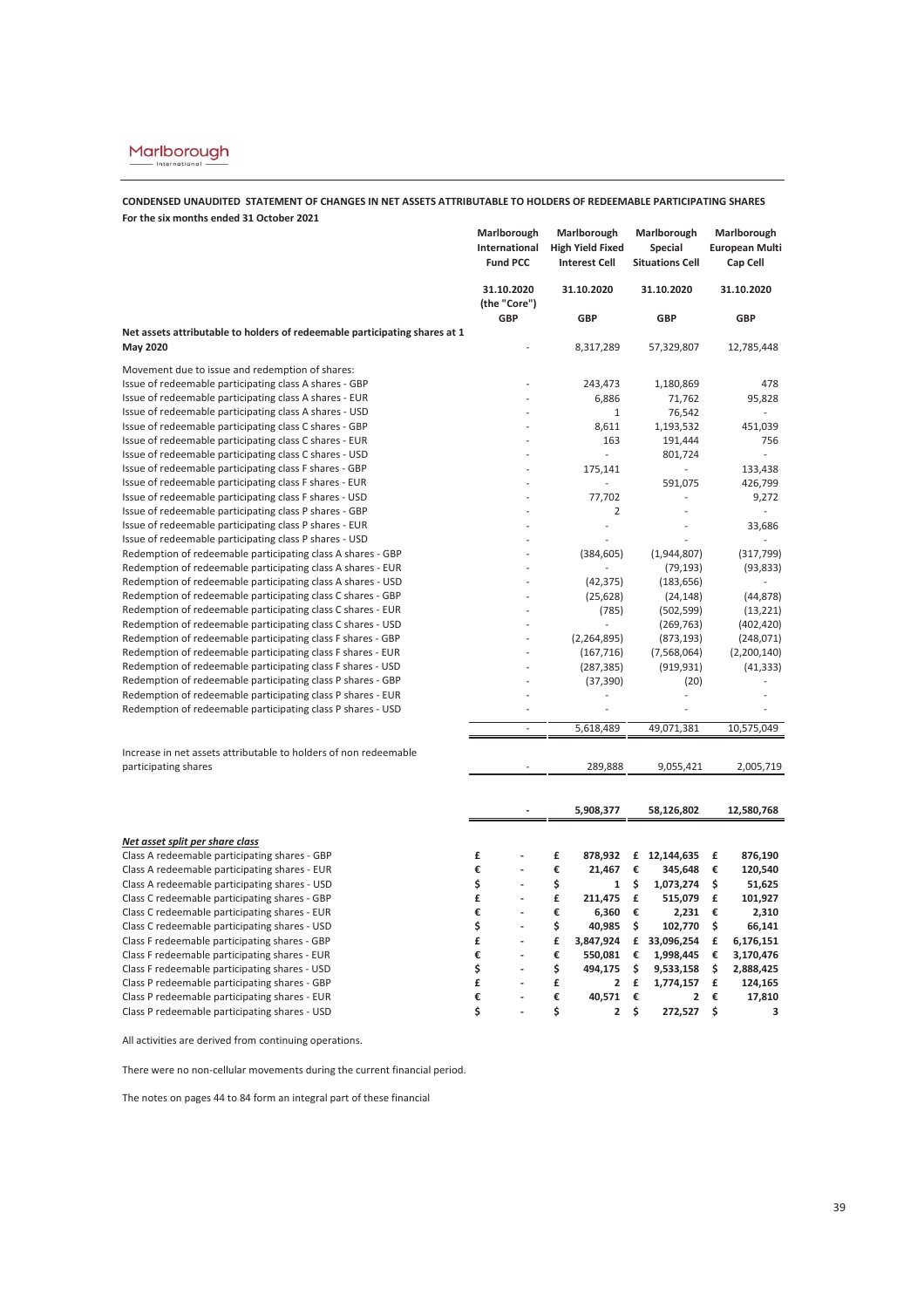### **CONDENSED UNAUDITED STATEMENT OF CHANGES IN NET ASSETS ATTRIBUTABLE TO HOLDERS OF REDEEMABLE PARTICIPATING SHARES**

**For the six months ended 31 October 2021**

|                                                                                                                            | Marlborough<br>Multi Cap<br><b>Income Cell</b> | Marlborough<br><b>UK Micro Cap</b><br><b>Growth Cell</b> | Marlborough<br><b>UK Multi Cap</b><br><b>Growth Cell</b> |                              |
|----------------------------------------------------------------------------------------------------------------------------|------------------------------------------------|----------------------------------------------------------|----------------------------------------------------------|------------------------------|
|                                                                                                                            | 31.10.2020                                     | 31.10.2020                                               | 31.10.2020                                               | 31.10.2020                   |
|                                                                                                                            | GBP                                            | GBP                                                      | <b>GBP</b>                                               | GBP                          |
| Net assets attributable to holders of redeemable participating shares<br>at 1 May 2020                                     |                                                |                                                          |                                                          |                              |
|                                                                                                                            | 7,605,305                                      | 12,001,798                                               | 10,315,659                                               | 576,449                      |
| Movement due to issue and redemption of shares:                                                                            |                                                |                                                          |                                                          |                              |
| Issue of redeemable participating class A shares - GBP                                                                     | 411,831                                        | 330,433                                                  | 72                                                       | 178                          |
| Issue of redeemable participating class A shares - EUR                                                                     | 25,130                                         | Ĭ.                                                       | 250,319                                                  |                              |
| Issue of redeemable participating class A shares - USD                                                                     | 13,211                                         | ÷,                                                       |                                                          |                              |
| Issue of redeemable participating class C shares - GBP                                                                     | 13,153                                         | 2,022                                                    | 368,787                                                  | 1                            |
| Issue of redeemable participating class C shares - EUR                                                                     | 293                                            | L,                                                       | 3,220                                                    | 10,770                       |
| Issue of redeemable participating class C shares - USD                                                                     |                                                |                                                          |                                                          |                              |
| Issue of redeemable participating class F shares - GBP                                                                     | 696,653                                        | 1,061,623                                                | 96,395                                                   |                              |
| Issue of redeemable participating class F shares - EUR                                                                     | 29,806                                         | 114,499                                                  | 118,824                                                  |                              |
| Issue of redeemable participating class F shares - USD                                                                     | 29,804                                         | 10,697                                                   | $\mathbf{1}$                                             |                              |
| Issue of redeemable participating class P shares - GBP                                                                     | ÷,                                             | $\overline{a}$                                           |                                                          |                              |
| Issue of redeemable participating class P shares - EUR                                                                     | 5,944                                          | 33,980                                                   |                                                          |                              |
| Issue of redeemable participating class P shares - USD                                                                     | 103,651                                        | 4,006                                                    |                                                          |                              |
| Redemption of redeemable participating class A shares - GBP                                                                | (657, 343)                                     | (362, 158)                                               | (316,059)                                                | (775)                        |
| Redemption of redeemable participating class A shares - EUR                                                                | (2,641)                                        | L,                                                       |                                                          |                              |
| Redemption of redeemable participating class A shares - USD                                                                | (64, 792)                                      | L,                                                       | (78, 620)                                                |                              |
| Redemption of redeemable participating class C shares - GBP                                                                | (36, 206)                                      | (36, 619)                                                | (57, 804)                                                | (35, 768)                    |
| Redemption of redeemable participating class C shares - EUR                                                                | (1,093)                                        | (9, 311)                                                 | (548)                                                    | (25, 117)                    |
| Redemption of redeemable participating class C shares - USD                                                                |                                                | (422, 039)                                               |                                                          |                              |
| Redemption of redeemable participating class F shares - GBP<br>Redemption of redeemable participating class F shares - EUR | (2,363,651)                                    | (615, 505)                                               | (2,835,656)                                              |                              |
| Redemption of redeemable participating class F shares - USD                                                                | (144, 135)                                     | (2,652,291)                                              | (113, 381)                                               |                              |
| Redemption of redeemable participating class P shares - GBP                                                                | (280, 919)<br>L,                               | (12, 918)                                                | (280, 376)                                               |                              |
| Redemption of redeemable participating class P shares - EUR                                                                | (18, 012)                                      | (29, 359)<br>(19, 576)                                   | (15, 169)                                                |                              |
| Redemption of redeemable participating class P shares - USD                                                                | (7, 256)                                       |                                                          |                                                          |                              |
|                                                                                                                            |                                                |                                                          |                                                          |                              |
|                                                                                                                            | 5,358,733                                      | 9,399,282                                                | 7,455,664                                                | 525,738                      |
| (Decrease) / Increase in net assets attributable to holders of non                                                         |                                                |                                                          |                                                          |                              |
| redeemable participating shares                                                                                            | (363, 255)                                     | 2,045,948                                                | 933,754                                                  | 7,271                        |
|                                                                                                                            |                                                |                                                          |                                                          |                              |
|                                                                                                                            |                                                |                                                          |                                                          | 533,009                      |
|                                                                                                                            | 4,995,478                                      | 11,445,230                                               | 8,389,418                                                |                              |
| Net asset split per share class                                                                                            |                                                |                                                          |                                                          |                              |
| Class A redeemable participating shares - GBP                                                                              | £<br>865,091                                   | £<br>1,076,983                                           | £<br>1,335,614                                           | £<br>18,575                  |
| Class A redeemable participating shares - EUR                                                                              | €<br>34,064                                    | €<br>99,740                                              | €<br>37,067                                              | €<br>2                       |
| Class A redeemable participating shares - USD                                                                              | \$<br>58,822                                   | \$<br>41,205                                             | \$<br>2                                                  | \$<br>1                      |
| Class C redeemable participating shares - GBP                                                                              | £<br>82,660                                    | £<br>58,833                                              | £<br>82,629                                              | £<br>205,521                 |
| Class C redeemable participating shares - EUR                                                                              | €<br>2                                         | €<br>5                                                   | €<br>$\overline{\mathbf{2}}$                             | €<br>6,512                   |
| Class C redeemable participating shares - USD                                                                              | \$<br>30,193                                   | \$<br>9,425                                              | \$<br>3                                                  | \$<br>43,506                 |
| Class F redeemable participating shares - GBP                                                                              | £<br>2,803,763                                 | £<br>8,856,735                                           | £<br>5,775,461                                           | £<br>257,763                 |
| Class F redeemable participating shares - EUR                                                                              | €<br>550,967                                   | €<br>406,318                                             | €<br>91,785                                              | €<br>$\overline{\mathbf{2}}$ |
| Class F redeemable participating shares - USD                                                                              | \$<br>389,843                                  | \$<br>1,188,987                                          | \$<br>834,636                                            | \$<br>15,095                 |
| Class P redeemable participating shares - GBP                                                                              | £<br>249,488                                   | £<br>35,172                                              | £<br>324,653                                             | £<br>2                       |
| Class P redeemable participating shares - EUR                                                                              | €<br>1                                         | €<br>1                                                   | €<br>3                                                   | €<br>$\mathbf{2}$            |
| Class P redeemable participating shares - USD                                                                              | \$<br>126,873                                  | \$<br>5,567                                              | \$<br>142,621                                            | \$<br>3                      |

All activities are derived from continuing operations.

There were no non-cellular movements during the current financial period.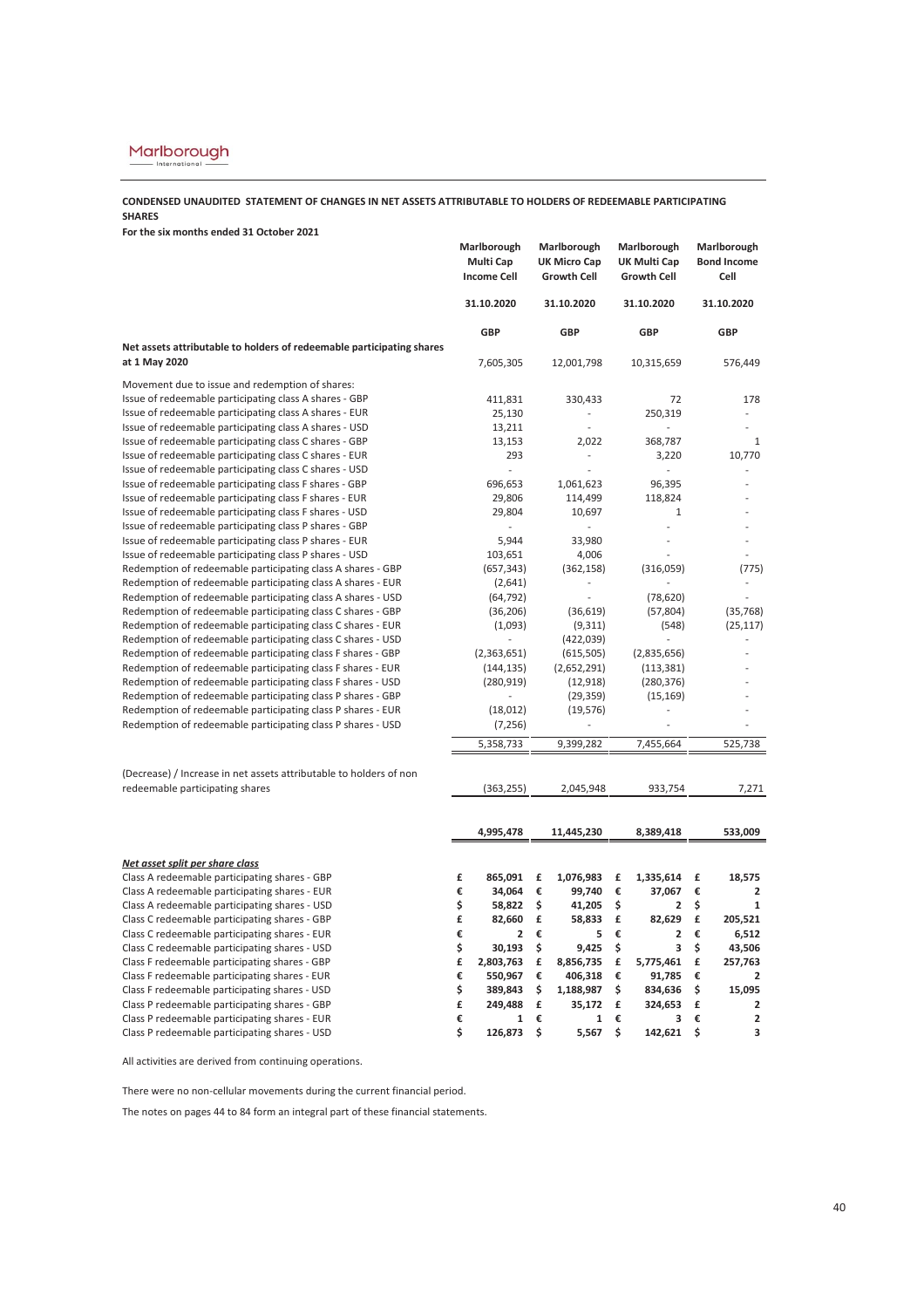**CONDENSED UNAUDITED STATEMENT OF CHANGES IN NET ASSETS ATTRIBUTABLE TO HOLDERS OF REDEEMABLE PARTICIPATING SHARES For the six months ended 31 October 2021**

|                                                                                                                            | Marlborough<br><b>Far East</b><br><b>Growth Cell</b><br>31.10.2020 | Marlborough<br><b>Global Cell</b><br>31.10.2020 | Marlborough<br><b>US Multi Cap</b><br><b>Income Cell</b><br>31.10.2020 | Marlborough<br><b>Global Bond</b><br>Cell<br>31.10.2020 |
|----------------------------------------------------------------------------------------------------------------------------|--------------------------------------------------------------------|-------------------------------------------------|------------------------------------------------------------------------|---------------------------------------------------------|
|                                                                                                                            | <b>GBP</b>                                                         | <b>GBP</b>                                      | <b>GBP</b>                                                             | GBP                                                     |
| Net assets attributable to holders of redeemable participating shares                                                      |                                                                    |                                                 |                                                                        |                                                         |
| at 1 May 2020                                                                                                              | 3,453,512                                                          | 421,987                                         | 8,843,958                                                              | 8,081,490                                               |
| Movement due to issue and redemption of shares:                                                                            |                                                                    |                                                 |                                                                        |                                                         |
| Issue of redeemable participating class A shares - GBP                                                                     | 67,526                                                             |                                                 | 14,725                                                                 | 225,990                                                 |
| Issue of redeemable participating class A shares - EUR                                                                     |                                                                    |                                                 |                                                                        |                                                         |
| Issue of redeemable participating class A shares - USD                                                                     | ä,                                                                 |                                                 | 77,411                                                                 | 31,594                                                  |
| Issue of redeemable participating class C shares - GBP                                                                     | 9,377                                                              | 15,549                                          | 49,937                                                                 | 5,189                                                   |
| Issue of redeemable participating class C shares - EUR                                                                     | 204                                                                | 135                                             | 772                                                                    | 188                                                     |
| Issue of redeemable participating class C shares - USD                                                                     | $\overline{a}$                                                     | L,                                              | 32,611                                                                 |                                                         |
| Issue of redeemable participating class F shares - GBP                                                                     | 79,445                                                             | i,                                              | 613,840                                                                | 489,669                                                 |
| Issue of redeemable participating class F shares - EUR                                                                     | 9,100                                                              | ÷.                                              | 373,925                                                                | 15,871                                                  |
| Issue of redeemable participating class F shares - USD                                                                     | 65,615                                                             |                                                 | 1,701,665                                                              | 482,673                                                 |
| Issue of redeemable participating class P shares - GBP                                                                     | L,                                                                 |                                                 | 19,078                                                                 |                                                         |
| Issue of redeemable participating class P shares - EUR                                                                     | $\overline{a}$                                                     |                                                 |                                                                        | ٠                                                       |
| Issue of redeemable participating class P shares - USD                                                                     |                                                                    |                                                 |                                                                        |                                                         |
| Redemption of redeemable participating class A shares - GBP                                                                | (346, 153)                                                         |                                                 | (1,634,543)                                                            | (767, 167)                                              |
| Redemption of redeemable participating class A shares - EUR                                                                |                                                                    | L,                                              | (27, 772)                                                              |                                                         |
| Redemption of redeemable participating class A shares - USD                                                                | (11, 280)                                                          | L,                                              | (24, 482)                                                              | (2,825)                                                 |
| Redemption of redeemable participating class C shares - GBP                                                                | (10, 132)                                                          | (13, 838)                                       | (18,900)                                                               | (8,930)                                                 |
| Redemption of redeemable participating class C shares - EUR                                                                | (1, 104)                                                           | (821)                                           | (975, 020)                                                             | (774)                                                   |
| Redemption of redeemable participating class C shares - USD                                                                | $\overline{a}$                                                     | (64, 628)                                       | (2, 119)                                                               |                                                         |
| Redemption of redeemable participating class F shares - GBP                                                                | (620, 480)                                                         |                                                 | (156, 010)                                                             | (1, 115, 681)                                           |
| Redemption of redeemable participating class F shares - EUR                                                                | (8,902)                                                            |                                                 | (269, 862)                                                             | (201, 110)                                              |
| Redemption of redeemable participating class F shares - USD<br>Redemption of redeemable participating class P shares - GBP | (215, 224)                                                         |                                                 | (22, 731)                                                              | (760, 238)                                              |
| Redemption of redeemable participating class P shares - EUR                                                                | $\overline{a}$                                                     |                                                 |                                                                        |                                                         |
| Redemption of redeemable participating class P shares - USD                                                                |                                                                    |                                                 |                                                                        |                                                         |
|                                                                                                                            |                                                                    |                                                 |                                                                        |                                                         |
|                                                                                                                            | 2,471,504                                                          | 358,384                                         | 8,596,483                                                              | 6,475,939                                               |
|                                                                                                                            |                                                                    |                                                 |                                                                        |                                                         |
| Increase in net assets attributable to holders of non redeemable                                                           |                                                                    |                                                 |                                                                        |                                                         |
| participating shares                                                                                                       | 309,994                                                            | 36,704                                          | 200,874                                                                | 97,658                                                  |
|                                                                                                                            |                                                                    |                                                 |                                                                        |                                                         |
|                                                                                                                            | 2,781,498                                                          | 395,088                                         | 8,797,357                                                              | 6,573,597                                               |
|                                                                                                                            |                                                                    |                                                 |                                                                        |                                                         |
| Net asset split per share class                                                                                            |                                                                    |                                                 |                                                                        |                                                         |
| Class A redeemable participating shares - GBP                                                                              | 300,213<br>£                                                       | $\overline{\mathbf{2}}$<br>£                    | £<br>256,604                                                           | £<br>781,419                                            |
| Class A redeemable participating shares - EUR                                                                              | €<br>16,823                                                        | €<br>$\overline{\mathbf{2}}$                    | €<br>1                                                                 | €<br>18,825                                             |
| Class A redeemable participating shares - USD                                                                              | \$<br>9,739                                                        | \$<br>3                                         | \$<br>286,146                                                          | \$<br>166,629                                           |
| Class C redeemable participating shares - GBP                                                                              | £<br>222,292                                                       | £<br>69,765                                     | £<br>211,481                                                           | £<br>157,269                                            |
| Class C redeemable participating shares - EUR                                                                              | €<br>3                                                             | €<br>3                                          | €<br>4                                                                 | €<br>$\overline{2}$                                     |
| Class C redeemable participating shares - USD                                                                              | \$<br>27,676                                                       | \$<br>62,127                                    | \$<br>190,032                                                          | \$<br>99,736                                            |
| Class F redeemable participating shares - GBP                                                                              | £<br>948,112                                                       | £<br>269,993                                    | £<br>2,153,013                                                         | £<br>2,910,973                                          |
| Class F redeemable participating shares - EUR                                                                              | €<br>164,714                                                       | €<br>з                                          | €<br>1,040,242                                                         | €<br>957,204                                            |
| Class F redeemable participating shares - USD                                                                              | \$<br>1,285,193                                                    | \$<br>9,455                                     | \$<br>6,120,908                                                        | \$<br>2,109,865                                         |
| Class P redeemable participating shares - GBP                                                                              | £<br>125,569                                                       | $\overline{\mathbf{c}}$<br>£                    | £<br>142,768                                                           | £<br>9,592                                              |
| Class P redeemable participating shares - EUR                                                                              | €<br>2                                                             | €<br>$\overline{2}$                             | €<br>3                                                                 | €<br>$\overline{\mathbf{2}}$                            |
| Class P redeemable participating shares - USD                                                                              | \$<br>2                                                            | \$<br>3                                         | \$<br>3                                                                | \$<br>3                                                 |

All activities are derived from continuing operations.

There were no non-cellular movements during the current financial period.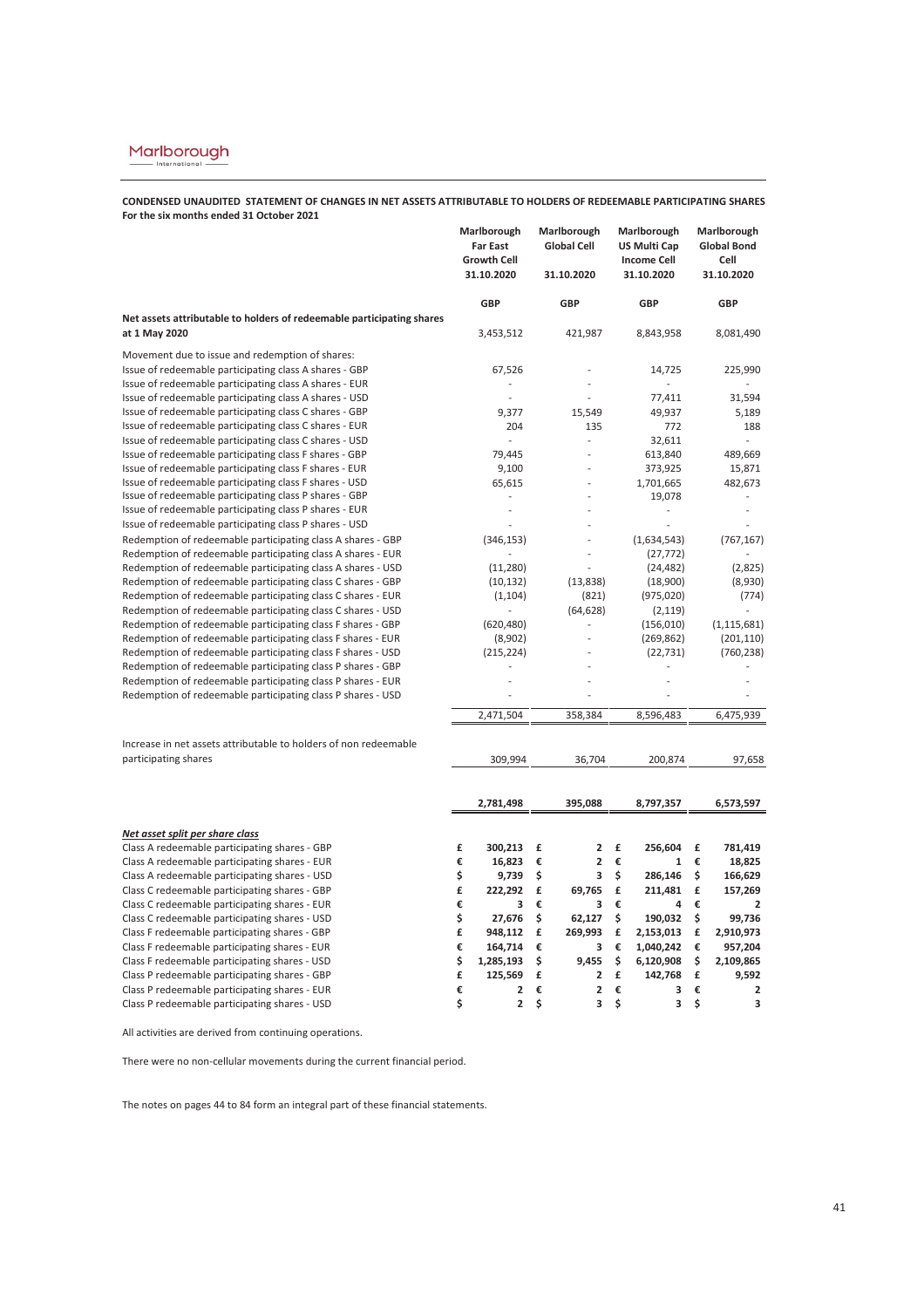**CONDENSED UNAUDITED STATEMENT OF CHANGES IN NET ASSETS ATTRIBUTABLE TO HOLDERS OF REDEEMABLE PARTICIPATING SHARES For the six months ended 31 October 2021**

|                                                                                        | Marlborough<br><b>Balanced Cell</b> | Marlborough<br><b>Cautious Cell</b> | Marlborough<br><b>Defensive Cell</b> | Marlborough<br>Adventurous<br>Cell |
|----------------------------------------------------------------------------------------|-------------------------------------|-------------------------------------|--------------------------------------|------------------------------------|
|                                                                                        | 31.10.2020                          | 31.10.2020                          | 31.10.2020                           | 31.10.2020                         |
|                                                                                        | <b>GBP</b>                          | <b>GBP</b>                          | <b>GBP</b>                           | <b>GBP</b>                         |
| Net assets attributable to holders of redeemable participating shares<br>at 1 May 2020 | 97,201,888                          | 69,816,863                          | 5,776,566                            | 14,331,787                         |
| Movement due to issue and redemption of shares:                                        |                                     |                                     |                                      |                                    |
| Issue of redeemable participating class A shares - GBP                                 | 515,740                             | 80,275                              | 61,260                               | 9,800                              |
| Issue of redeemable participating class A shares - EUR                                 | 86,697                              |                                     |                                      | 1                                  |
| Issue of redeemable participating class A shares - USD                                 | 39,325                              | 27,161                              |                                      |                                    |
| Issue of redeemable participating class C shares - GBP                                 | 396,598                             | 326,590                             |                                      |                                    |
| Issue of redeemable participating class C shares - EUR                                 | 706,055                             | 179,571                             |                                      |                                    |
| Issue of redeemable participating class C shares - USD                                 |                                     |                                     |                                      | 22,194                             |
| Issue of redeemable participating class F shares - GBP                                 |                                     | $\mathbf{1}$                        | 3,325,972                            |                                    |
| Issue of redeemable participating class F shares - EUR                                 | 406,742                             |                                     |                                      | 58,027                             |
| Issue of redeemable participating class F shares - USD                                 |                                     | 57,875                              | 20,971                               |                                    |
| Issue of redeemable participating class P shares - GBP                                 | L.                                  |                                     | J.                                   |                                    |
| Issue of redeemable participating class P shares - EUR                                 |                                     |                                     |                                      |                                    |
| Issue of redeemable participating class P shares - USD                                 |                                     |                                     | J.                                   |                                    |
| Redemption of redeemable participating class A shares - GBP                            | (2, 136, 497)                       | (551, 763)                          | (491, 278)                           | (34, 652)                          |
| Redemption of redeemable participating class A shares - EUR                            | (177, 197)                          |                                     | ÷,                                   | (117,898)                          |
| Redemption of redeemable participating class A shares - USD                            | (133, 559)                          | (43, 279)                           | ÷,                                   | (139, 023)                         |
| Redemption of redeemable participating class C shares - GBP                            | (178, 549)                          | (20, 491, 591)                      |                                      | (2, 109, 161)                      |
| Redemption of redeemable participating class C shares - EUR                            | (138, 633)                          |                                     |                                      |                                    |
| Redemption of redeemable participating class C shares - USD                            |                                     | ä,                                  | ÷.                                   | ä,                                 |
| Redemption of redeemable participating class F shares - GBP                            | (2,013,122)                         | (954, 743)                          | (265, 875)                           | (73, 408)                          |
| Redemption of redeemable participating class F shares - EUR                            | (14, 265, 134)                      | (668, 623)                          | (1, 341, 819)                        | (997, 934)                         |
| Redemption of redeemable participating class F shares - USD                            | (336, 684)                          | (36,052)                            |                                      | (48, 144)                          |
| Redemption of redeemable participating class P shares - GBP                            | (63, 551)                           |                                     |                                      |                                    |
| Redemption of redeemable participating class P shares - EUR                            |                                     |                                     |                                      |                                    |
| Redemption of redeemable participating class P shares - USD                            |                                     |                                     |                                      |                                    |
|                                                                                        | 79,910,119                          | 47.742.285                          | 7,085,797                            | 10.901.589                         |
| Increase in net assets attributable to holders of non redeemable                       |                                     |                                     |                                      |                                    |
| participating shares                                                                   | 8,291,454                           | 1,064,950                           | 82,558                               | 1,428,040                          |
|                                                                                        |                                     |                                     |                                      |                                    |
|                                                                                        | 88,201,573                          | 48,807,235                          | 7,168,355                            | 12,329,629                         |
| Net asset split per share class                                                        |                                     |                                     |                                      |                                    |
| Class A redeemable participating shares - GBP                                          | £<br>6,557,675                      | £<br>2,495,252                      | £<br>572,275                         | £<br>523,143                       |
| Class A redeemable participating shares - EUR                                          | €<br>118,513                        | €<br>75,409                         | €<br>2                               | €<br>з                             |
| Class A redeemable participating shares - USD                                          | \$<br>765,540                       | \$<br>416,157                       | \$<br>3                              | \$<br>68,160                       |
| Class C redeemable participating shares - GBP                                          | £<br>1,860,695                      | £<br>883,727                        | £<br>69,468                          | £<br>241,805                       |
| Class C redeemable participating shares - EUR                                          | €<br>2                              | €<br>31,519                         | €<br>2                               | €<br>3                             |
| Class C redeemable participating shares - USD                                          | \$<br>4                             | \$<br>3                             | \$<br>3                              | \$<br>$\mathbf 1$                  |
| Class F redeemable participating shares - GBP                                          | £<br>63,398,758                     | £<br>41,188,063                     | £<br>6,205,012                       | £<br>8,967,570                     |
| Class F redeemable participating shares - EUR                                          | €<br>3,001,242                      | €<br>785,325                        | €<br>34,764                          | €<br>575,347                       |
| Class F redeemable participating shares - USD                                          | \$<br>11,043,372                    | \$<br>3,149,467                     | \$<br>323,124                        | \$<br>2,222,523                    |
| Class P redeemable participating shares - GBP                                          | £<br>3,876,233                      | £<br>682,219                        | £<br>41,335                          | £<br>297,049                       |
| Class P redeemable participating shares - EUR                                          | €<br>39,183                         | €<br>$\overline{2}$                 | €<br>$\overline{2}$                  | €<br>13,745                        |
| Class P redeemable participating shares - USD                                          | \$<br>700,369                       | \$<br>$\mathbf{1}$                  | \$<br>3                              | \$<br>3                            |

All activities are derived from continuing operations.

There were no non-cellular movements during the current financial period.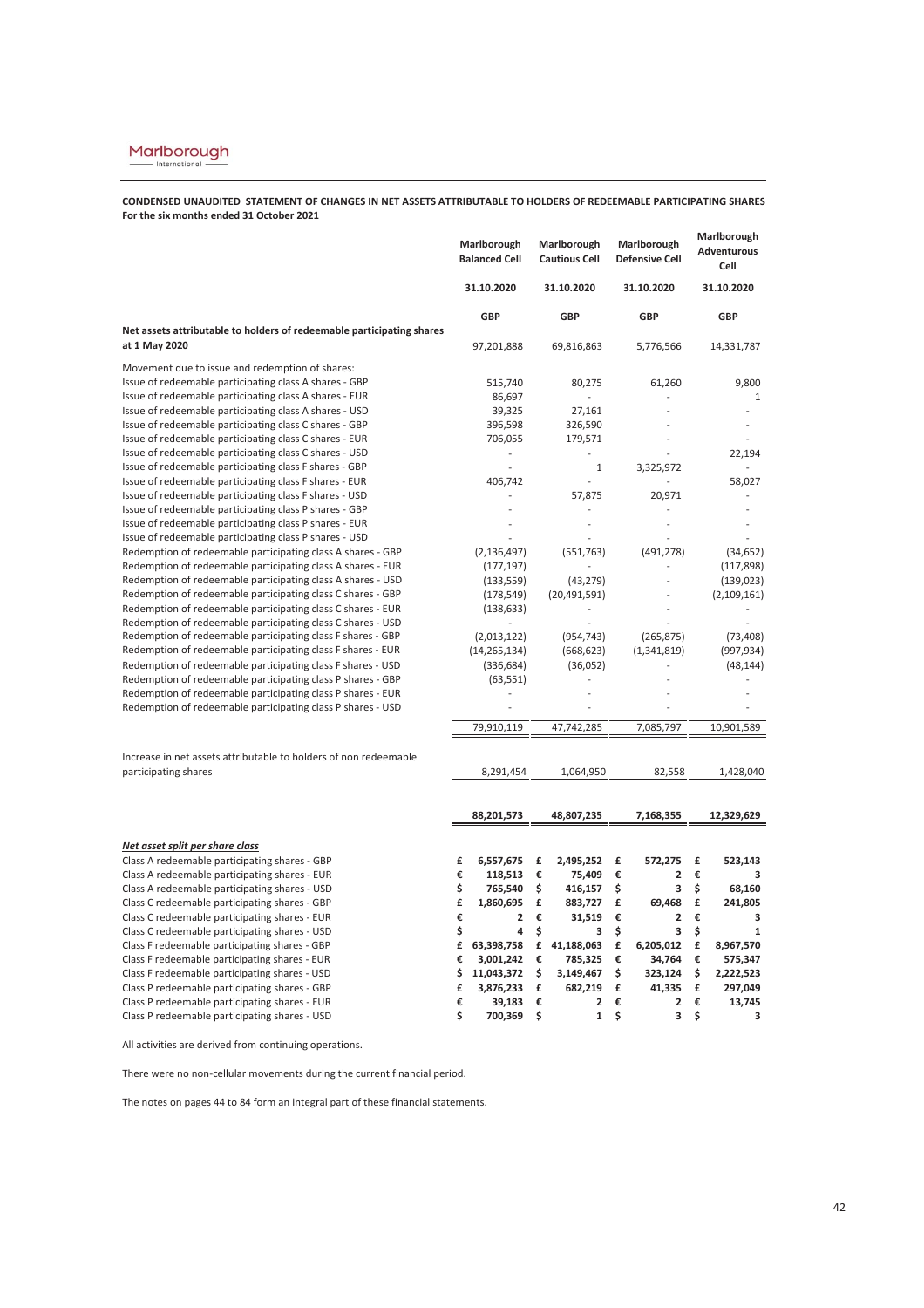

### **STATEMENT OF CASH FLOWS**

**For the six months ended 31 October 2021**

|                                                                                                                                                                        | 31 October 2021<br><b>GBP</b> | 31 October 2020<br><b>GBP</b> |
|------------------------------------------------------------------------------------------------------------------------------------------------------------------------|-------------------------------|-------------------------------|
| Cash flows from operating activities                                                                                                                                   |                               |                               |
| Increase in net assets attributable to holders of redeemable shares from operations                                                                                    | 8,661,307                     | 25,486,978                    |
| Adjustments to reconcile increase / (decrease) in net assets attributable to holders of<br>redeemable shares from operations to net cash used in operating activities: |                               |                               |
| Purchased of financial assets at fair value through profit or loss                                                                                                     | (23, 256, 515)                | (25,529,510)                  |
| Sales proceeds of financial assets at fair value through profit or loss                                                                                                | 51,327,946                    | 91,212,666                    |
| Realised gain on finanical assets at fair vlaue through profit or loss                                                                                                 | (10, 413, 727)                | (1,983,087)                   |
| Increase / (decrease) in unrealised gain on financial assets at fair value through profit or loss                                                                      | 211,338                       | (27, 229, 907)                |
| Decrease in other receivables                                                                                                                                          | 863,337                       | 1,262,123                     |
| (Decrease) / increase in other payables                                                                                                                                | (43, 187)                     | 396,825                       |
| (Decrease) / increase in due to broker                                                                                                                                 | (101, 320)                    | 174,740                       |
| Net cash generated from operating activities                                                                                                                           | 27,249,179                    | 63,790,828                    |
| Cash flows from financing activities                                                                                                                                   |                               |                               |
| Proceeds on the issuance of redeemable shares                                                                                                                          | 24,495,071                    | 20,208,470                    |
| Payments on the redemption of redeemable shares                                                                                                                        | (51, 528, 510)                | (85, 521, 840)                |
| Decrease in redemptions payable                                                                                                                                        | (591, 163)                    | (276, 856)                    |
| Increase / (Decrease) in subscriptions in advance                                                                                                                      | 177,636                       | (1,620)                       |
| Net cash used in financing activities                                                                                                                                  | (27, 446, 966)                | (65, 591, 846)                |
| Decrease in cash and cash equivalents during the period                                                                                                                | (197, 787)                    | (1,801,018)                   |
| Cash and cash equivalents at start of the period                                                                                                                       | 5,506,866                     | 6,327,114                     |
| Cash and cash equivalents at the period end                                                                                                                            | 5,309,079                     | 4,526,096                     |
| Cash and cash equivalents at period end comprises :                                                                                                                    |                               |                               |
| Cash at bank                                                                                                                                                           | 5,309,077                     | 4,531,465                     |
| Bank overdraft                                                                                                                                                         |                               |                               |
| Cash and cash equivalents at the period end                                                                                                                            | 5,309,077                     | 4,531,465                     |
|                                                                                                                                                                        |                               |                               |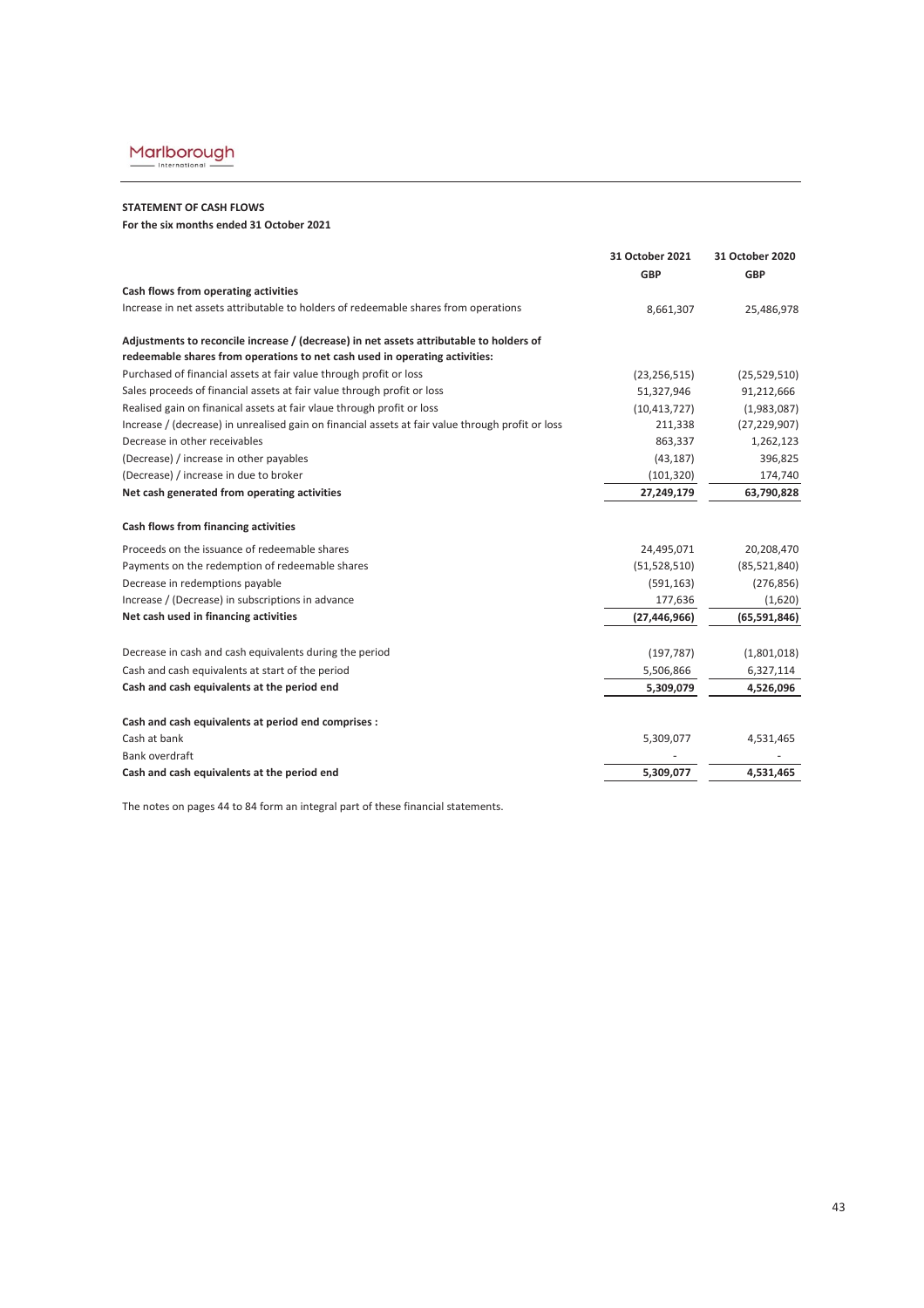#### **NOTES TO THE FINANCIAL STATEMENTS For the six months ended 31 October 2021**

#### **1. INCORPORATION AND PRINCIPAL ACTIVITY**

Marlborough International Fund PCC Limited was incorporated on 11 April 2013 as an open ended protected cell company with limited liability under The Companies (Guernsey) Law, 2008. The Company was authorised on 28 May 2013 by the Guernsey Financial Services Commission under The Protection of Investors (Bailiwick of Guernsey) Law, 2020, (as amended), (the "POI Law") as an authorised collective investment under 2021 Class "B" Scheme rules."). As at 31 October 2021 the Company has 15 (fifteen) active Cells called:

Marlborough High Yield Fixed Interest Cell; Marlborough Special Situations Cell; Marlborough European Multi-Cap Cell; Marlborough Multi-Cap Income Cell; Marlborough UK Micro-Cap Growth Cell; Marlborough UK Multi-Cap Growth Cell; Marlborough Bond Income Cell; Marlborough Far East Growth Cell; Marlborough Global Cell; Marlborough US Multi-Cap Income Cell; Marlborough Global Bond Cell; Marlborough Balanced Cell; Marlborough Cautious Cell; Marlborough Defensive Cell; and Marlborough Adventurous Cell.

As part of the Company's investment strategy, it has established multiple cells each with a specific investment strategy in mind. For further information on the investment strategy of each cell, please refer to the prospectus of the Company.

The assets of the Company can be either Cellular assets or non-Cellular assets. The assets attributable to a Cell comprise assets represented by the proceeds of Cell share capital, reserves and any other assets attributable to the Cell. The non-Cellular assets comprise the assets of the company which are not Cellular assets. Where a liability arises from a transaction in respect of a particular Cell and there are insufficient assets within that Cell, there may be recourse to the non-Cellular assets, but not the assets of any other Cell.

The investment objective of the Marlborough High Yield Fixed Interest Cell is to achieve primarily income by acting as a feeder fund into the Marlborough High Yield Fixed Interest Fund, a UCITS authorised by the FCA. Apart from retaining an appropriate level of cash for liquidity purposes and operational expenses the Marlborough High Yield Fixed Interest Cell will invest solely in Class A Retail Income Units of the Marlborough High Yield Fixed Interest Fund.

The investment objective of the Marlborough Special Situations Cell is to achieve primarily capital growth by acting as a feeder fund into the Marlborough Special Situations Fund, a UCITS authorised by the FCA. Apart from retaining an appropriate level of cash for liquidity purposes and operational expenses the Marlborough Special Situations Cell will invest solely in Class A Retail Accumulation Units of the Marlborough Special Situations Fund.

The investment objective of the Marlborough European Multi-Cap Cell is to achieve capital growth by acting as a feeder fund into the Marlborough European Multi-Cap Fund, a UCITS authorised by the FCA. Apart from retaining an appropriate level of cash for liquidity purposes and operational expenses the Marlborough European Multi-Cap Cell will invest solely in Class A Retail Income Units of the Marlborough European Multi-Cap Fund.

The investment objective of the Marlborough Multi-Cap Income Cell is to achieve an attractive and growing level of dividend income in addition to long term capital growth by acting as a feeder fund into the Marlborough Multi-Cap Income Fund, a UCITS authorised by the FCA. Apart from retaining an appropriate level of cash for liquidity purposes and operational expenses the Marlborough Multi-Cap Income Cell will invest solely in Class A Retail Income Units of the Marlborough Multi-Cap Income Fund.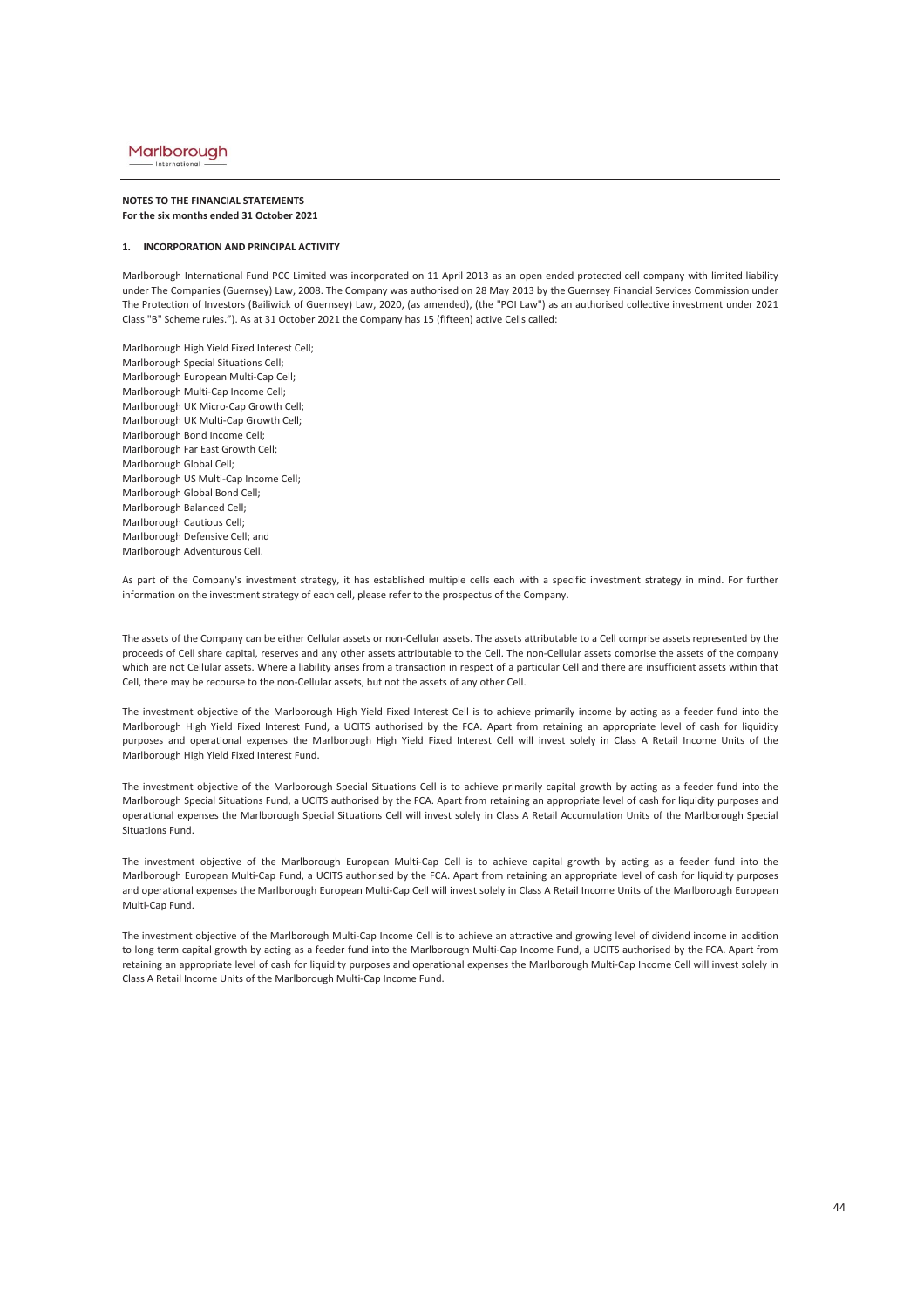#### **NOTES TO THE FINANCIAL STATEMENTS (continued) For the six months ended 31 October 2021**

### **1. INCORPORATION AND PRINCIPLE ACTIVITY (continued)**

The investment objective of the Marlborough UK Micro-Cap Growth Cell is to achieve a total return of capital and income in excess of the total return achieved by the FTSE Small Cap Index (ex Investment Companies), over the medium to long term by acting as a feeder fund into the Marlborough UK Micro-Cap Growth Fund, a UCITS authorised by the FCA. Apart from retaining an appropriate level of cash for liquidity purposes and operational expenses the Marlborough UK Micro-Cap Growth Cell will invest solely in Class A Retail Accumulation Units of the Marlborough UK Micro-Cap Growth Fund.

The investment objective of the Marlborough UK Multi-Cap Growth Cell is to achieve medium to long term capital growth by acting as a feeder fund into the Marlborough UK Multi-Cap Growth Fund, a UCITS authorised by the FCA. Apart from retaining an appropriate level of cash for liquidity purposes and operational expenses the Marlborough UK Multi-Cap Growth Cell will invest solely in Class A Retail Income Units of the Marlborough UK Multi-Cap Growth Fund.

The investment objective of the Marlborough Bond Income Fund Cell is to provide a high level of income with the potential for capital growth by acting as a feeder fund into the Marlborough Bond Income Fund, a UCITS authorised by the FCA. Apart from retaining an appropriate level of cash for liquidity purposes and operational expenses the Marlborough Bond Income Fund Cell will invest solely in Class A Retail Income Units of the Marlborough Bond Income Fund.

The investment objective of the Marlborough Far East Growth Fund Cell is to provide long term capital growth from an actively managed portfolio of securities. The Marlborough Far East Growth Fund Cell will invest primarily in securities in the Pacific Basin region, excluding Japan, in order to achieve long term capital growth. Apart from retaining an appropriate level of cash for liquidity purposes and operational expenses the Marlborough Far East Growth Fund Cell will invest solely in Class A Retail Accumulation Shares of the Marlborough Far East Growth Fund, a UCITS authorised by the FCA.

The investment objective of the Marlborough Global Fund Cell is to provide both income and capital growth by acting as a feeder fund into the Marlborough Global Fund, a NURS Scheme. Apart from retaining an appropriate level of cash for liquidity purposes and operational expenses the Marlborough Global Fund Cell will invest solely in Class A Retail Accumulation Units of the Marlborough Global Fund.

The investment objective of the Marlborough US Multi-Cap Income Fund Cell is to seek to obtain a growing level of income with the potential for some capital growth. In pursuing its investment objective, the Marlborough US Multi-Cap Income Fund Cell will invest predominantly in the transferable securities of small, medium and large US listed and/or US domiciled companies. The Marlborough US Multi-Cap Income Fund Cell may also invest in other transferable securities, collective investment schemes, money market instruments, deposits, cash and near cash. Apart from retaining an appropriate level of cash for liquidity purposes and operational expenses the Marlborough US Multi-Cap Income Fund Cell will invest solely in Class A Retail Income Units of the Marlborough US Multi-Cap Income Fund, a UCITS authorised by the FCA.

The investment objective of the Marlborough Global Bond Fund Cell is to provide both income and capital growth by acting as a feeder fund into the Marlborough Global Bond Fund, a UCITS authorised by the FCA. Apart from retaining an appropriate level of cash for liquidity purposes and operational expenses the Marlborough Global Bond Fund Cell will invest solely in Class A Retail Income Units of the Marlborough Global Bond Fund.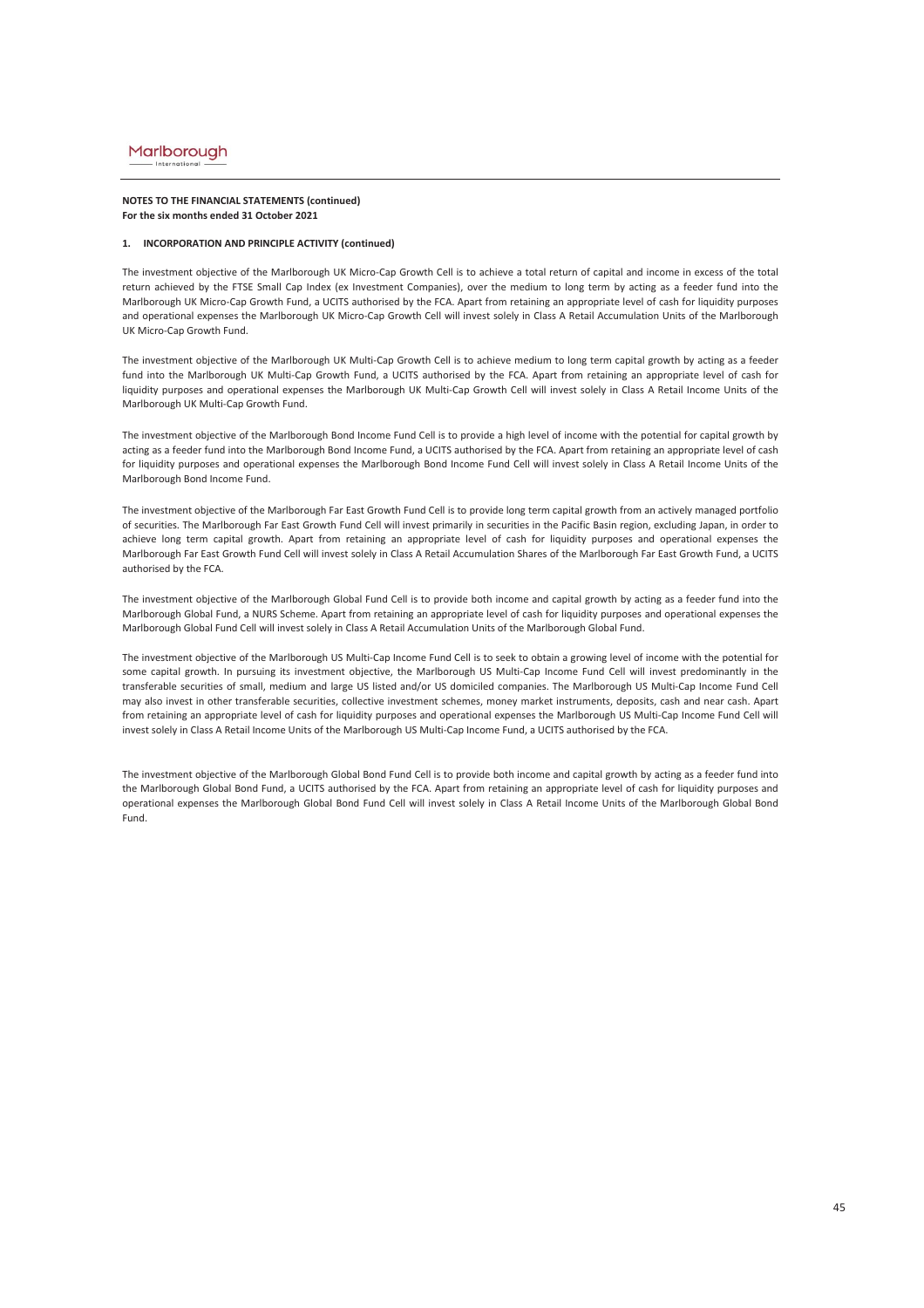#### **NOTES TO THE FINANCIAL STATEMENTS (continued) For the six months ended 31 October 2021**

### **1. INCORPORATION AND PRINCIPLE ACTIVITY (continued)**

The investment objective of the Marlborough Balanced Cell is to achieve capital growth in medium risk areas. The cell is a feeder fund into a variety of the Master Funds. This will be achieved by investing in those Master Funds predominately investing in UK and International equities with some investment into those Master Funds which hold Bonds. Apart from retaining an appropriate level of cash for liquidity purposes and operational expenses the Marlborough Balanced Cell will invest in Class A Retail Income or Accumulation Units of the appropriate Master Funds.

The investment objective of the Marlborough Cautious Cell is to achieve capital growth by investing in low to medium risk areas. The cell is a feeder fund into a variety of the Master Funds. This will be achieved by investing in those Master Funds investing in Bonds as well as those Master Funds which hold UK and International equities. Apart from retaining an appropriate level of cash for liquidity purposes and operational expenses the Marlborough Cautious Cell will invest in Class A Retail Income or Accumulation Units of the appropriate Master Funds.

The investment objective of the Marlborough Defensive Cell is to achieve capital growth by investing predominately in low risk areas, some of which will be interest producing. The cell is a feeder fund into a variety of the Master Funds. This will be achieved by investing in those Master Funds predominately investing in Bonds with some limited investment in those Master Funds which hold UK and International equities. Apart from retaining an appropriate level of cash for liquidity purposes and operational expenses the Marlborough Defensive Cell will invest in Class A Retail Income or Accumulation Units of the appropriate Master Funds.

The investment objective of the Marlborough Adventurous Cell is to achieve capital growth by investing in medium to higher risk areas. The cell is a feeder fund into a variety of the Master Funds. This will be achieved by investing in those Master Funds investing in UK and International equities. Apart from retaining an appropriate level of cash for liquidity purposes and operational expenses the Marlborough Adventurous Cell will invest in Class A Retail Income or Accumulation Units of the appropriate Master Funds.

For further information on how the funds will achieve their objectives, please refer to the prospectus of the Company.

### **2. SUMMARY OF SIGNIFICANT ACCOUNTING POLICIES**

#### **Statement of compliance**

The principal accounting policies applied in the preparation of these financial statements are set out below. These policies have been consistently applied to all the Cells of the Company, unless otherwise stated.

#### **Basis of preparation**

The financial statements of the Company have been prepared in accordance with International Financial Reporting standards ("IFRS") issued by the International Accounting Standard Board ("IASB") and with the Principal Documents. The financial statements have been prepared under the historical cost convention as modified by the revaluation of financial assets and financial liabilities at fair value through profit and loss. The reporting currency of the Company and the Cells is Sterling ("GBP"). The aggregate totals represent the sum of the individual cells within the Company.

These Financial Statements are for the period from 1 May 2021 to 31 October 2021, with comparatives for the Statement of Financial Position being the year to 30 April 2021 and all other statements being for the six month period from 1 May 2020 to 31 October 2020.

The following is a summary of the significant accounting policies adopted by the Company.

#### **Statement of going concern**

The Company's business activities, together with factors likely to affect its future development, performance and position are set out above. The financial position of the Company, its cash flows and liquidity position are set out in the financial statements.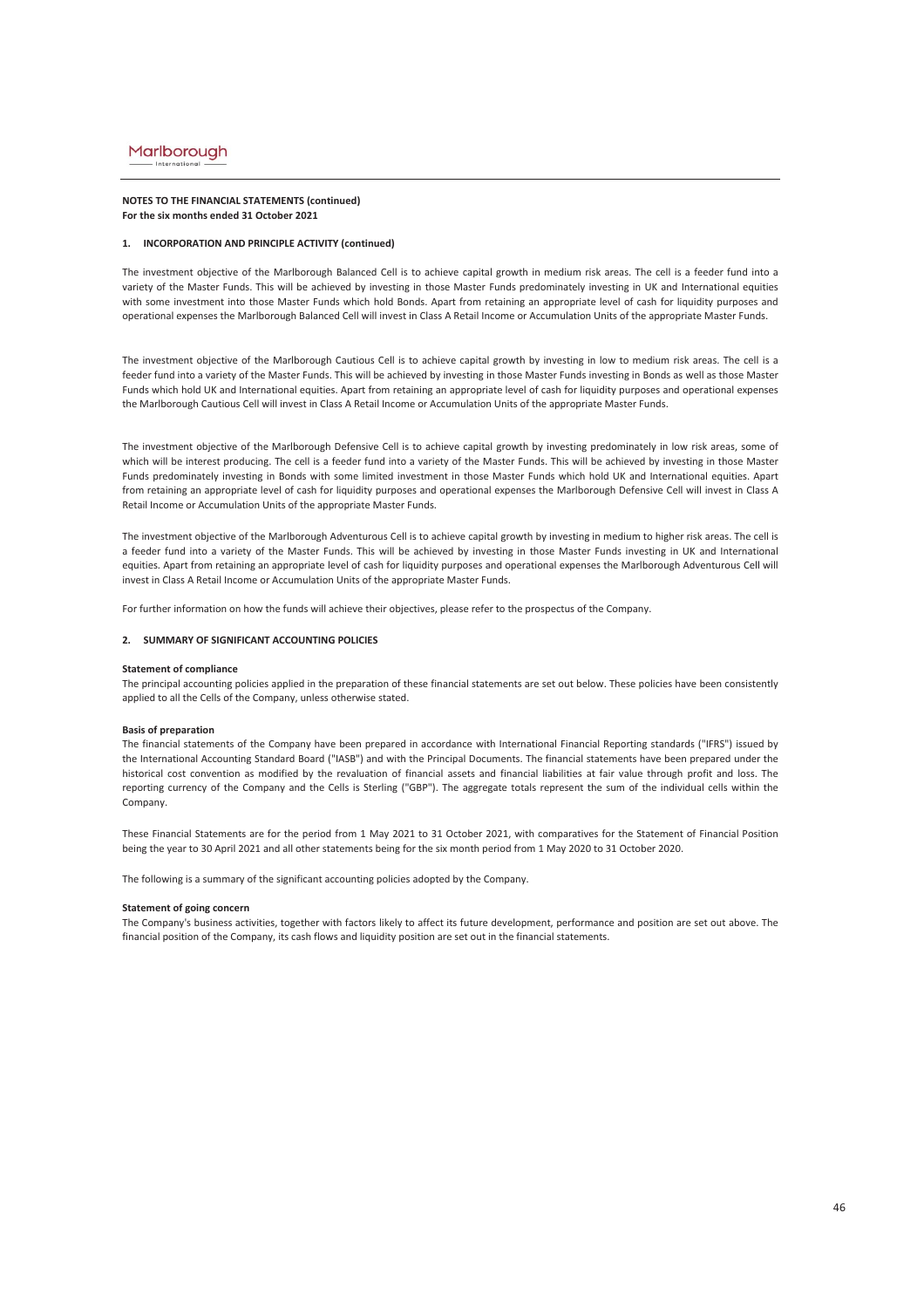### **NOTES TO THE FINANCIAL STATEMENTS (continued)**

**For the six months ended 31 October 2021**

### **2. SUMMARY OF SIGNIFICANT ACCOUNTING POLICIES (continued)**

After making enquiries the Directors have a reasonable expectation that the Company has adequate resources to continue in operational existence for the foreseeable future. Accordingly, they continue to adopt the going concern basis in preparing the Company's financial statements.

### **Standards and amendments to existing standards effective on or after 1 January 2020**

There are no standards, interpretations or amendments to existing standards that are effective for the first time for the financial year beginning on or after 1 January 2020 that would be expected to have a material impact on the Company.

#### **New standards, amendments and interpretations effective on or after 1 January 2020 and have not been early adopted**

The following new standards, amendments to standards and interpretations are effective for annual periods beginning on or after 1 January 2020, and have not been early adopted in preparing these financial statements:

• Covid-19-Related Rent Concessions (Amendment to IFRS 16)

None of these are expected to have a material effect on the financial statements of the Company.

### **Critical accounting judgments and key sources of estimation uncertainty**

In the preparation of these financial statements, management has made judgements and estimates that affect the application of accounting policies and the reported amounts of assets, liabilities, income and expenses. Actual results may differ from these estimates. Estimates and underlying assumptions are reviewed on an ongoing basis. Revisions to estimates are recognised prospectively.

#### *Judgements*

Information about judgements made in applying accounting policies that have the most significant effects on the amounts recognised in the financial statements is included below under the heading "Foreign currency".

#### *Estimation uncertainties*

Information about estimation uncertainties that have a significant risk of resulting in a material adjustment for the period ended 30 April 2021 is included on page 46 and relates to the determination of fair value of financial instruments.

#### **Foreign currency**

The financial statements are prepared in the functional currency of the Company, GBP (£). Assets and liabilities denominated in foreign currencies are translated at the rate of exchange prevailing at the financial statements date. Income and expenses are translated at the rate of exchange prevailing at the date of the transactions. Foreign currency transaction gains and losses are included in net gains and losses in the Statement of Comprehensive Income.

The following GBP exchange rates have been utilised in preparing the financial statements:-

| Period end rate: | USD 1.3673 (2021: 1.3830) | EUR 1.185 (2021: 1.1499)  |
|------------------|---------------------------|---------------------------|
| Average rate:    | USD 1.3856 (2021: 1.3202) | EUR 1.1686 (2021: 1.1223) |

#### **Taxation**

The Company has applied for and been granted exempt status for Guernsey tax purposes. In return for payment of a fee, currently £1,200, a company is able to apply annually for renewal of this exempt status.

A company that has exempt status for Guernsey tax purposes is deemed not be resident in Guernsey for income tax purposes and is exempt from tax in Guernsey on both bank deposit interest (by concession) and any income that does not have its source in Guernsey. Payments of dividends and interest by a company that has exempt status for Guernsey tax purposes are regarded as having their source outside Guernsey and hence are payable without deduction of tax in Guernsey. It is intended to conduct the affairs of the Company such that it will continue to apply for and be granted exempt status in future.

#### **Investment Income**

Bank and dividend interest income are accounted for on an accrual basis.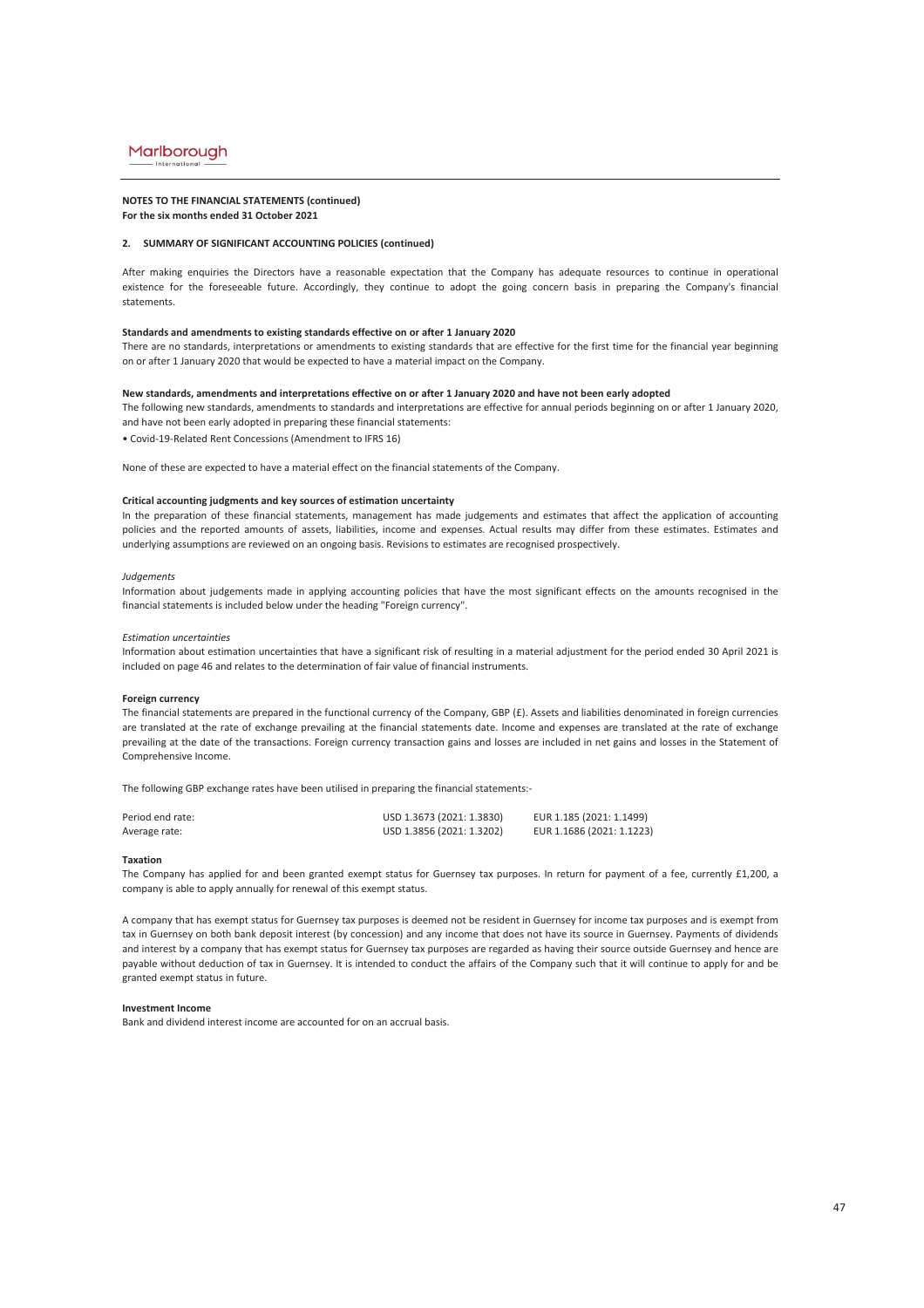#### **NOTES TO THE FINANCIAL STATEMENTS (continued) For the six months ended 31 October 2021**

### **2. SUMMARY OF SIGNIFICANT ACCOUNTING POLICIES (continued)**

#### **Cash and cash equivalents**

Cash comprises solely of deposits with the custodian.

### **Net gain or loss from financial instruments at fair value through profit or loss ("FVTPL")**

Net gain or loss from financial instruments at FVTPL includes all realised and unrealised fair value changes and foreign exchange differences, but excludes interest and dividend income.

#### **Receivables**

Receivables are measured on initial recognition at fair value, and are subsequently measured at amortised cost using the effective interest rate method, less any impairment. Following the adoption of IFRS 9, provisions for bad and doubtful debts are based on the expected credit loss model. The 'simplified approach' is used with the expected loss allowance measured at an amount equal to the lifetime expected credit losses. Receivables are also stated after provision for anticipated future sales returns.

#### **Payables**

Payables are stated at their nominal value which in the opinion of the Directors is not materially different from their fair value.

### **Financial assets and liabilities at fair value through profit or loss**

#### *i) Recognition and initial measurement*

Financial assets and financial liabilities at FVTPL are initially recognised on the trade date, which is the date on which the Company becomes a party to the contractual provisions of the instrument and are recognised at fair value, with transaction costs recognised in profit or loss.

#### *ii) Classification*

In accordance with IFRS 9, the Company has designated all of its investments as financial assets at fair value through profit or loss. The Cells classify their investments based on both the Cells' business model for managing those financial assets and the contractual cash flow characteristics of the financial assets. The portfolio of financial assets is managed and performance is evaluated on a fair value basis. The Cells are primarily focused on fair value information and uses that information to assess the assets' performance and to make decisions. The Cells have not taken the option to irrevocably designate any equity securities as fair value through other comprehensive income. The investments of the Company are principally in listed securities.

The Company designates all debt and equity investments as FVTPL on initial recognition in accordance with IFRS 13 because it manages these securities on a fair value basis in accordance with its documented investment strategy.

#### *iii) Subsequent measurement*

Subsequent to initial recognition, all financial assets and financial liabilities at fair value through profit or loss are measured at fair value. Gains and losses arising from changes in the fair value of the 'financial assets or financial liabilities at fair value through profit or loss' category are presented in the statement of comprehensive income within other net changes in fair value of financial assets and liabilities at fair value through profit or loss in the period in which they arise.

#### *iv) Fair value measurement*

Fair value is the price that would be received to sell an asset or paid to transfer a liability in an orderly transaction between market participants at the measurement date in the principal or, in its absence, the most advantageous market to which the Company has access at that date. The fair value of a liability reflects its non-performance risk.

When available the Company measures the fair value of an instrument using the quoted price in an active market for that instrument. The Company measures instruments quoted in an active market at a mid price, because this price provides a reasonable approximation of the exit price and is not materially different to the bid price.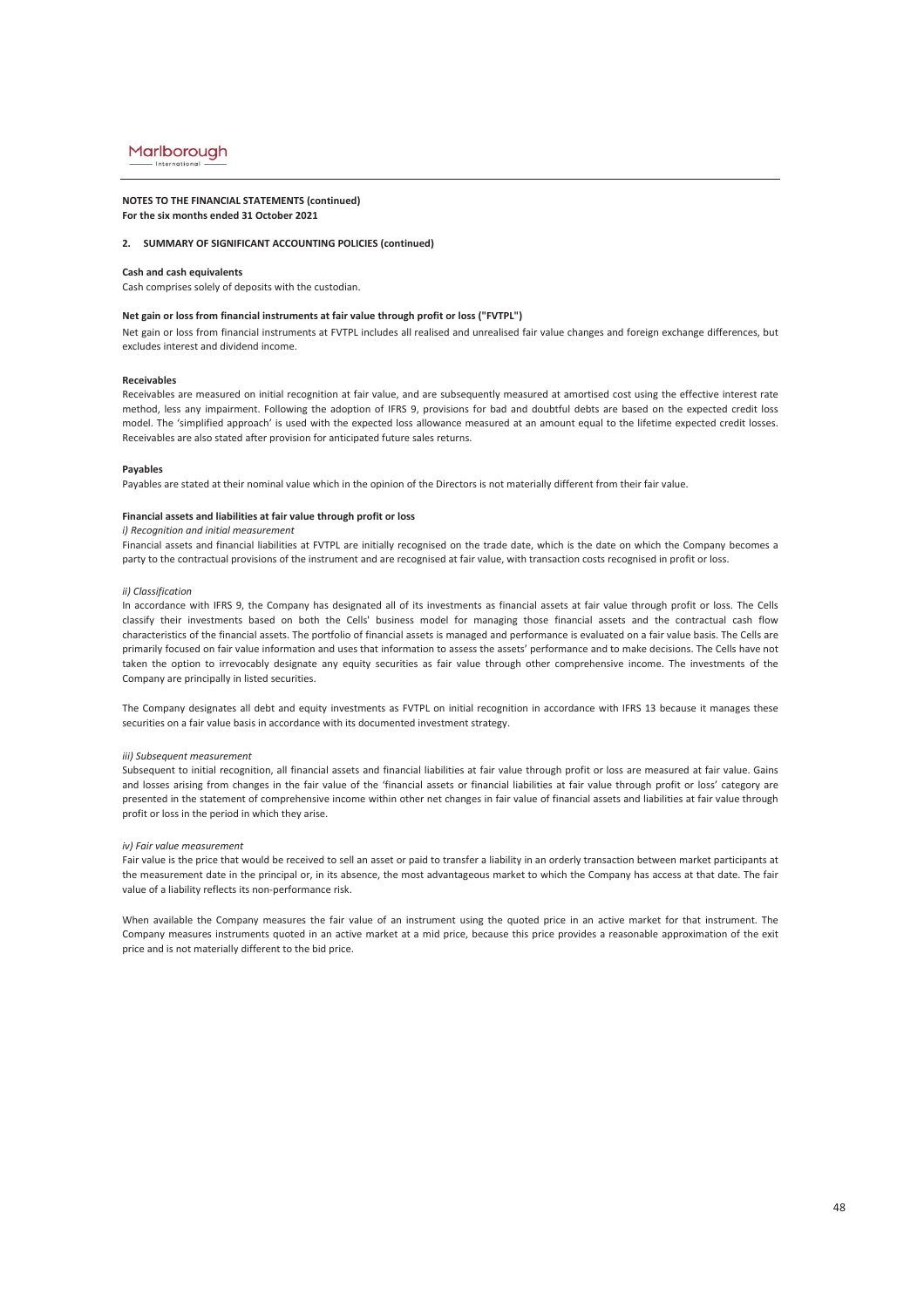#### **NOTES TO THE FINANCIAL STATEMENTS (continued) For the six months ended 31 October 2021**

### **2. SUMMARY OF SIGNIFICANT ACCOUNTING POLICIES (continued)**

If there is no quoted price in an active market, then the Company uses valuation techniques that maximise the use of relevant observable inputs and minimise the use of unobservable inputs. The chosen valuation technique incorporates all of the factors that market participants would take into account in pricing a transaction.

#### *v) Amortised cost measurement*

The amortised cost of a financial asset or financial liability is the amount at which the financial asset or financial liability is measured at initial recognition, minus principal repayments, plus or minus the cumulative amortisation using the effective interest method of any difference between the initial amount recognised and the maturity amount, minus any reduction for impairment.

#### *vi) Expected credit loss and impairment*

At each reporting date, the Company shall measure the loss allowance on amounts due from counterparties at an amount equal to the lifetime expected credit losses if the credit risk has increased significantly since initial recognition. If, at the reporting date, the credit risk has not increased significantly since initial recognition, the Company shall measure the loss allowance at an amount equal to 12-month expected credit losses.

A financial asset not classified at FVTPL is assessed at each reporting date to determine whether there is objective evidence of impairment. A financial asset or a group of financial assets is 'impaired' if there is objective evidence of impairment as a result of one or more events that occurred after the initial recognition of the asset(s) and that loss event(s) had an impact on the estimated future cash flows of that asset(s) that can be estimated reliably.

Objective evidence that financial assets are impaired includes significant financial difficulty of the borrower or issuer, default or delinquency by a borrower, restructuring of the amount due on terms that the Company would not otherwise consider, indications that a borrower or issuer will enter bankruptcy, or adverse changes in the payment status of the borrower.

An impairment loss in respect of a financial asset measured at amortised cost is calculated as the difference between its carrying amount and the present value of the estimated future cash flows discounted at the asset's original effective interest rate. Losses are recognised in profit or loss.

#### *vii) Derecognition*

The Company derecognises a financial asset when the contractual rights to the cash flows from the asset expire, or it transfers the rights to receive the contractual cash flows in a transaction in which substantially all of the risks and rewards of ownership of the financial asset are transferred or in which the Company neither transfers nor retains substantially all of the risks and rewards of ownership and does not retain control of the financial asset.

On derecognition of a financial asset, the difference between the carrying amount of the asset (or the carrying amount allocated to the portion of the asset that is derecognised) and the consideration received (including any new asset obtained less any new liability assumed) is recognised in profit or loss.

Any interest in such transferred financial assets that is created or retained by the Company is recognised as a separate asset or liability.

The Company derecognises a financial liability when its contractual obligations are discharged or cancelled, or expire.

#### **Expenses**

Expenses attributable to a particular Cell will be charged against that Cell. Any expenses of a general nature which are not directly attributable to a particular Cell shall be allocated amongst the Cells pro rata to their respective net asset values as at the date when such expenses are incurred.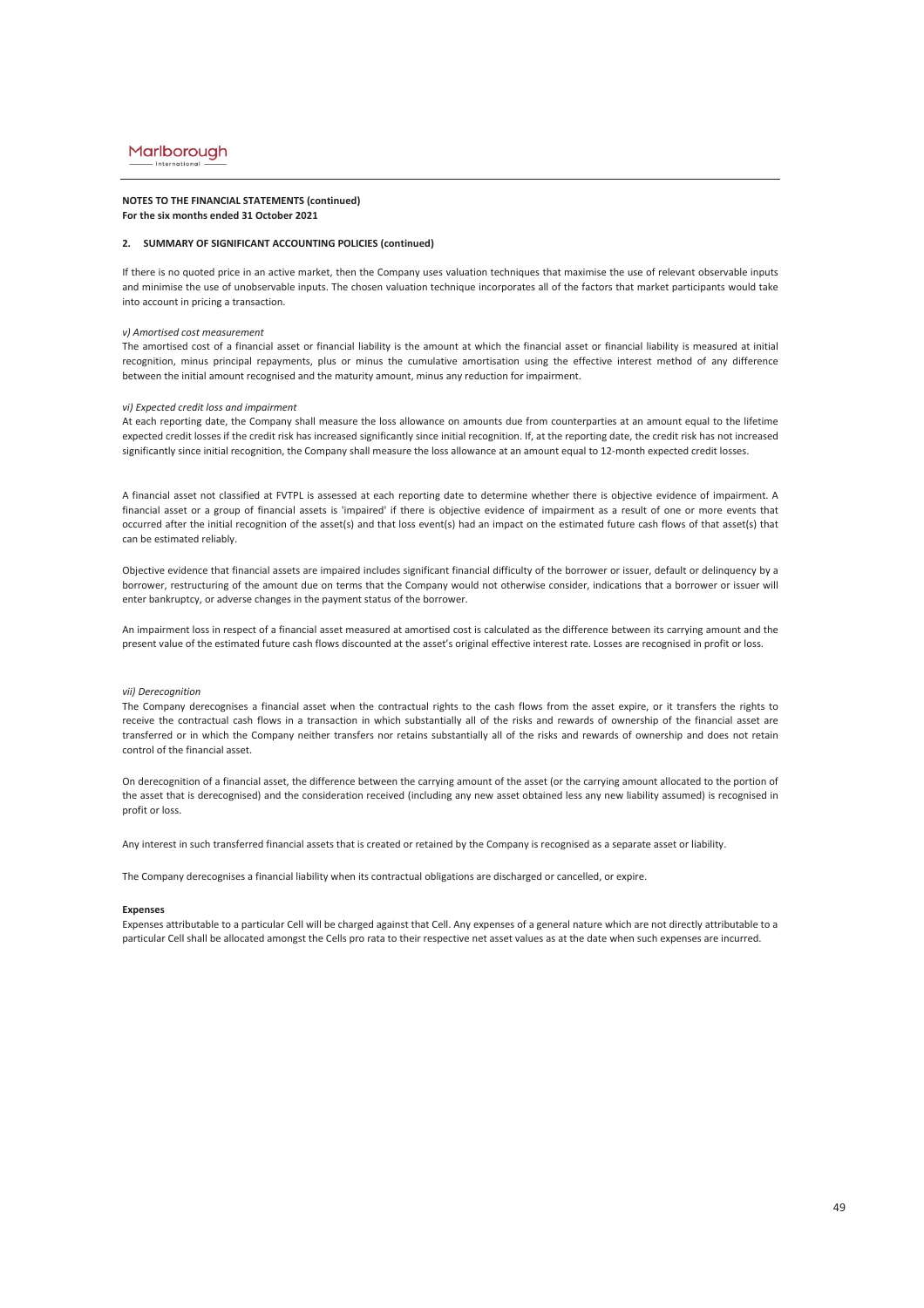## **NOTES TO THE FINANCIAL STATEMENTS (continued)**

### **For the six months ended 31 October 2021**

### **2. SUMMARY OF SIGNIFICANT ACCOUNTING POLICIES (continued)**

#### **Aggregation**

The aggregated Company total represents the total of the individual Cells within the Company and the results of the Core itself.

### **3. INVESTMENT MANAGEMENT FEES**

The Investment Manager has a separate agreement in place with each Cell. The Investment Manager will be paid, monthly in arrears, an annual fee based on the Net Asset Value of each Cell that will be calculated and accrued at each relevant Valuation Date.

The agreed Investment Management fee percentages in respect of each of the cells are as follows:-

The Manager has agreed with the Company that, for the time being, it will be entitled to a fee from the Company in respect of all cells (except for the Marlborough Global Bond Fund) based on (i) 1.35% per annum of the Net Asset Value of each Class Account that relates to Class A Participating Shares or Class F Participating Shares; or (ii) 0.85% per annum of the Net Asset Value at each Class Account that relates to Class C Participating Shares or Class P Participating Shares.

### **3. INVESTMENT MANAGEMENT FEES**

In the case of the Marlborough Global Bond Fund the Manager has agreed with the Company that, for the time being, it will be entitled to a fee from the Company based on (i) 0.975% per annum of the Net Asset Value of each Class Account that relates to Class A Participating Shares or Class F Participating Shares; and (ii) 0.475% per annum of the Net Asset Value at each Class Account that relates to Class C Participating Shares or Class P Participating Shares. Out of this fee the Manager pays the Administrator fees.

The Class B Rules provide that the Manager may only increase the rate with the approval of an Extraordinary Resolution of the holders of the Participating Shares requiring a majority of three quarters of the votes cast and after a further period of three months notice to the holders of the Participating Shares.

The Manager is entitled under the Articles to make an initial charge on the issue of Class A Participating Shares and Class C Participating Shares of up to 5% of the Subscription Price. The Class B Rules do not permit any initial charge to be made at Master Fund level.

A contingent deferred charge of up to 5% of the Subscription Price may apply to the issue of Class F Participating Shares (for further details please see the Class F Participating Shares Supplemental Prospectus).

The Investment Manager will also be reimbursed any disbursements incurred in the performance of its duties, subject to approval by the Board of Directors.

During the period to 31 October 2021 the Investment Manager received £1,892,708 (31 October 2020: £1,967,416) in respect of Management fees, of which £291,609 (30 April 2021: £316,726) remained as a payable at 31 October 2021.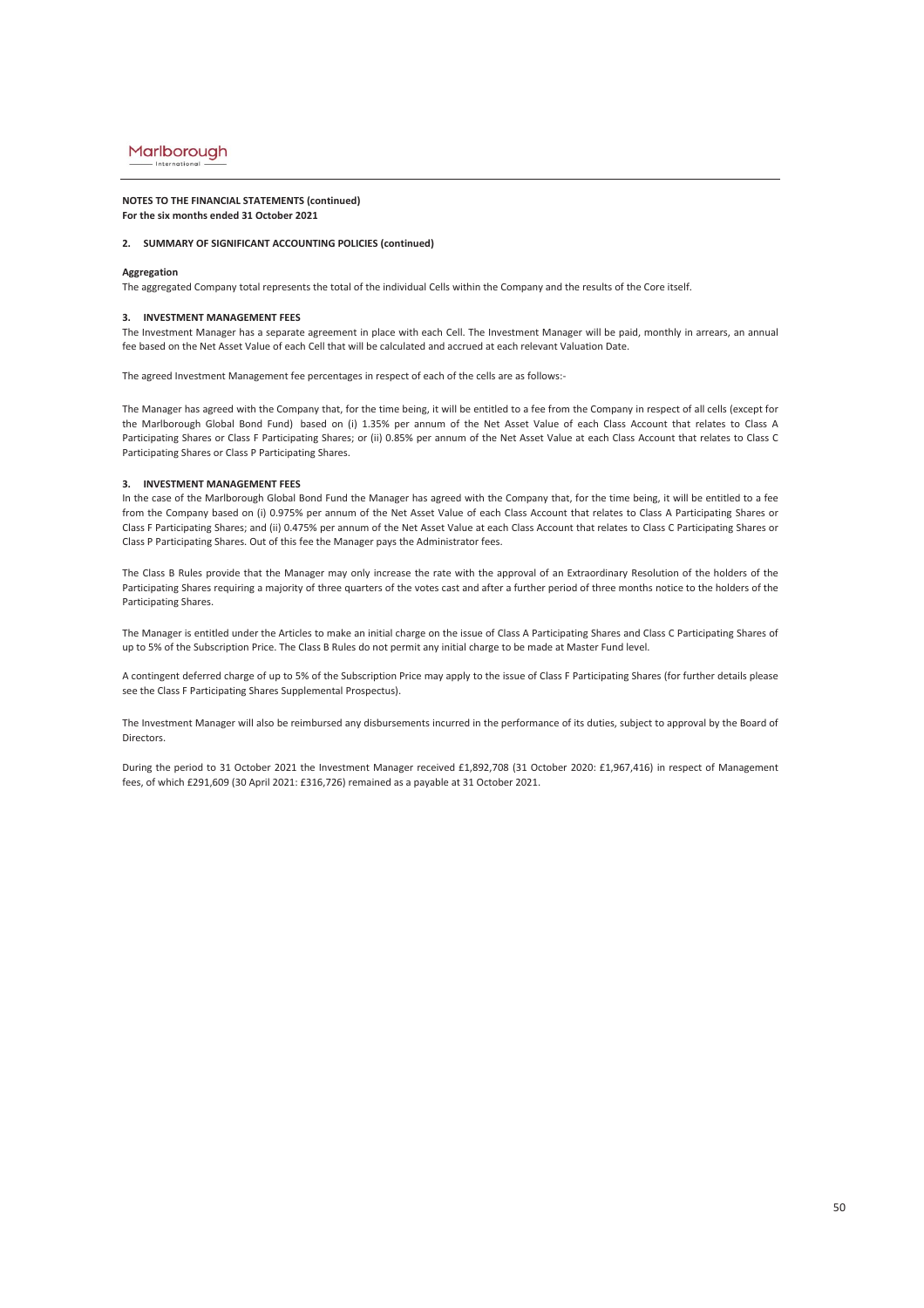#### **NOTES TO THE FINANCIAL STATEMENTS For the six months ended 31 October 2021**

#### **4. ADMINISTRATION FEES**

The administration agreement was updated on the 19 September 2019 and under the amended agreement, the administration fee is payable by the Manager out of the Investment Management fee described in Note 3. Under this agreement, the administration fee payable by the Manager is as follows:

| <b>Consolidated NAV</b>      | <b>F</b> share class | Share classes ex F |
|------------------------------|----------------------|--------------------|
| Up to £100 million           | 0.115%               | 0.09%              |
| £100 million to £150 million | 0.105%               | 0.08%              |
| £150 million to £200 million | 0.095%               | 0.07%              |
| £200 million and above       | 0.085%               | 0.06%              |

These fees are subject to an annual minimum fee of £35,000 per Cell, calculated at Company level as well as an annual Accounting Fee, currently £3,500 for the Company and £1,500 per Cell for the preparation of a set of financial statements.

The administration fee is calculated and accrued on each valuation date and paid monthly in arrears. The Administrator shall also be entitled to reimbursement of all reasonable expenses incurred in carrying out its duties as administrator to the Cells, subject always to the approval of the Board of Directors.

During the period to 31 October 2021 the Administrator received £ 262,500 (31 October 2020: £262,500) in respect of administration fees which were paid by the Investment Manager, of which £2,625 (30 April 2021: £2,625) remained as a payable at 31 October 2020. In addition, the Administrator received £26,960 (31 October 2020: £12,218), in relation to financial statements preparation fees, of which £51,698 (30 April 2021: £25,736) remained as a payable at 31 October 2021.

#### **5. CUSTODIAN FEES**

The Custodian is entitled, under the Custodian Agreement, to receive from each Cell a periodic fee payable quarterly in arrears, within 28 days of presentation of an invoice, of 0.03% per annum of the Net Asset Value of the applicable Cell, subject in each case to an an annual minimum fee of £10,000 per Cell, and annually thereafter and will be increased each year in line with Guernsey RPI. The Company will also reimburse the Custodian for certain expenses incurred by the Custodian as specified in the Custodian Agreement including sub-custodian charges and a transaction fee of £50 per trade in respect of the Master Fund.

As agreed with the Investment Manager, the Cells shall only be responsible for accruing a fee of 0.03% per annum of the Net Asset Value of each cell. Where this fee is below the minimum charge of £10,000 per annum per Cell, the Investment Manager will cover the difference until such a time that the Investment Manager decides otherwise.

During the period to 31 October 2021 the Custodian received £43,203 (31 October 2020: £44,868), of which £28,636 (30 April 2021: £28,659) remained as a payable at 31 October 2021.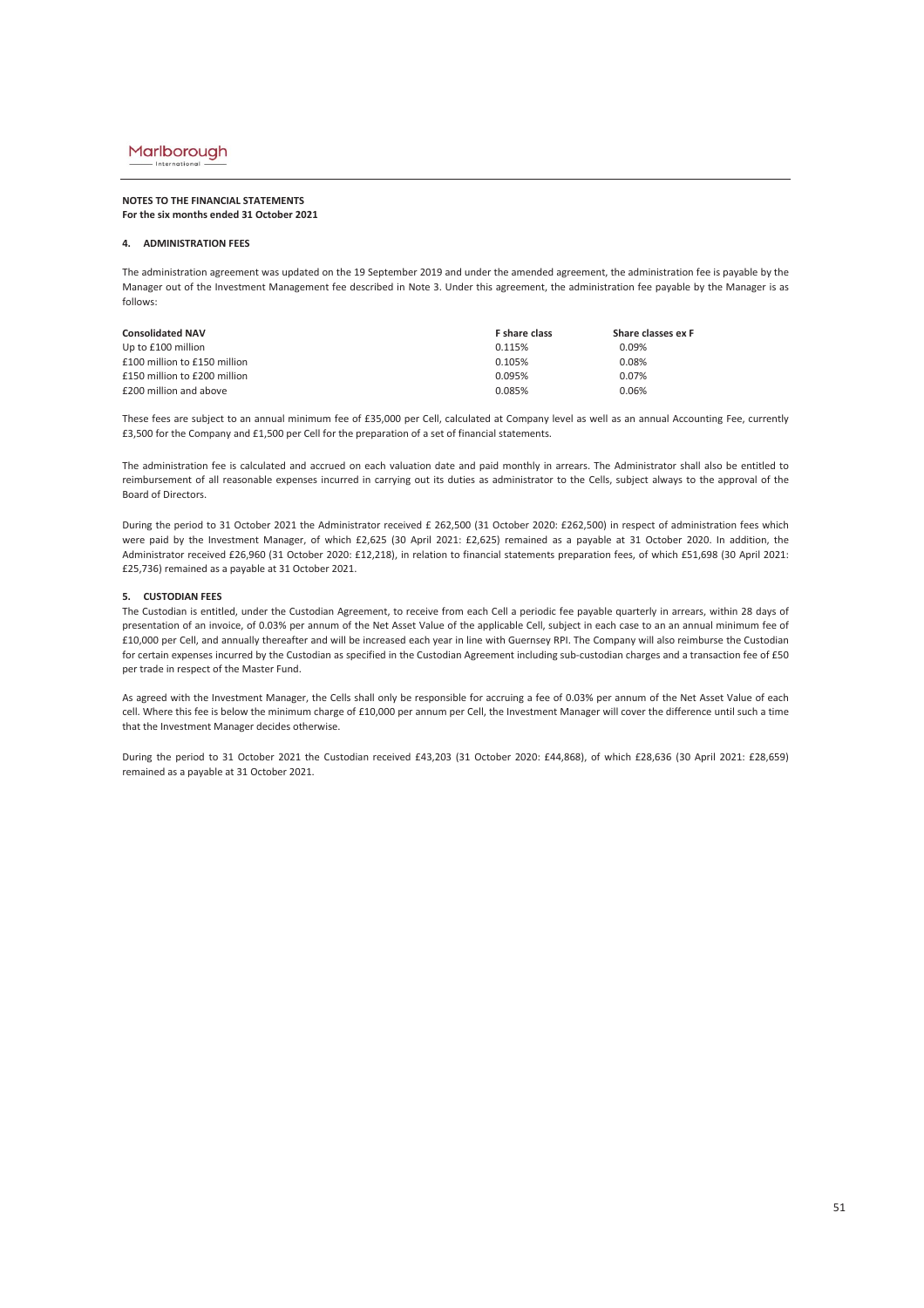# **NOTES TO THE FINANCIAL STATEMENTS For the six months ended 31 October 2021**

### **6. NET GAIN / (LOSS) ON INVESTMENTS**

| 1 May 2021 to 31 October 2021                                        | <b>Total</b><br><b>GBP</b> | Marlborough High Yield<br><b>Fixed Interest Cell</b><br><b>GBP</b> | Marlborough<br><b>Special Situations</b><br>Cell<br><b>GBP</b> | Marlborough<br><b>European Multi-Cap</b><br>Cell<br><b>GBP</b> | <b>Marlborough Multi-</b><br>Cap Income Cell<br><b>GBP</b> | Marlborough UK<br>Micro-Cap Growth<br>Cell<br><b>GBP</b>               |
|----------------------------------------------------------------------|----------------------------|--------------------------------------------------------------------|----------------------------------------------------------------|----------------------------------------------------------------|------------------------------------------------------------|------------------------------------------------------------------------|
| Fx gain/(loss) on investments<br>Realised gain/(loss) on investments | 6,620<br>10,413,727        | (114)<br>(31, 429)                                                 | 2,388<br>2,803,043                                             | (766)<br>304,247                                               | 82<br>(17, 209)                                            | (213)<br>702,517                                                       |
|                                                                      | 10,420,347                 | (31, 543)                                                          | 2,805,431                                                      | 303,481                                                        | (17, 127)                                                  | 702,304                                                                |
|                                                                      |                            | Marlborough UK Multi-<br>Cap Growth Cell<br><b>GBP</b>             | <b>Marlborough Bond</b><br><b>Income Cell</b><br><b>GBP</b>    | Marlborough Far<br><b>East Growth Cell</b><br><b>GBP</b>       | <b>Marlborough Global</b><br>Cell<br><b>GBP</b>            | <b>Marlborough US</b><br><b>Multi-Cap Income</b><br>Cell<br><b>GBP</b> |
| Fx gain on investments                                               |                            | 43                                                                 | 81                                                             | 196                                                            | $\mathbf{1}$                                               | 4,612                                                                  |
| Realised gain/(loss) on investments                                  |                            | 330,122                                                            | (648)                                                          | 53,721                                                         | 24,674                                                     | 347,413                                                                |
|                                                                      |                            | 330,165                                                            | (567)                                                          | 53,917                                                         | 24,675                                                     | 352,025                                                                |
|                                                                      |                            | <b>Marlborough Global</b><br><b>Bond Cell</b><br><b>GBP</b>        | Marlborough<br><b>Balanced Cell</b><br><b>GBP</b>              | Marlborough<br><b>Cautious Cell</b><br><b>GBP</b>              | Marlborough<br><b>Defensive Cell</b><br><b>GBP</b>         | Marlborough<br><b>Adventurous Cell</b><br><b>GBP</b>                   |
| Fx (loss)/gain on investments                                        |                            | (58)                                                               | (748)                                                          | (382)                                                          | 1,410                                                      | 88                                                                     |
| Realised (loss)/gain on investments                                  |                            | (25, 782)                                                          | 4,063,744                                                      | 1,378,008                                                      | 104,496                                                    | 376,810                                                                |
|                                                                      |                            | (25, 840)                                                          | 4,062,996                                                      | 1,377,626                                                      | 105,906                                                    | 376,898                                                                |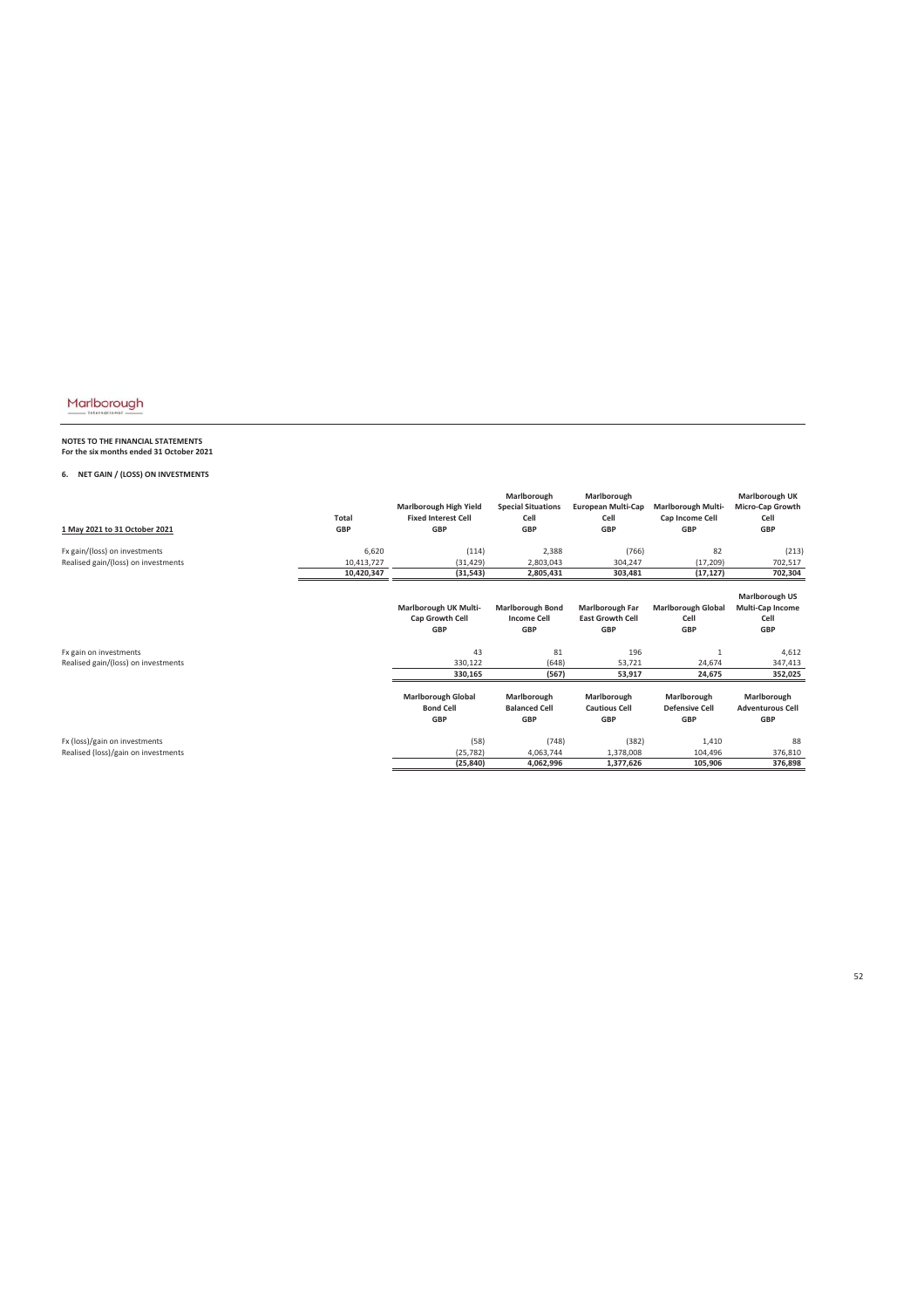# **NOTES TO THE FINANCIAL STATEMENTS For the six months ended 31 October 2021**

### **6. NET GAIN / (LOSS) ON INVESTMENTS (continued)**

|                                                                       | Total<br><b>GBP</b> | Marlborough High Yield<br><b>Fixed Interest Cell</b><br><b>GBP</b>                          | Marlborough<br><b>Special Situations</b><br>Cell<br><b>GBP</b>                           | Marlborough<br><b>European Multi-Cap</b><br>Cell<br><b>GBP</b>                                     | <b>Marlborough Multi-</b><br>Cap Income Cell<br><b>GBP</b>                     | Marlborough UK<br>Micro-Cap Growth<br>Cell<br><b>GBP</b>                                             |
|-----------------------------------------------------------------------|---------------------|---------------------------------------------------------------------------------------------|------------------------------------------------------------------------------------------|----------------------------------------------------------------------------------------------------|--------------------------------------------------------------------------------|------------------------------------------------------------------------------------------------------|
| 1 May 2020 to 30 April 2021                                           |                     |                                                                                             |                                                                                          |                                                                                                    |                                                                                |                                                                                                      |
| Unrealised gain on investments                                        | 72,647,280          | 1,150,446                                                                                   | 25,994,921                                                                               | 7,141,244                                                                                          | 1,629,791                                                                      | 6,227,541                                                                                            |
| Realised gain/(loss) on investments                                   | 13,129,249          | (328, 955)                                                                                  | 3,760,254                                                                                | 791,163                                                                                            | (809, 579)                                                                     | 884,143                                                                                              |
|                                                                       | 85,776,529          | 821,491                                                                                     | 29,755,175                                                                               | 7,932,407                                                                                          | 820,212                                                                        | 7,111,684                                                                                            |
| Unrealised gain on investments<br>Realised gain/(loss) on investments |                     | Marlborough UK Multi-<br>Cap Growth Cell<br><b>GBP</b><br>2,183,263<br>394,421<br>2,577,684 | <b>Marlborough Bond</b><br><b>Income Cell</b><br><b>GBP</b><br>12,926<br>(508)<br>12,418 | <b>Marlborough Far</b><br><b>East Growth Cell</b><br><b>GBP</b><br>827,577<br>(17, 751)<br>809,826 | <b>Marlborough Global</b><br>Cell<br><b>GBP</b><br>92,761<br>13,167<br>105,928 | <b>Marlborough US</b><br>Multi-Cap Income<br>Cell<br><b>GBP</b><br>191,235<br>1,067,410<br>1,258,645 |
|                                                                       |                     | <b>Marlborough Global</b><br><b>Bond Cell</b><br>GBP                                        | Marlborough<br><b>Balanced Cell</b><br><b>GBP</b>                                        | Marlborough<br><b>Cautious Cell</b><br><b>GBP</b>                                                  | Marlborough<br><b>Defensive Cell</b><br><b>GBP</b>                             | Marlborough<br><b>Adventurous Cell</b><br><b>GBP</b>                                                 |
| Unrealised (loss)/gain on investments                                 |                     | (168, 609)                                                                                  | 17,899,248                                                                               | 6,650,894                                                                                          | 292,144                                                                        | 2,521,898                                                                                            |
| Realised gain on investments                                          |                     | 112,875                                                                                     | 4,927,407                                                                                | 676,565                                                                                            | 152,536                                                                        | 1,506,101                                                                                            |
|                                                                       |                     | (55, 734)                                                                                   | 22,826,655                                                                               | 7,327,459                                                                                          | 444,680                                                                        | 4,027,999                                                                                            |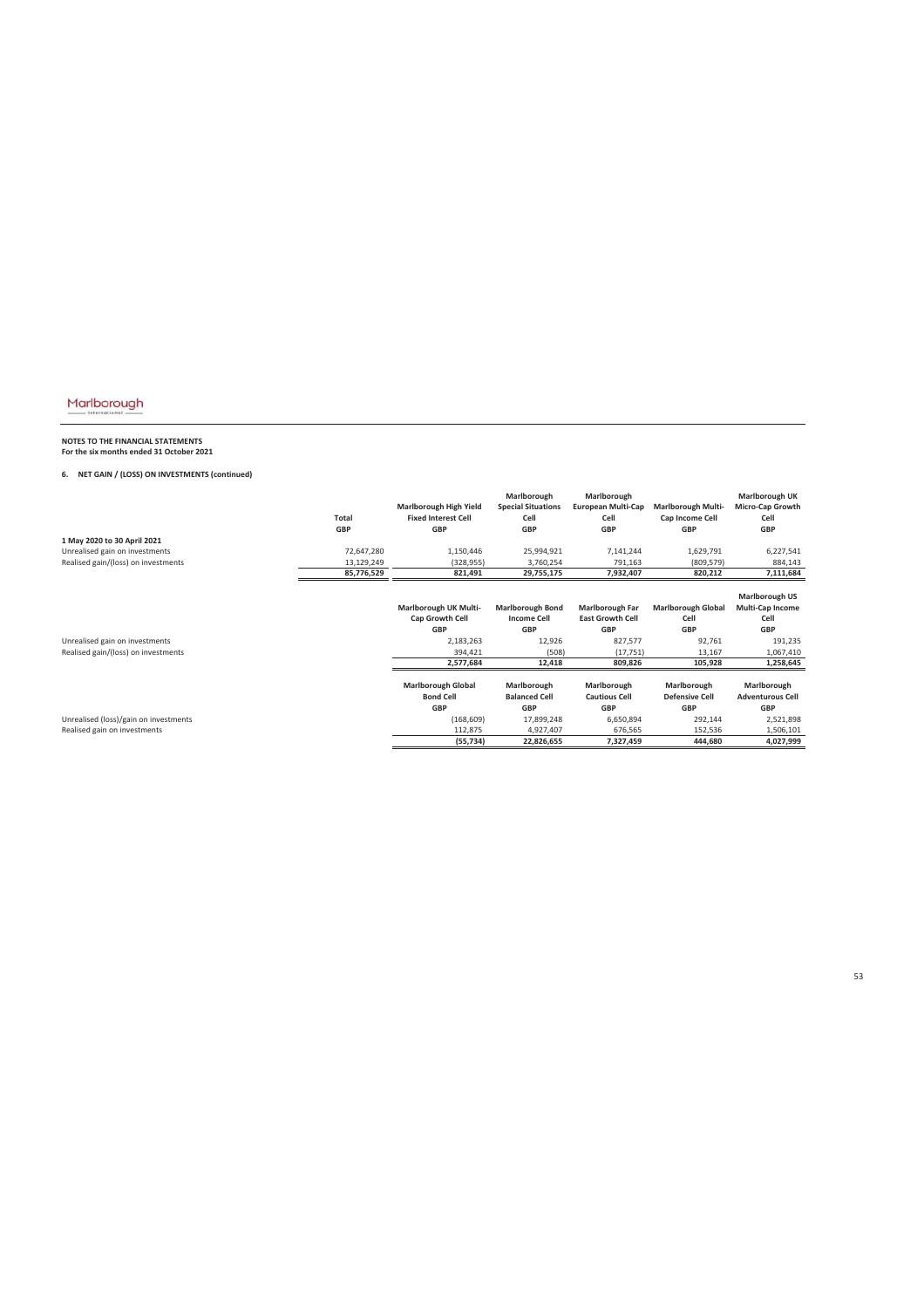# **NOTES TO THE FINANCIAL STATEMENTS For the six months ended 31 October 2021**

**7. OTHER INCOME**

|                               | <b>Total</b>                                                | Marlborough<br><b>International Fund PCC</b><br>Limited<br>(the "Core") | <b>Marlborough High</b><br><b>Yield Fixed Interest</b><br>Cell | Marlborough<br><b>Special Situations</b><br>Cell | Marlborough<br>European Multi Cap<br>Cell            | <b>Marlborough Multi</b><br>Cap Income Cell       |
|-------------------------------|-------------------------------------------------------------|-------------------------------------------------------------------------|----------------------------------------------------------------|--------------------------------------------------|------------------------------------------------------|---------------------------------------------------|
| 1 May 2021 to 31 October 2021 | <b>GBP</b>                                                  | <b>GBP</b>                                                              | GBP                                                            | GBP                                              | <b>GBP</b>                                           | GBP                                               |
| Dividend Income               | 909,442                                                     |                                                                         |                                                                |                                                  | 152,873                                              | 108,066                                           |
| Investment Interest Income    | 633,951                                                     |                                                                         | 118,827                                                        |                                                  |                                                      |                                                   |
| Other Income                  | 1,523,825                                                   |                                                                         | 32,056                                                         | 379,115                                          | 97,066                                               | 28,172                                            |
| Unamortised Redemption fee    | 464,783                                                     |                                                                         | 16,224                                                         | 81,018                                           | 18,724                                               | 11,103                                            |
|                               | 3,532,001                                                   |                                                                         | 167,107                                                        | 460,133                                          | 268,663                                              | 147,341                                           |
|                               |                                                             |                                                                         |                                                                |                                                  |                                                      |                                                   |
|                               | <b>Marlborough UK Micro</b><br>Cap Growth Cell              | Marlborough UK Multi<br>Cap Growth Cell                                 | <b>Marlborough Bond</b><br><b>Income Cell</b>                  | Marlborough Far<br><b>East Growth Cell</b>       | <b>Marlborough Global</b><br>Cell                    | <b>Marlborough US</b><br>Multi Cap Income<br>Cell |
| 1 May 2021 to 31 October 2021 | <b>GBP</b>                                                  | <b>GBP</b>                                                              | GBP                                                            | GBP                                              | <b>GBP</b>                                           | GBP                                               |
| Dividend Income               |                                                             |                                                                         | ٠                                                              |                                                  |                                                      | 93,765                                            |
| Investment Interest Income    |                                                             |                                                                         | 4,549                                                          |                                                  |                                                      |                                                   |
| Other Income                  | 85,019                                                      | 48,645                                                                  | 3,934                                                          | 17,999                                           | 3,815                                                | 45,688                                            |
| Unamortised Redemption fee    | 18,701                                                      | 13,189                                                                  | 825                                                            | 6,889                                            | 1,913                                                | 43,812                                            |
|                               | 103,720                                                     | 61,834                                                                  | 9,308                                                          | 24,888                                           | 5,728                                                | 183,265                                           |
|                               |                                                             |                                                                         |                                                                |                                                  |                                                      |                                                   |
|                               | <b>Marlborough Global</b><br><b>Bond Cell</b><br><b>GBP</b> | <b>Marlborough Balanced</b><br>Cell<br><b>GBP</b>                       | Marlborough<br><b>Cautious Cell</b><br>GBP                     | Marlborough<br><b>Defensive Cell</b><br>GBP      | Marlborough<br><b>Adventurous Cell</b><br><b>GBP</b> |                                                   |
| 1 May 2021 to 31 October 2021 |                                                             |                                                                         |                                                                |                                                  |                                                      |                                                   |
| Dividend Income               |                                                             | 274,044                                                                 | 176,523                                                        | 16,793                                           | 87,378                                               |                                                   |
| Investment Interest Income    | 39,805                                                      | 199,424                                                                 | 225,807                                                        | 45,539                                           |                                                      |                                                   |
| Other Income                  | 19,137                                                      | 455,903                                                                 | 208,574                                                        | 30,642                                           | 68,060                                               |                                                   |
| Unamortised Redemption fee    | 10,819                                                      | 126,454                                                                 | 86,119                                                         | 18,282                                           | 10,711                                               |                                                   |
|                               | 69.761                                                      | 1,055,825                                                               | 697.023                                                        | 111,256                                          | 166,149                                              |                                                   |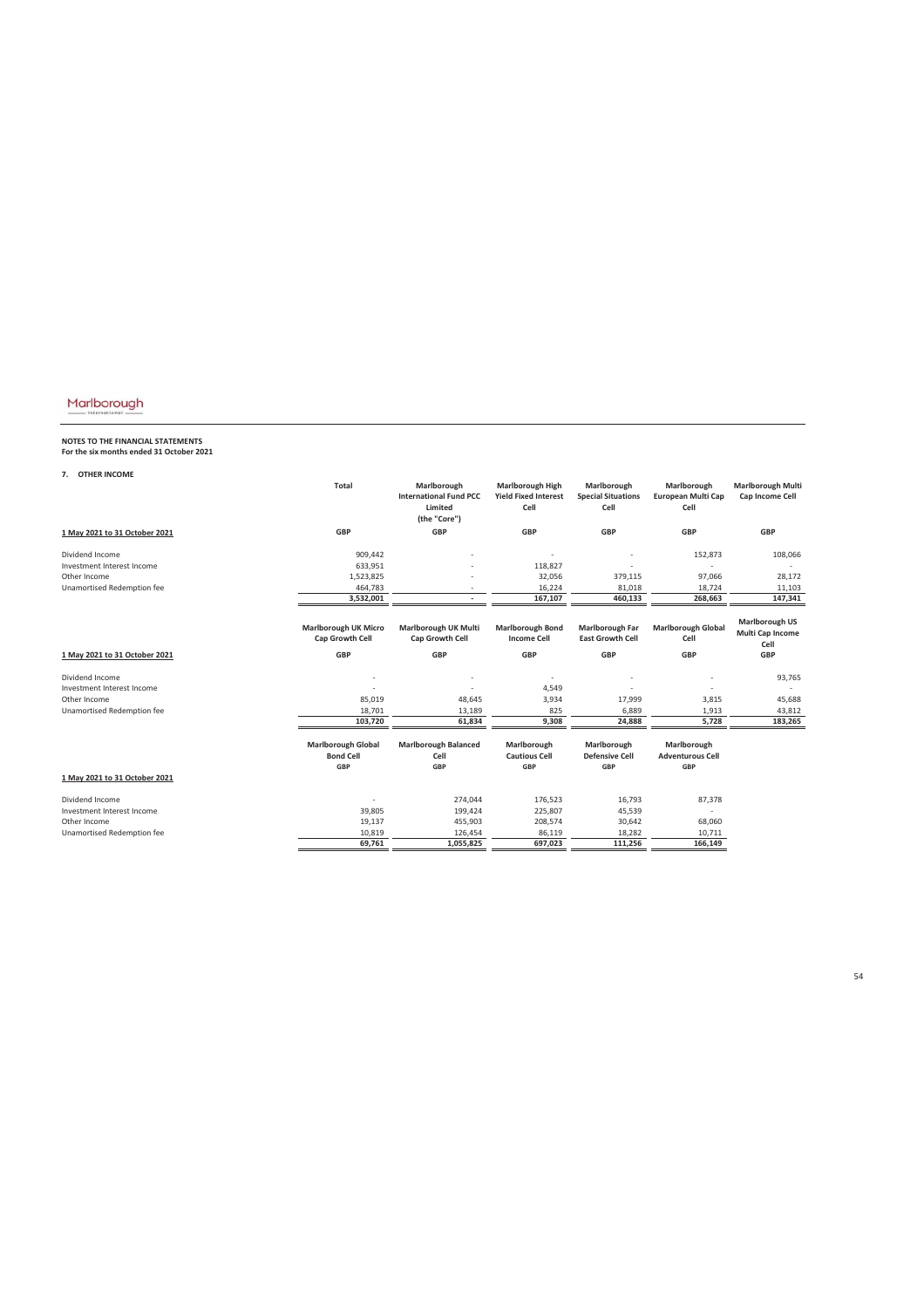# **NOTES TO THE FINANCIAL STATEMENTS For the six months ended 31 October 2021**

### **7. OTHER INCOME (continued)**

|                               | <b>Total</b>                                                | Marlborough<br><b>International Fund PCC</b><br>Limited<br>(the "Core") | <b>Marlborough High</b><br><b>Yield Fixed Interest</b><br>Cell | Marlborough<br><b>Special Situations</b><br>Cell   | Marlborough<br>European Multi Cap<br>Cell            | <b>Marlborough Multi</b><br>Cap Income Cell       |
|-------------------------------|-------------------------------------------------------------|-------------------------------------------------------------------------|----------------------------------------------------------------|----------------------------------------------------|------------------------------------------------------|---------------------------------------------------|
| 1 May 2020 to 31 October 2020 | GBP                                                         | <b>GBP</b>                                                              | <b>GBP</b>                                                     | <b>GBP</b>                                         | <b>GBP</b>                                           | <b>GBP</b>                                        |
| Dividend Income               | 860,254                                                     |                                                                         |                                                                |                                                    |                                                      | 135,272                                           |
| Investment Interest Income    | 829,918                                                     |                                                                         | 133,146                                                        |                                                    |                                                      |                                                   |
| Other Income                  | 1,541,136                                                   |                                                                         | 36,404                                                         | 310,393                                            | 68,963                                               | 33,871                                            |
| Unamortised Redemption fee    | 1,675,216                                                   | ٠                                                                       | 75,261                                                         | 164,904                                            | 62,241                                               | 32,214                                            |
|                               | 4,906,524                                                   | ٠                                                                       | 244,811                                                        | 475,297                                            | 131,204                                              | 201,357                                           |
|                               |                                                             |                                                                         |                                                                |                                                    |                                                      |                                                   |
|                               | <b>Marlborough UK Micro</b><br>Cap Growth Cell              | Marlborough UK Multi<br>Cap Growth Cell                                 | <b>Marlborough Bond</b><br><b>Income Cell</b>                  | <b>Marlborough Far</b><br><b>East Growth Cell</b>  | <b>Marlborough Global</b><br>Cell                    | <b>Marlborough US</b><br>Multi Cap Income<br>Cell |
| 1 May 2020 to 31 October 2020 | <b>GBP</b>                                                  | <b>GBP</b>                                                              | <b>GBP</b>                                                     | <b>GBP</b>                                         | <b>GBP</b>                                           | GBP                                               |
| Dividend Income               |                                                             |                                                                         |                                                                |                                                    |                                                      | 98,869                                            |
| Investment Interest Income    |                                                             |                                                                         | 6,357                                                          |                                                    |                                                      |                                                   |
| Other Income                  | 63,519                                                      | 52,336                                                                  | 2,882                                                          | 16,123                                             | 2,104                                                | 44,953                                            |
| Unamortised Redemption fee    | 79,591                                                      | 68,263                                                                  | (12)                                                           | 23,694                                             | 945                                                  | 94,082                                            |
|                               | 143,110                                                     | 120,599                                                                 | 9,227                                                          | 39,817                                             | 3,049                                                | 237,904                                           |
|                               | <b>Marlborough Global</b><br><b>Bond Cell</b><br><b>GBP</b> | <b>Marlborough Balanced</b><br>Cell<br><b>GBP</b>                       | Marlborough<br><b>Cautious Cell</b><br><b>GBP</b>              | Marlborough<br><b>Defensive Cell</b><br><b>GBP</b> | Marlborough<br><b>Adventurous Cell</b><br><b>GBP</b> |                                                   |
| 1 May 2020 to 31 October 2020 |                                                             |                                                                         |                                                                |                                                    |                                                      |                                                   |
| Dividend Income               |                                                             | 237,550                                                                 | 311,641                                                        | 18,520                                             | 58,402                                               |                                                   |
| Investment Interest Income    | 64,928                                                      | 229,265                                                                 | 335,815                                                        | 60,407                                             |                                                      |                                                   |
| Other Income                  | 26,599                                                      | 495,042                                                                 | 286,078                                                        | 30,081                                             | 71,788                                               |                                                   |
| Unamortised Redemption fee    | 58,301                                                      | 374,342                                                                 | 519,949                                                        | 35,977                                             | 85,464                                               |                                                   |
|                               | 149.828                                                     | 1,336,199                                                               | 1,453,483                                                      | 144.985                                            | 215,654                                              |                                                   |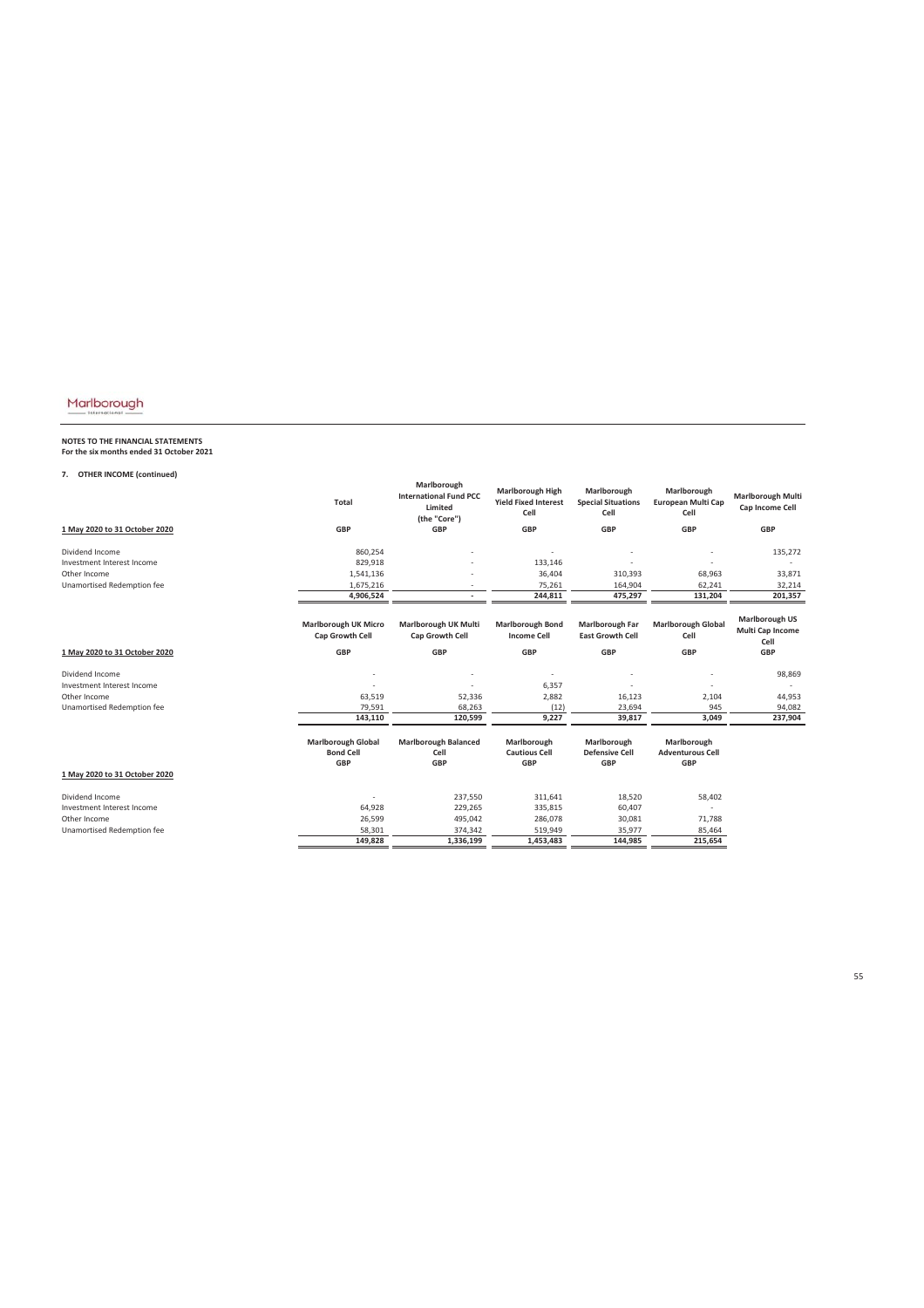**NOTES TO THE FINANCIAL STATEMENTS For the six months ended 31 October 2021**

**8. EXPENSES**

|                               | <b>Total</b>                                   | Marlborough<br><b>International Fund PCC</b><br>Limited<br>(the "Core") | Marlborough High<br><b>Yield Fixed Interest</b><br>Cell | Marlborough<br><b>Special Situations</b><br>Cell  | Marlborough<br>European Multi Cap<br>Cell | <b>Marlborough Multi</b><br>Cap Income Cell       |
|-------------------------------|------------------------------------------------|-------------------------------------------------------------------------|---------------------------------------------------------|---------------------------------------------------|-------------------------------------------|---------------------------------------------------|
| 1 May 2021 to 31 October 2021 | <b>GBP</b>                                     | <b>GBP</b>                                                              | <b>GBP</b>                                              | <b>GBP</b>                                        | <b>GBP</b>                                | GBP                                               |
| <b>Administration fees</b>    |                                                |                                                                         |                                                         |                                                   |                                           |                                                   |
| Audit fee                     | (23, 437)                                      |                                                                         | (739)                                                   | (4,518)                                           | (1, 161)                                  | (666)                                             |
| <b>Bank charges</b>           | (9,422)                                        |                                                                         | (524)                                                   | (1,698)                                           | (918)                                     | (459)                                             |
| Custodian fees                | (43, 203)                                      |                                                                         | (884)                                                   | (10, 564)                                         | (2,706)                                   | (760)                                             |
| Management fees               | (1,892,708)                                    |                                                                         | (39, 227)                                               | (466, 134)                                        | (119,907)                                 | (32, 820)                                         |
| Investor transaction fees     | (1,367,149)                                    | ٠                                                                       | (41, 664)                                               | (233, 838)                                        | (68, 875)                                 | (16, 027)                                         |
| Accounting expense            | (25,960)                                       |                                                                         | (1,729)                                                 | (1,745)                                           | (1,729)                                   | (1,729)                                           |
| Other expense                 | (31, 935)                                      | $\overline{\phantom{a}}$                                                | (1,093)                                                 | (1, 327)                                          | (1,041)                                   | (11, 979)                                         |
|                               | (3,393,814)                                    |                                                                         | (85, 860)                                               | (719, 824)                                        | (196, 337)                                | (64, 440)                                         |
|                               | <b>Marlborough UK Micro</b><br>Cap Growth Cell | Marlborough UK Multi<br>Cap Growth Cell                                 | <b>Marlborough Bond</b><br><b>Income Cell</b>           | <b>Marlborough Far</b><br><b>East Growth Cell</b> | <b>Marlborough Global</b><br>Cell         | <b>Marlborough US</b><br>Multi Cap Income<br>Cell |
| 1 May 2021 to 31 October 2021 | <b>GBP</b>                                     | <b>GBP</b>                                                              | <b>GBP</b>                                              | <b>GBP</b>                                        | <b>GBP</b>                                | <b>GBP</b>                                        |
| <b>Administration fees</b>    |                                                |                                                                         |                                                         |                                                   |                                           |                                                   |
| Audit fee                     | (1,070)                                        | (875)                                                                   | (58)                                                    | (309)                                             | (44)                                      | (396)                                             |
| <b>Bank charges</b>           | (303)                                          | (326)                                                                   | (147)                                                   | (408)                                             | (102)                                     | (1, 141)                                          |
| Custodian fees                | (2, 393)                                       | (1, 375)                                                                | (63)                                                    | (440)                                             | (61)                                      | (1, 204)                                          |
| Management fees               | (107, 244)                                     | (59, 840)                                                               | (2, 278)                                                | (18, 870)                                         | (2,409)                                   | (52, 988)                                         |
| Investor transaction fees     | (54, 831)                                      | (39, 570)                                                               | (1, 376)                                                | (16, 209)                                         | (3,007)                                   | (72, 476)                                         |
| Accounting expense            |                                                |                                                                         |                                                         |                                                   |                                           |                                                   |
|                               | (1,729)                                        | (1, 729)                                                                | (1,729)                                                 | (1, 729)                                          | (1,729)                                   | (1,729)                                           |
| Other expense                 | (1, 151)                                       | (1, 122)                                                                | (854)                                                   | (1,028)<br>(38, 993)                              | (713)                                     | (1, 206)                                          |

56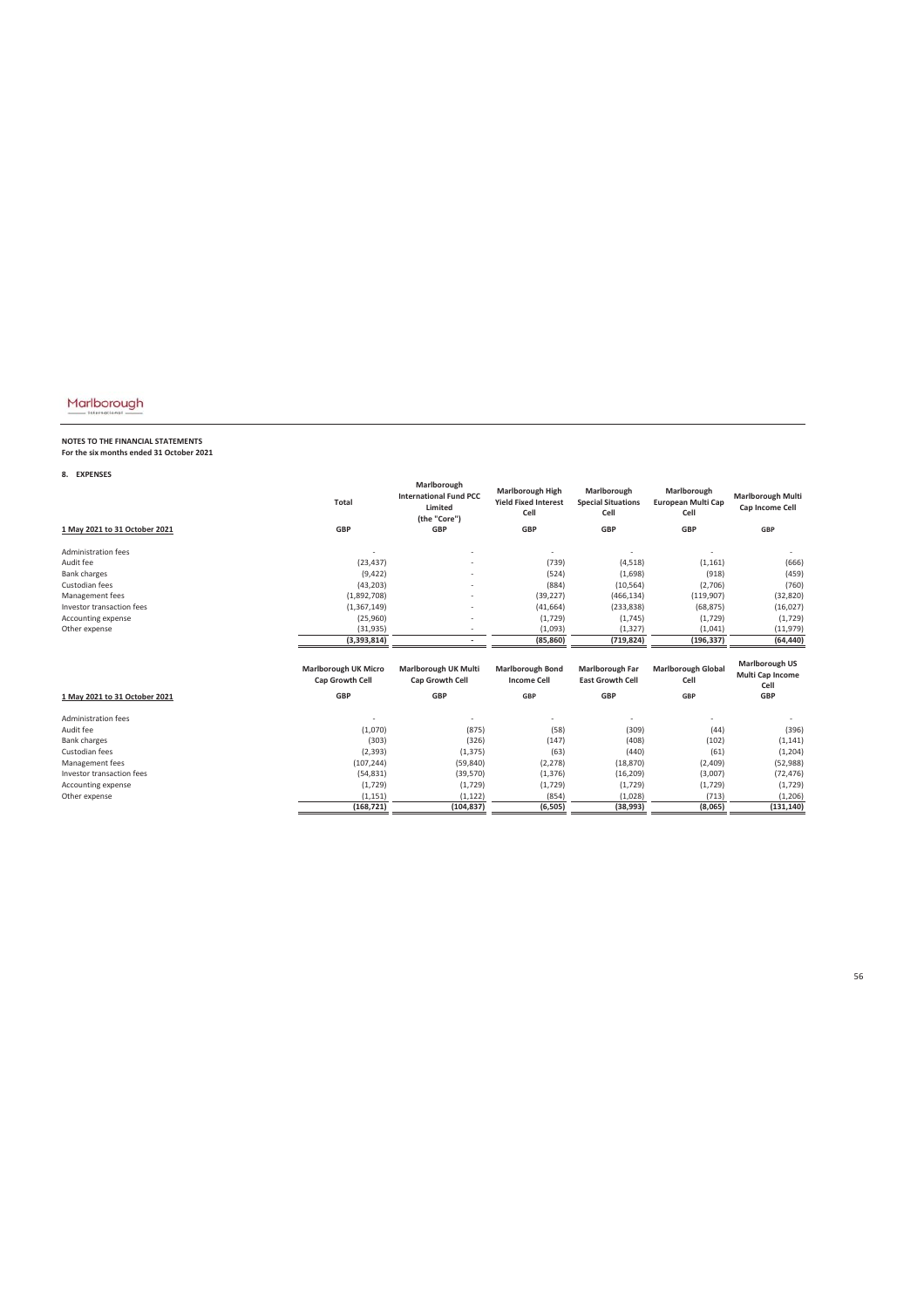# **NOTES TO THE FINANCIAL STATEMENTS For the six months ended 31 October 2021**

### **8. EXPENSES (continued)**

| 1 May 2021 to 31 October 2021 | <b>Marlborough Global</b><br><b>Bond Cell</b><br><b>GBP</b> | <b>Marlborough Balanced</b><br>Cell<br><b>GBP</b>                       | Marlborough<br><b>Cautious Cell</b><br><b>GBP</b>              | Marlborough<br><b>Defensive Cell</b><br><b>GBP</b> | Marlborough<br><b>Adventurous Cell</b><br><b>GBP</b> |                                             |
|-------------------------------|-------------------------------------------------------------|-------------------------------------------------------------------------|----------------------------------------------------------------|----------------------------------------------------|------------------------------------------------------|---------------------------------------------|
| Administration fees           |                                                             |                                                                         |                                                                |                                                    |                                                      |                                             |
| Audit fee                     | (488)                                                       | (6,708)                                                                 | (4, 919)                                                       | (376)                                              | (1, 110)                                             |                                             |
| <b>Bank charges</b>           | (663)                                                       | (1, 119)                                                                | (936)                                                          | (412)                                              | (266)                                                |                                             |
| Custodian fees                | (738)                                                       | (13,050)                                                                | (6, 179)                                                       | (875)                                              | (1, 911)                                             |                                             |
| Management fees               | (23, 564)                                                   | (570, 331)                                                              | (273, 740)                                                     | (39, 104)                                          | (84, 252)                                            |                                             |
| Investor transaction fees     | (34, 705)                                                   | (413,959)                                                               | (268, 217)                                                     | (49, 144)                                          | (53, 251)                                            |                                             |
| Accounting expense            | (1,729)                                                     | (1,729)                                                                 | (1,738)                                                        | (1,729)                                            | (1,729)                                              |                                             |
| Other expense                 | (1, 168)                                                    | (2,996)                                                                 | (3, 301)                                                       | (1,488)                                            | (1, 468)                                             |                                             |
|                               | (63, 055)                                                   | (1,009,892)                                                             | (559,030)                                                      | (93, 128)                                          | (143, 987)                                           |                                             |
|                               | <b>Total</b>                                                | Marlborough<br><b>International Fund PCC</b><br>Limited<br>(the "Core") | <b>Marlborough High</b><br><b>Yield Fixed Interest</b><br>Cell | Marlborough<br><b>Special Situations</b><br>Cell   | Marlborough<br>European Multi Cap<br>Cell            | <b>Marlborough Multi</b><br>Cap Income Cell |
| 1 May 2020 to 31 October 2020 | <b>GBP</b>                                                  | <b>GBP</b>                                                              | <b>GBP</b>                                                     | <b>GBP</b>                                         | <b>GBP</b>                                           | <b>GBP</b>                                  |
| Administration fees           |                                                             |                                                                         |                                                                |                                                    |                                                      |                                             |
| Audit fee                     | (23, 542)                                                   |                                                                         | (743)                                                          | (4, 542)                                           | (1, 168)                                             | (670)                                       |
| <b>Bank charges</b>           | (15, 281)                                                   | $\overline{a}$                                                          | (1,009)                                                        | (2,082)                                            | (1,505)                                              | (978)                                       |
| Custodian fees                | (44, 868)                                                   |                                                                         | (1,028)                                                        | (8, 773)                                           | (1,967)                                              | (938)                                       |
| Management fees               | (1,967,416)                                                 |                                                                         | (45, 499)                                                      | (387, 717)                                         | (87, 825)                                            | (41,009)                                    |
| Investor transaction fees     | (2,961,231)                                                 | ÷                                                                       | (109, 482)                                                     | (381, 674)                                         | (121, 918)                                           | (60, 386)                                   |
| Accounting expense            | (12, 223)                                                   | ٠                                                                       | (5)                                                            | (1,755)                                            | (1,738)                                              | (5)                                         |
| Other expense                 | (38, 129)                                                   | ٠                                                                       | (1, 546)                                                       | (1,536)                                            | (1, 398)                                             | (5, 202)                                    |
|                               | (5,062,690)                                                 | ٠                                                                       | (159, 312)                                                     | (788, 079)                                         | (217, 519)                                           | (109, 188)                                  |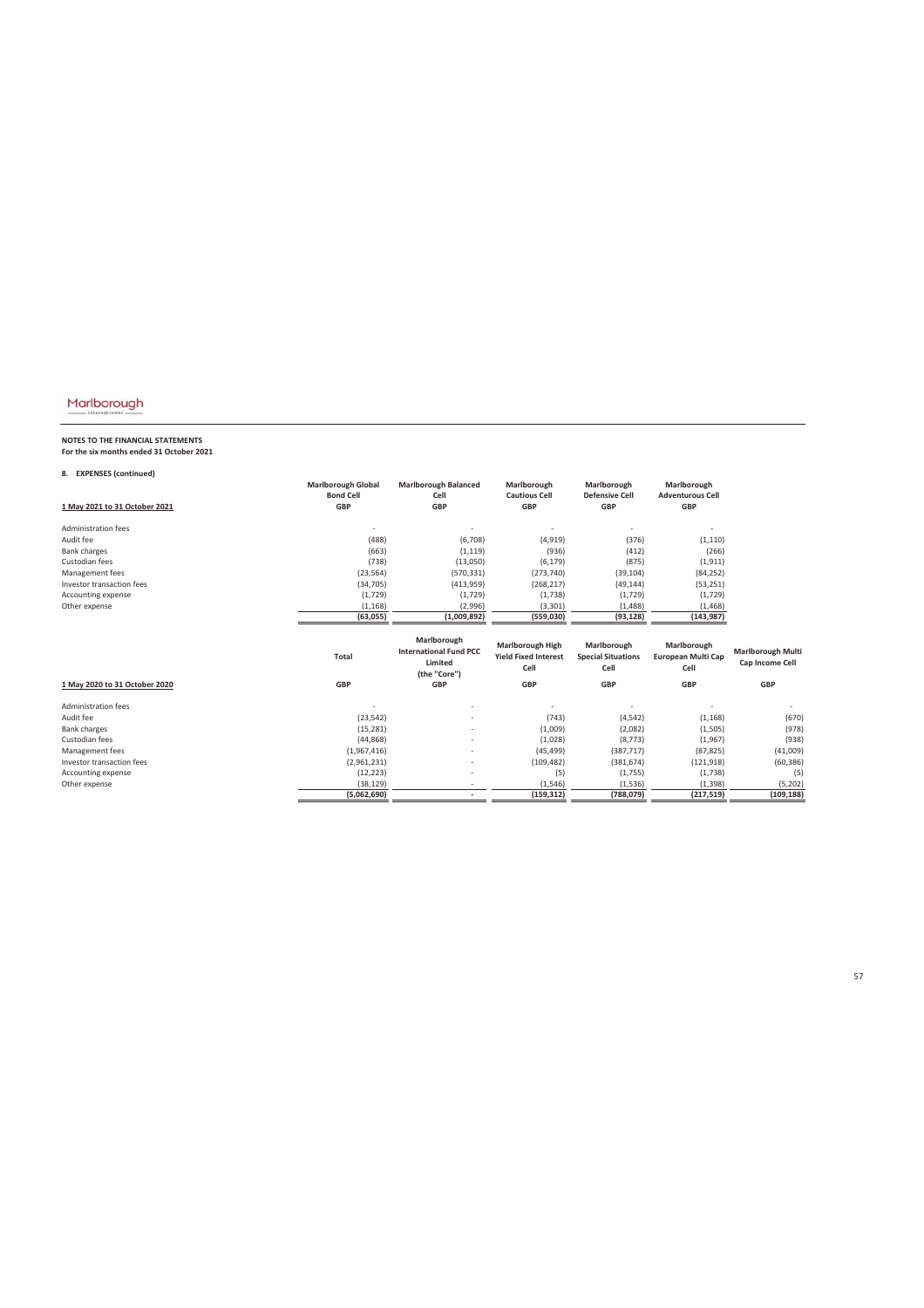# **NOTES TO THE FINANCIAL STATEMENTS For the six months ended 31 October 2021**

### **8. EXPENSES (continued)**

| ο.<br>LAFLIVJLJ (LUIILIIIUCU) |                                                |                                         |                                               |                                                   |                                   |                                                   |
|-------------------------------|------------------------------------------------|-----------------------------------------|-----------------------------------------------|---------------------------------------------------|-----------------------------------|---------------------------------------------------|
|                               | <b>Marlborough UK Micro</b><br>Cap Growth Cell | Marlborough UK Multi<br>Cap Growth Cell | <b>Marlborough Bond</b><br><b>Income Cell</b> | <b>Marlborough Far</b><br><b>East Growth Cell</b> | <b>Marlborough Global</b><br>Cell | <b>Marlborough US</b><br>Multi Cap Income<br>Cell |
| 1 May 2020 to 31 October 2020 | GBP                                            | <b>GBP</b>                              | <b>GBP</b>                                    | <b>GBP</b>                                        | <b>GBP</b>                        | <b>GBP</b>                                        |
| Administration fees           |                                                |                                         |                                               |                                                   |                                   |                                                   |
| Audit fee                     | (1,076)                                        | (880)                                   | (58)                                          | (311)                                             | (44)                              | (399)                                             |
| <b>Bank charges</b>           | (1,054)                                        | (839)                                   | (239)                                         | (547)                                             | (163)                             | (1, 579)                                          |
| Custodian fees                | (1,835)                                        | (1, 457)                                | (82)                                          | (454)                                             | (61)                              | (1, 277)                                          |
| Management fees               | (82, 308)                                      | (64, 238)                               | (3,071)                                       | (19, 545)                                         | (2, 475)                          | (56, 264)                                         |
| Investor transaction fees     | (137, 476)                                     | (109,090)                               | (1, 569)                                      | (36,093)                                          | (2, 446)                          | (129, 823)                                        |
| Accounting expense            | (1,738)                                        | (1,738)                                 | (5)                                           | (5)                                               | (5)                               | (5)                                               |
| Other expense                 | (1, 598)                                       | (1,681)                                 | (627)                                         | (1, 305)                                          | (705)                             | (1,603)                                           |
|                               | (227, 085)                                     | (179, 923)                              | (5,651)                                       | (58, 260)                                         | (5,899)                           | (190, 950)                                        |
|                               | <b>Marlborough Global</b>                      | <b>Marlborough Balanced</b>             | Marlborough                                   | Marlborough                                       | Marlborough                       |                                                   |
|                               | <b>Bond Cell</b>                               | Cell                                    | <b>Cautious Cell</b>                          | <b>Defensive Cell</b>                             | <b>Adventurous Cell</b>           |                                                   |
| 1 May 2020 to 31 October 2020 | <b>GBP</b>                                     | <b>GBP</b>                              | <b>GBP</b>                                    | <b>GBP</b>                                        | <b>GBP</b>                        |                                                   |
| Administration fees           |                                                |                                         |                                               |                                                   |                                   |                                                   |
| Audit fee                     | (491)                                          | (6, 745)                                | (4, 919)                                      | (379)                                             | (1, 117)                          |                                                   |
| <b>Bank charges</b>           | (1,005)                                        | (1, 849)                                | (1,093)                                       | (510)                                             | (829)                             |                                                   |
| Custodian fees                | (1, 132)                                       | (14, 392)                               | (8, 473)                                      | (970)                                             | (2,029)                           |                                                   |
| Management fees               | (36, 170)                                      | (631, 390)                              | (376, 643)                                    | (43, 382)                                         | (89, 880)                         |                                                   |
| Investor transaction fees     | (94, 420)                                      | (764, 833)                              | (803, 366)                                    | (66, 217)                                         | (142, 438)                        |                                                   |
| Accounting expense            | (5)                                            | (1,738)                                 | (1,738)                                       | (5)                                               | (1,738)                           |                                                   |
| Other expense                 | (1, 342)                                       | (5, 375)                                | (5,964)                                       | (4,024)                                           | (4, 223)                          |                                                   |
|                               | (134, 565)                                     | (1, 426, 322)                           | (1, 202, 196)                                 | (115, 487)                                        | (242, 254)                        |                                                   |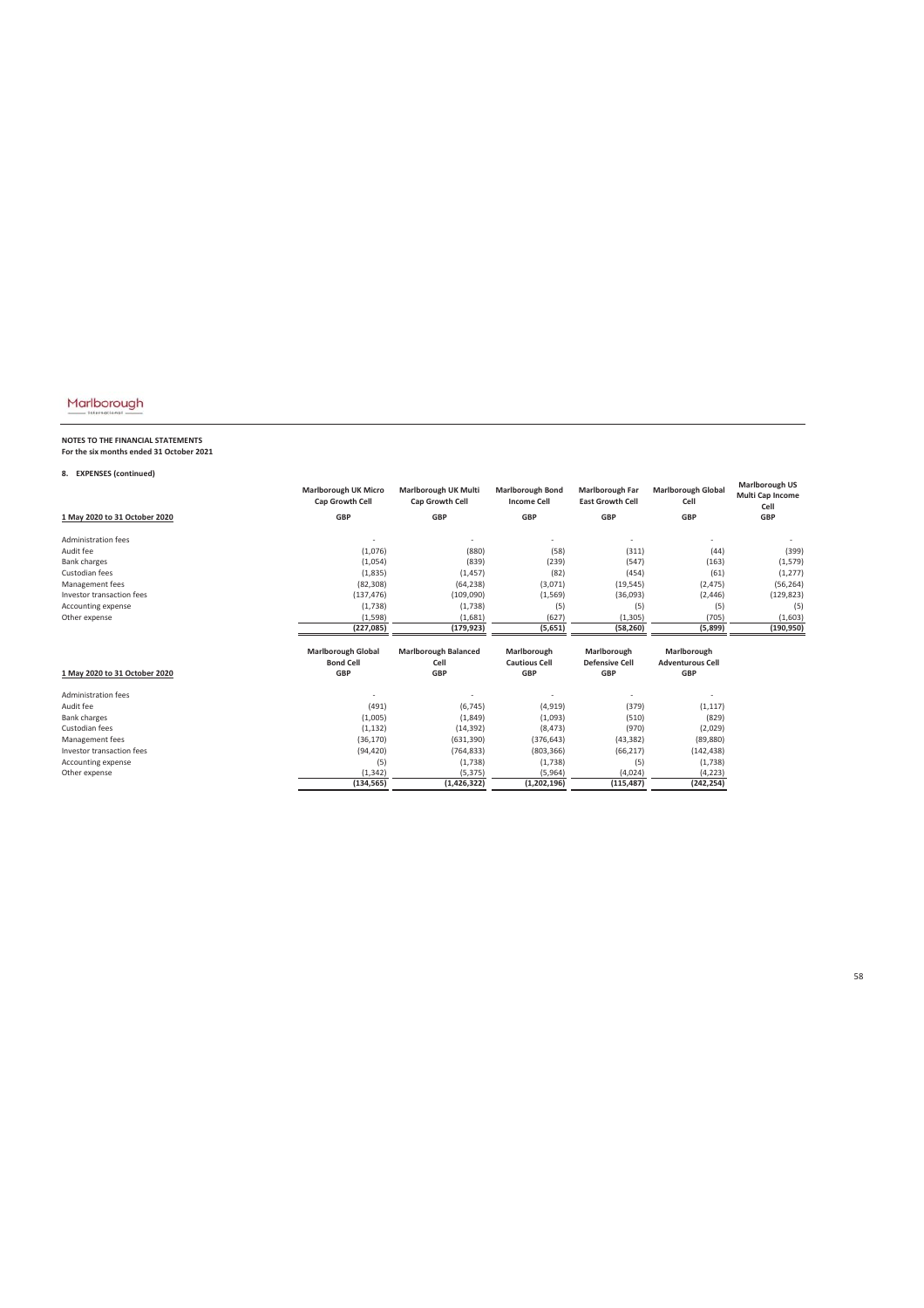# **NOTES TO THE FINANCIAL STATEMENTS For the six months ended 31 October 2021**

### **9. INVESTMENTS**

|                                          | <b>Total</b>                                          | Marlborough<br><b>International Fund PCC</b><br>Limited<br>(the "Core") | <b>Marlborough High</b><br><b>Yield Fixed Interest</b><br>Cell | Marlborough<br><b>Special Situations</b><br>Cell | Marlborough<br><b>European Multi Cap</b><br>Cell | <b>Marlborough Multi</b><br>Cap Income Cell       |
|------------------------------------------|-------------------------------------------------------|-------------------------------------------------------------------------|----------------------------------------------------------------|--------------------------------------------------|--------------------------------------------------|---------------------------------------------------|
| 31 October 2021                          | <b>GBP</b>                                            | <b>GBP</b>                                                              | <b>GBP</b>                                                     | <b>GBP</b>                                       | <b>GBP</b>                                       | <b>GBP</b>                                        |
| Investment - at cost                     | 205,701,714                                           |                                                                         | 5,606,464                                                      | 38,376,895                                       | 11,434,993                                       | 4,435,956                                         |
| Unrealised gain/(loss) on investments    | 65.035.949                                            |                                                                         | (61,033)                                                       | 27,328,455                                       | 7,107,791                                        | 88,664                                            |
|                                          | 270,737,663                                           |                                                                         | 5,545,431                                                      | 65,705,350                                       | 18,542,784                                       | 4,524,620                                         |
|                                          | <b>Marlborough UK Micro</b><br><b>Cap Growth Cell</b> | Marlborough UK Multi<br><b>Cap Growth Cell</b>                          | <b>Marlborough Bond</b><br><b>Income Cell</b>                  | Marlborough Far<br><b>East Growth Cell</b>       | <b>Marlborough Global</b><br>Cell                | <b>Marlborough US</b><br>Multi Cap Income<br>Cell |
| 31 October 2021                          | <b>GBP</b>                                            | <b>GBP</b>                                                              | <b>GBP</b>                                                     | <b>GBP</b>                                       | <b>GBP</b>                                       | <b>GBP</b>                                        |
| Investment - at cost                     | 9,624,208                                             | 6,689,379                                                               | 367,581                                                        | 2,334,901                                        | 294,118                                          | 6,543,706                                         |
| Unrealised gains/(losses) on investments | 5,678,570                                             | 2,095,115                                                               | (5,876)                                                        | 426,342                                          | 84,488                                           | 1,266,196                                         |
|                                          | 15,302,778                                            | 8,784,494                                                               | 361,705                                                        | 2,761,243                                        | 378,606                                          | 7,809,902                                         |
|                                          | <b>Marlborough Global</b><br><b>Bond Cell</b>         | <b>Marlborough Balanced</b><br>Cell                                     | Marlborough<br><b>Cautious Cell</b>                            | Marlborough<br><b>Defensive Cell</b>             | Marlborough<br><b>Adventurous Cell</b>           |                                                   |
| 31 October 2021                          | <b>GBP</b>                                            | <b>GBP</b>                                                              | <b>GBP</b>                                                     | <b>GBP</b>                                       | <b>GBP</b>                                       |                                                   |
| Investment - at cost                     | 4,509,052                                             | 67,278,084                                                              | 33,330,548                                                     | 5,192,025                                        | 9,683,804                                        |                                                   |
| Unrealised (loss)/gains on investments   | (161, 100)                                            | 15,289,703                                                              | 3,103,443                                                      | 94,660                                           | 2,700,531                                        |                                                   |
|                                          | 4,347,952                                             | 82,567,787                                                              | 36,433,991                                                     | 5,286,685                                        | 12,384,335                                       |                                                   |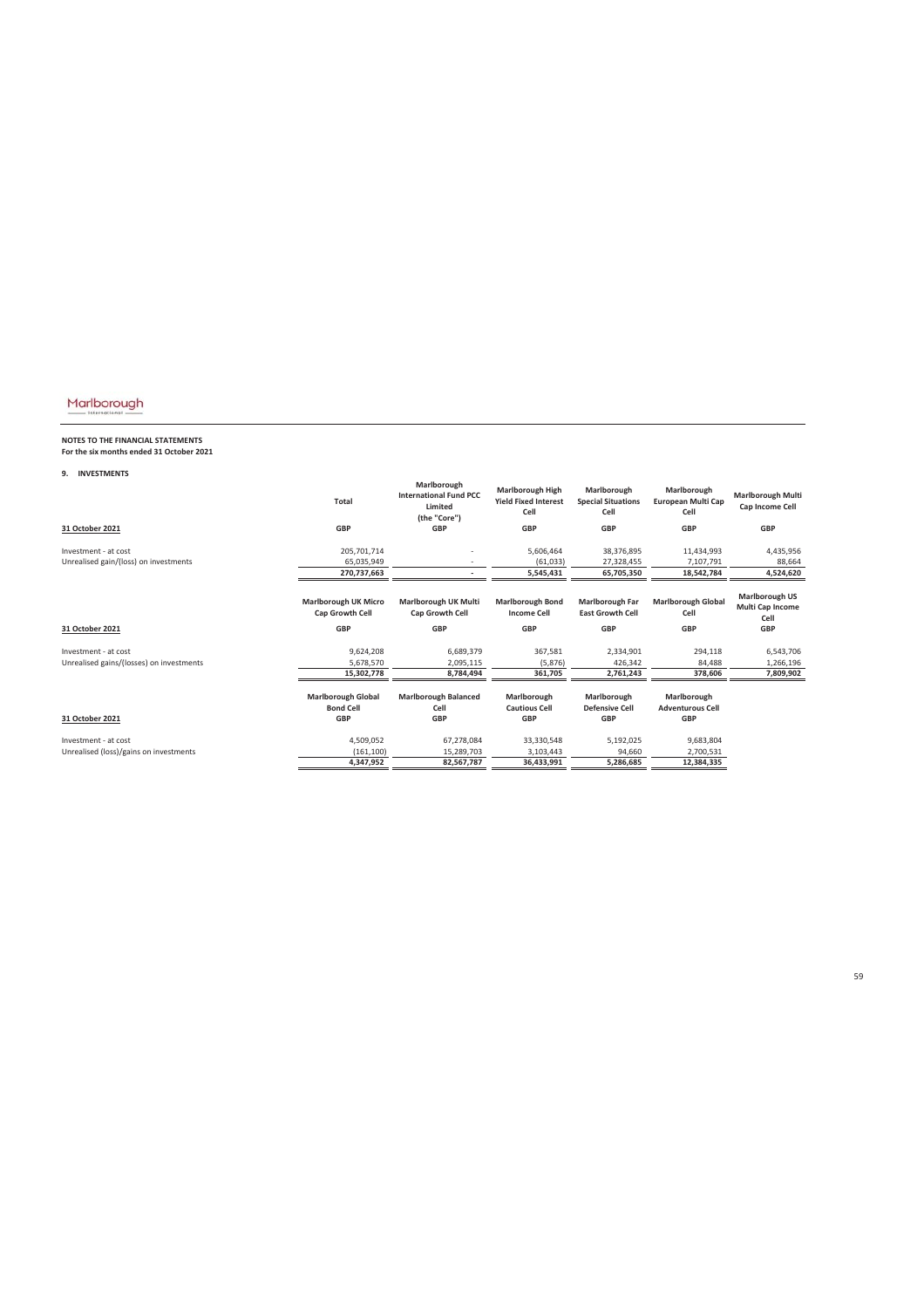# **NOTES TO THE FINANCIAL STATEMENTS For the six months ended 31 October 2021**

### **9. INVESTMENTS (continued)**

|                                         | <b>Total</b>                                                        | Marlborough<br><b>International Fund PCC</b><br>Limited<br>(the "Core") | <b>Marlborough High</b><br><b>Yield Fixed Interest</b><br>Cell | Marlborough<br><b>Special Situations</b><br>Cell         | Marlborough<br><b>European Multi Cap</b><br>Cell | <b>Marlborough Multi</b><br>Cap Income Cell                     |
|-----------------------------------------|---------------------------------------------------------------------|-------------------------------------------------------------------------|----------------------------------------------------------------|----------------------------------------------------------|--------------------------------------------------|-----------------------------------------------------------------|
| 30 April 2021                           | <b>GBP</b>                                                          | <b>GBP</b>                                                              | <b>GBP</b>                                                     | <b>GBP</b>                                               | <b>GBP</b>                                       | <b>GBP</b>                                                      |
| Investment - at cost                    | 223,359,492                                                         |                                                                         | 5,821,495                                                      | 41,631,552                                               | 10,340,547                                       | 4,881,065                                                       |
| Unrealised gain/(losses) on investments | 65.247.211                                                          |                                                                         | (12, 665)                                                      | 28,197,098                                               | 5,845,979                                        | (96, 278)                                                       |
|                                         | 288,606,703                                                         |                                                                         | 5,808,830                                                      | 69,828,650                                               | 16,186,526                                       | 4,784,787                                                       |
|                                         | <b>Marlborough UK Micro</b><br><b>Cap Growth Cell</b><br><b>GBP</b> | Marlborough UK Multi<br><b>Cap Growth Cell</b><br><b>GBP</b>            | <b>Marlborough Bond</b><br><b>Income Cell</b><br><b>GBP</b>    | Marlborough Far<br><b>East Growth Cell</b><br><b>GBP</b> | <b>Marlborough Global</b><br>Cell<br><b>GBP</b>  | <b>Marlborough US</b><br>Multi Cap Income<br>Cell<br><b>GBP</b> |
| 30 April 2021                           |                                                                     |                                                                         |                                                                |                                                          |                                                  |                                                                 |
| Investment - at cost                    | 9,867,060                                                           | 7,072,658                                                               | 488,429                                                        | 2,385,080                                                | 344,344                                          | 7,303,594                                                       |
| Unrealised gain/(losses) on investments | 5,509,735                                                           | 1,779,824                                                               | (2,701)                                                        | 522,563                                                  | 94,885                                           | 1,182,057                                                       |
|                                         | 15,376,795                                                          | 8,852,482                                                               | 485,728                                                        | 2,907,643                                                | 439,229                                          | 8,485,651                                                       |
|                                         | <b>Marlborough Global</b><br><b>Bond Cell</b>                       | <b>Marlborough Balanced</b><br>Cell                                     | Marlborough<br><b>Cautious Cell</b>                            | Marlborough<br><b>Defensive Cell</b>                     | Marlborough<br><b>Adventurous Cell</b>           |                                                                 |
| 30 April 2021                           | <b>GBP</b>                                                          | <b>GBP</b>                                                              | <b>GBP</b>                                                     | <b>GBP</b>                                               | <b>GBP</b>                                       |                                                                 |
| Investment - at cost                    | 5,271,934                                                           | 72,555,985                                                              | 39,765,733                                                     | 5,802,737                                                | 9,827,279                                        |                                                                 |
| Unrealised (losses)/gain on investments | (183, 520)                                                          | 16,110,220                                                              | 3,674,435                                                      | 153,377                                                  | 2,472,202                                        |                                                                 |
|                                         | 5,088,414                                                           | 88,666,205                                                              | 43,440,168                                                     | 5,956,114                                                | 12,299,481                                       |                                                                 |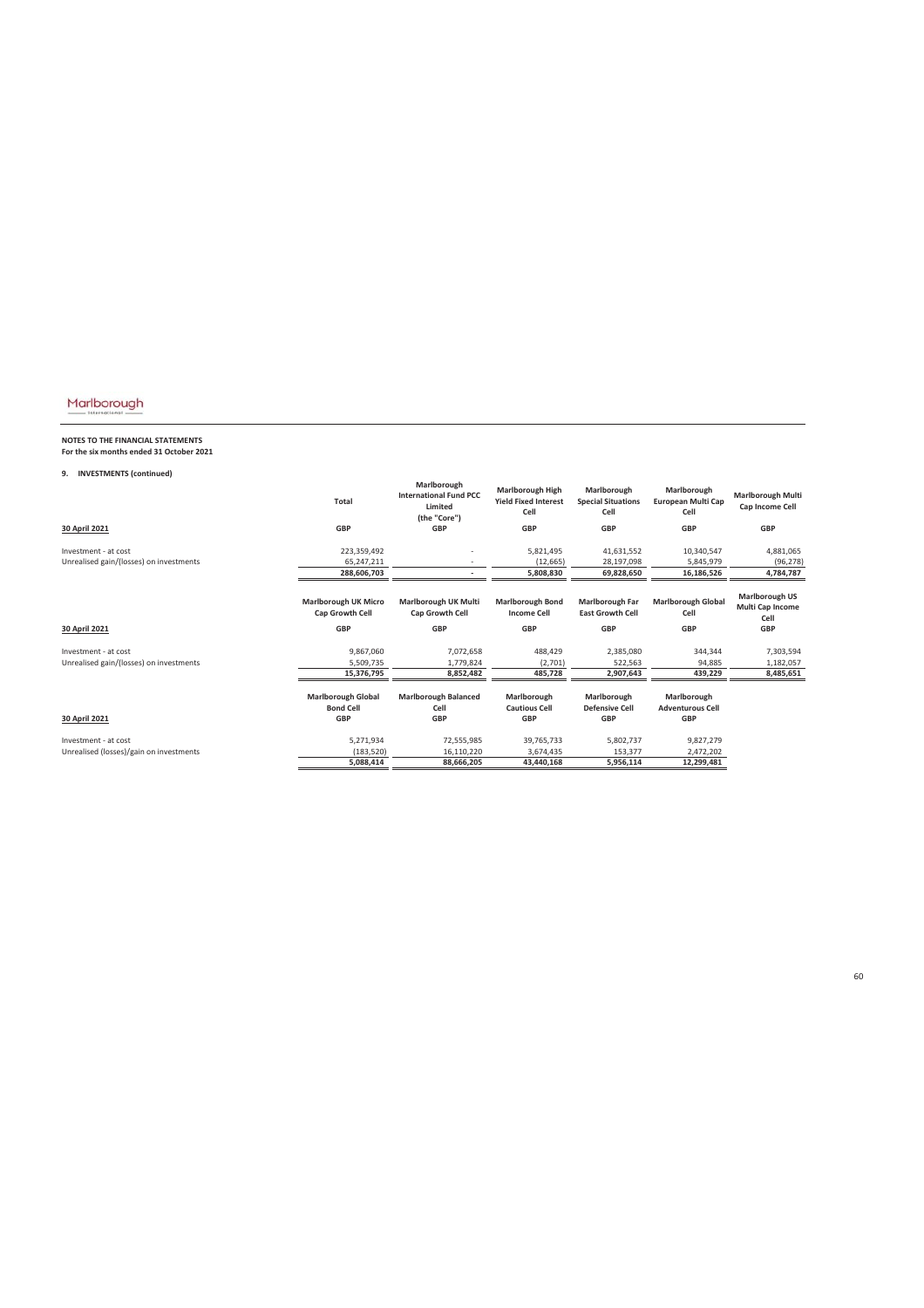# **NOTES TO THE FINANCIAL STATEMENTS For the six months ended 31 October 2021**

**10. RECEIVABLES**

|                                   |              |                            | Marlborough               | Marlborough               |                           | Marlborough UK          |
|-----------------------------------|--------------|----------------------------|---------------------------|---------------------------|---------------------------|-------------------------|
|                                   |              | Marlborough High Yield     | <b>Special Situations</b> | <b>European Multi-Cap</b> | <b>Marlborough Multi-</b> | Micro-Cap Growth        |
|                                   | <b>Total</b> | <b>Fixed Interest Cell</b> | Cell                      | Cell                      | Cap Income Cell           | Cell                    |
| 31 October 2021                   | <b>GBP</b>   | <b>GBP</b>                 | <b>GBP</b>                | <b>GBP</b>                | <b>GBP</b>                | <b>GBP</b>              |
| Dividends/interest receivable     | 844,963      | 62,163                     |                           | 152,873                   |                           |                         |
| Amounts due from brokers          | 326,400      | 32,080                     |                           | 57,680                    | 16,880                    | 45,980                  |
| Deferred commissions              | 2,816,388    | 134,931                    | 534,248                   | 191,671                   | 64,631                    | 178,173                 |
| Other receivables and prepayments | 289,310      | 8,756                      | 54,202                    | 15,074                    | 7,392                     | 12,961                  |
|                                   | 4,277,062    | 237,930                    | 588,450                   | 417,298                   | 88,903                    | 237,114                 |
|                                   |              |                            |                           |                           |                           |                         |
|                                   |              |                            |                           |                           |                           | <b>Marlborough US</b>   |
|                                   |              | Marlborough UK Multi-      | <b>Marlborough Bond</b>   | <b>Marlborough Far</b>    | Marlborough               | Multi-Cap Income        |
|                                   |              | Cap Growth Cell            | <b>Income Cell</b>        | <b>East Growth Cell</b>   | <b>Global Cell</b>        | Cell                    |
| 31 October 2021                   |              | <b>GBP</b>                 | <b>GBP</b>                | <b>GBP</b>                | <b>GBP</b>                | <b>GBP</b>              |
| Dividends/interest receivable     |              |                            |                           |                           |                           | 93,765                  |
| Amounts due from brokers          |              | 72,760                     |                           | 27,940                    |                           | 73,080                  |
| Deferred commissions              |              | 85,332                     | 4,029                     | 36,601                    | 3,283                     | 154,018                 |
| Other receivables and prepayments |              | 10,509                     | 13,500                    | 7,025                     | 22,528                    | 13,385                  |
|                                   |              | 168,601                    | 17,529                    | 71,566                    | 25,811                    | 334,248                 |
|                                   |              | <b>Marlborough Global</b>  | Marlborough               | Marlborough               | Marlborough               | Marlborough             |
|                                   |              | <b>Bond Cell</b>           | <b>Balanced Cell</b>      | <b>Cautious Cell</b>      | <b>Defensive Cell</b>     | <b>Adventurous Cell</b> |
| 31 October 2021                   |              | <b>GBP</b>                 | <b>GBP</b>                | <b>GBP</b>                | <b>GBP</b>                | <b>GBP</b>              |
| Dividends/interest receivable     |              |                            | 330,294                   | 106,761                   | 11,729                    | 87,378                  |
| Amounts due from brokers          |              |                            |                           |                           |                           |                         |
| Deferred commissions              |              | 64,492                     | 830,080                   | 345,477                   | 81,131                    | 108,291                 |
| Other receivables and prepayments |              | 6,065                      | 64,274                    | 26,697                    | 15,105                    | 11,837                  |
|                                   |              | 70,557                     | 1,224,648                 | 478,935                   | 107,965                   | 207,506                 |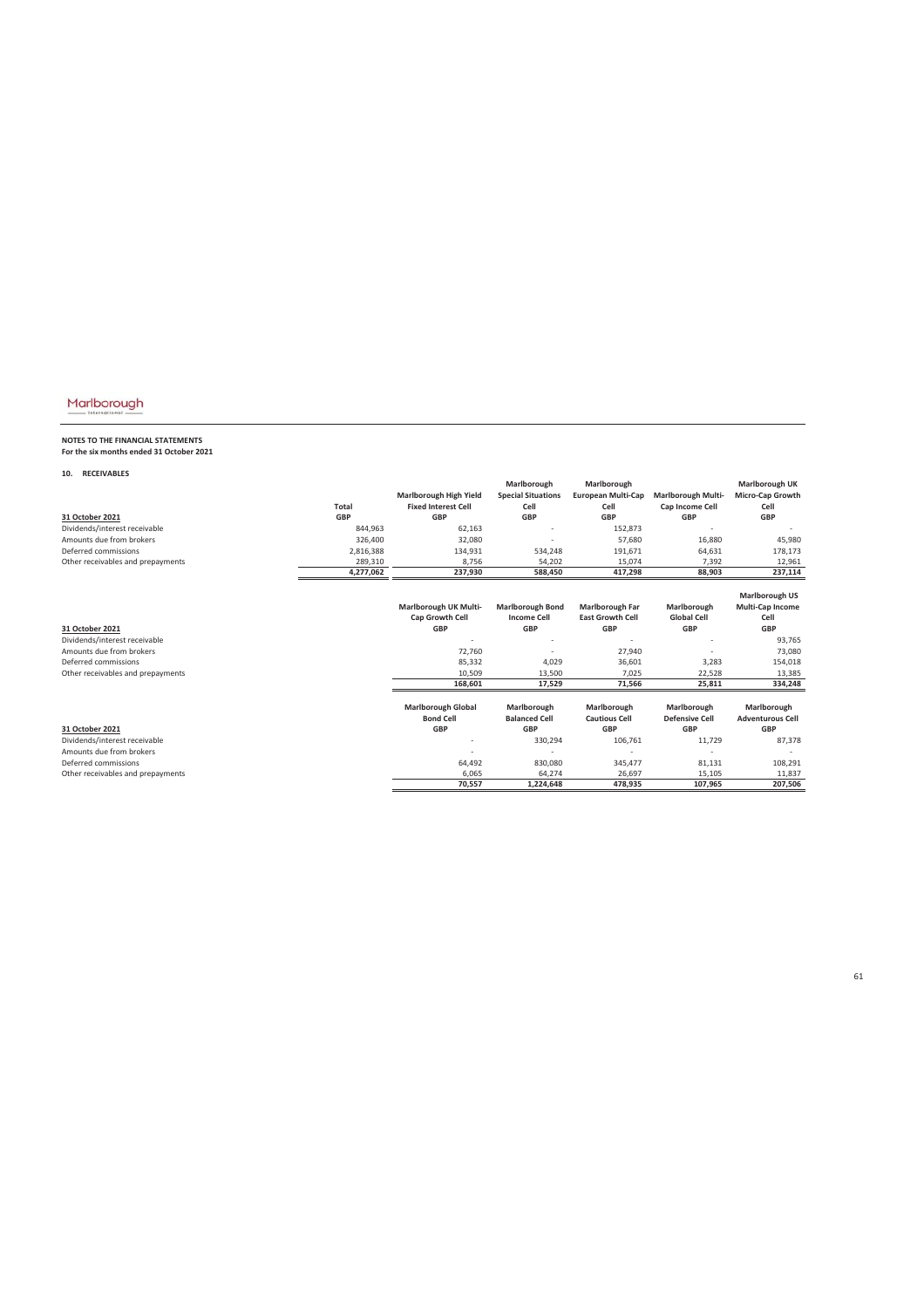# **NOTES TO THE FINANCIAL STATEMENTS For the six months ended 31 October 2021**

### **10. RECEIVABLES (continued)**

| Marlborough High Yield<br><b>Special Situations</b><br><b>European Multi-Cap</b><br><b>Marlborough Multi-</b><br>Micro-Cap Growth<br><b>Fixed Interest Cell</b><br><b>Total</b><br>Cell<br>Cell<br>Cap Income Cell<br>Cell<br><b>GBP</b><br><b>GBP</b><br><b>GBP</b><br><b>GBP</b><br><b>GBP</b><br><b>GBP</b><br>30 April 2021<br>Dividends/interest receivable<br>56,180<br>180,139<br>Amounts due from brokers<br>918.900<br>51,580<br>69,780<br>24,880<br>594,940<br>Deferred commissions<br>3,752,120<br>125,413<br>84,165<br>641,117<br>185,465<br>189,418<br>Other receivables and prepayments<br>289,239<br>7.703<br>58,860<br>13.973<br>6,476<br>13,172<br>5,140,398<br>214,176<br>1,294,917<br>142,221<br>272,370<br>199,438<br>Marlborough US<br>Marlborough UK Multi-<br><b>Marlborough Bond</b><br>Multi-Cap Income<br><b>Marlborough Far</b><br><b>Marlborough Global</b><br>Cap Growth Cell<br><b>East Growth Cell</b><br><b>Income Cell</b><br>Cell<br>Cell<br><b>GBP</b><br><b>GBP</b><br><b>GBP</b><br><b>GBP</b><br><b>GBP</b><br>Dividends/interest receivable<br>Amounts due from brokers<br>7,680<br>52,080<br>Deferred commissions<br>104,865<br>42,685<br>6,288<br>6,041<br>215,981<br>11.168<br>9.781<br>5.462<br>18.872<br>Other receivables and prepayments<br>11,799<br>116,033<br>15,822<br>55,827<br>25,160<br>279,860<br><b>Marlborough Global</b><br>Marlborough<br>Marlborough<br>Marlborough<br>Marlborough<br><b>Bond Cell</b><br><b>Balanced Cell</b><br><b>Cautious Cell</b><br><b>Defensive Cell</b><br><b>Adventurous Cell</b> |  | Marlborough | Marlborough | Marlborough UK |
|-----------------------------------------------------------------------------------------------------------------------------------------------------------------------------------------------------------------------------------------------------------------------------------------------------------------------------------------------------------------------------------------------------------------------------------------------------------------------------------------------------------------------------------------------------------------------------------------------------------------------------------------------------------------------------------------------------------------------------------------------------------------------------------------------------------------------------------------------------------------------------------------------------------------------------------------------------------------------------------------------------------------------------------------------------------------------------------------------------------------------------------------------------------------------------------------------------------------------------------------------------------------------------------------------------------------------------------------------------------------------------------------------------------------------------------------------------------------------------------------------------------------------------------------------------------------------|--|-------------|-------------|----------------|
|                                                                                                                                                                                                                                                                                                                                                                                                                                                                                                                                                                                                                                                                                                                                                                                                                                                                                                                                                                                                                                                                                                                                                                                                                                                                                                                                                                                                                                                                                                                                                                       |  |             |             |                |
|                                                                                                                                                                                                                                                                                                                                                                                                                                                                                                                                                                                                                                                                                                                                                                                                                                                                                                                                                                                                                                                                                                                                                                                                                                                                                                                                                                                                                                                                                                                                                                       |  |             |             |                |
|                                                                                                                                                                                                                                                                                                                                                                                                                                                                                                                                                                                                                                                                                                                                                                                                                                                                                                                                                                                                                                                                                                                                                                                                                                                                                                                                                                                                                                                                                                                                                                       |  |             |             |                |
|                                                                                                                                                                                                                                                                                                                                                                                                                                                                                                                                                                                                                                                                                                                                                                                                                                                                                                                                                                                                                                                                                                                                                                                                                                                                                                                                                                                                                                                                                                                                                                       |  |             |             |                |
|                                                                                                                                                                                                                                                                                                                                                                                                                                                                                                                                                                                                                                                                                                                                                                                                                                                                                                                                                                                                                                                                                                                                                                                                                                                                                                                                                                                                                                                                                                                                                                       |  |             |             |                |
|                                                                                                                                                                                                                                                                                                                                                                                                                                                                                                                                                                                                                                                                                                                                                                                                                                                                                                                                                                                                                                                                                                                                                                                                                                                                                                                                                                                                                                                                                                                                                                       |  |             |             |                |
|                                                                                                                                                                                                                                                                                                                                                                                                                                                                                                                                                                                                                                                                                                                                                                                                                                                                                                                                                                                                                                                                                                                                                                                                                                                                                                                                                                                                                                                                                                                                                                       |  |             |             |                |
|                                                                                                                                                                                                                                                                                                                                                                                                                                                                                                                                                                                                                                                                                                                                                                                                                                                                                                                                                                                                                                                                                                                                                                                                                                                                                                                                                                                                                                                                                                                                                                       |  |             |             |                |
|                                                                                                                                                                                                                                                                                                                                                                                                                                                                                                                                                                                                                                                                                                                                                                                                                                                                                                                                                                                                                                                                                                                                                                                                                                                                                                                                                                                                                                                                                                                                                                       |  |             |             |                |
|                                                                                                                                                                                                                                                                                                                                                                                                                                                                                                                                                                                                                                                                                                                                                                                                                                                                                                                                                                                                                                                                                                                                                                                                                                                                                                                                                                                                                                                                                                                                                                       |  |             |             |                |
|                                                                                                                                                                                                                                                                                                                                                                                                                                                                                                                                                                                                                                                                                                                                                                                                                                                                                                                                                                                                                                                                                                                                                                                                                                                                                                                                                                                                                                                                                                                                                                       |  |             |             |                |
|                                                                                                                                                                                                                                                                                                                                                                                                                                                                                                                                                                                                                                                                                                                                                                                                                                                                                                                                                                                                                                                                                                                                                                                                                                                                                                                                                                                                                                                                                                                                                                       |  |             |             |                |
|                                                                                                                                                                                                                                                                                                                                                                                                                                                                                                                                                                                                                                                                                                                                                                                                                                                                                                                                                                                                                                                                                                                                                                                                                                                                                                                                                                                                                                                                                                                                                                       |  |             |             |                |
|                                                                                                                                                                                                                                                                                                                                                                                                                                                                                                                                                                                                                                                                                                                                                                                                                                                                                                                                                                                                                                                                                                                                                                                                                                                                                                                                                                                                                                                                                                                                                                       |  |             |             |                |
|                                                                                                                                                                                                                                                                                                                                                                                                                                                                                                                                                                                                                                                                                                                                                                                                                                                                                                                                                                                                                                                                                                                                                                                                                                                                                                                                                                                                                                                                                                                                                                       |  |             |             |                |
|                                                                                                                                                                                                                                                                                                                                                                                                                                                                                                                                                                                                                                                                                                                                                                                                                                                                                                                                                                                                                                                                                                                                                                                                                                                                                                                                                                                                                                                                                                                                                                       |  |             |             |                |
|                                                                                                                                                                                                                                                                                                                                                                                                                                                                                                                                                                                                                                                                                                                                                                                                                                                                                                                                                                                                                                                                                                                                                                                                                                                                                                                                                                                                                                                                                                                                                                       |  |             |             |                |
|                                                                                                                                                                                                                                                                                                                                                                                                                                                                                                                                                                                                                                                                                                                                                                                                                                                                                                                                                                                                                                                                                                                                                                                                                                                                                                                                                                                                                                                                                                                                                                       |  |             |             |                |
|                                                                                                                                                                                                                                                                                                                                                                                                                                                                                                                                                                                                                                                                                                                                                                                                                                                                                                                                                                                                                                                                                                                                                                                                                                                                                                                                                                                                                                                                                                                                                                       |  |             |             |                |
|                                                                                                                                                                                                                                                                                                                                                                                                                                                                                                                                                                                                                                                                                                                                                                                                                                                                                                                                                                                                                                                                                                                                                                                                                                                                                                                                                                                                                                                                                                                                                                       |  |             |             |                |
| <b>GBP</b><br><b>GBP</b><br><b>GBP</b><br><b>GBP</b><br><b>GBP</b>                                                                                                                                                                                                                                                                                                                                                                                                                                                                                                                                                                                                                                                                                                                                                                                                                                                                                                                                                                                                                                                                                                                                                                                                                                                                                                                                                                                                                                                                                                    |  |             |             |                |
| Dividends/interest receivable<br>66,228<br>50,955<br>6,776                                                                                                                                                                                                                                                                                                                                                                                                                                                                                                                                                                                                                                                                                                                                                                                                                                                                                                                                                                                                                                                                                                                                                                                                                                                                                                                                                                                                                                                                                                            |  |             |             |                |
| Amounts due from brokers<br>117,960                                                                                                                                                                                                                                                                                                                                                                                                                                                                                                                                                                                                                                                                                                                                                                                                                                                                                                                                                                                                                                                                                                                                                                                                                                                                                                                                                                                                                                                                                                                                   |  |             |             |                |
| Deferred commissions                                                                                                                                                                                                                                                                                                                                                                                                                                                                                                                                                                                                                                                                                                                                                                                                                                                                                                                                                                                                                                                                                                                                                                                                                                                                                                                                                                                                                                                                                                                                                  |  |             |             |                |
| 86,185<br>1,167,121<br>621,442<br>132,106<br>143,828                                                                                                                                                                                                                                                                                                                                                                                                                                                                                                                                                                                                                                                                                                                                                                                                                                                                                                                                                                                                                                                                                                                                                                                                                                                                                                                                                                                                                                                                                                                  |  |             |             |                |
| 5,522<br>72,328<br>32,792<br>8,684<br>12,647<br>Other receivables and prepayments<br>156,475<br>209.667<br>1,305,677<br>705,189<br>147,566                                                                                                                                                                                                                                                                                                                                                                                                                                                                                                                                                                                                                                                                                                                                                                                                                                                                                                                                                                                                                                                                                                                                                                                                                                                                                                                                                                                                                            |  |             |             |                |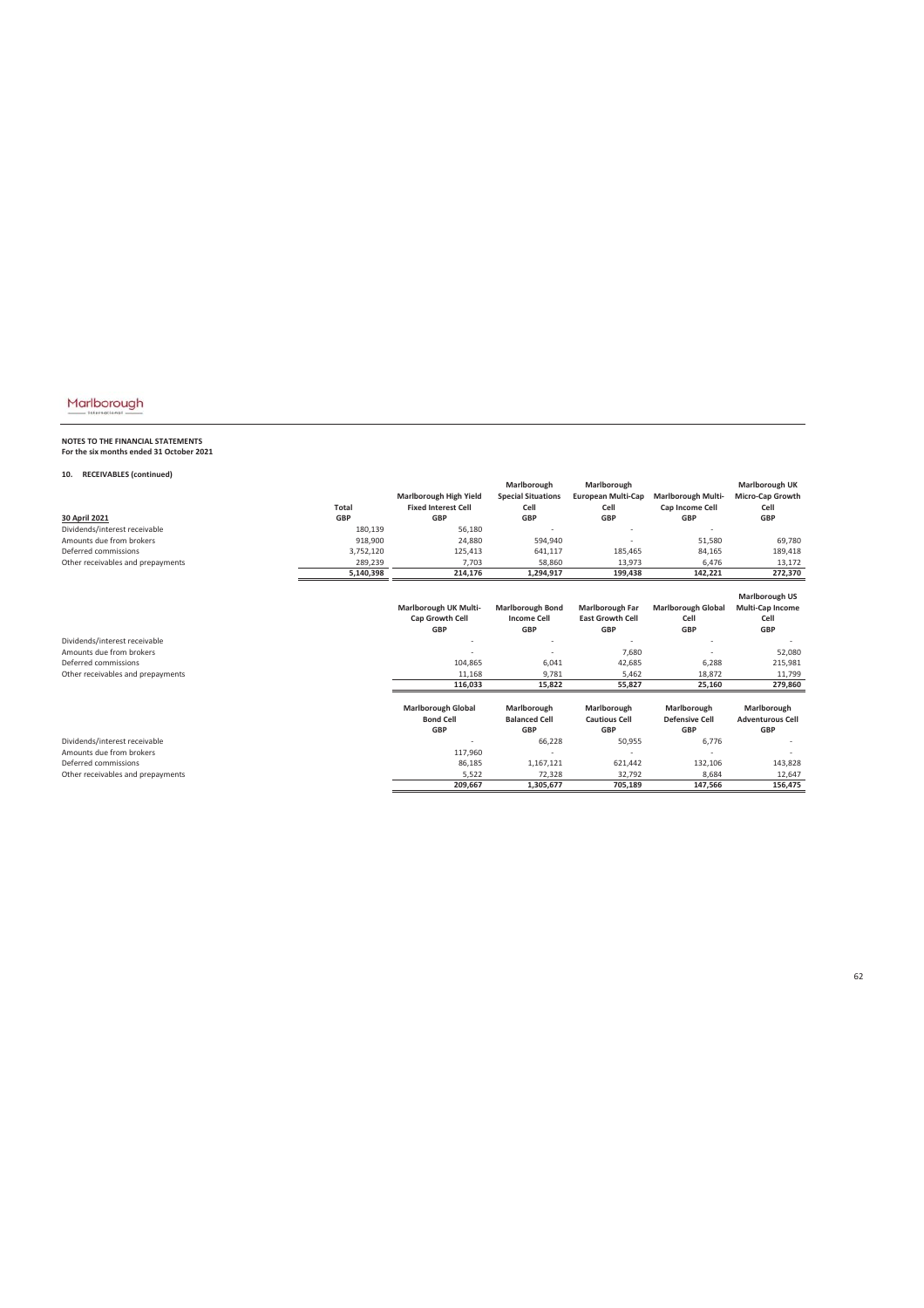# **NOTES TO THE FINANCIAL STATEMENTS For the six months ended 31 October 2021**

**11. PAYABLES**

|                                       | <b>Total</b>                                   | Marlborough<br><b>International Fund PCC</b><br>Limited<br>(the "Core") | <b>Marlborough High</b><br><b>Yield Fixed Interest</b><br>Cell | Marlborough<br><b>Special Situations</b><br>Cell | Marlborough<br>European Multi Cap<br>Cell | <b>Marlborough Multi</b><br>Cap Income Cell       |
|---------------------------------------|------------------------------------------------|-------------------------------------------------------------------------|----------------------------------------------------------------|--------------------------------------------------|-------------------------------------------|---------------------------------------------------|
| 31 October 2021                       | <b>GBP</b>                                     | <b>GBP</b>                                                              | <b>GBP</b>                                                     | <b>GBP</b>                                       | <b>GBP</b>                                | <b>GBP</b>                                        |
| Management fee payable                | 291,609                                        |                                                                         | 6,484                                                          | 71,418                                           | 19,725                                    | 4,962                                             |
| Accounting fees payable               | 51,698                                         |                                                                         | 3,438                                                          | 3,556                                            | 3,438                                     | 3,438                                             |
| Administration fees payable           | 2,625                                          | $\overline{\phantom{a}}$                                                | ٠                                                              |                                                  |                                           |                                                   |
| Audit fees payable                    | 70,375                                         |                                                                         | 2,219                                                          | 13,575                                           | 3,489                                     | 2,002                                             |
| Custodian fees payable                | 28,636                                         |                                                                         | 591                                                            | 7,033                                            | 1,842                                     | 506                                               |
| Fees payable re investor transactions | 85,965                                         |                                                                         | 322                                                            | 11,311                                           | 13,976                                    | 3,015                                             |
|                                       | 530,908                                        |                                                                         | 13,054                                                         | 106,893                                          | 42,470                                    | 13,923                                            |
|                                       | <b>Marlborough UK Micro</b><br>Cap Growth Cell | Marlborough UK Multi<br>Cap Growth Cell                                 | <b>Marlborough Bond</b><br><b>Income Cell</b>                  | Marlborough Far<br><b>East Growth Cell</b>       | <b>Marlborough Global</b><br>Cell         | <b>Marlborough US</b><br>Multi Cap Income<br>Cell |
| 31 October 2021                       | <b>GBP</b>                                     | <b>GBP</b>                                                              | <b>GBP</b>                                                     | <b>GBP</b>                                       | <b>GBP</b>                                | <b>GBP</b>                                        |
| Management fee payable                | 16,919                                         | 9.276                                                                   |                                                                | 2,924                                            |                                           | 8,338                                             |
| Accounting fees payable               | 3,438                                          | 3,438                                                                   | 3,438                                                          | 3,438                                            | 3,438                                     | 3,438                                             |
| Administration fees payable           | 2,625                                          | $\overline{\phantom{a}}$                                                |                                                                | $\overline{\phantom{a}}$                         |                                           |                                                   |
| Audit fees payable                    | 3,215                                          | 2,630                                                                   | 174                                                            | 929                                              | 131                                       | 1,191                                             |
| Custodian fees payable                | 1,607                                          | 926                                                                     | 40                                                             | 290                                              | 41                                        | 794                                               |
|                                       |                                                |                                                                         |                                                                |                                                  |                                           |                                                   |
| Fees payable re investor transactions | 9,935                                          | 5,737                                                                   | 5                                                              | 4,815                                            | 12                                        | 12,062                                            |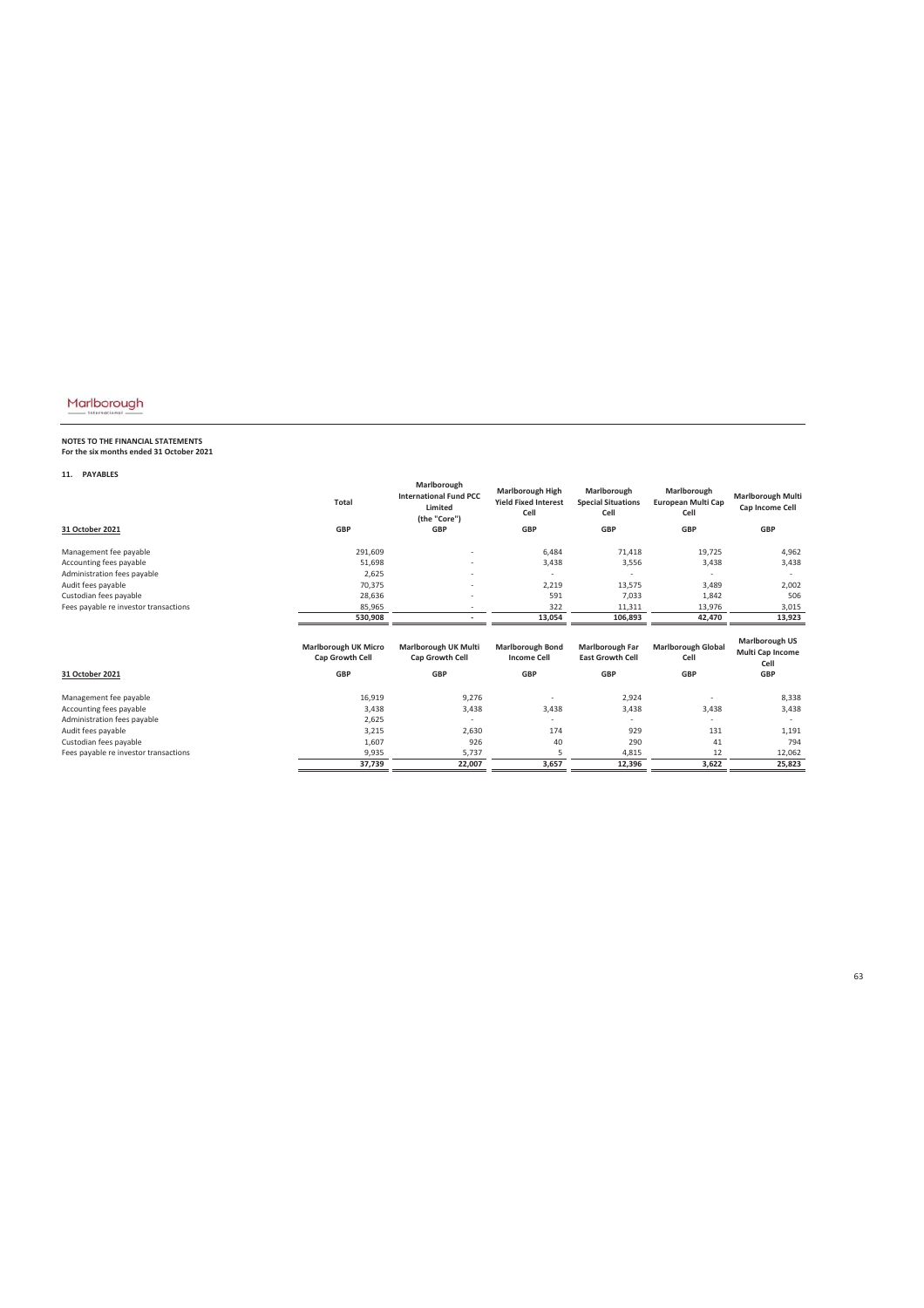# **NOTES TO THE FINANCIAL STATEMENTS For the six months ended 31 October 2021**

### **11. PAYABLES (continued)**

| 31 October 2021                       | <b>Marlborough Global</b><br><b>Bond Cell</b><br><b>GBP</b> | <b>Marlborough Balanced</b><br>Cell<br><b>GBP</b>              | Marlborough<br><b>Cautious Cell</b><br><b>GBP</b>      | Marlborough<br><b>Defensive Cell</b><br><b>GBP</b> | Marlborough<br><b>Adventurous Cell</b><br><b>GBP</b> |                                             |
|---------------------------------------|-------------------------------------------------------------|----------------------------------------------------------------|--------------------------------------------------------|----------------------------------------------------|------------------------------------------------------|---------------------------------------------|
| Management fee payable                | 3,424                                                       | 87,705                                                         | 41,326                                                 | 5,822                                              | 13,286                                               |                                             |
| Accounting fees payable               | 3,438                                                       | 3,438                                                          | 3,448                                                  | 3,438                                              | 3,438                                                |                                             |
| Administration fees payable           |                                                             |                                                                |                                                        |                                                    |                                                      |                                             |
| Audit fees payable                    | 1,466                                                       | 20,159                                                         | 14,727                                                 | 1,131                                              | 3,337                                                |                                             |
| Custodian fees payable                | 479                                                         | 8,607                                                          | 4,025                                                  | 577                                                | 1,278                                                |                                             |
| Fees payable re investor transactions | 5,250                                                       | 13,720                                                         | 540                                                    | $\overline{\phantom{a}}$                           | 5,265                                                |                                             |
|                                       | 14.057                                                      | 133.629                                                        | 64.066                                                 | 10,968                                             | 26,604                                               |                                             |
|                                       | Total                                                       | Marlborough<br><b>International Fund PCC</b><br><b>Limitad</b> | <b>Marlborough High</b><br><b>Yield Fixed Interest</b> | Marlborough<br><b>Special Situations</b>           | Marlborough<br>European Multi Cap                    | <b>Marlborough Multi</b><br>Can Income Cell |

|                                       | ιυιαι      | Limited<br>(the "Core")  | <b>TICIA LIVER ILITELEST</b><br>Cell | <b>Special Situations</b><br>Cell | Lui Opean Iviuiti Cap<br>Cell | Cap Income Cell          |
|---------------------------------------|------------|--------------------------|--------------------------------------|-----------------------------------|-------------------------------|--------------------------|
| 30 April 2021                         | <b>GBP</b> | <b>GBP</b>               | <b>GBP</b>                           | <b>GBP</b>                        | <b>GBP</b>                    | GBP                      |
| Management fee payable                | 316,726    | $\overline{\phantom{a}}$ | 6,659                                | 76,240                            | 17,603                        | 5,313                    |
| Accounting fees payable               | 25,736     | $\overline{\phantom{a}}$ | 1,709                                | 1,810                             | 1,709                         | 1,709                    |
| Administration fees payable           | 2,625      | $\overline{\phantom{a}}$ |                                      |                                   | $\overline{\phantom{a}}$      | $\overline{\phantom{a}}$ |
| Audit fees payable                    | 46,941     | $\overline{\phantom{a}}$ | 1,481                                | 9,058                             | 2,328                         | 1,336                    |
| Custodian fees payable                | 28,659     | $\overline{\phantom{a}}$ | 576                                  | 6,654                             | 1,502                         | 492                      |
| Fees payable re investor transactions | 153,408    |                          | 24,427                               | 32,423                            | 29,364                        | 2.877                    |
|                                       | 574,095    | ۰                        | 34,852                               | 126.185                           | 52,506                        | 11.727                   |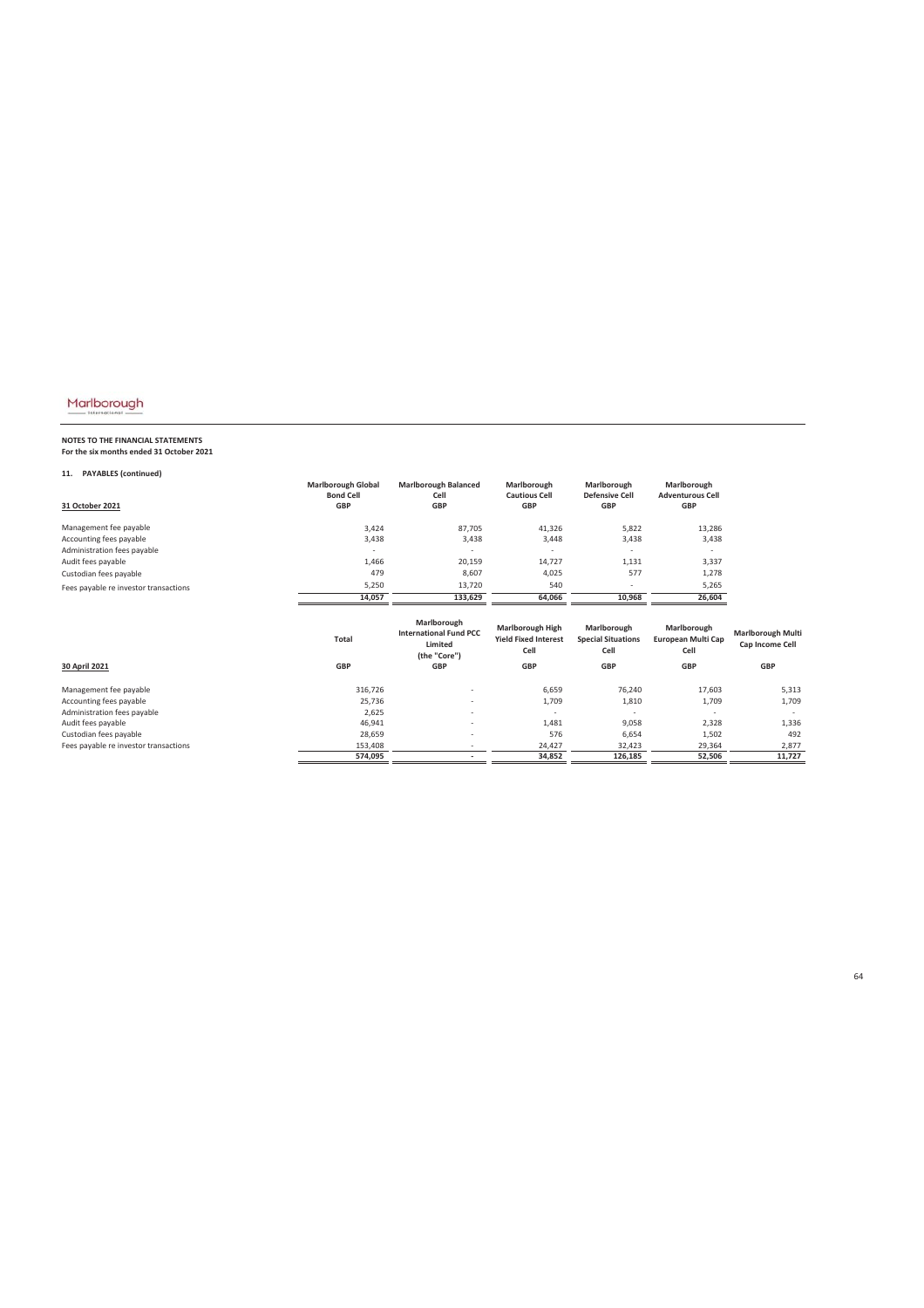# **NOTES TO THE FINANCIAL STATEMENTS For the six months ended 31 October 2021**

### **11. PAYABLES (continued)**

| 11.<br><b>PAYABLES (continued)</b>    |                                                |                                         |                                               |                                            |                                        |                                                   |
|---------------------------------------|------------------------------------------------|-----------------------------------------|-----------------------------------------------|--------------------------------------------|----------------------------------------|---------------------------------------------------|
|                                       | <b>Marlborough UK Micro</b><br>Cap Growth Cell | Marlborough UK Multi<br>Cap Growth Cell | <b>Marlborough Bond</b><br><b>Income Cell</b> | Marlborough Far<br><b>East Growth Cell</b> | <b>Marlborough Global</b><br>Cell      | <b>Marlborough US</b><br>Multi Cap Income<br>Cell |
| 30 April 2021                         | <b>GBP</b>                                     | <b>GBP</b>                              | <b>GBP</b>                                    | <b>GBP</b>                                 | <b>GBP</b>                             | GBP                                               |
| Management fee payable                | 16,625                                         | 9,594                                   |                                               | 3,126                                      |                                        | 9,473                                             |
| Accounting fees payable               | 1,709                                          | 1,709                                   | 1,709                                         | 1,709                                      | 1,709                                  | 1,709                                             |
| Administration fees payable           | 2,625                                          |                                         |                                               |                                            |                                        |                                                   |
| Audit fees payable                    | 2,145                                          | 1,755                                   | 116                                           | 620                                        | 88                                     | 795                                               |
| Custodian fees payable                | 1,385                                          | 841                                     | 52                                            | 292                                        | 44                                     | 848                                               |
| Fees payable re investor transactions | 23,442                                         | 5,730                                   | 5                                             | ٠                                          | 12                                     | 9,367                                             |
|                                       | 47,931                                         | 19,629                                  | 1,882                                         | 5,747                                      | 1,853                                  | 22,192                                            |
|                                       | <b>Marlborough Global</b><br><b>Bond Cell</b>  | <b>Marlborough Balanced</b><br>Cell     | Marlborough<br><b>Cautious Cell</b>           | Marlborough<br><b>Defensive Cell</b>       | Marlborough<br><b>Adventurous Cell</b> |                                                   |
| 30 April 2021                         | <b>GBP</b>                                     | <b>GBP</b>                              | GBP                                           | <b>GBP</b>                                 | GBP                                    |                                                   |
| Management fee payable                | 4,318                                          | 97,230                                  | 49,704                                        | 7,163                                      | 13,678                                 |                                                   |
| Accounting fees payable               | 1,709                                          | 1,709                                   | 1,709                                         | 1,709                                      | 1,709                                  |                                                   |
| Administration fees payable           |                                                |                                         |                                               |                                            |                                        |                                                   |
| Audit fees payable                    | 978                                            | 13,450                                  | 9,809                                         | 755                                        | 2,227                                  |                                                   |
| Custodian fees payable                | 584                                            | 8,898                                   | 4,551                                         | 684                                        | 1,256                                  |                                                   |
| Fees payable re investor transactions | 16,823                                         | 5,974                                   | 1,807                                         | 444                                        | 713                                    |                                                   |
|                                       | 24,412                                         | 127,261                                 | 67,580                                        | 10,755                                     | 19,583                                 |                                                   |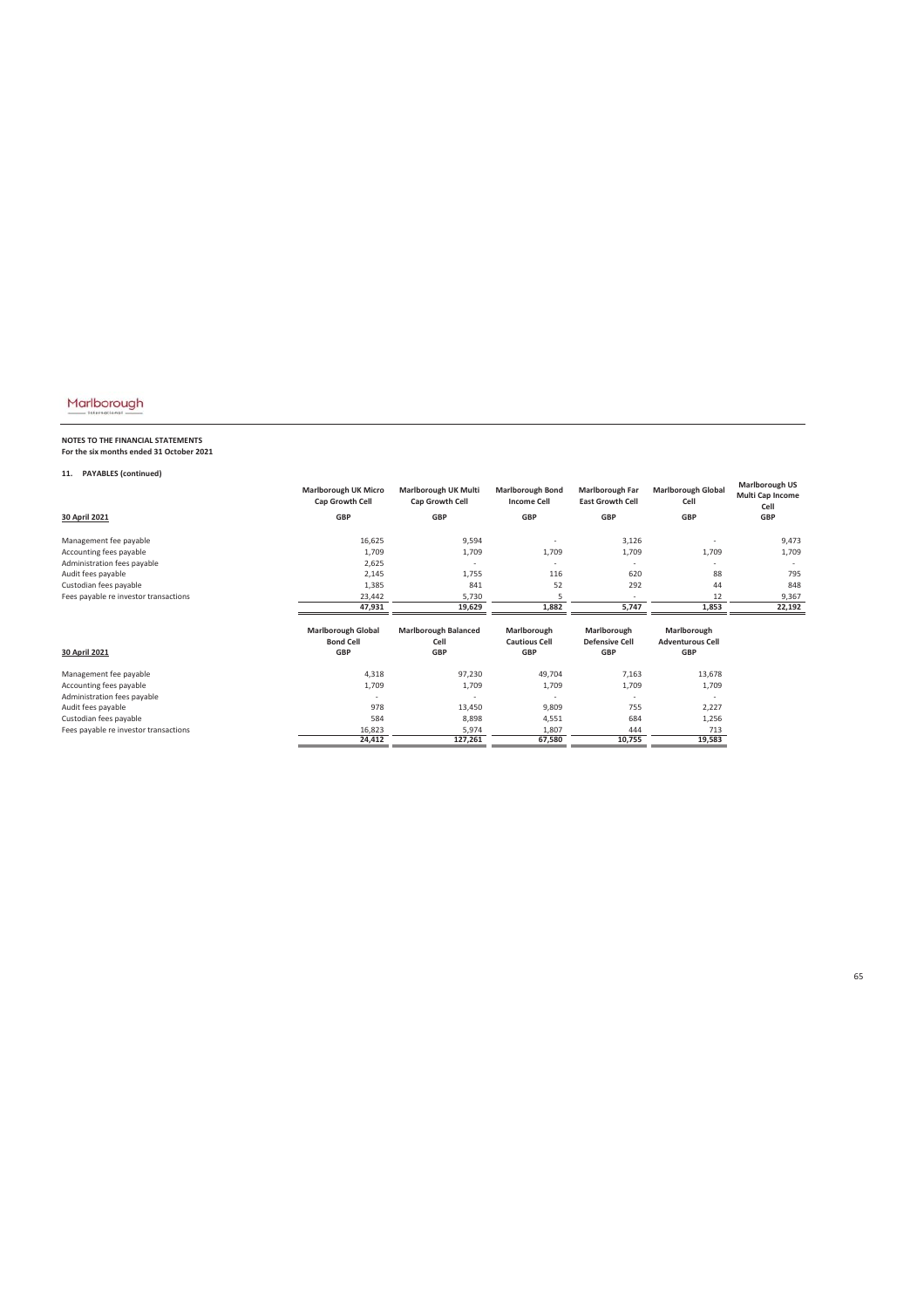#### **NOTES TO THE FINANCIAL STATEMENTS For the six months ended 31 October 2021**

### **12. CONTROLLING PARTY AND RELATED PARTY DISCLOSURES**

There is no ultimate controlling party as defined by IAS 24: Related Party Disclosures.

Parties are considered to be related if one party has the ability to control the other party or exercise significant influence over the other party in making financial or operational decisions.

### **Management and Performance fees**

The Company is managed by Marlborough International Management Limited (the 'Manager'), an investment management company incorporated in Guernsey. The Manager has invested into the Company during the period and the initial charge was waived.

During the period to 31 October 2021 the Investment Manager received £1,892,708 (31 October 2020: £1,967,416) in respect of Management fees, of which £291,609 (30 April 2021: £316,726) remained as a payable at 31 October 2021.

In addition the Investment Manager has paid for other expenses of the Company during the period.

#### **Directors fees**

Haley Camp is a Director of the Company and a Director of the administrator, EPIC Fund Services (Guernsey) Limited. Michael Toogood is a Director of the Company and of the Manager, Marlborough International Management Limited. Wayne Green is a Director of the Company and is a joint Managing Director of Marlborough International Management Limited. During the period to 31 October 2021, the Directors have agreed to waive their entitlement to Directors fees until further notice, apart from EPIC Fund Services (Guernsey) Limited which is entitled to Directors fees of £2,125 (2020: £2,125) paid by the Investment Manager out of its fees. Allan Hamer is an Alternate Director of Wayne Green, and is a joint Managing Director of Marlborough International Management Limited.

#### **Other Related Party Transactions**

Marlborough International Management Limited had invested into the Company and the underlying cells. The initial charge was waived.

Marlborough International Management Limited has agreed with each Cell that the Cell will accrue and be liable for the Custodian fee of 0.03% per annum per cell, however where such a fee falls below the minimum charge of £10,000 per annum per Cell, the Investment Manager will cover and pay the difference directly to the Custodian. Please refer to Note 5 for further information on the Custodian fees charged during the period.

#### **13. NET ASSETS VALUE ATTRIBUTABLE TO REDEEMABLE PARTICIPATING SHAREHOLDERS**

The Shares of the Company are divided into Management Shares that are Non Redeemable Ordinary Shares with management voting rights and Cell shares that are Redeemable Participating Shares. The holders of the Non Redeemable Ordinary shares have no rights to participate in the profits or assets except in a return of capital in a winding up.

The net asset value per Redeemable Participating Share ("NAV per Share") is calculated based on the net assets attributable to holders of each Redeemable Participating Share Class ("NAV") at the Statement of Financial Position date divided by the period end number of shares in issue in that Redeemable Participating Share Class, multiplied by the year end foreign exchange rate.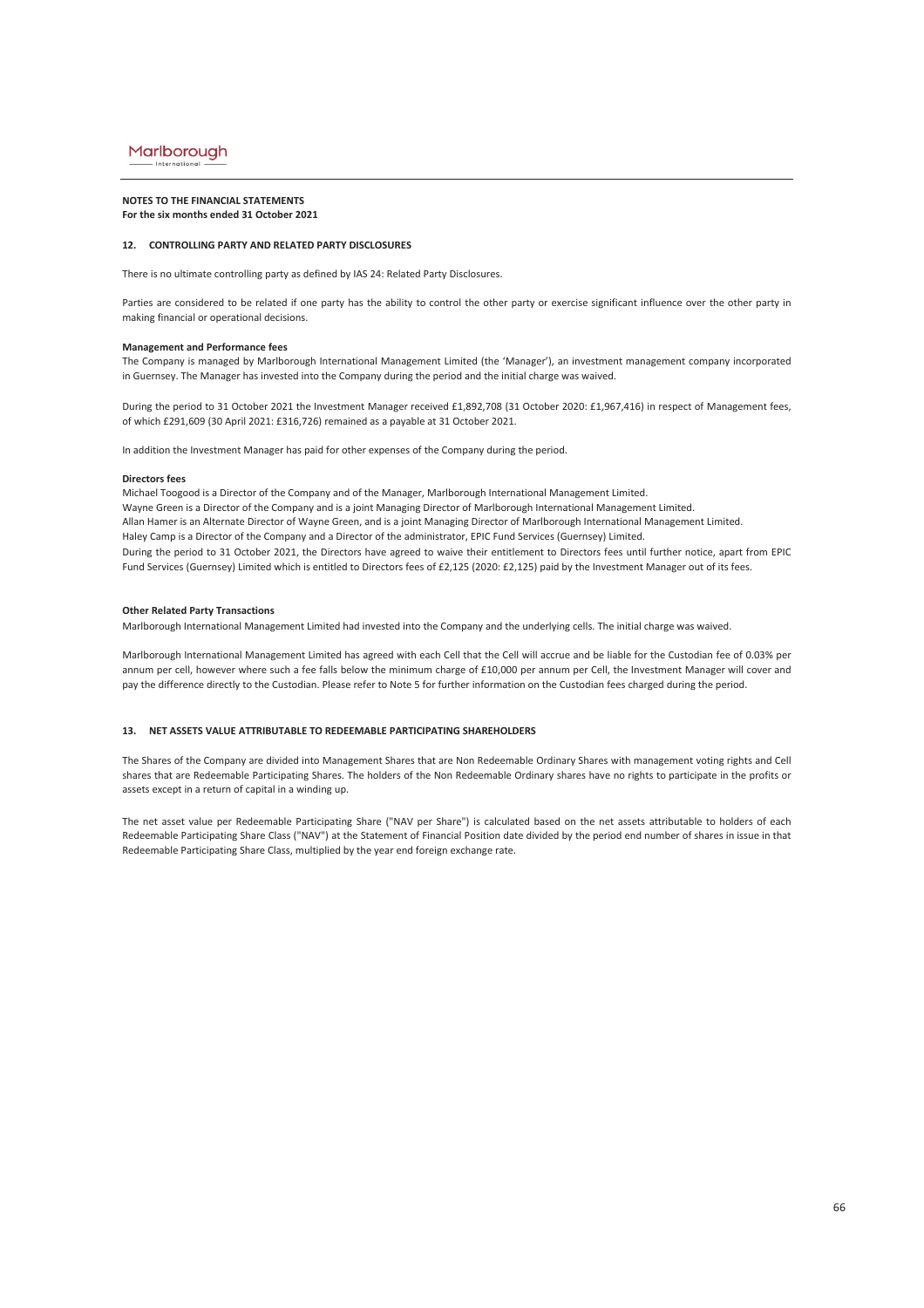### **NOTES TO THE FINANCIAL STATEMENTS For the six months ended 31 October 2021**

|                                               | Net asset value |                 | Number of                        |                                                      |                                                      | Net asset value Net asset value Net asset value |
|-----------------------------------------------|-----------------|-----------------|----------------------------------|------------------------------------------------------|------------------------------------------------------|-------------------------------------------------|
|                                               |                 | per share class | shares in issue<br>at the period | per share                                            | per share                                            | per share                                       |
|                                               |                 |                 | end                              |                                                      |                                                      |                                                 |
| 31 October 2021                               |                 |                 |                                  | <b>GBP</b>                                           | <b>EUR</b>                                           | <b>USD</b>                                      |
| Marlborough High Yield Fixed Interest Cell    |                 |                 |                                  |                                                      |                                                      |                                                 |
| Class A redeemable participating shares - GBP | £               | 798,787         | 815,722                          | 0.979                                                | $\overline{\phantom{a}}$                             |                                                 |
| Class A redeemable participating shares - EUR | €               | 10,470          | 9,486                            | $\overline{\phantom{a}}$                             | 1.104                                                | L.                                              |
| Class A redeemable participating shares - USD | \$              | $1\,$           | $\,1\,$                          | $\overline{\phantom{a}}$                             | $\overline{\phantom{a}}$                             | 1.260                                           |
| Class C redeemable participating shares - GBP | £               | 138,898         | 141,281                          | 0.983                                                | $\overline{\phantom{a}}$                             | ÷.                                              |
| Class C redeemable participating shares - EUR | €               | $\overline{2}$  | $\overline{2}$                   | $\overline{\phantom{a}}$                             | 1.164                                                | $\sim$                                          |
| Class C redeemable participating shares - USD | \$              | 44,690          | 35,213                           | $\sim$                                               | $\mathcal{L}_{\mathcal{A}}$                          | 1.269                                           |
| Class F redeemable participating shares - GBP | £               | 2,356,366       | 2,955,494                        | 0.797                                                | $\overline{\phantom{a}}$                             | ÷                                               |
| Class F redeemable participating shares - EUR | €               | 822,006         | 915,903                          | $\overline{\phantom{a}}$                             | 0.897                                                | $\overline{a}$                                  |
| Class F redeemable participating shares - USD | \$              | 2,558,335       | 2,268,514                        | $\overline{\phantom{a}}$                             | $\overline{\phantom{a}}$                             | 1.128                                           |
| Class P redeemable participating shares - GBP | £               | $\overline{2}$  | $\overline{2}$                   | 0.960                                                | $\sim$                                               | ÷                                               |
| Class P redeemable participating shares - EUR | €               | 44,643          | 40,679                           | $\overline{\phantom{a}}$                             | 1.097                                                | ÷                                               |
| Class P redeemable participating shares - USD | \$              | 3               | $\overline{2}$                   |                                                      |                                                      | 1.334                                           |
| <b>Marlborough Special Situations Cell</b>    |                 |                 |                                  |                                                      |                                                      |                                                 |
| Class A redeemable participating shares - GBP | £               | 13,507,747      | 4,966,467                        | 2.720                                                | $\overline{\phantom{a}}$                             | $\sim$                                          |
| Class A redeemable participating shares - EUR | €               | 461,197         | 143,313                          | $\overline{\phantom{a}}$                             | 3.218                                                |                                                 |
| Class A redeemable participating shares - USD | \$              | 1,362,340       | 372,340                          | $\overline{\phantom{a}}$                             | ÷                                                    | 3.659                                           |
| Class C redeemable participating shares - GBP | £               | 509,342         | 260,947                          | 1.952                                                | $\overline{\phantom{a}}$                             | $\overline{\phantom{a}}$                        |
| Class C redeemable participating shares - EUR | €               | 3,340           | 1,385                            | $\overline{\phantom{a}}$                             | 2.412                                                | $\sim$                                          |
| Class C redeemable participating shares - USD | \$              | 80,867          | 29,876                           | $\overline{\phantom{a}}$                             | $\overline{\phantom{a}}$                             | 2.707                                           |
| Class F redeemable participating shares - GBP | £               | 35,944,220      | 14,321,622                       | 2.510                                                | $\omega$                                             | $\overline{\phantom{a}}$                        |
| Class F redeemable participating shares - EUR | €               | 2,709,369       | 938,581                          | $\overline{\phantom{a}}$                             | 2.887                                                | $\sim$                                          |
| Class F redeemable participating shares - USD | \$              | 13,510,586      | 3,999,494                        | $\sim$                                               | $\mathcal{L}_{\mathcal{A}}$                          | 3.378                                           |
| Class P redeemable participating shares - GBP | £               | 2,796,970       | 1,372,968                        | 2.037                                                | $\sim$                                               | $\sim$                                          |
| Class P redeemable participating shares - EUR | €               | 4               | 2                                |                                                      | 1.759                                                | ÷,                                              |
| Class P redeemable participating shares - USD | \$              | 450,625         | 193,014                          |                                                      | ÷,                                                   | 2.335                                           |
| Marlborough Euro Multi Cap Growth Cell        |                 |                 |                                  |                                                      |                                                      |                                                 |
| Class A redeemable participating shares - GBP | £               | 1,492,148       | 549,989                          | 2.713                                                | $\overline{\phantom{a}}$                             |                                                 |
| Class A redeemable participating shares - EUR | €               | 269,784         | 86,755                           | $\overline{\phantom{a}}$                             | 3.110                                                |                                                 |
| Class A redeemable participating shares - USD | \$              | 116,199         | 32,257                           | $\sim$                                               | $\overline{\phantom{a}}$                             | 3.602                                           |
| Class C redeemable participating shares - GBP | £               | 118,092         | 54,612                           | 2.162                                                | $\overline{\phantom{a}}$                             | $\overline{\phantom{a}}$                        |
| Class C redeemable participating shares - EUR | €               | 3,930           | 1,375                            | $\overline{\phantom{a}}$                             | 2.858                                                | $\sim$                                          |
| Class C redeemable participating shares - USD | \$              | 89,017          | 42,487                           | $\overline{\phantom{a}}$                             | $\sim$                                               | 2.095                                           |
| Class F redeemable participating shares - GBP | £               | 8,780,169       | 3,453,294                        | 2.543                                                | $\overline{\phantom{a}}$                             | ÷,                                              |
| Class F redeemable participating shares - EUR | €               | 5,318,811       | 1,844,159                        | $\overline{\phantom{a}}$                             | 2.884                                                | ÷.                                              |
| Class F redeemable participating shares - USD | \$              | 4,246,133       | 1,269,427                        | $\overline{\phantom{a}}$                             | $\sim$                                               | 3.345                                           |
| Class P redeemable participating shares - GBP | £               | 417,450         | 267,772                          | 1.559                                                | $\overline{\phantom{a}}$                             | $\sim$                                          |
| Class P redeemable participating shares - EUR | €               | 385,925         | 218,564                          | $\overline{a}$                                       | 1.766                                                | ÷.                                              |
| Class P redeemable participating shares - USD | \$              | 4               | $\overline{2}$                   | $\overline{\phantom{a}}$                             | $\overline{a}$                                       | 2.164                                           |
| Marlborough Multi Cap Income Cell             |                 |                 |                                  |                                                      |                                                      |                                                 |
| Class A redeemable participating shares - GBP | £               | 1,030,160       | 1,032,871                        | 0.997                                                |                                                      |                                                 |
| Class A redeemable participating shares - EUR | €               | 43,391          | 37,147                           |                                                      | 1.168                                                |                                                 |
| Class A redeemable participating shares - USD | \$              | 125,770         | 94,974                           |                                                      | ÷                                                    | 1.324                                           |
| Class C redeemable participating shares - GBP | £               | 70,011          | 68,395                           | 1.024                                                | $\overline{\phantom{a}}$                             | $\overline{\phantom{a}}$                        |
| Class C redeemable participating shares - EUR | €               | $\overline{2}$  | $\overline{2}$                   | $\overline{\phantom{a}}$                             | 1.245                                                | $\sim$                                          |
| Class C redeemable participating shares - USD | \$              | 39,397          | 31,541                           | $\overline{\phantom{a}}$                             | ÷                                                    | 1.249                                           |
| Class F redeemable participating shares - GBP | £               | 2,663,100       | 2,913,801                        | 0.914                                                | $\Box$                                               | ÷                                               |
| Class F redeemable participating shares - EUR | €               | 313,639         | 304,825                          | $\overline{\phantom{a}}$<br>$\overline{\phantom{a}}$ | 1.029                                                | $\overline{\phantom{a}}$                        |
| Class F redeemable participating shares - USD | \$              | 197,455         | 171,591                          |                                                      | $\overline{\phantom{a}}$<br>$\overline{\phantom{a}}$ | 1.151                                           |
| Class P redeemable participating shares - GBP | £<br>€          | 328,443<br>1    | 335,620<br>$\mathbf{1}$          | 0.979                                                | 1.030                                                | $\overline{\phantom{a}}$                        |
| Class P redeemable participating shares - EUR | \$              | 165,824         | 128,964                          | $\overline{\phantom{a}}$                             | $\overline{\phantom{a}}$                             | 1.286                                           |
| Class P redeemable participating shares - USD |                 |                 |                                  |                                                      |                                                      |                                                 |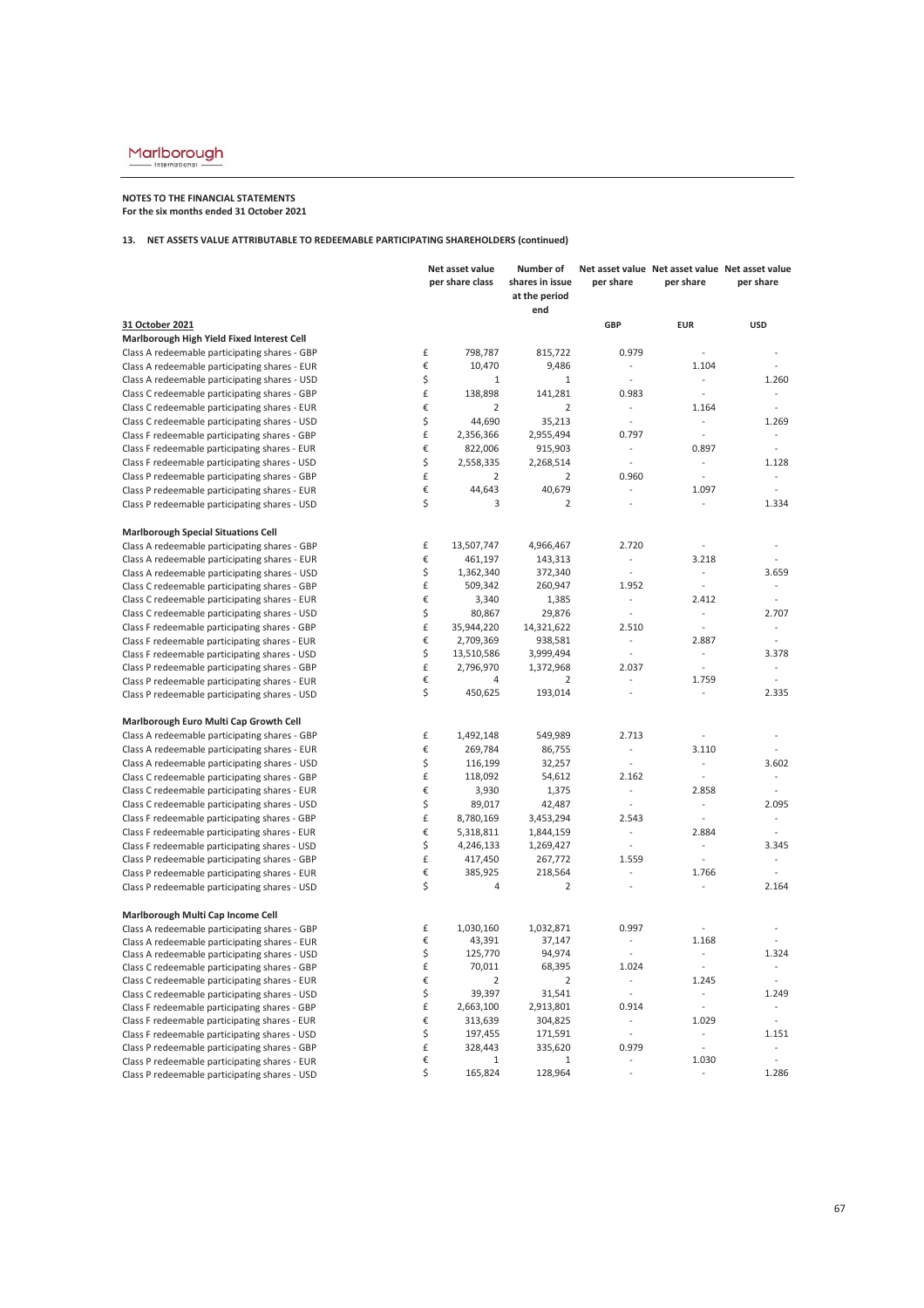### **NOTES TO THE FINANCIAL STATEMENTS For the six months ended 31 October 2021**

|                                                                                                | Net asset value |                     | Number of                               |                                   |                             | Net asset value Net asset value Net asset value |  |
|------------------------------------------------------------------------------------------------|-----------------|---------------------|-----------------------------------------|-----------------------------------|-----------------------------|-------------------------------------------------|--|
|                                                                                                |                 | per share class     | shares in issue<br>at the period<br>end | per share                         | per share                   | per share                                       |  |
|                                                                                                |                 |                     |                                         | <b>GBP</b>                        |                             |                                                 |  |
| 31 October 2021                                                                                |                 |                     |                                         |                                   | <b>EUR</b>                  | <b>USD</b>                                      |  |
| Marlborough UK Micro Cap Growth Cell                                                           | £               | 1,928,176           | 818,270                                 | 2.356                             | ÷                           |                                                 |  |
| Class A redeemable participating shares - GBP                                                  | €               |                     |                                         | $\sim$                            | 1.924                       | $\overline{a}$                                  |  |
| Class A redeemable participating shares - EUR                                                  | \$              | 113,774             | 59,141                                  | L.                                | $\sim$                      |                                                 |  |
| Class A redeemable participating shares - USD                                                  | £               | 139,108             | 52,027                                  |                                   | $\overline{\phantom{a}}$    | 2.674<br>÷                                      |  |
| Class C redeemable participating shares - GBP                                                  |                 | 75,445              | 34,225                                  | 2.204<br>$\overline{\phantom{a}}$ |                             | ÷,                                              |  |
| Class C redeemable participating shares - EUR                                                  | €               | 8<br>5              | 3<br>$\overline{2}$                     | $\sim$                            | 2.794                       |                                                 |  |
| Class C redeemable participating shares - USD                                                  | \$              |                     |                                         |                                   | $\sim$                      | 2.249                                           |  |
| Class F redeemable participating shares - GBP                                                  | £               | 11,224,215          | 5,024,831                               | 2.234                             | $\sim$                      |                                                 |  |
| Class F redeemable participating shares - EUR                                                  | €               | 447,982             | 167,333                                 | $\overline{\phantom{a}}$          | 2.677                       |                                                 |  |
| There are no standards, interpretations or amendments to existing \$                           |                 | 2,292,234           | 775,760                                 | $\sim$                            | ÷                           | 2.955                                           |  |
| standards that are effective for the first time for the financial year                         |                 |                     |                                         |                                   |                             |                                                 |  |
| beginning on or after 1 January 2020 that would be expected to have                            |                 |                     |                                         |                                   |                             |                                                 |  |
| a material impact on the Company.                                                              |                 |                     |                                         |                                   |                             |                                                 |  |
| Class P redeemable participating shares - GBP                                                  | £               | 129,136             | 76,391                                  | 1.690                             |                             |                                                 |  |
| Class P redeemable participating shares - EUR                                                  | €               | $\overline{2}$      | $\mathbf{1}$                            | ÷                                 | 2.000                       |                                                 |  |
| Class P redeemable participating shares - USD                                                  | \$              | 20,506              | 8,926                                   | $\overline{\phantom{a}}$          | $\sim$                      | 2.297                                           |  |
| Marlborough UK Multi Cap Growth Cell                                                           |                 |                     |                                         |                                   |                             |                                                 |  |
| Class A redeemable participating shares - GBP                                                  | £               | 1,566,152           | 820,788                                 | 1.908                             | ÷                           |                                                 |  |
| Class A redeemable participating shares - EUR                                                  | €               | 71,873              | 48,640                                  | $\omega$                          | 1.478                       | $\overline{a}$                                  |  |
| Class A redeemable participating shares - USD                                                  | \$              | $\overline{2}$      | $1\,$                                   |                                   | $\sim$                      | 1.930                                           |  |
| Class C redeemable participating shares - GBP                                                  | £               | 92,846              | 56,057                                  | 1.656                             | $\overline{\phantom{a}}$    | $\sim$                                          |  |
| Class C redeemable participating shares - EUR                                                  | €               | 3                   | 2                                       | $\mathcal{L}_{\mathcal{A}}$       | 1.509                       | $\sim$                                          |  |
| Class C redeemable participating shares - USD                                                  | \$              | 3                   | $\overline{2}$                          | $\overline{\phantom{a}}$          | $\overline{\phantom{a}}$    | 1.714                                           |  |
| Class F redeemable participating shares - GBP                                                  | £               | 5,298,864           | 3,163,815                               | 1.675                             | $\sim$                      | $\overline{a}$                                  |  |
| Class F redeemable participating shares - EUR                                                  | €               | 225,344             | 112,319                                 | $\overline{\phantom{a}}$          | 2.006                       | ÷,                                              |  |
| Class F redeemable participating shares - USD                                                  | \$              | 1,231,841           | 551,056                                 | $\overline{a}$                    | $\omega$                    | 2.235                                           |  |
| Class P redeemable participating shares - GBP                                                  | £               | 741,617             | 498,882                                 | 1.487                             | $\sim$                      | ÷                                               |  |
| Class P redeemable participating shares - EUR                                                  | €               | $\overline{4}$      | 2                                       | $\overline{a}$                    | 1.969                       |                                                 |  |
| Class P redeemable participating shares - USD                                                  | \$              | 188,846             | 111,156                                 | ÷,                                | $\overline{\phantom{a}}$    | 1.699                                           |  |
| Marlborough Bond Income Cell                                                                   |                 |                     |                                         |                                   |                             |                                                 |  |
| Class A redeemable participating shares - GBP                                                  | £               | 4,487               | 4,839                                   | 0.927                             |                             | ÷,                                              |  |
| Class A redeemable participating shares - EUR                                                  | €               | $\overline{2}$      | $\overline{2}$                          | $\sim$                            | 1.114                       |                                                 |  |
| Class A redeemable participating shares - USD                                                  | \$              | $1\,$               | $\mathbf 1$                             | $\overline{\phantom{a}}$          | $\overline{\phantom{a}}$    | 1.260                                           |  |
| Class C redeemable participating shares - GBP                                                  | £               | 179,911             | 196,693                                 | 0.915                             | $\sim$                      | ÷.                                              |  |
| Class C redeemable participating shares - EUR                                                  | €               | $\overline{2}$      | $\overline{2}$                          | $\overline{\phantom{a}}$          | 1.129                       | ÷.                                              |  |
| Class C redeemable participating shares - USD                                                  | \$              | 44,572              | 35,242                                  | ÷                                 | $\mathcal{L}_{\mathcal{A}}$ | 1.265                                           |  |
| Class F redeemable participating shares - GBP                                                  | £               | 168,523             | 212,964                                 | 0.791                             | $\overline{\phantom{a}}$    | $\overline{\phantom{a}}$                        |  |
| Class F redeemable participating shares - EUR                                                  | €               | 3                   | 2                                       | $\overline{\phantom{a}}$          | 1.259                       |                                                 |  |
| Class F redeemable participating shares - USD                                                  | \$              | 44,572              | 35,242                                  | $\mathcal{L}$                     | $\sim$                      | 1.265                                           |  |
| Class P redeemable participating shares - GBP                                                  | £               | $\overline{2}$      | 2                                       | 0.950                             | $\sim$                      |                                                 |  |
| Class P redeemable participating shares - EUR<br>Class P redeemable participating shares - USD | €<br>\$         | $\overline{2}$<br>3 | $\overline{2}$<br>$\overline{2}$        | $\overline{\phantom{a}}$<br>÷,    | 1.114<br>$\overline{a}$     | 1.304                                           |  |
|                                                                                                |                 |                     |                                         |                                   |                             |                                                 |  |
| <b>Marlborough Far East Growth Cell</b>                                                        |                 |                     |                                         |                                   |                             |                                                 |  |
| Class A redeemable participating shares - GBP                                                  | £               | 462,774             | 432,140                                 | 1.071                             | $\overline{\phantom{a}}$    |                                                 |  |
| Class A redeemable participating shares - EUR                                                  | €               | 20,642              | 15,831                                  | $\overline{\phantom{a}}$          | 1.304                       | $\overline{a}$                                  |  |
| Class A redeemable participating shares - USD                                                  | \$              | 8,499               | 5,868                                   | $\overline{\phantom{a}}$          | $\overline{\phantom{a}}$    | 1.448                                           |  |
| Class C redeemable participating shares - GBP                                                  | £               | 123,848             | 87,329                                  | 1.418                             | $\mathbb{Z}^2$              |                                                 |  |
| Class C redeemable participating shares - EUR                                                  | €               | 4                   | $\overline{2}$                          | $\overline{\phantom{a}}$          | 2.016                       | $\overline{\phantom{a}}$                        |  |
| Class C redeemable participating shares - USD                                                  | \$              | 58,952              | 39,259                                  | $\mathbb{Z}^2$                    | $\sim$                      | 1.502                                           |  |
| Class F redeemable participating shares - GBP                                                  | £               | 768,399             | 693,359                                 | 1.108                             | $\bar{\gamma}$              |                                                 |  |
| Class F redeemable participating shares - EUR                                                  | €               | 211,687             | 159,179                                 | $\overline{\phantom{a}}$          | 1.330                       | $\overline{\phantom{a}}$                        |  |
| Class F redeemable participating shares - USD                                                  | \$              | 1,445,530           | 944,879                                 | $\Box$                            | $\bar{\phantom{a}}$         | 1.530                                           |  |
| Class P redeemable participating shares - GBP                                                  | £               | 145,210             | 88,373                                  | 1.643                             | $\sim$                      | $\qquad \qquad \blacksquare$                    |  |
| Class P redeemable participating shares - EUR                                                  | €               | 3                   | 2                                       | $\overline{a}$                    | 1.354                       |                                                 |  |
| Class P redeemable participating shares - USD                                                  | \$              | 29,197              | 19,062                                  | $\Box$                            | $\overline{\phantom{a}}$    | 1.532                                           |  |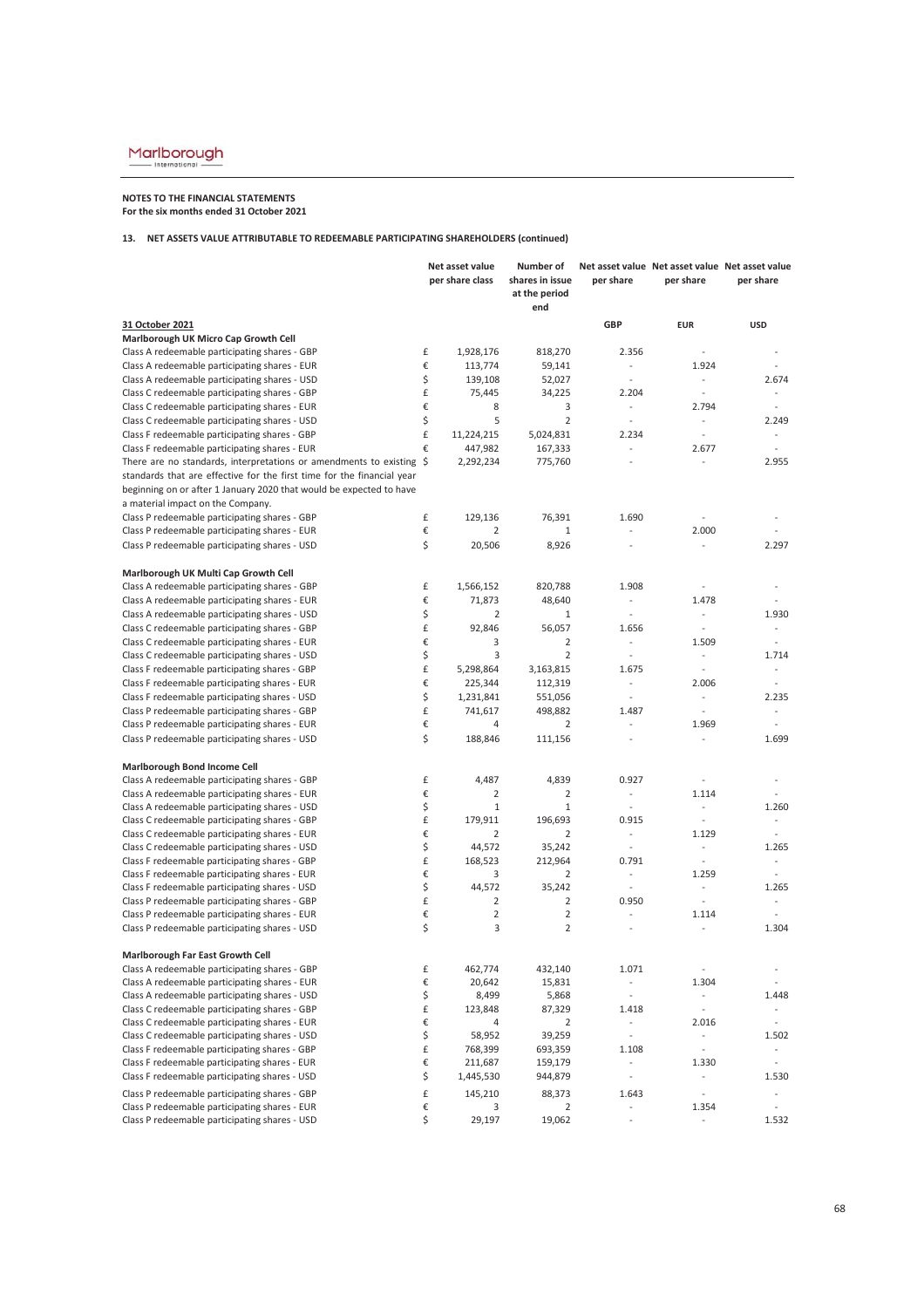### **NOTES TO THE FINANCIAL STATEMENTS For the six months ended 31 October 2021**

|                                                                                                | Net asset value    |                 | Number of                        |                                    |                                                          | Net asset value Net asset value Net asset value |
|------------------------------------------------------------------------------------------------|--------------------|-----------------|----------------------------------|------------------------------------|----------------------------------------------------------|-------------------------------------------------|
|                                                                                                |                    | per share class | shares in issue<br>at the period | per share                          | per share                                                | per share                                       |
|                                                                                                |                    |                 | end                              |                                    |                                                          |                                                 |
| 31 October 2021                                                                                |                    |                 |                                  | <b>GBP</b>                         | <b>EUR</b>                                               | <b>USD</b>                                      |
| Marlborough Global Cell                                                                        | £                  | 3               | $\overline{2}$                   | 1.324                              | $\overline{\phantom{a}}$                                 | $\overline{a}$                                  |
| Class A redeemable participating shares - GBP                                                  | €                  | 3               | $\overline{2}$                   | $\overline{\phantom{a}}$           | 1.584                                                    |                                                 |
| Class A redeemable participating shares - EUR                                                  | \$                 | 4               | $\overline{2}$                   | $\overline{\phantom{a}}$           | $\bar{\phantom{a}}$                                      | 1.809                                           |
| Class A redeemable participating shares - USD<br>Class C redeemable participating shares - GBP | £                  | 84,288          | 56,180                           | 1.500                              | $\overline{\phantom{a}}$                                 | $\blacksquare$                                  |
| Class C redeemable participating shares - EUR                                                  | €                  | 4               | $\overline{2}$                   | $\overline{\phantom{a}}$           | 1.994                                                    | $\overline{\phantom{a}}$                        |
| Class C redeemable participating shares - USD                                                  | \$                 | 79,146          | 44,801                           | $\blacksquare$                     | $\sim$                                                   | 1.767                                           |
| Class F redeemable participating shares - GBP                                                  | £                  | 254,242         | 166,253                          | 1.529                              | $\overline{\phantom{a}}$                                 | $\overline{\phantom{a}}$                        |
| Class F redeemable participating shares - EUR                                                  | €                  | 4               | $\overline{2}$                   | $\overline{\phantom{a}}$           | 2.064                                                    | $\sim$                                          |
| Class F redeemable participating shares - USD                                                  | \$                 | 11,881          | 5,715                            | $\sim$                             | $\mathcal{L}_{\mathcal{A}}$                              | 2.079                                           |
| Class P redeemable participating shares - GBP                                                  | £                  | 3               | $\overline{2}$                   | 1.324                              | $\sim$                                                   | $\overline{\phantom{a}}$                        |
| Class P redeemable participating shares - EUR                                                  | €                  | 3               | $\overline{2}$                   |                                    | 1.584                                                    | ÷,                                              |
| Class P redeemable participating shares - USD                                                  | \$                 | 4               | $\overline{2}$                   | $\sim$                             | $\sim$                                                   | 1.809                                           |
|                                                                                                |                    |                 |                                  |                                    |                                                          |                                                 |
| Marlborough US Multi Cap Income Cell                                                           |                    |                 |                                  |                                    |                                                          |                                                 |
| Class A redeemable participating shares - GBP                                                  | £                  | 441,830         | 287,583                          | 1.536                              |                                                          | ÷,                                              |
| Class A redeemable participating shares - EUR                                                  | €                  | 97,031          | 55,461                           | $\blacksquare$                     | 1.750                                                    | $\sim$                                          |
| Class A redeemable participating shares - USD                                                  | \$                 | 945,685         | 472,195                          | $\overline{\phantom{a}}$           | $\overline{\phantom{a}}$                                 | 2.003                                           |
| Class C redeemable participating shares - GBP                                                  | £                  | 129,037         | 75,608                           | 1.707                              | $\omega$                                                 | $\overline{\phantom{a}}$                        |
| Class C redeemable participating shares - EUR                                                  | €                  | 7,249           | 3,064                            | $\overline{\phantom{a}}$           | 2.366                                                    | ÷.                                              |
| Class C redeemable participating shares - USD                                                  | \$                 | 231,735         | 111,323                          | $\overline{\phantom{a}}$           | $\sim$                                                   | 2.082                                           |
| Class F redeemable participating shares - GBP                                                  | £                  | 2,268,641       | 1,446,026                        | 1.569                              | $\overline{\phantom{a}}$                                 | $\overline{\phantom{a}}$                        |
| Class F redeemable participating shares - EUR                                                  | €                  | 1,121,219       | 646,826                          | $\sim$                             | 1.733                                                    | ÷                                               |
| Class F redeemable participating shares - USD                                                  | \$                 | 4,473,383       | 2,063,102                        | $\omega$                           | $\overline{\phantom{a}}$                                 | 2.168                                           |
| Class P redeemable participating shares - GBP                                                  | £                  | 143,149         | 75,191                           | 1.904                              |                                                          |                                                 |
| Class P redeemable participating shares - EUR                                                  | €                  | 4               | $\overline{2}$                   | $\overline{\phantom{a}}$           | 1.799                                                    | L.                                              |
| Class P redeemable participating shares - USD                                                  | \$                 | 4               | $\overline{2}$                   | $\overline{\phantom{a}}$           | $\overline{\phantom{a}}$                                 | 2.109                                           |
| Marlborough Global Bond Cell                                                                   |                    |                 |                                  |                                    |                                                          |                                                 |
| Class A redeemable participating shares - GBP                                                  | £                  | 460,906         | 476,236                          | 0.968                              | $\overline{\phantom{a}}$                                 | $\overline{\phantom{a}}$                        |
| Class A redeemable participating shares - EUR                                                  | €                  | $\overline{2}$  | $\overline{2}$                   | $\overline{\phantom{a}}$           | 1.164                                                    |                                                 |
| Class A redeemable participating shares - USD                                                  | \$                 | 114,983         | 96,619                           | $\overline{\phantom{a}}$           | $\overline{\phantom{a}}$                                 | 1.190                                           |
| Class C redeemable participating shares - GBP                                                  | £                  | 100,685         | 101,050                          | 0.996                              | $\overline{\phantom{a}}$                                 | $\frac{1}{2}$                                   |
| Class C redeemable participating shares - EUR                                                  | €                  | $\overline{2}$  | $\overline{2}$                   | $\overline{\phantom{a}}$           | 1.184                                                    | $\overline{\phantom{a}}$                        |
| Class C redeemable participating shares - USD                                                  | \$                 | 99,313          | 75,825                           | $\overline{\phantom{a}}$           | $\sim$                                                   | 1.310                                           |
| Class F redeemable participating shares - GBP                                                  | £                  | 2,642,763       | 2,911,510                        | 0.908                              | $\omega$                                                 | $\overline{\phantom{a}}$                        |
| Class F redeemable participating shares - EUR                                                  | €                  | 371,548         | 358,818                          | $\overline{\phantom{a}}$           | 1.035                                                    | $\overline{\phantom{a}}$                        |
| Class F redeemable participating shares - USD                                                  | \$                 | 1,156,053       | 965,117                          | $\overline{\phantom{a}}$           | $\omega$                                                 | 1.198                                           |
| Class P redeemable participating shares - GBP                                                  | £                  | 2,481           | 2,501                            | 0.992                              | $\overline{\phantom{a}}$                                 | $\overline{\phantom{a}}$                        |
| Class P redeemable participating shares - EUR                                                  | €                  | $\overline{2}$  | $\overline{2}$                   | ÷                                  | 1.144                                                    | $\overline{a}$                                  |
| Class P redeemable participating shares - USD                                                  | \$                 | 3               | $\overline{2}$                   | $\sim$                             | $\overline{a}$                                           | 1.314                                           |
| <b>Marlborough Balanced Cell</b>                                                               |                    |                 |                                  |                                    |                                                          |                                                 |
| Class A redeemable participating shares - GBP                                                  | £                  | 7,050,430       | 4,437,971                        | 1.589                              |                                                          |                                                 |
| Class A redeemable participating shares - EUR                                                  | €                  | 58,737          | 34,127                           | $\blacksquare$                     | 1.721                                                    |                                                 |
| Class A redeemable participating shares - USD                                                  | \$                 | 1,207,758       | 617,857                          | $\overline{a}$                     | $\overline{a}$                                           | 1.955                                           |
| Class C redeemable participating shares - GBP                                                  | $\pmb{\mathsf{f}}$ |                 |                                  |                                    | $\overline{\phantom{a}}$                                 | $\overline{\phantom{a}}$                        |
| Class C redeemable participating shares - EUR                                                  | $\epsilon$         | 1,981,986<br>3  | 1,214,834<br>$\overline{2}$      | 1.631                              | 1.624                                                    | ÷,                                              |
| Class C redeemable participating shares - USD                                                  | \$                 | 5               | $\overline{2}$                   | $\overline{\phantom{a}}$<br>$\Box$ |                                                          | 2.474                                           |
|                                                                                                | £                  |                 | 39,365,174                       |                                    | $\qquad \qquad \blacksquare$<br>$\overline{\phantom{a}}$ |                                                 |
| Class F redeemable participating shares - GBP                                                  |                    | 59,412,248      |                                  | 1.509                              |                                                          |                                                 |
| Class F redeemable participating shares - EUR                                                  | €                  | 2,962,304       | 1,833,860                        | $\overline{\phantom{a}}$           | 1.615                                                    | $\overline{\phantom{a}}$                        |
| Class F redeemable participating shares - USD                                                  | \$                 | 11,261,536      | 5,608,588                        | $\overline{\phantom{a}}$           | $\overline{\phantom{a}}$                                 | 2.008                                           |
| Class P redeemable participating shares - GBP                                                  | £<br>€             | 4,063,010       | 2,491,853                        | 1.631                              | $\mathbb{Z}^2$                                           | ÷,                                              |
| Class P redeemable participating shares - EUR                                                  |                    | 51,264          | 30,052                           |                                    | 1.706                                                    |                                                 |
| Class P redeemable participating shares - USD                                                  | \$                 | 864,179         | 435,288                          | $\overline{\phantom{a}}$           | $\overline{\phantom{a}}$                                 | 1.985                                           |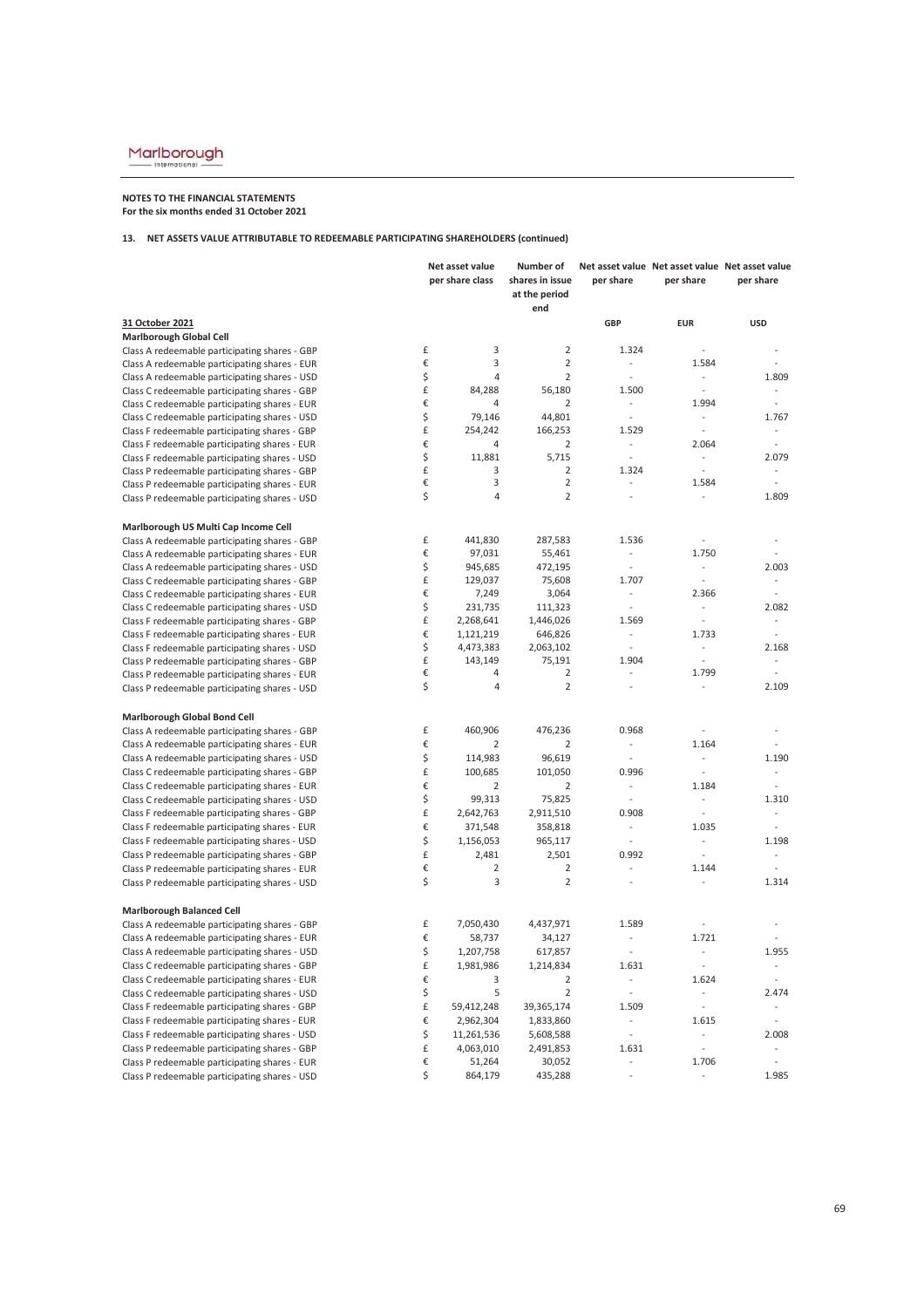### **NOTES TO THE FINANCIAL STATEMENTS For the six months ended 31 October 2021**

|                                               |    | Net asset value<br>per share class | Number of<br>shares in issue<br>at the period<br>end | per share                | Net asset value Net asset value Net asset value<br>per share | per share                |
|-----------------------------------------------|----|------------------------------------|------------------------------------------------------|--------------------------|--------------------------------------------------------------|--------------------------|
| 31 October 2021                               |    |                                    |                                                      | GBP                      | <b>EUR</b>                                                   | <b>USD</b>               |
| <b>Marlborough Cautious Cell</b>              |    |                                    |                                                      |                          |                                                              |                          |
| Class A redeemable participating shares - GBP | £  | 2,366,180                          | 2,009,264                                            | 1.178                    | $\overline{\phantom{a}}$                                     | ÷,                       |
| Class A redeemable participating shares - EUR | €  | 58,058                             | 46,761                                               | $\overline{\phantom{a}}$ | 1.242                                                        |                          |
| Class A redeemable participating shares - USD | \$ | 522,392                            | 344,060                                              | $\overline{a}$           | $\mathcal{L}$                                                | 1.518                    |
| Class C redeemable participating shares - GBP | £  | 976,156                            | 811,778                                              | 1.202                    | $\overline{\phantom{a}}$                                     | $\overline{\phantom{a}}$ |
| Class C redeemable participating shares - EUR | €  | 32,671                             | 25,716                                               | $\mathcal{L}$            | 1.270                                                        | $\overline{\phantom{a}}$ |
| Class C redeemable participating shares - USD | \$ | 3                                  | $\overline{2}$                                       | $\overline{\phantom{a}}$ | $\sim$                                                       | 1.504                    |
| Class F redeemable participating shares - GBP | £  | 31,121,079                         | 27,969,722                                           | 1.113                    | $\Box$                                                       | $\omega$                 |
| Class F redeemable participating shares - EUR | €  | 832,722                            | 667,144                                              | ÷,                       | 1.248                                                        | $\overline{a}$           |
| Class F redeemable participating shares - USD | \$ | 1,497,866                          | 1,042,932                                            | $\sim$                   | ÷.                                                           | 1.436                    |
| Class P redeemable participating shares - GBP | £  | 714,893                            | 590,150                                              | 1.211                    | $\mathcal{L}$                                                | $\sim$                   |
| Class P redeemable participating shares - EUR | €  | 3                                  | $\overline{2}$                                       | ÷.                       | 1.284                                                        | $\sim$                   |
| Class P redeemable participating shares - USD | \$ | $\mathbf{1}$                       | $\mathbf{1}$                                         |                          | $\overline{\phantom{a}}$                                     | 1.450                    |
| <b>Marlborough Defensive Cell</b>             |    |                                    |                                                      |                          |                                                              |                          |
| Class A redeemable participating shares - GBP | £  | 349,679                            | 351,524                                              | 0.995                    | $\sim$                                                       | $\overline{\phantom{a}}$ |
| Class A redeemable participating shares - EUR | €  | $\overline{2}$                     | $\overline{2}$                                       | $\overline{\phantom{a}}$ | 1.034                                                        | $\overline{a}$           |
| Class A redeemable participating shares - USD | \$ | 49,724                             | 35,845                                               | $\overline{a}$           | $\mathcal{L}^{\mathcal{A}}$                                  | 1.387                    |
| Class C redeemable participating shares - GBP | £  | 72,093                             | 70,417                                               | 1.024                    | $\overline{\phantom{a}}$                                     | $\overline{\phantom{a}}$ |
| Class C redeemable participating shares - EUR | €  | $\overline{2}$                     | $\overline{2}$                                       | $\overline{\phantom{a}}$ | 1.229                                                        | ÷                        |
| Class C redeemable participating shares - USD | \$ | 3                                  | $\overline{2}$                                       | $\overline{\phantom{a}}$ | $\overline{a}$                                               | 1.414                    |
| Class F redeemable participating shares - GBP | £  | 4,701,910                          | 5,005,614                                            | 0.939                    | L.                                                           | $\overline{a}$           |
| Class F redeemable participating shares - EUR | €  |                                    |                                                      | $\overline{a}$           |                                                              |                          |
| Class F redeemable participating shares - USD | \$ | 360,929                            | 286,766                                              | $\overline{\phantom{a}}$ | $\overline{a}$                                               | 1.259                    |
| Class P redeemable participating shares - GBP | £  | 42,894                             | 41,995                                               | 1.021                    |                                                              | ÷,                       |
| Class P redeemable participating shares - EUR | €  | $\overline{2}$                     | $\overline{2}$                                       | $\overline{a}$           | 1.229                                                        | ÷,                       |
| Class P redeemable participating shares - USD | \$ | 3                                  | $\overline{2}$                                       | ÷,                       |                                                              | 1.414                    |
| Marlborough Adventurous Cell                  |    |                                    |                                                      |                          |                                                              |                          |
| Class A redeemable participating shares - GBP | £  | 604,618                            | 334,315                                              | 1.809                    | $\overline{\phantom{a}}$                                     | $\overline{a}$           |
| Class A redeemable participating shares - EUR | €  | 3                                  | $\overline{2}$                                       | $\overline{\phantom{a}}$ | 1.689                                                        |                          |
| Class A redeemable participating shares - USD | \$ | 176,131                            | 83,193                                               | $\overline{\phantom{a}}$ | $\sim$                                                       | 2.117                    |
| Class C redeemable participating shares - GBP | £  | 312,649                            | 168,238                                              | 1.858                    | $\sim$                                                       | ÷.                       |
| Class C redeemable participating shares - EUR | €  | $\sqrt{4}$                         | $\overline{2}$                                       | $\overline{\phantom{a}}$ | 1.754                                                        | $\sim$                   |
| Class C redeemable participating shares - USD | \$ | $\overline{2}$                     | $\mathbf{1}$                                         | $\overline{\phantom{a}}$ | $\overline{\phantom{a}}$                                     | 1.980                    |
| Class F redeemable participating shares - GBP | £  | 8,553,524                          | 4,967,455                                            | 1.722                    | $\sim$                                                       | $\overline{a}$           |
| Class F redeemable participating shares - EUR | €  | 611,839                            | 336,823                                              | $\overline{a}$           | 1.816                                                        |                          |
| Class F redeemable participating shares - USD | \$ | 3,198,520                          | 1,438,477                                            | $\overline{\phantom{a}}$ | ÷                                                            | 2.224                    |
| Class P redeemable participating shares - GBP | £  | 361,592                            | 194,693                                              | 1.857                    | $\overline{\phantom{a}}$                                     |                          |
| Class P redeemable participating shares - EUR | €  | 4                                  | $\overline{2}$                                       | $\sim$                   | 1.944                                                        |                          |
| Class P redeemable participating shares - USD | Ś  | 75,109                             | 37,718                                               | $\overline{a}$           | $\overline{a}$                                               | 1.991                    |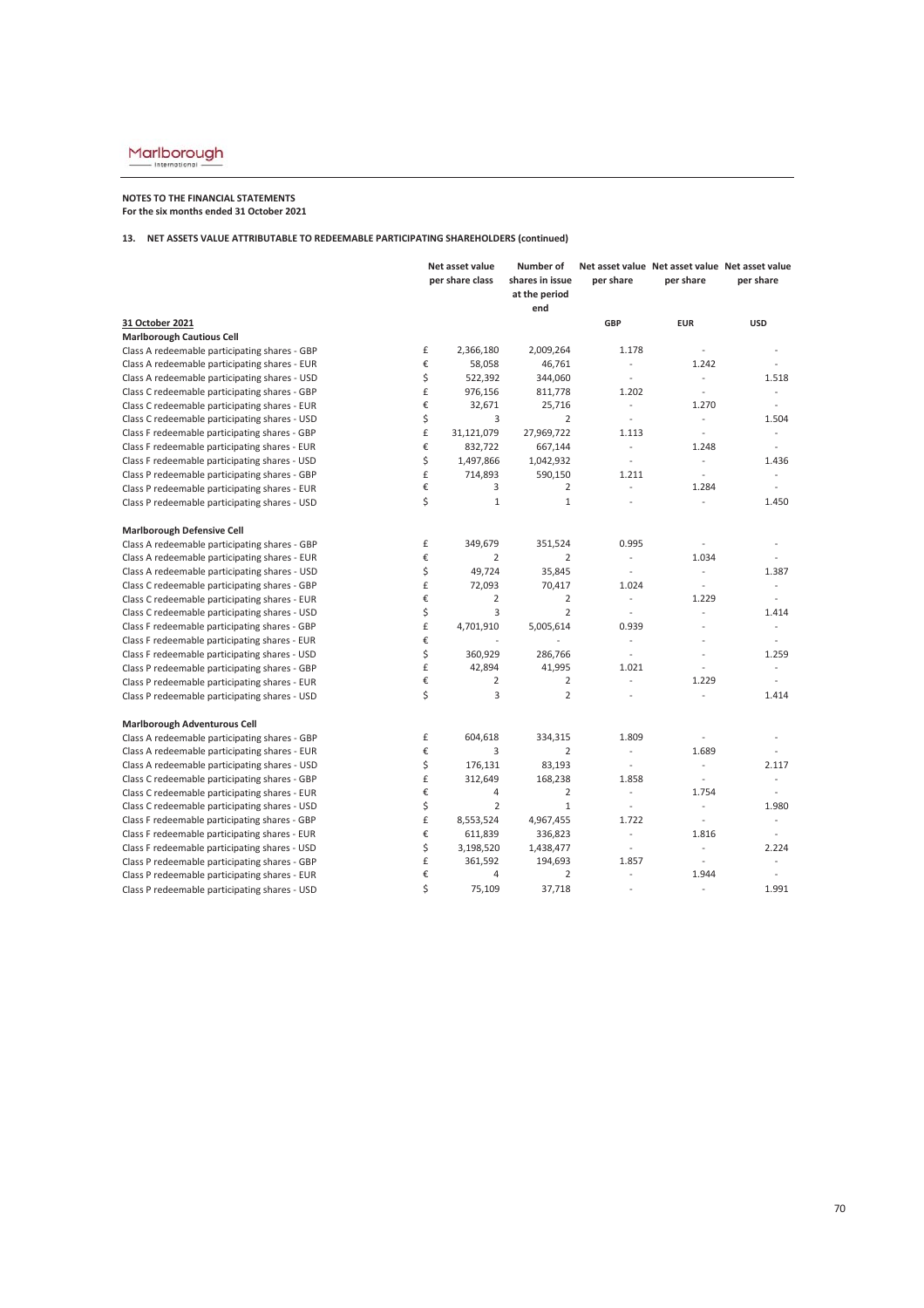### **NOTES TO THE FINANCIAL STATEMENTS For the six months ended 31 October 2021**

|                                               |    | Net asset value<br>per share class | Number of<br>shares in issue<br>at the period | per share                   | Net asset value Net asset value Net asset value<br>per share | per share                |
|-----------------------------------------------|----|------------------------------------|-----------------------------------------------|-----------------------------|--------------------------------------------------------------|--------------------------|
|                                               |    |                                    | end                                           |                             |                                                              |                          |
| 31 October 2020                               |    |                                    |                                               | <b>GBP</b>                  | <b>EUR</b>                                                   | <b>USD</b>               |
| Marlborough High Yield Fixed Interest Cell    |    |                                    |                                               |                             |                                                              |                          |
| Class A redeemable participating shares - GBP | £  | 878,932                            | 924,542                                       | 0.951                       |                                                              |                          |
| Class A redeemable participating shares - EUR | €  | 21,467                             | 21,306                                        | $\blacksquare$              | 1.008                                                        | ÷,                       |
| Class A redeemable participating shares - USD | \$ | $1\,$                              | $\,1\,$                                       | $\frac{1}{2}$               | $\Box$                                                       | 1.140                    |
| Class C redeemable participating shares - GBP | £  | 211,475                            | 222,671                                       | 0.950                       | $\omega$                                                     | ÷                        |
| Class C redeemable participating shares - EUR | €  | 6,360                              | 6,055                                         | $\overline{\phantom{a}}$    | 1.050                                                        | ÷,                       |
| Class C redeemable participating shares - USD | \$ | 40,985                             | 35,213                                        | $\bar{\phantom{a}}$         | $\mathcal{L}_{\mathcal{A}}$                                  | 1.164                    |
| Class F redeemable participating shares - GBP | £  | 3,847,924                          | 4,865,686                                     | 0.791                       | ÷,                                                           | $\overline{\phantom{a}}$ |
| Class F redeemable participating shares - EUR | €  | 550,081                            | 656,694                                       | ÷.                          | 0.838                                                        | L.                       |
| Class F redeemable participating shares - USD | \$ | 494,175                            | 467,926                                       | $\overline{\phantom{a}}$    | $\overline{\phantom{a}}$                                     | 1.056                    |
| Class P redeemable participating shares - GBP | £  | $\overline{2}$                     | $\overline{2}$                                | 0.920                       | $\sim$                                                       | $\overline{\phantom{a}}$ |
| Class P redeemable participating shares - EUR | €  | 40,571                             | 40,679                                        | $\overline{a}$              | 0.997                                                        | $\overline{\phantom{a}}$ |
| Class P redeemable participating shares - USD | \$ | $\overline{2}$                     | $\overline{2}$                                | $\overline{a}$              | $\sim$                                                       | 1.204                    |
| <b>Marlborough Special Situations Cell</b>    |    |                                    |                                               |                             |                                                              |                          |
| Class A redeemable participating shares - GBP | £  | 12,144,635                         | 6,235,721                                     | 1.948                       | $\overline{\phantom{a}}$                                     | $\overline{\phantom{a}}$ |
| Class A redeemable participating shares - EUR | €  | 345,648                            | 160,013                                       | $\overline{\phantom{a}}$    | 2.160                                                        |                          |
| Class A redeemable participating shares - USD | \$ | 1,073,274                          | 432,974                                       | $\mathcal{L}$               | $\overline{\phantom{a}}$                                     | 2.479                    |
| Class C redeemable participating shares - GBP | £  | 515,079                            | 370,528                                       | 1.390                       | $\overline{\phantom{a}}$                                     | ÷                        |
| Class C redeemable participating shares - EUR | €  | 2,231                              | 1,385                                         | $\overline{\phantom{a}}$    | 1.611                                                        | ÷,                       |
| Class C redeemable participating shares - USD | \$ | 102,770                            | 56,319                                        | $\frac{1}{2}$               | $\omega$                                                     | 1.825                    |
| Class F redeemable participating shares - GBP | £  | 33,096,254                         | 18,298,282                                    | 1.809                       | $\overline{\phantom{a}}$                                     | $\overline{\phantom{a}}$ |
| Class F redeemable participating shares - EUR | €  | 1,998,445                          | 1,024,376                                     | $\overline{\phantom{a}}$    | 1.951                                                        | $\overline{\phantom{a}}$ |
| Class F redeemable participating shares - USD | \$ | 9,533,158                          | 4,135,530                                     | $\overline{\phantom{a}}$    | $\overline{\phantom{a}}$                                     | 2.305                    |
| Class P redeemable participating shares - GBP | £  | 1,774,157                          | 1,222,790                                     | 1.451                       | ÷.                                                           | $\overline{\phantom{a}}$ |
| Class P redeemable participating shares - EUR | €  | 2                                  | 2                                             | $\overline{\phantom{a}}$    | 1.164                                                        | $\sim$                   |
| Class P redeemable participating shares - USD | \$ | 272,527                            | 173,157                                       | $\overline{a}$              | ÷,                                                           | 1.574                    |
| Marlborough Euro Multi Cap Growth Cell        |    |                                    |                                               |                             |                                                              |                          |
| Class A redeemable participating shares - GBP | £  | 876,190                            | 512,365                                       | 1.710                       | $\sim$                                                       |                          |
| Class A redeemable participating shares - EUR | €  | 120,540                            | 65,558                                        | $\overline{\phantom{a}}$    | 1.839                                                        | ÷,                       |
| Class A redeemable participating shares - USD | \$ | 51,625                             | 24,016                                        | $\overline{\phantom{a}}$    | $\omega$                                                     | 2.150                    |
| Class C redeemable participating shares - GBP | £  | 101,927                            | 74,996                                        | 1.359                       | $\overline{\phantom{a}}$                                     | $\overline{\phantom{a}}$ |
| Class C redeemable participating shares - EUR | €  | 2,310                              | 1,375                                         | $\mathcal{L}_{\mathcal{A}}$ | 1.680                                                        | $\overline{\phantom{a}}$ |
| Class C redeemable participating shares - USD | \$ | 66,141                             | 52,799                                        | $\overline{\phantom{a}}$    | $\sim$                                                       | 1.253                    |
| Class F redeemable participating shares - GBP | £  | 6,176,151                          | 3,825,730                                     | 1.614                       | $\sim$                                                       | $\sim$                   |
| Class F redeemable participating shares - EUR | €  | 3,170,476                          | 1,844,344                                     | $\overline{\phantom{a}}$    | 1.719                                                        | $\overline{a}$           |
| Class F redeemable participating shares - USD | \$ | 2,888,425                          | 1,435,775                                     | $\sim$                      | ÷                                                            | 2.012                    |
| Class P redeemable participating shares - GBP | £  | 124,165                            | 126,248                                       | 0.984                       | $\overline{\phantom{a}}$                                     | $\overline{a}$           |
| Class P redeemable participating shares - EUR | €  | 17,810                             | 17,018                                        | $\overline{a}$              | 1.046                                                        |                          |
| Class P redeemable participating shares - USD | \$ | 3                                  | $\overline{2}$                                | $\frac{1}{2}$               |                                                              | 1.284                    |
| Marlborough Multi Cap Income Cell             |    |                                    |                                               |                             |                                                              |                          |
| Class A redeemable participating shares - GBP | £  | 865,091                            | 1,071,514                                     | 0.807                       |                                                              |                          |
| Class A redeemable participating shares - EUR | €  | 34,064                             | 38,385                                        | $\overline{a}$              | 0.887                                                        |                          |
| Class A redeemable participating shares - USD | Ş  | 58,822                             | 57,886                                        | $\overline{\phantom{a}}$    | $\overline{\phantom{a}}$                                     | 1.016                    |
| Class C redeemable participating shares - GBP | £  | 82,660                             | 100,362                                       | 0.824                       | $\overline{\phantom{a}}$                                     | $\overline{\phantom{a}}$ |
| Class C redeemable participating shares - EUR | €  | $\overline{2}$                     | $\overline{2}$                                | $\overline{\phantom{a}}$    | 0.951                                                        | $\overline{\phantom{a}}$ |
| Class C redeemable participating shares - USD | \$ | 30,193                             | 31,541                                        | $\Box$                      | $\overline{\phantom{a}}$                                     | 0.957                    |
| Class F redeemable participating shares - GBP | £  | 2,803,763                          | 3,733,201                                     | 0.751                       | $\overline{\phantom{a}}$                                     | ۰                        |
| Class F redeemable participating shares - EUR | €  | 550,967                            | 692,004                                       | $\overline{\phantom{a}}$    | 0.796                                                        | $\overline{\phantom{a}}$ |
| Class F redeemable participating shares - USD | \$ | 389,843                            | 432,988                                       | $\frac{1}{2}$               | $\overline{\phantom{a}}$                                     | 0.900                    |
| Class P redeemable participating shares - GBP | £  | 249,488                            | 316,133                                       | 0.789                       | $\mathbb{L}$                                                 |                          |
| Class P redeemable participating shares - EUR | €  | 1                                  | $\mathbf 1$                                   | $\overline{\phantom{a}}$    | 0.780                                                        |                          |
| Class P redeemable participating shares - USD | \$ | 126,873                            | 128,964                                       | $\overline{\phantom{a}}$    | $\overline{\phantom{a}}$                                     | 0.984                    |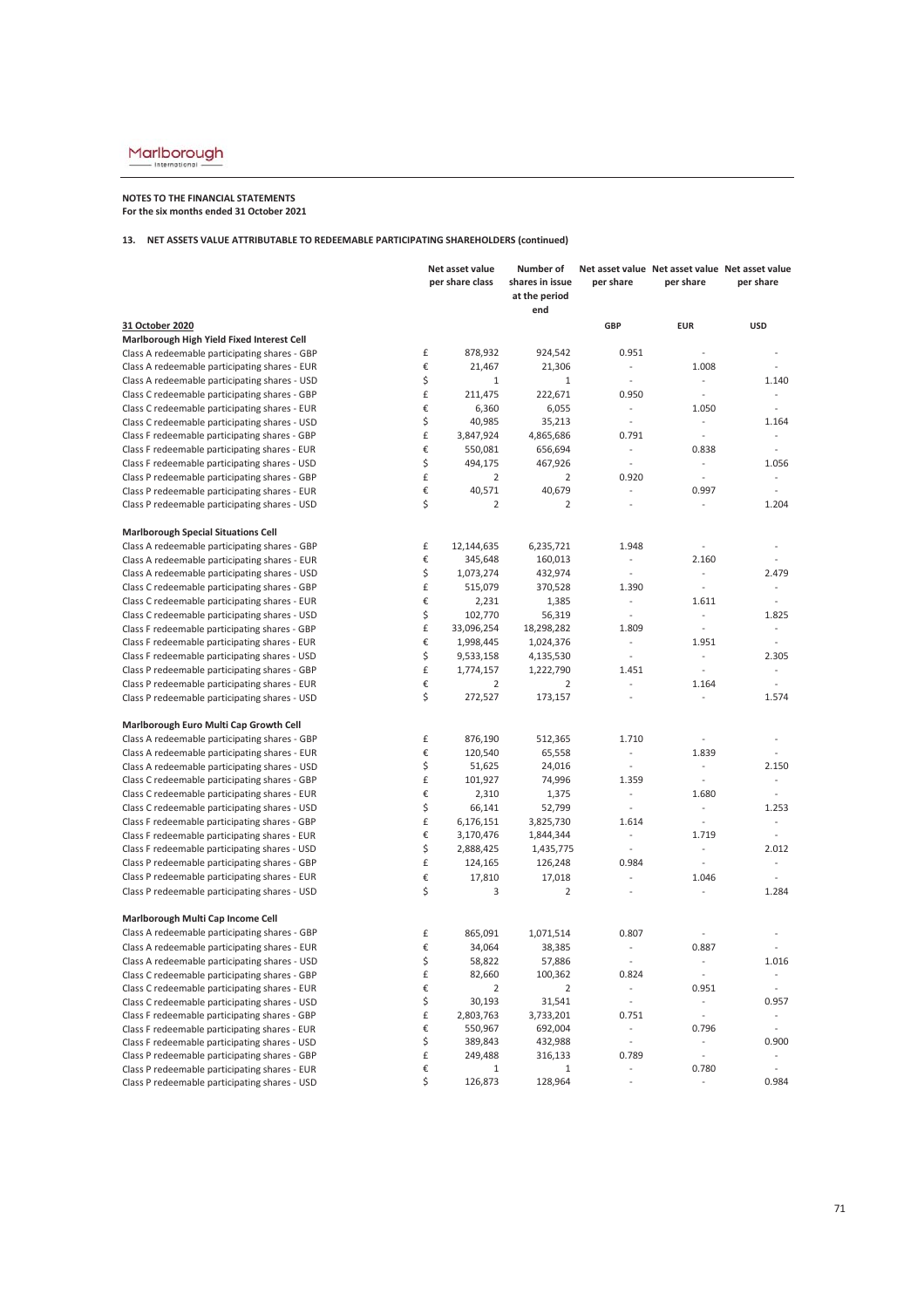# $\underbrace{\text{Marlborough}}_{\text{International}}$

## **NOTES TO THE FINANCIAL STATEMENTS For the six months ended 31 October 2021**

## **13. NET ASSETS VALUE ATTRIBUTABLE TO REDEEMABLE PARTICIPATING SHAREHOLDERS (continued)**

|                                               | Net asset value |                 | Number of                        |                          |                          | Net asset value Net asset value Net asset value |  |
|-----------------------------------------------|-----------------|-----------------|----------------------------------|--------------------------|--------------------------|-------------------------------------------------|--|
|                                               |                 | per share class | shares in issue<br>at the period | per share                | per share                | per share                                       |  |
|                                               |                 |                 | end                              |                          |                          |                                                 |  |
| 31 October 2020                               |                 |                 |                                  | GBP                      | <b>EUR</b>               | <b>USD</b>                                      |  |
| Marlborough UK Micro Cap Growth Cell          |                 |                 |                                  |                          |                          |                                                 |  |
| Class A redeemable participating shares - GBP | £               | 1,076,983       | 697,472                          | 1.544                    | ÷,                       |                                                 |  |
| Class A redeemable participating shares - EUR | €               | 99,740          | 84,390                           |                          | 1.182                    | $\overline{a}$                                  |  |
| Class A redeemable participating shares - USD | \$              | 41,205          | 24,832                           | $\overline{a}$           |                          | 1.659                                           |  |
| Class C redeemable participating shares - GBP | £               | 58,833          | 40,918                           | 1.438                    | ÷,                       | $\overline{a}$                                  |  |
| Class C redeemable participating shares - EUR | €               | 5               | 3                                |                          | 1.692                    | $\overline{\phantom{a}}$                        |  |
| Class C redeemable participating shares - USD | \$              | 9,425           | 6,829                            | $\overline{a}$           | $\overline{\phantom{a}}$ | 1.380                                           |  |
| Class F redeemable participating shares - GBP | £               | 8,856,735       | 6,008,030                        | 1.474                    | $\overline{a}$           | ÷,                                              |  |
| Class F redeemable participating shares - EUR | €               | 406,318         | 245,154                          | $\sim$                   | 1.657                    | ÷.                                              |  |
| Class F redeemable participating shares - USD | \$              | 1,188,987       | 642,832                          | ÷,                       |                          | 1.850                                           |  |
| Class P redeemable participating shares - GBP | £               | 35,172          | 31,908                           | 1.102                    | $\bar{\phantom{a}}$      | $\overline{\phantom{a}}$                        |  |
| Class P redeemable participating shares - EUR | €               | $\mathbf{1}$    | 1                                |                          | 1.210                    | ÷,                                              |  |
| Class P redeemable participating shares - USD | \$              | 5,567           | 3,927                            | $\overline{a}$           | $\overline{a}$           | 1.418                                           |  |
| Marlborough UK Multi Cap Growth Cell          |                 |                 |                                  |                          |                          |                                                 |  |
| Class A redeemable participating shares - GBP | £               | 1,335,614       | 877,719                          | 1.522                    | $\overline{a}$           |                                                 |  |
| Class A redeemable participating shares - EUR | €               | 37,067          | 33,364                           | $\sim$                   | 1.111                    | ÷,                                              |  |
| Class A redeemable participating shares - USD | \$              | $\overline{2}$  | $1\,$                            | $\overline{a}$           | ÷,                       | 1.570                                           |  |
| Class C redeemable participating shares - GBP | £               | 82,629          | 62,771                           | 1.316                    | $\overline{\phantom{a}}$ | $\overline{\phantom{a}}$                        |  |
| Class C redeemable participating shares - EUR | €               | $\overline{2}$  | $\overline{2}$                   | $\overline{\phantom{a}}$ | 1.119                    | $\overline{a}$                                  |  |
| Class C redeemable participating shares - USD | \$              | 3               | $\overline{2}$                   |                          | $\sim$                   | 1.289                                           |  |
| Class F redeemable participating shares - GBP | £               | 5,775,461       | 4,283,508                        | 1.348                    | $\overline{\phantom{a}}$ |                                                 |  |
| Class F redeemable participating shares - EUR | €               | 91,785          | 60,542                           | $\frac{1}{2}$            | 1.516                    | ÷,                                              |  |
| Class F redeemable participating shares - USD | \$              | 834,636         | 489,686                          | $\frac{1}{2}$            | $\sim$                   | 1.704                                           |  |
| Class P redeemable participating shares - GBP | £               | 324,653         | 274,418                          | 1.183                    | $\overline{\phantom{a}}$ |                                                 |  |
| Class P redeemable participating shares - EUR | €               | 3               | $\overline{2}$                   | $\overline{a}$           | 1.459                    |                                                 |  |
| Class P redeemable participating shares - USD | \$              | 142,621         | 111,156                          | $\overline{a}$           |                          | 1.283                                           |  |
| Marlborough Bond Income Cell                  |                 |                 |                                  |                          |                          |                                                 |  |
| Class A redeemable participating shares - GBP | £               | 18,575          | 19,306                           | 0.962                    | $\overline{a}$           |                                                 |  |
| Class A redeemable participating shares - EUR | €               | $\overline{2}$  | $\overline{2}$                   | $\overline{a}$           | 1.079                    |                                                 |  |
| Class A redeemable participating shares - USD | \$              | $\mathbf{1}$    | $\mathbf{1}$                     | $\overline{a}$           | $\overline{\phantom{a}}$ | 1.220                                           |  |
| Class C redeemable participating shares - GBP | £               | 205,521         | 217,835                          | 0.943                    | $\overline{a}$           | ÷,                                              |  |
| Class C redeemable participating shares - EUR | €               | 6,512           | 6,014                            | $\overline{a}$           | 1.083                    |                                                 |  |
| Class C redeemable participating shares - USD | \$              | 43,506          | 35,242                           | $\overline{a}$           |                          | 1.234                                           |  |
| Class F redeemable participating shares - GBP | £               | 257,763         | 310,203                          | 0.831                    | $\sim$                   | ÷.                                              |  |
| Class F redeemable participating shares - EUR | €               | $\overline{2}$  | $\overline{2}$                   | ÷,                       | 1.194                    |                                                 |  |
| Class F redeemable participating shares - USD | \$              | 15,095          | 13,329                           | $\overline{\phantom{a}}$ | $\sim$                   | 1.132                                           |  |
| Class P redeemable participating shares - GBP | £               | $\overline{2}$  | $\overline{2}$                   | 0.970                    | $\overline{a}$           |                                                 |  |
| Class P redeemable participating shares - EUR | €               | $\overline{2}$  | $\overline{2}$                   |                          | 1.079                    | ÷,                                              |  |
| Class P redeemable participating shares - USD | \$              | 3               | $\overline{2}$                   | $\overline{a}$           |                          | 1.259                                           |  |
| Marlborough Far East Growth Cell              |                 |                 |                                  |                          |                          |                                                 |  |
| Class A redeemable participating shares - GBP | £               | 300,213         | 322,608                          | 0.931                    | ÷,                       | ÷,                                              |  |
| Class A redeemable participating shares - EUR | €               | 16,823          | 15,831                           | $\overline{a}$           | 1.063                    |                                                 |  |
| Class A redeemable participating shares - USD | \$              | 9,739           | 8,180                            | $\overline{\phantom{a}}$ | $\overline{\phantom{a}}$ | 1.191                                           |  |
| Class C redeemable participating shares - GBP | £               | 222,292         | 181,244                          | 1.226                    |                          |                                                 |  |
| Class C redeemable participating shares - EUR | €               | 3               | $\overline{2}$                   | $\overline{a}$           | 1.609                    | $\overline{\phantom{a}}$                        |  |
| Class C redeemable participating shares - USD | \$              | 27,676          | 22,518                           | $\overline{\phantom{a}}$ | ÷.                       | 1.229                                           |  |
| Class F redeemable participating shares - GBP | £               | 948,112         | 975,160                          | 0.972                    |                          |                                                 |  |
| Class F redeemable participating shares - EUR | €               | 164,714         | 150,558                          | $\overline{\phantom{a}}$ | 1.094                    | $\overline{a}$                                  |  |
| Class F redeemable participating shares - USD | \$              | 1,285,193       | 1,011,962                        | ÷,                       |                          | 1.270                                           |  |
| Class P redeemable participating shares - GBP | £               | 125,569         | 88,373                           | 1.421                    | ÷,                       | ÷,                                              |  |
| Class P redeemable participating shares - EUR | €               | $\overline{2}$  | $\overline{2}$                   |                          | 1.089                    |                                                 |  |
| Class P redeemable participating shares - USD | \$              | $\overline{2}$  | $\overline{2}$                   | $\overline{a}$           | $\sim$                   | 1.244                                           |  |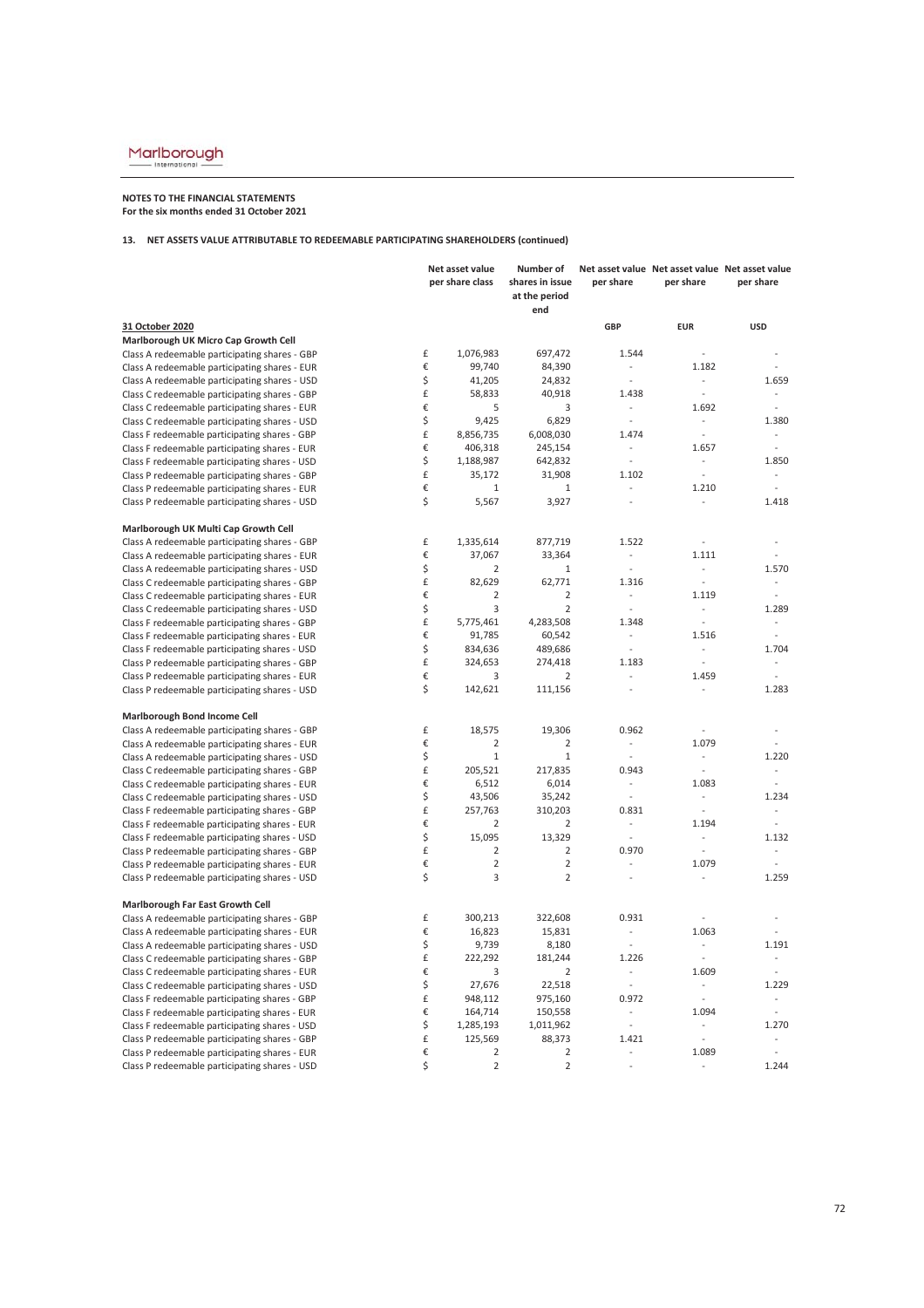## **NOTES TO THE FINANCIAL STATEMENTS For the six months ended 31 October 2021**

## **13. NET ASSETS VALUE ATTRIBUTABLE TO REDEEMABLE PARTICIPATING SHAREHOLDERS (continued)**

|                                               |    | Net asset value<br>per share class | Number of<br>shares in issue<br>at the period<br>end | per share                | Net asset value Net asset value Net asset value<br>per share | per share                |
|-----------------------------------------------|----|------------------------------------|------------------------------------------------------|--------------------------|--------------------------------------------------------------|--------------------------|
| 31 October 2020                               |    |                                    |                                                      | GBP                      | <b>EUR</b>                                                   | <b>USD</b>               |
| <b>Marlborough Global Cell</b>                |    |                                    |                                                      |                          |                                                              |                          |
| Class A redeemable participating shares - GBP | £  | $\overline{2}$                     | $\overline{2}$                                       | 1.089                    | $\overline{a}$                                               |                          |
| Class A redeemable participating shares - EUR | €  | $\overline{2}$                     | $\overline{2}$                                       | $\overline{\phantom{a}}$ | 1.219                                                        |                          |
| Class A redeemable participating shares - USD | \$ | 3                                  | $\overline{2}$                                       | $\overline{\phantom{a}}$ | ÷.                                                           | 1.409                    |
| Class C redeemable participating shares - GBP | £  | 69,765                             | 56,076                                               | 1.244                    | $\overline{\phantom{a}}$                                     |                          |
| Class C redeemable participating shares - EUR | €  | 3                                  | $\overline{2}$                                       |                          | 1.586                                                        | $\overline{a}$           |
| Class C redeemable participating shares - USD | \$ | 62,127                             | 44,801                                               | $\overline{a}$           | $\overline{\phantom{a}}$                                     | 1.387                    |
| Class F redeemable participating shares - GBP | £  | 269,993                            | 210,047                                              | 1.285                    | ÷,                                                           | $\sim$                   |
| Class F redeemable participating shares - EUR | €  | 3                                  | $\overline{2}$                                       |                          | 1.589                                                        | $\overline{a}$           |
| Class F redeemable participating shares - USD | \$ | 9,455                              | 5,715                                                | $\overline{\phantom{a}}$ | $\overline{\phantom{a}}$                                     | 1.654                    |
| Class P redeemable participating shares - GBP | £  | $\mathbf 2$                        | $\overline{2}$                                       | 1.089                    | $\overline{\phantom{a}}$                                     |                          |
| Class P redeemable participating shares - EUR | €  | $\overline{2}$                     | $\overline{2}$                                       | ÷                        | 1.219                                                        | ÷,                       |
| Class P redeemable participating shares - USD | \$ | 3                                  | $\overline{2}$                                       |                          |                                                              | 1.409                    |
| Marlborough US Multi Cap Income Cell          |    |                                    |                                                      |                          |                                                              |                          |
| Class A redeemable participating shares - GBP | £  | 256,604                            | 191,898                                              | 1.337                    |                                                              |                          |
| Class A redeemable participating shares - EUR | €  | 1                                  | 1                                                    | $\overline{a}$           | 1.430                                                        |                          |
| Class A redeemable participating shares - USD | \$ | 286,146                            | 173,217                                              | $\overline{\phantom{a}}$ | $\overline{\phantom{a}}$                                     | 1.652                    |
| Class C redeemable participating shares - GBP | £  | 211,481                            | 143,385                                              | 1.475                    | $\overline{a}$                                               |                          |
| Class C redeemable participating shares - EUR | €  | 4                                  | $\overline{2}$                                       | $\sim$                   | 1.951                                                        | $\overline{a}$           |
| Class C redeemable participating shares - USD | \$ | 190,032                            | 111,323                                              | ÷,                       | ÷                                                            | 1.707                    |
| Class F redeemable participating shares - GBP | £  | 2,153,013                          | 1,562,323                                            | 1.378                    | $\overline{\phantom{a}}$                                     | $\overline{\phantom{a}}$ |
| Class F redeemable participating shares - EUR | €  | 1,040,242                          | 727,576                                              | $\sim$                   | 1.430                                                        | $\overline{a}$           |
| Class F redeemable participating shares - USD | \$ | 6,120,908                          | 3,400,161                                            | ÷,                       | ÷.                                                           | 1.800                    |
| Class P redeemable participating shares - GBP | £  | 142,768                            | 86,960                                               | 1.642                    | $\overline{\phantom{a}}$                                     |                          |
| Class P redeemable participating shares - EUR | €  | 3                                  | $\overline{2}$                                       |                          | 1.459                                                        | $\overline{a}$           |
| Class P redeemable participating shares - USD | \$ | 3                                  | $\overline{2}$                                       | $\overline{\phantom{a}}$ |                                                              | 1.714                    |
| Marlborough Global Bond Cell                  |    |                                    |                                                      |                          |                                                              |                          |
| Class A redeemable participating shares - GBP | £  | 781,419                            | 757,571                                              | 1.031                    | $\sim$                                                       |                          |
| Class A redeemable participating shares - EUR | £  | 18,825                             | 16,255                                               | $\frac{1}{2}$            | 1.158                                                        |                          |
| Class A redeemable participating shares - USD | £  | 166,629                            | 138,391                                              |                          |                                                              | 1.204                    |
| Class C redeemable participating shares - GBP | £  | 157,269                            | 148,942                                              | 1.056                    | $\bar{\phantom{a}}$                                          | ÷,                       |
| Class C redeemable participating shares - EUR | £  | $\overline{2}$                     | $\overline{2}$                                       | $\overline{\phantom{a}}$ | 1.174                                                        | ÷,                       |
| Class C redeemable participating shares - USD | £  | 99,736                             | 75,825                                               | $\overline{\phantom{a}}$ | $\overline{\phantom{a}}$                                     | 1.315                    |
| Class F redeemable participating shares - GBP | £  | 2,910,973                          | 2,965,841                                            | 0.981                    | ÷.                                                           |                          |
| Class F redeemable participating shares - EUR | £  | 957,204                            | 912,666                                              | ÷                        | 1.049                                                        | ÷,                       |
| Class F redeemable participating shares - USD | £  | 2,109,865                          | 1,724,914                                            | $\overline{a}$           |                                                              | 1.223                    |
| Class P redeemable participating shares - GBP | £  | 9,592                              | 9,122                                                | 1.052                    | $\overline{\phantom{a}}$                                     | $\overline{a}$           |
| Class P redeemable participating shares - EUR | £  | $\overline{2}$                     | $\overline{2}$                                       |                          | 1.139                                                        |                          |
| Class P redeemable participating shares - USD | £  | 3                                  | $\overline{2}$                                       | $\overline{a}$           | ÷.                                                           | 1.319                    |
| <b>Marlborough Balanced Cell</b>              |    |                                    |                                                      |                          |                                                              |                          |
| Class A redeemable participating shares - GBP | £  | 6,557,675                          | 5,039,606                                            | 1.301                    | ÷.                                                           | ÷,                       |
| Class A redeemable participating shares - EUR | £  | 118,513                            | 89,661                                               | $\overline{\phantom{a}}$ | 1.322                                                        |                          |
| Class A redeemable participating shares - USD | £  | 765,540                            | 505,137                                              | $\overline{\phantom{a}}$ | $\overline{\phantom{a}}$                                     | 1.516                    |
| Class C redeemable participating shares - GBP | £  | 1,860,695                          | 1,399,418                                            | 1.330                    | $\sim$                                                       |                          |
| Class C redeemable participating shares - EUR | £  | $\overline{2}$                     | $\overline{2}$                                       | $\overline{\phantom{a}}$ | 1.234                                                        |                          |
| Class C redeemable participating shares - USD | £  | 4                                  | $\overline{2}$                                       | $\overline{\phantom{a}}$ |                                                              | 1.894                    |
| Class F redeemable participating shares - GBP | £  | 63,398,758                         | 50,863,344                                           | 1.246                    | ÷,                                                           | ÷,                       |
| Class F redeemable participating shares - EUR | £  | 3,001,242                          | 2,400,581                                            | ÷,                       | 1.250                                                        | ÷,                       |
| Class F redeemable participating shares - USD | £  | 11,043,372                         | 7,037,478                                            | $\overline{\phantom{a}}$ | $\overline{\phantom{a}}$                                     | 1.569                    |
| Class P redeemable participating shares - GBP | £  | 3,876,233                          | 2,916,886                                            | 1.329                    |                                                              |                          |
| Class P redeemable participating shares - EUR | £  | 39,183                             | 30,052                                               | ÷                        | 1.304                                                        | ÷,                       |
| Class P redeemable participating shares - USD | £  | 700,369                            | 457,289                                              | L.                       | ÷.                                                           | 1.532                    |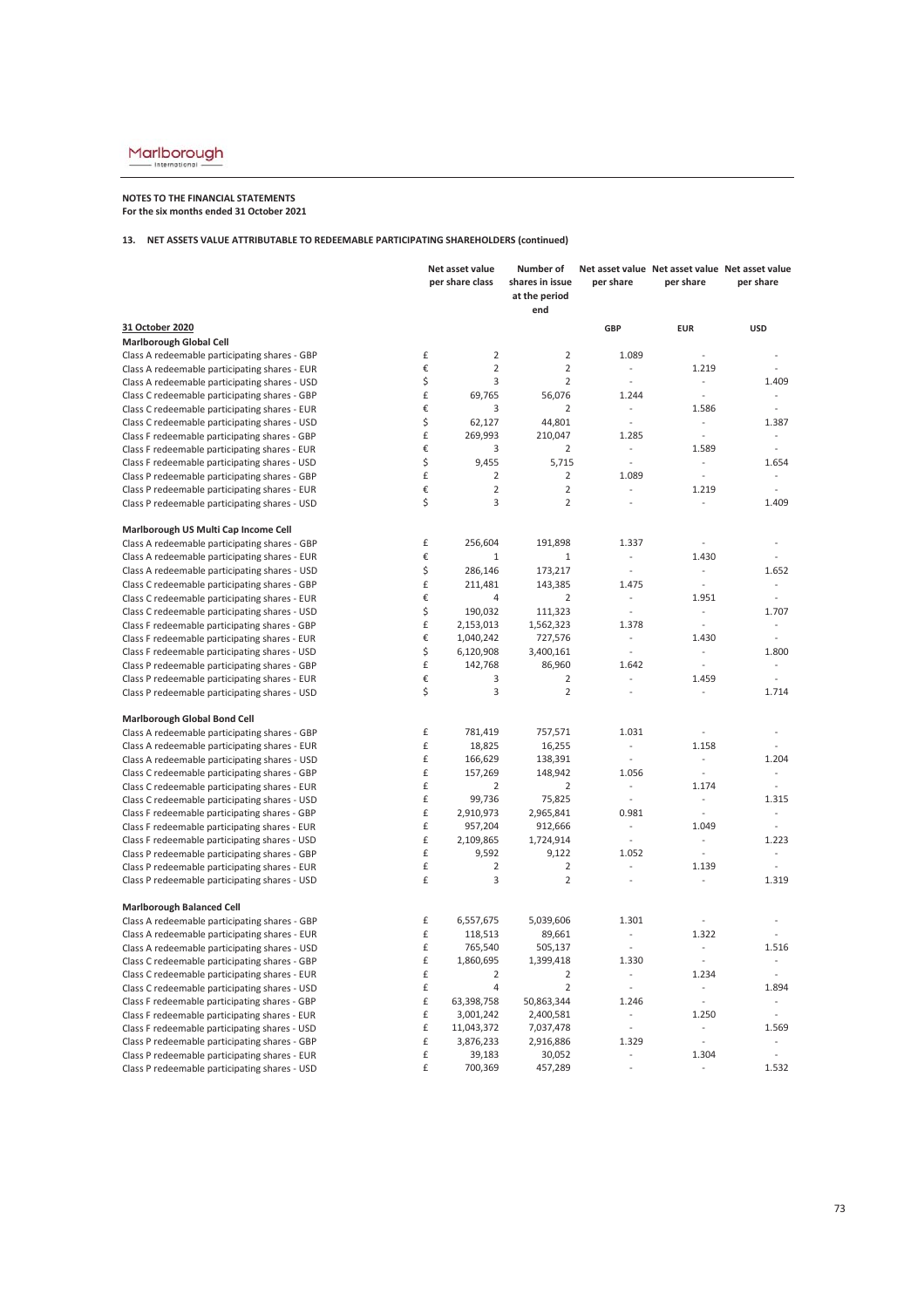# $\underbrace{\text{Marlborough}}_{\text{International}}$

### **NOTES TO THE FINANCIAL STATEMENTS For the six months ended 31 October 2021**

#### **13. NET ASSETS VALUE ATTRIBUTABLE TO REDEEMABLE PARTICIPATING SHAREHOLDERS (continued)**

|                                               |   | Net asset value<br>per share class | Number of<br>shares in issue<br>at the period<br>end | per share                | Net asset value Net asset value Net asset value<br>per share | per share                |
|-----------------------------------------------|---|------------------------------------|------------------------------------------------------|--------------------------|--------------------------------------------------------------|--------------------------|
| 31 October 2020                               |   |                                    |                                                      | <b>GBP</b>               | <b>EUR</b>                                                   | <b>USD</b>               |
| <b>Marlborough Cautious Cell</b>              |   |                                    |                                                      |                          |                                                              |                          |
| Class A redeemable participating shares - GBP | £ | 2,495,252                          | 2,327,601                                            | 1.072                    | $\sim$                                                       |                          |
| Class A redeemable participating shares - EUR | £ | 75,409                             | 70,857                                               | $\overline{\phantom{a}}$ | 1.064                                                        |                          |
| Class A redeemable participating shares - USD | £ | 416,157                            | 317,451                                              | $\frac{1}{2}$            | $\blacksquare$                                               | 1.311                    |
| Class C redeemable participating shares - GBP | £ | 883,727                            | 811,778                                              | 1.089                    |                                                              | ÷.                       |
| Class C redeemable participating shares - EUR | £ | 31,519                             | 29,110                                               | $\overline{\phantom{a}}$ | 1.083                                                        | $\overline{a}$           |
| Class C redeemable participating shares - USD | £ | 3                                  | $\overline{2}$                                       | $\sim$                   | ÷.                                                           | 1.274                    |
| Class F redeemable participating shares - GBP | £ | 41,188,063                         | 40,188,083                                           | 1.025                    | ÷.                                                           | $\overline{\phantom{a}}$ |
| Class F redeemable participating shares - EUR | £ | 785,325                            | 727,032                                              | $\overline{\phantom{a}}$ | 1.080                                                        | ÷.                       |
| Class F redeemable participating shares - USD | £ | 3,149,467                          | 2,511,518                                            | $\overline{\phantom{a}}$ | $\sim$                                                       | 1.254                    |
| Class P redeemable participating shares - GBP | £ | 682,219                            | 622,211                                              | 1.096                    | $\mathcal{L}$                                                | ÷.                       |
| Class P redeemable participating shares - EUR | £ | $\overline{2}$                     | $\overline{2}$                                       | ÷,                       | 1.089                                                        | $\overline{a}$           |
| Class P redeemable participating shares - USD | £ | $\mathbf{1}$                       | $\mathbf{1}$                                         |                          | ÷.                                                           | 1.230                    |
| <b>Marlborough Defensive Cell</b>             |   |                                    |                                                      |                          |                                                              | $1\,$                    |
| Class A redeemable participating shares - GBP | £ | 572,275                            | 593,604                                              | 0.964                    | $\overline{\phantom{a}}$                                     | $\overline{\phantom{a}}$ |
| Class A redeemable participating shares - EUR | £ | $\overline{2}$                     | $\overline{2}$                                       | $\overline{a}$           | 1.004                                                        | $\sim$                   |
| Class A redeemable participating shares - USD | £ | 3                                  | $\overline{2}$                                       | $\overline{\phantom{a}}$ | $\omega$                                                     | 1.274                    |
| Class C redeemable participating shares - GBP | £ | 69,468                             | 70,417                                               | 0.987                    | $\overline{\phantom{a}}$                                     | $\overline{\phantom{a}}$ |
| Class C redeemable participating shares - EUR | £ | $\overline{2}$                     | $\overline{2}$                                       | $\mathcal{L}$            | 1.109                                                        | $\overline{a}$           |
| Class C redeemable participating shares - USD | £ | $\overline{3}$                     | $\overline{2}$                                       | $\sim$                   | $\overline{\phantom{a}}$                                     | 1.279                    |
| Class F redeemable participating shares - GBP | £ | 6,205,012                          | 6,739,369                                            | 0.921                    | $\sim$                                                       | $\sim$                   |
| Class F redeemable participating shares - EUR | £ | 34,764                             | 33,955                                               | $\overline{\phantom{a}}$ | 1.024                                                        | $\overline{\phantom{a}}$ |
| Class F redeemable participating shares - USD | £ | 323,124                            | 275,356                                              | $\overline{\phantom{a}}$ | $\mathcal{L}^{\mathcal{L}}$                                  | 1.173                    |
| Class P redeemable participating shares - GBP | £ | 41,335                             | 41,995                                               | 0.984                    | $\overline{\phantom{a}}$                                     | ÷                        |
| Class P redeemable participating shares - EUR | £ | $\overline{2}$                     | $\overline{2}$                                       |                          | 1.109                                                        |                          |
| Class P redeemable participating shares - USD | £ | 3                                  | $\overline{2}$                                       | $\sim$                   | $\sim$                                                       | 1.279                    |
| <b>Marlborough Adventurous Cell</b>           |   |                                    |                                                      |                          |                                                              |                          |
| Class A redeemable participating shares - GBP | £ | 523,143                            | 372,145                                              | 1.406                    |                                                              |                          |
| Class A redeemable participating shares - EUR | £ | 3                                  | $\overline{2}$                                       | $\overline{\phantom{a}}$ | 1.309                                                        |                          |
| Class A redeemable participating shares - USD | £ | 68,160                             | 43,764                                               | $\overline{\phantom{a}}$ | $\overline{\phantom{a}}$                                     | 1.557                    |
| Class C redeemable participating shares - GBP | £ | 241,805                            | 168,238                                              | 1.437                    | $\sim$                                                       |                          |
| Class C redeemable participating shares - EUR | £ | 3                                  | $\overline{2}$                                       | $\overline{\phantom{a}}$ | 1.259                                                        | $\overline{a}$           |
| Class C redeemable participating shares - USD | £ | $\,1\,$                            | $\mathbf{1}$                                         | $\sim$                   | ÷.                                                           | 1.440                    |
| Class F redeemable participating shares - GBP | £ | 8,967,570                          | 6,648,333                                            | 1.349                    | $\overline{\phantom{a}}$                                     | $\overline{a}$           |
| Class F redeemable participating shares - EUR | £ | 575,347                            | 431,232                                              | $\overline{\phantom{a}}$ | 1.334                                                        |                          |
| Class F redeemable participating shares - USD | £ | 2,222,523                          | 1,347,049                                            | $\sim$                   | $\sim$                                                       | 1.650                    |
| Class P redeemable participating shares - GBP | £ | 297,049                            | 206,820                                              | 1.436                    | $\overline{\phantom{a}}$                                     | $\overline{a}$           |
| Class P redeemable participating shares - EUR | £ | 13,745                             | 9,836                                                | $\overline{a}$           | 1.397                                                        |                          |
| Class P redeemable participating shares - USD | £ | 3                                  | $\overline{2}$                                       | $\overline{a}$           | ÷.                                                           | 1.454                    |

#### **14. FINANCIAL RISK MANAGEMENT**

The Company is exposed to a variety of financial risks such as market risk (including price risk, currency risk and interest rate risk), credit risk, liquidity risk and concentration risk arising from the financial instruments it holds. The Company's overall risk management programme focuses on the unpredictability of financial markets and seeks to minimise potential adverse effects on the Company's financial performance.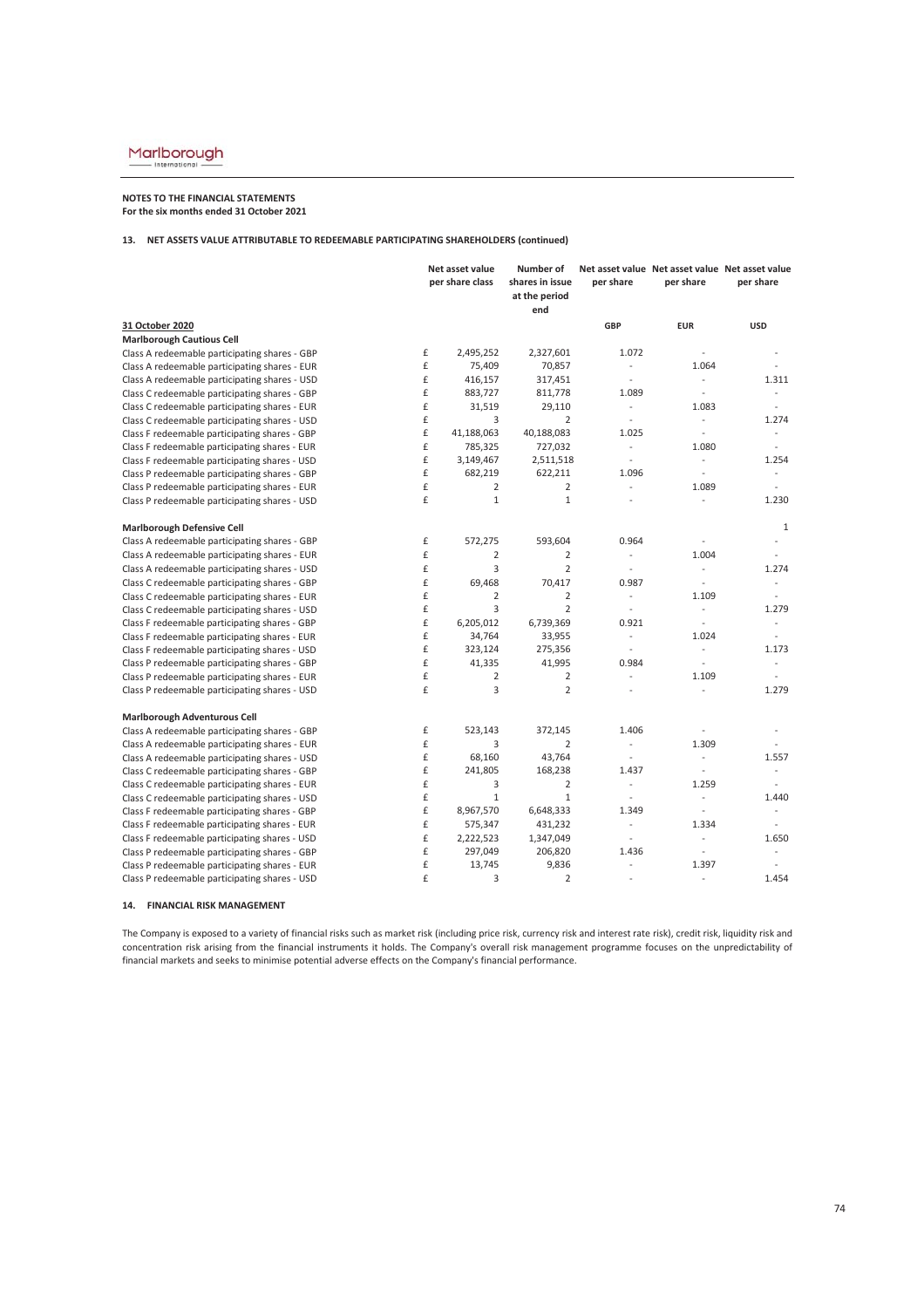#### Marlborough Internat

#### **NOTES TO THE FINANCIAL STATEMENTS For the six months ended 31 October 2021**

#### **14. FINANCIAL RISK MANAGEMENT (continued)**

#### **14.1 Market risk (continued)**

### **(a) Price Risk (continued)**

Price risk is the risk that the fair value of future cash flows of a financial instrument will fluctuate because of changes in market prices (other than those arising from currency risk or interest rate risk), whether those changes are caused by factors specific to the individual financial instrument or its issuer, or factors affecting similar financial instruments traded in the market.

The Company has limited exposure to market price risks due to the Funds acting as feeder funds by investing into the onshore managed funds, which invest in a variety of instruments.

The Directors consider that the Investment Manager has appropriately managed the Company's exposure to price risk due to the cells acting as feeder funds into the onshore investment funds.

The following details the Company's sensitivity to a 5% increase or decrease in market prices, with 5% being the sensitivity rate representing management's assessment of a reasonably possible change in market prices.

The table sets out the exposure of each cell to market price risks which would increase or decrease the net assets attributable to participating redeemable preference shareholders for the period:

|                                                |               | 31 October 2021 |  |  |
|------------------------------------------------|---------------|-----------------|--|--|
|                                                | Increase - 5% | Decrease - 5%   |  |  |
| Marlborough High Yield Fixed Interest Cell     | 277,272       | (277, 272)      |  |  |
| <b>Marlborough Special Situations Cell</b>     | 3,285,268     | (3, 285, 268)   |  |  |
| Marlborough European Multi Capital Growth Cell | 927,139       | (927,139)       |  |  |
| Marlborough Multi Capital Income Cell          | 226,231       | (226,231)       |  |  |
| Marlborough UK Micro Capital Growth Cell       | 765,139       | (765,139)       |  |  |
| Marlborough UK Multi Capital Growth Cell       | 439,225       | (439,225)       |  |  |
| <b>Marlborough Bond Income Cell</b>            | 18,085        | (18,085)        |  |  |
| Marlborough Far East Growth Cell               | 138,062       | (138,062)       |  |  |
| <b>Marlborough Global Cell</b>                 | 18,930        | (18,930)        |  |  |
| Marlborough US Multi Cap Income Cell           | 390,495       | (390,495)       |  |  |
| <b>Marlborough Global Bond Cell</b>            | 217,398       | (217,398)       |  |  |
| <b>Marlborough Balanced Cell</b>               | 4,128,389     | (4, 128, 389)   |  |  |
| <b>Marlborough Cautious Cell</b>               | 1,821,700     | (1,821,700)     |  |  |
| <b>Marlborough Defensive Cell</b>              | 264,334       | (264,334)       |  |  |
| <b>Marlborough Adventurous Cell</b>            | 619,217       | (619, 217)      |  |  |
|                                                | 13,536,883    | (13, 536, 883)  |  |  |

|                                                | 30 April 2021 |               |  |
|------------------------------------------------|---------------|---------------|--|
|                                                | Increase - 5% | Decrease - 5% |  |
| Marlborough High Yield Fixed Interest Cell     | 290,442       | (290,442)     |  |
| <b>Marlborough Special Situations Cell</b>     | 3,491,433     | (3,491,433)   |  |
| Marlborough European Multi Capital Growth Cell | 809,326       | (809, 326)    |  |
| Marlborough Multi Capital Income Cell          | 239,239       | (239, 239)    |  |
| Marlborough UK Micro Capital Growth Cell       | 768,840       | (768,840)     |  |
| Marlborough UK Multi Capital Growth Cell       | 442,624       | (442,624)     |  |
| <b>Marlborough Bond Income Cell</b>            | 24,286        | (24, 286)     |  |
| Marlborough Far East Growth Cell               | 145,382       | (145, 382)    |  |
| <b>Marlborough Global Cell</b>                 | 21,961        | (21,961)      |  |
| Marlborough US Multi Cap Income Cell           | 424,283       | (424,283)     |  |
| <b>Marlborough Global Bond Cell</b>            | 254,421       | (254,421)     |  |
| <b>Marlborough Balanced Cell</b>               | 4,433,310     | (4,433,310)   |  |
| <b>Marlborough Cautious Cell</b>               | 2,172,008     | (2, 172, 008) |  |
| <b>Marlborough Defensive Cell</b>              | 297,806       | (297,806)     |  |
| <b>Marlborough Adventurous Cell</b>            | 614,974       | (614, 974)    |  |
|                                                | 14,430,335    | (14,430,335)  |  |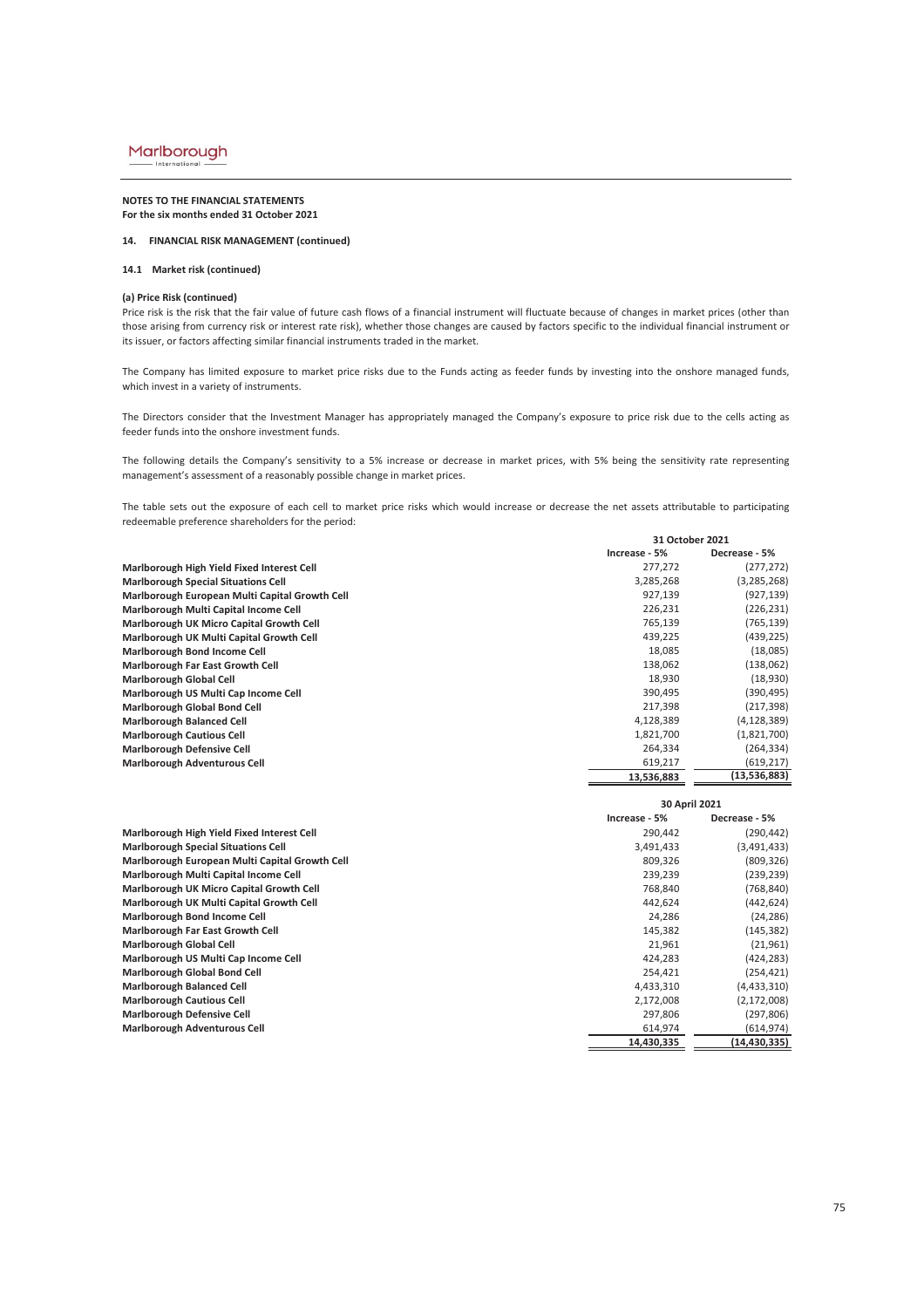#### **NOTES TO THE FINANCIAL STATEMENTS For the six months ended 31 October 2021**

#### **14. FINANCIAL RISK MANAGEMENT (continued)**

#### **14.1 Market risk (continued)**

#### **(b) Foreign currency risk**

Foreign currency risk is the risk that the value of a financial instrument will fluctuate because of changes in foreign exchange rates.

#### **Currency exposure**

Interest receivable or expenses payable in currencies other than the base currency are converted to or from the base currency on or near the date of the transaction. The Investment Manager monitors the exposure of each Cell to foreign currency risk on an on going basis.

Investors who invest into a share class in United States Dollars or Euro bear their own currency risk, as all subscriptions received in currencies other than Sterling are converted to and invested onshore in Sterling.

At 31 October 2021 the Company's net currency exposure was as follows:

|                                            | 31 October 2021 |         |  |  |
|--------------------------------------------|-----------------|---------|--|--|
|                                            |                 | %       |  |  |
| <b>Sterling</b>                            | 277,296,430     | 99.73%  |  |  |
| Euro                                       | 92,918          | 0.03%   |  |  |
| <b>United States Dollar</b>                | 663,839         | 0.24%   |  |  |
|                                            | 278,053,187     | 100.00% |  |  |
| There are no standards, interpretations or | 30 April 2021   |         |  |  |
|                                            | f               | %       |  |  |
| <b>Sterling</b>                            | 295,791,586     | 99.78%  |  |  |
| Euro                                       | 170,357         | 0.06%   |  |  |
| <b>United States Dollar</b>                | 463,376         | 0.16%   |  |  |
|                                            | 296.425.319     | 100.00% |  |  |

The above analysis excludes any short term debtors and creditors. The exposure has not been broken down by Cell due to the limited exposure of the company through its investment policy.

At 31 October 2021, if the Sterling exchange rate had moved by +/- 5% with all other variables remaining constant (with 5% representing the Directors assessment of a reasonable possible change), the change in net assets attributable to redeemable participating shareholders would amount to approximately £39,829/£-36,036 (30 April 2021: +£33,354/-£30,178).

#### **(c) Interest rate risk**

The Company is exposed to risks associated with the effects of fluctuations in the prevailing levels of market interest rates on its financial instruments and cash flow. The Investment Manager monitors each Cell's exposure to interest rate risk, giving consideration to prevailing interest rates and economic conditions. As at 31 October 2021, the exposure of each Cell to interest rate risk is as follows:

#### **Marlborough International Fund PCC Limited**

| 31 October 2021                                       | <b>Fixed interest</b><br>bearing | Variable interest<br>bearing | Non interest<br>bearing | Total       |
|-------------------------------------------------------|----------------------------------|------------------------------|-------------------------|-------------|
|                                                       | <b>GBP</b>                       | <b>GBP</b>                   | <b>GBP</b>              | GBP         |
| <b>Financial Assets</b>                               |                                  |                              |                         |             |
| Cash at bank                                          |                                  | 5,309,077                    |                         | 5,309,077   |
| Receivables                                           |                                  |                              | 4,277,062               | 4,277,062   |
| Financial assets at fair value through profit or loss |                                  | 46,901,017                   | 223,836,646             | 270,737,663 |
|                                                       |                                  | 52,210,094                   | 228,113,708             | 280,323,802 |
| <b>Financial Liabilities</b>                          |                                  |                              |                         |             |
| Other payables                                        |                                  |                              | 530,908                 | 530,908     |
| Redemptions payable                                   |                                  |                              | 1,193,824               | 1,193,824   |
| Due to broker                                         |                                  |                              | 442,042                 | 442,042     |
| Subscriptions in advance                              |                                  |                              | 103,840                 | 103,840-    |
|                                                       |                                  |                              | 2,270,614               | 2,270,614   |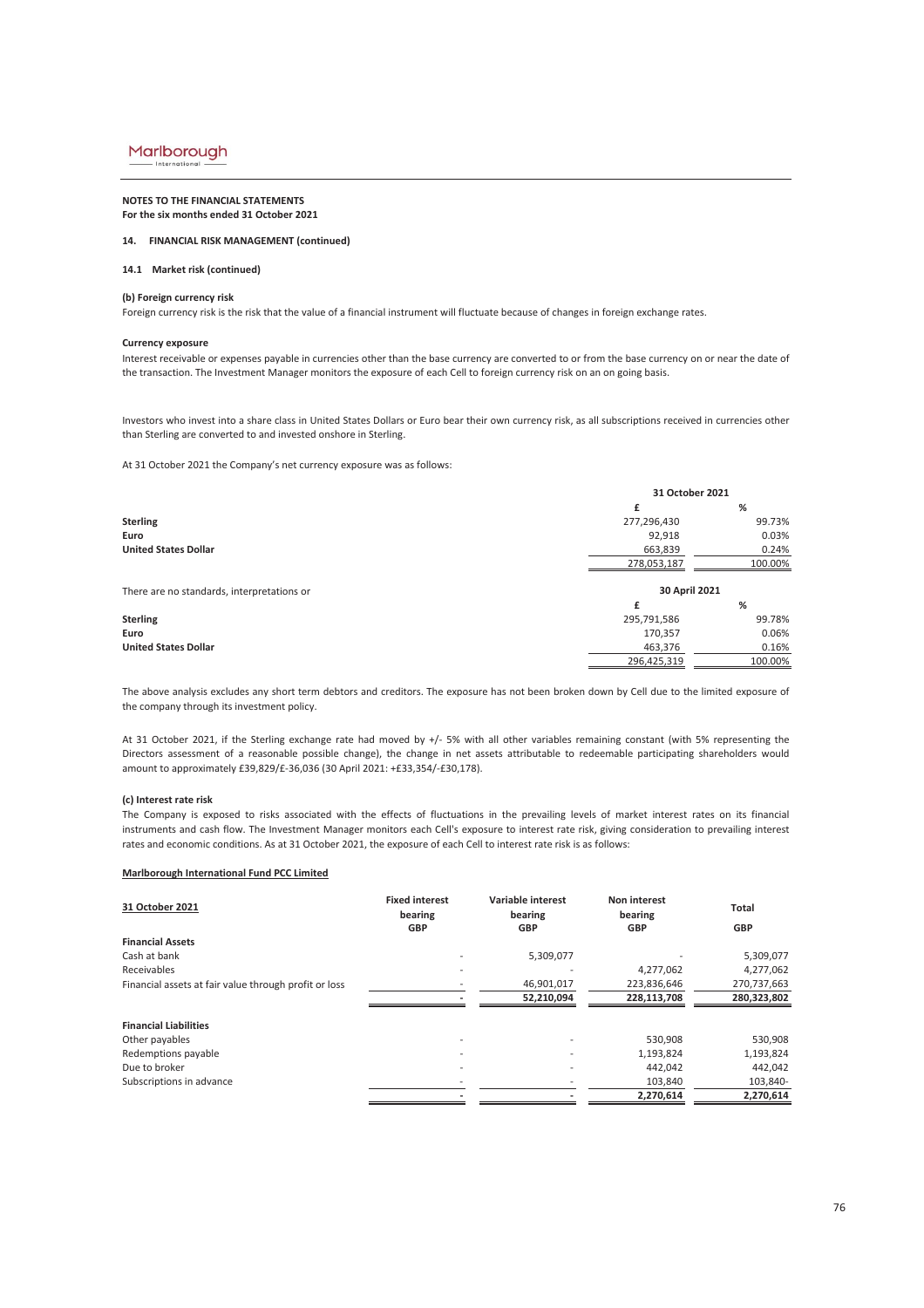#### **NOTES TO THE FINANCIAL STATEMENTS For the six months ended 31 October 2021**

#### **14. FINANCIAL RISK MANAGEMENT (continued)**

#### **14.1 Market risk (continued)**

**(c) Interest rate risk (continued)**

| 30 April 2021                                         | <b>Fixed interest</b><br>bearing | Variable interest<br>bearing | Non interest<br>bearing | Total       |
|-------------------------------------------------------|----------------------------------|------------------------------|-------------------------|-------------|
| <b>Financial Assets</b>                               | <b>GBP</b>                       | <b>GBP</b>                   | <b>GBP</b>              | <b>GBP</b>  |
| Cash at bank                                          |                                  | 5,506,866                    |                         | 5,506,866   |
| Receivables                                           |                                  | ۰                            | 5,140,399               | 5,140,399   |
| Financial assets at fair value through profit or loss |                                  | 50,971,486                   | 237,635,217             | 288,606,703 |
|                                                       |                                  | 56,478,352                   | 242,775,616             | 299,253,968 |
| <b>Financial Liabilities</b>                          |                                  |                              |                         |             |
| Other payables                                        |                                  |                              | 574,095                 | 574,095     |
| Redemptions payable                                   |                                  |                              | 1,784,987               | 1,784,987   |
| Subscriptions in advance                              |                                  |                              | 264.406                 | 264,406     |
| Due to broker                                         |                                  |                              | 205,160                 | 205,160     |
|                                                       |                                  |                              | 2,828,648               | 2,828,648   |

At 31 October 2021, should interest rates have increased by 50 basis points (with 50 basis representing the Directors assessment of a reasonable possible change), with all other variables held constant, the increase in net assets attributable to participating redeemable preference shareholders for the period would amount to approximately £261,050 (30 April 2021: £282,392). A decrease of 50 basis points would have had an equal, but opposite effect.

#### **14.2 Credit risk**

Credit risk is the risk that one party to a financial instrument will cause a financial loss for the other party by failing to discharge an obligation.

The Company's principal financial assets are bank balances and cash, other receivables and investments which represent the Company's maximum exposure to credit risk in relation to the financial assets.

The credit risk on liquid funds is limited because the counter-parties are banks with high credit ratings assigned by international credit-rating agencies. The Company has appointed Butterfield Bank (Guernsey) Limited to act as custodian to the Company and its Cells pursuant to a custody agreement. Butterfield Bank (Guernsey) Limited currently has an BBB+ credit rating with Standard and Poor's.

The Investment Manager takes an active approach to safeguarding the assets of the Company. All investments of the cells are in the onshore feeder Funds which fall under the Investment Manager's control. Sufficient cash management is maintained to ensure the cells have limited to no credit exposure.

#### **14.3 Liquidity risk**

Liquidity risk is the risk that the Company may not be able to generate sufficient cash resources to settle its obligations in full as they fall due or can only do so on terms that are materially disadvantageous.

The Directors are of the opinion that the current liquidity risk at 31 October 2021 of the Cells is very low due to the minimal unmatched liabilities held at the period end. In the instances where unmatched liabilities are greater than cash and cash equivalents, the Directors would ensure that sufficient investments or debtors are readily convertible or realisable into cash and cash equivalents in order to meet any short term liabilities of the Cells.

The investments of the Cells are in feeder funds under the control of the Investment Manager. The Investment Manager has robust cash management controls in place to ensure there is sufficient liquidity to meet any short term liabilities by maintaining working capital in the bank accounts of the Cells.

The Directors may declare a suspension of the redemption of shares in certain circumstances. No shares will be redeemed during any period of suspension. The Directors may also require a compulsory redemption of all or part of the shares held by a Shareholder in certain circumstances.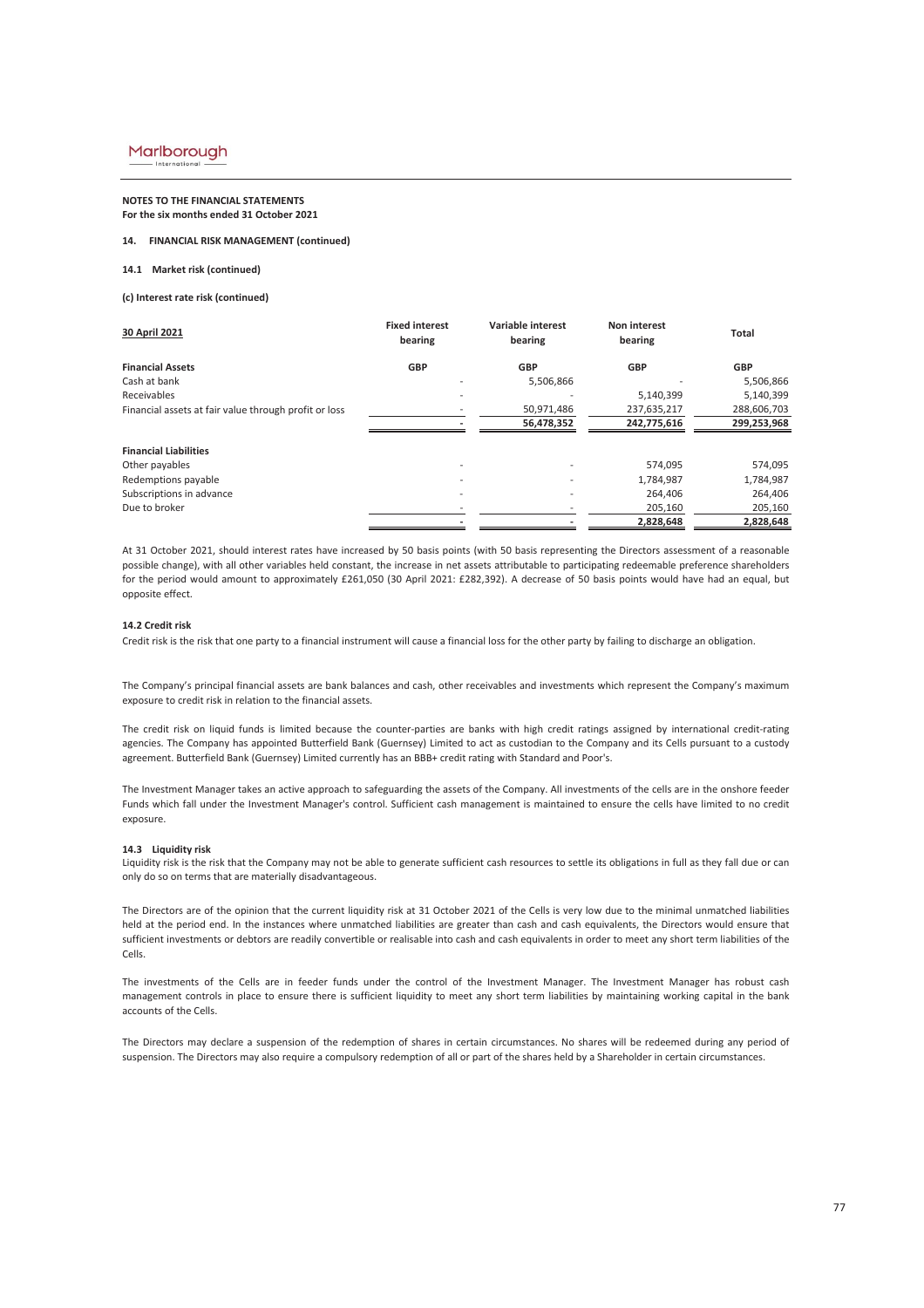#### **NOTES TO THE FINANCIAL STATEMENTS For the six months ended 31 October 2021**

#### **14.4 Concentration risk**

The Company has limited exposure to concentration risk. The Company has purposefully set up a cell structure with multiple cells each with their own specific and unique investment strategy which assists in helping to diversify the portfolio as a whole. A certain element of concentration risk is prevalent due to the entities acting as feeder funds into the Marlborough onshore funds but this is detailed within the prospectus for the awareness of all investors. The onshore funds themselves invest in a diversified range of investments, further mitigating the concentration risk.

#### **15. CAPITAL RISK MANAGEMENT**

The capital of the Company is represented by the net assets attributable to holders of each redeemable participating share relating to the Cells. The Company's objective when managing capital is to safeguard the Company's ability to continue as a going concern in order to provide adequate returns for shareholders and to maintain a strong capital base to support the development of the investment activities of the Company.

In order to maintain or adjust the capital structure, the Company's policy is to perform the following:

- \* \* Monitor the level of subscriptions and redemptions relative to the liquid assets and adjust the amount of distributions the Company pays to equity holders. Redeem and issue new shares in accordance with the constitutional documents of the Company, which include the ability to restrict redemptions and require certain minimum
- holdings and subscriptions.

The Board of Directors and Manager monitor capital on the basis of the value of net assets attributable to holders of each redeemable participating share.

The following table presents the Company's financial instruments recognised at fair value between those whose fair value is based on:

| $\ast$ | Level 1<br>Quoted prices (unadjusted) in active markets for identical assets or liabilities;                                                                                                                |
|--------|-------------------------------------------------------------------------------------------------------------------------------------------------------------------------------------------------------------|
| $\ast$ | Level 2<br>Inputs other than quoted prices included within Level 1 that are observable for the asset or<br>liability either directly (that is, as prices) or indirectly (that is, derived from prices); and |
| $\ast$ | Level 3<br>Inputs for the asset or liability that are not based on observable market data (that is,<br>unobservable inputs).                                                                                |

| Marlborough International Fund PCC Limited |            |             |            |             |
|--------------------------------------------|------------|-------------|------------|-------------|
|                                            | Level 1    | Level 2     | Level 3    | Total       |
| 31 October 2021                            | <b>GBP</b> | GBP         | <b>GBP</b> | <b>GBP</b>  |
| <b>Equity investments</b>                  |            | 270,737,663 |            | 270,737,663 |
|                                            |            |             |            |             |
|                                            | Level 1    | Level 2     | Level 3    | Total       |
| 30 April 2021                              | <b>GBP</b> | GBP         | <b>GBP</b> | <b>GBP</b>  |
| Equity investments                         |            | 288,606,703 |            | 288,606,703 |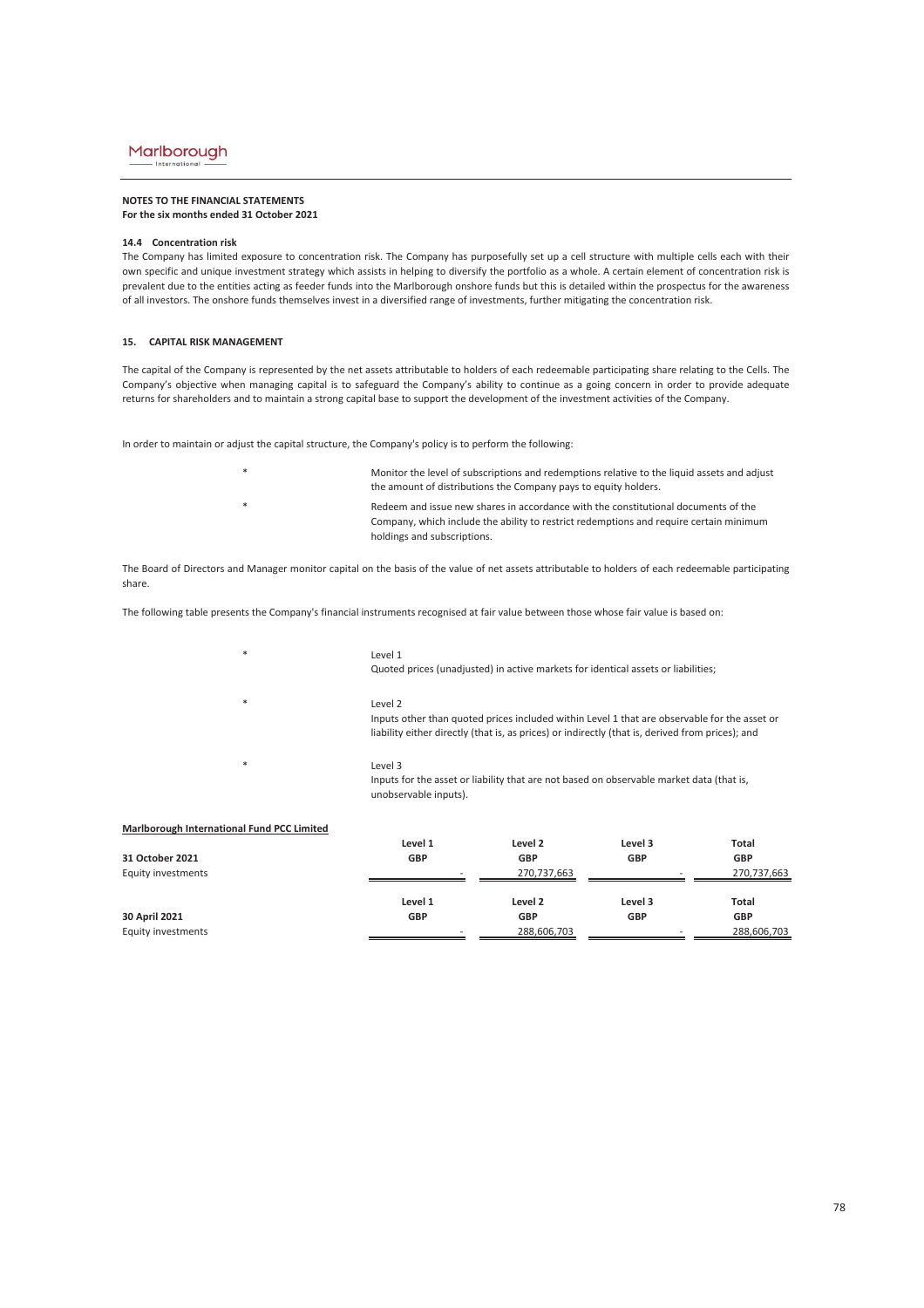Internationa

| <b>16. CALLED UP SHARE CAPITAL</b>                                                             | 1 May 2021                  | Issued during the       | Redeemed          | 31 October 2021           |
|------------------------------------------------------------------------------------------------|-----------------------------|-------------------------|-------------------|---------------------------|
|                                                                                                |                             | period                  | during the period |                           |
|                                                                                                |                             |                         |                   |                           |
| Marlborough High Yield Fixed Interest Cell<br>Class A redeemable participating shares - GBP    | 1,086,171.235               | 260,162.250             | (421, 791.872)    | 924,541.613               |
| Class A redeemable participating shares - EUR                                                  | 13,741.337                  | 7,564.259               |                   | 21,305.596                |
| Class A redeemable participating shares - USD                                                  | 49,327.445                  | 1.000                   | (49, 327.445)     | 1.000                     |
| Class C redeemable participating shares - GBP                                                  | 240,896.087                 | 9,080.435               | (27, 305.175)     | 222,671.347               |
| Class C redeemable participating shares - EUR                                                  | 6,695.448                   | 183.349                 | (823.369)         | 6,055.428                 |
| Class C redeemable participating shares - USD                                                  | 35,213.112                  |                         |                   | 35,213.112                |
| Class F redeemable participating shares - GBP                                                  | 7,534,163.047               | 221,145.287             | (2,889,622.387)   | 4,865,685.947             |
| Class F redeemable participating shares - EUR                                                  | 881,858.968                 |                         | (225, 164.745)    | 656,694.223               |
| Class F redeemable participating shares - USD                                                  | 722,040.446                 | 102,247.803             | (356, 362.081)    | 467,926.168               |
| Class P redeemable participating shares - GBP                                                  | 2.001                       |                         |                   | 2.001                     |
| Class P redeemable participating shares - EUR                                                  | 40,678.966                  |                         |                   | 40,678.966                |
| Class P redeemable participating shares - USD                                                  | 2.001                       |                         |                   | 2.001                     |
|                                                                                                |                             |                         |                   |                           |
| <b>Marlborough Special Situations Cell</b>                                                     |                             |                         |                   |                           |
| Class A redeemable participating shares - GBP                                                  | 6,696,447.885               | 622,996.224             | (1,083,723.006)   | 6,235,721.103             |
| Class A redeemable participating shares - EUR                                                  | 164,404.067                 | 38,772.202              | (43, 163.123)     | 160,013.146               |
| Class A redeemable participating shares - USD                                                  | 494,864.427                 | 41,794.758              | (103, 685.250)    | 432,973.935               |
| Class C redeemable participating shares - GBP                                                  | 745,573.784                 |                         | (375,045.814)     | 370,527.970               |
| Class C redeemable participating shares - EUR                                                  | 1,384.572                   |                         |                   | 1,384.572                 |
| Class C redeemable participating shares - USD                                                  | 74,662.981                  |                         | (18, 343.946)     | 56,319.035                |
| Class F redeemable participating shares - GBP                                                  | 22,060,102.404              | 691,944.496             | (4,453,764.556)   | 18,298,282.344            |
| Class F redeemable participating shares - EUR                                                  | 1,071,087.787               | 115,236.391             | (161,948.503)     | 1,024,375.675             |
| Class F redeemable participating shares - USD                                                  | 4,184,378.832               | 469,496.567             | (518, 345.349)    | 4,135,530.050             |
| Class P redeemable participating shares - GBP                                                  | 1,477,119.564               | 482,137.388             | (736, 467.240)    | 1,222,789.712             |
| Class P redeemable participating shares - EUR                                                  | 2.001                       |                         |                   | 2.001                     |
| Class P redeemable participating shares - USD                                                  | 173,174.372                 |                         | (17.785)          | 173,156.587               |
| Marlborough Euro Multi Cap Growth Cell                                                         |                             |                         |                   |                           |
| Class A redeemable participating shares - GBP                                                  | 658,946.760                 | 58,711.566              | (205, 292.952)    | 512,365.374               |
| Class A redeemable participating shares - EUR                                                  | 132,915.803                 |                         | (67, 358.056)     | 65,557.747                |
| Class A redeemable participating shares - USD                                                  | 48,346.552                  | $\overline{a}$          | (24, 330.360)     | 24,016.192                |
| Class C redeemable participating shares - GBP                                                  | 108,527.965                 | 541.131                 | (34,073.428)      | 74,995.668                |
| Class C redeemable participating shares - EUR                                                  | 9,152.109                   | 380.533                 | (8, 157.624)      | 1,375.018                 |
| Class C redeemable participating shares - USD                                                  | 52,799.272                  |                         |                   | 52,799.272                |
| Class F redeemable participating shares - GBP                                                  | 4,962,698.431               | 266,085.053             | (1,403,053.390)   | 3,825,730.094             |
| Class F redeemable participating shares - EUR                                                  | 1,827,040.735               | 289,936.312             | (272, 633.431)    | 1,844,343.616             |
|                                                                                                |                             |                         |                   |                           |
| Class F redeemable participating shares - USD                                                  | 1,518,476.854<br>94,765.682 | 82,267.149              | (164, 968.836)    | 1,435,775.167             |
| Class P redeemable participating shares - GBP                                                  |                             | 31,482.198<br>9,231.465 |                   | 126,247.880<br>17,018.457 |
| Class P redeemable participating shares - EUR<br>Class P redeemable participating shares - USD | 7,786.992<br>2.001          |                         |                   | 2.001                     |
|                                                                                                |                             |                         |                   |                           |
| Marlborough Multi Cap Income Cell                                                              |                             |                         |                   |                           |
| Class A redeemable participating shares - GBP                                                  | 1,379,266.254               | 298,329.409             | (606, 081.994)    | 1,071,513.669             |
| Class A redeemable participating shares - EUR                                                  | 10,811.651                  | 27,573.068              |                   | 38,384.719                |
| Class A redeemable participating shares - USD                                                  | 124,824.304                 | 12,157.921              | (79,096.094)      | 57,886.131                |
| Class C redeemable participating shares - GBP                                                  | 127,369.113                 | 7,902.567               | (34,910.034)      | 100,361.646               |
| Class C redeemable participating shares - EUR                                                  | 912.874                     | 287.066                 | (1, 197.964)      | 1.976                     |
| Class C redeemable participating shares - USD                                                  | 31,540.737                  | $\overline{a}$          |                   | 31,540.737                |
| Class F redeemable participating shares - GBP                                                  | 5,885,817.654               | 173,598.516             | (2,326,214.873)   | 3,733,201.297             |
| Class F redeemable participating shares - EUR                                                  | 847,131.440                 | 3,601.441               | (158, 728.879)    | 692,004.002               |
| Class F redeemable participating shares - USD                                                  | 786,891.117                 | 5,263.158               | (359, 166.686)    | 432,987.589               |
| Class P redeemable participating shares - GBP                                                  | 316,133.165                 |                         |                   | 316,133.165               |
| Class P redeemable participating shares - EUR                                                  | 16,393.645                  | 3,017.344               | (19,409.989)      | 1.000                     |
| Class P redeemable participating shares - USD                                                  | 2.001                       | 128,962.366             |                   | 128,964.367               |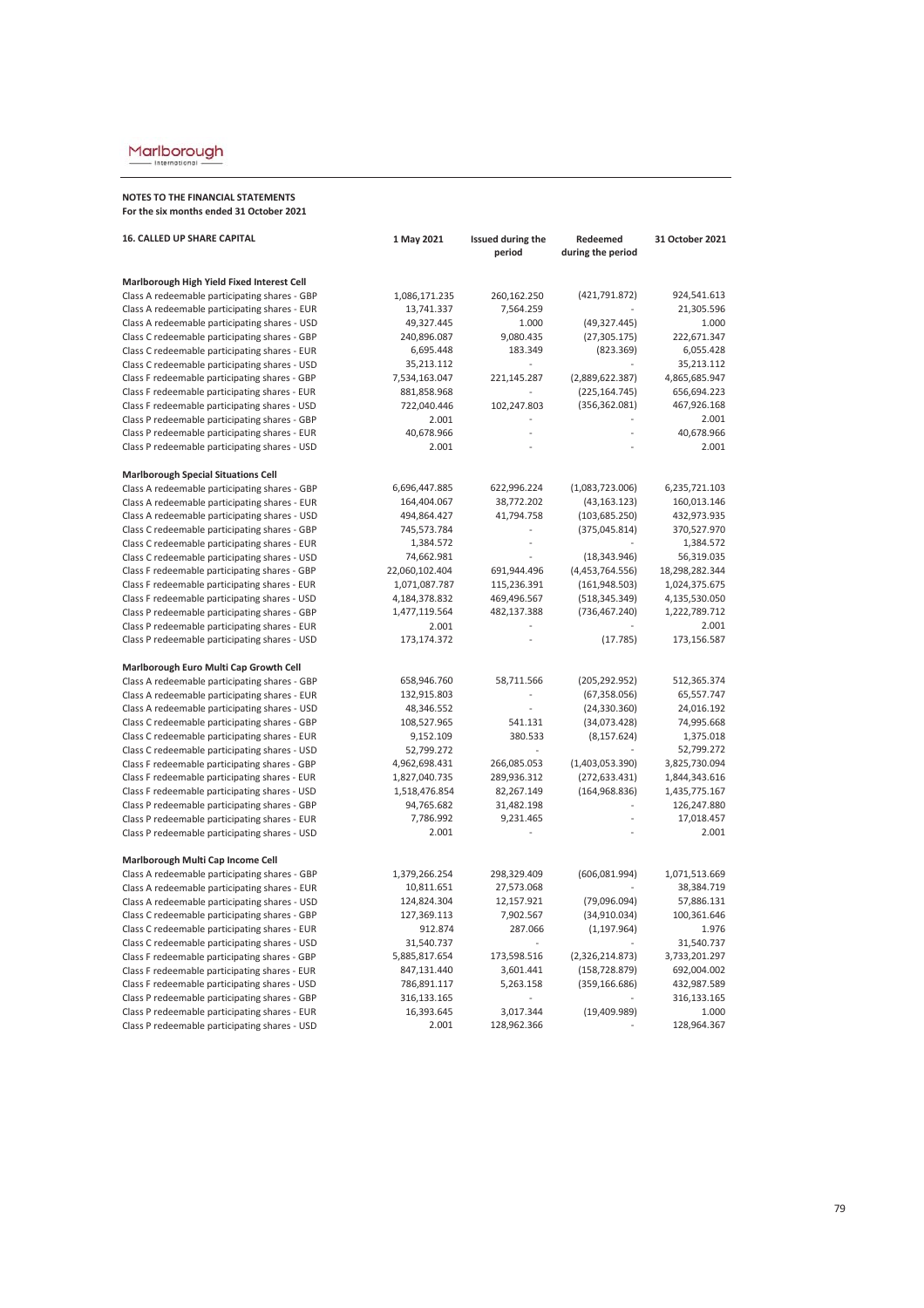Internationa

| 16. CALLED UP SHARE CAPITAL (continued)                      | 1 May 2021               | Issued during the | Redeemed          | 31 October 2021           |
|--------------------------------------------------------------|--------------------------|-------------------|-------------------|---------------------------|
|                                                              |                          | period            | during the period |                           |
| Marlborough UK Micro Cap Growth Cell                         |                          |                   |                   |                           |
| Class A redeemable participating shares - GBP                | 733,587.671              | 217,498.452       | (253, 614.530)    | 697,471.593               |
| Class A redeemable participating shares - EUR                | 106,609.821              |                   | (22, 219.565)     | 84,390.256                |
| Class A redeemable participating shares - USD                | 52,463.943               | $\overline{a}$    | (27, 632.344)     | 24,831.599                |
| Class C redeemable participating shares - GBP                | 66,700.868               | 1,405.344         | (27, 188.108)     | 40,918.104                |
| Class C redeemable participating shares - EUR                | 5,973.064                | 1.001             | (5,971.087)       | 2.978                     |
| Class C redeemable participating shares - USD                | 6,828.586                | $\overline{a}$    |                   | 6,828.586                 |
| Class F redeemable participating shares - GBP                | 7,135,232.822            | 725,191.580       | (1,852,394.834)   | 6,008,029.568             |
| There are no standards, interpretations or amendments to     |                          |                   |                   |                           |
| existing standards that are effective for the first time for |                          |                   |                   |                           |
| the financial year beginning on or after 1 January 2020 that | 450,015.057              | 78,942.080        | (283, 802.848)    | 245,154.289               |
| would be expected to have a material impact on the           |                          |                   |                   |                           |
| Company.                                                     |                          |                   |                   |                           |
| Class F redeemable participating shares - USD                | 1,070,446.960            | 7,396.450         | (435,011.286)     | 642,832.124<br>31,907.541 |
| Class P redeemable participating shares - GBP                | 14,133.285               | 29,496.528        | (11, 722.272)     |                           |
| Class P redeemable participating shares - EUR                | 1.000                    |                   |                   | 1.000                     |
| Class P redeemable participating shares - USD                | 2.001                    | 3,924.647         |                   | 3,926.648                 |
| Marlborough UK Multi Cap Growth Cell                         |                          |                   |                   |                           |
| Class A redeemable participating shares - GBP                | 922,789.590              | 168,074.431       | (213, 145.379)    | 877,718.642               |
| Class A redeemable participating shares - EUR                | 33,364.423               |                   |                   | 33,364.423                |
| Class A redeemable participating shares - USD                | 68,028.175               | 1.000             | (68,028.175)      | 1.000                     |
| Class C redeemable participating shares - GBP                | 105,321.602              | 2,462.051         | (45, 012.592)     | 62,771.061                |
| Class C redeemable participating shares - EUR                | 444.945                  | 79.570            | (522.514)         | 2.001                     |
| Class C redeemable participating shares - USD                | 2.001                    | $\sim$            |                   | 2.001                     |
| Class F redeemable participating shares - GBP                | 6,136,068.061            | 275,730.762       | (2, 128, 290.431) | 4,283,508.392             |
| Class F redeemable participating shares - EUR                | 143,416.532              | $\overline{a}$    | (82, 874.854)     | 60,541.678                |
| Class F redeemable participating shares - USD                | 617,429.500              | 89,693.642        | (217, 437.612)    | 489,685.530               |
| Class P redeemable participating shares - GBP                | 289,074.195              | $\overline{a}$    | (14, 655.943)     | 274,418.252               |
| Class P redeemable participating shares - EUR                | 2.001                    |                   |                   | 2.001                     |
| Class P redeemable participating shares - USD                | 2.001                    | 111,153.846       |                   | 111,155.847               |
| <b>Marlborough Bond Income Cell</b>                          |                          |                   |                   |                           |
| Class A redeemable participating shares - GBP                | 19,306.073               |                   |                   | 19,306.073                |
| Class A redeemable participating shares - EUR                | 2.001                    |                   |                   | 2.001                     |
| Class A redeemable participating shares - USD                | 38,740.130               | 1.000             | (38, 740.130)     | 1.000                     |
| Class C redeemable participating shares - GBP                | 233,218.725              | 9,162.158         | (24, 545.449)     | 217,835.434               |
| Class C redeemable participating shares - EUR                | 6,618.332                | 188.382           | (793.040)         | 6,013.674                 |
| Class C redeemable participating shares - USD                | 35,241.740               |                   |                   | 35,241.740                |
| Class F redeemable participating shares - GBP                | 310,202.608              | L.                | $\frac{1}{2}$     | 310,202.608               |
| Class F redeemable participating shares - EUR                | 2.001                    |                   |                   | 2.001                     |
| Class F redeemable participating shares - USD                | 13,328.612               |                   |                   | 13,328.612                |
| Class P redeemable participating shares - GBP                | 2.001                    |                   |                   | 2.001                     |
| Class P redeemable participating shares - EUR                | 2.001                    | $\overline{a}$    |                   | 2.001                     |
| Class P redeemable participating shares - USD                | 2.001                    | L.                |                   | 2.001                     |
| Marlborough Far East Growth Cell                             |                          |                   |                   |                           |
| Class A redeemable participating shares - GBP                | 648,807.145              | 18,289.329        | (344, 488.628)    | 322,607.846               |
| Class A redeemable participating shares - EUR                |                          |                   |                   | 15,830.679                |
| Class A redeemable participating shares - USD                | 15,830.679<br>20,528.968 |                   | (12,349.002)      | 8,179.966                 |
| Class C redeemable participating shares - GBP                | 182,423.170              | 7,778.038         | (8,956.814)       | 181,244.394               |
| Class C redeemable participating shares - EUR                | 577.260                  | 150.604           | (725.900)         | 1.964                     |
| Class C redeemable participating shares - USD                | 22,518.464               |                   |                   | 22,518.464                |
| Class F redeemable participating shares - GBP                | 1,554,419.016            | 36,975.695        | (616, 235.029)    | 975,159.682               |
| Class F redeemable participating shares - EUR                | 150,262.871              | 9,216.590         | (8,921.005)       | 150,558.456               |
| Class F redeemable participating shares - USD                | 1,166,283.775            | 69,768.931        | (224,090.692)     | 1,011,962.014             |
| Class P redeemable participating shares - GBP                | 88,373.453               |                   |                   | 88,373.453                |
| Class P redeemable participating shares - EUR                | 2.001                    |                   |                   | 2.001                     |
| Class P redeemable participating shares - USD                | 2.001                    |                   |                   | 2.001                     |
|                                                              |                          |                   |                   |                           |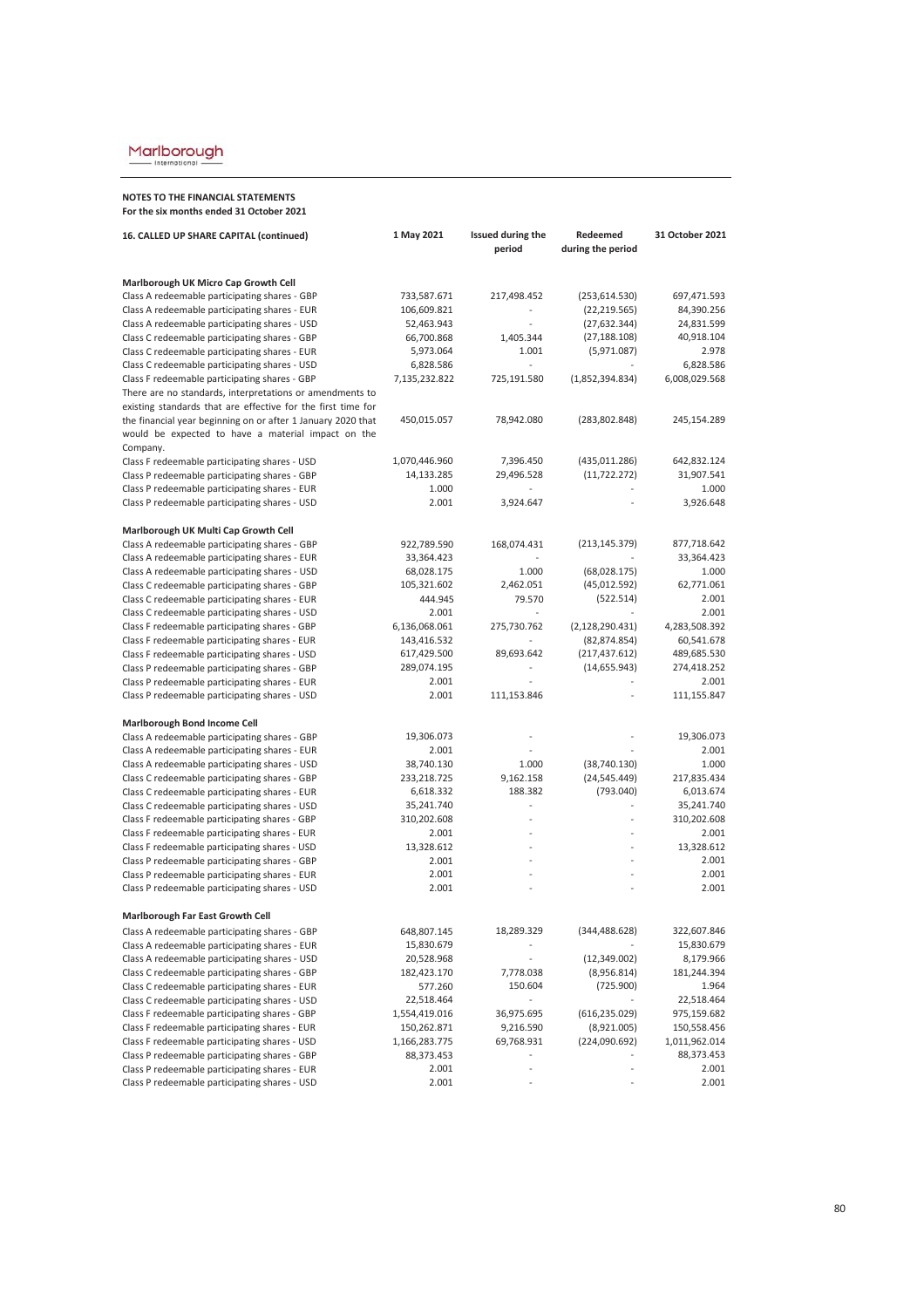International

| 16. CALLED UP SHARE CAPITAL (continued)       | 1 May 2021     | Issued during the<br>period | Redeemed<br>during the period | 31 October 2021 |
|-----------------------------------------------|----------------|-----------------------------|-------------------------------|-----------------|
|                                               |                |                             |                               |                 |
| <b>Marlborough Global Cell</b>                |                |                             |                               |                 |
| Class A redeemable participating shares - GBP | 2.001          |                             |                               | 2.001           |
| Class A redeemable participating shares - EUR | 2.001          |                             |                               | 2.001           |
| Class A redeemable participating shares - USD | 2.001          |                             |                               | 2.001           |
| Class C redeemable participating shares - GBP | 55,222.395     | 12,486.161                  | (11,632.708)                  | 56,075.848      |
| Class C redeemable participating shares - EUR | 465.097        | 105.334                     | (568.445)                     | 1.986           |
| Class C redeemable participating shares - USD | 44,800.606     |                             |                               | 44,800.606      |
| Class F redeemable participating shares - GBP | 261,279.405    |                             | (51, 232.244)                 | 210,047.161     |
| Class F redeemable participating shares - EUR | 2.001          |                             |                               | 2.001           |
| Class F redeemable participating shares - USD | 5,715.286      |                             |                               | 5,715.286       |
| Class P redeemable participating shares - GBP | 2.001          | $\overline{a}$              |                               | 2.001           |
| Class P redeemable participating shares - EUR | 2.001          |                             |                               | 2.001           |
| Class P redeemable participating shares - USD | 2.001          |                             |                               | 2.001           |
| Marlborough US Multi Cap Income Cell          |                |                             |                               |                 |
| Class A redeemable participating shares - GBP | 385,477.687    | 10,967.681                  | (204, 547.290)                | 191,898.078     |
| Class A redeemable participating shares - EUR | 22,386.813     | 1.000                       | (22, 386.813)                 | 1.000           |
| Class A redeemable participating shares - USD | 132,505.921    | 58,114.399                  | (17, 403.389)                 | 173,216.931     |
| Class C redeemable participating shares - GBP | 127,188.290    | 33,011.063                  | (16, 814.364)                 | 143,384.989     |
| Class C redeemable participating shares - EUR | 743.008        | 460.742                     | (1,201.772)                   | 1.978           |
| Class C redeemable participating shares - USD | 100,540.210    | 24,968.734                  | (14, 185.533)                 | 111,323.411     |
| Class F redeemable participating shares - GBP | 2,306,838.958  | 441,674.843                 | (1, 186, 190.599)             | 1,562,323.202   |
| Class F redeemable participating shares - EUR | 561,913.768    | 286,299.298                 | (120, 637.205)                | 727,575.861     |
| Class F redeemable participating shares - USD | 2,890,871.556  | 1,201,196.050               | (691, 906.618)                | 3,400,160.988   |
| Class P redeemable participating shares - GBP | 75,190.890     | 11,769.192                  |                               | 86,960.082      |
| Class P redeemable participating shares - EUR | 2.001          |                             |                               | 2.001           |
| Class P redeemable participating shares - USD | 2.001          |                             |                               | 2.001           |
| Marlborough Global Bond Cell                  |                |                             |                               |                 |
| Class A redeemable participating shares - GBP | 1,292,477.038  | 220,271.750                 | (755, 177.340)                | 757,571.448     |
| Class A redeemable participating shares - EUR | 16,255.209     |                             |                               | 16,255.209      |
| Class A redeemable participating shares - USD | 107,762.473    | 33,628.475                  | (3,000.000)                   | 138,390.948     |
| Class C redeemable participating shares - GBP | 152,651.958    | 4,874.214                   | (8,584.112)                   | 148,942.060     |
| Class C redeemable participating shares - EUR | 558.348        | 183.583                     | (739.930)                     | 2.001           |
| Class C redeemable participating shares - USD | 75,825.098     |                             |                               | 75,825.098      |
| Class F redeemable participating shares - GBP | 3,600,928.434  | 475,174.199                 | (1, 110, 261.160)             | 2,965,841.473   |
| Class F redeemable participating shares - EUR | 1,108,288.883  | 16,898.934                  | (212, 521.394)                | 912,666.423     |
| Class F redeemable participating shares - USD | 2,012,076.419  | 514,884.209                 | (802, 046.464)                | 1,724,914.164   |
| Class P redeemable participating shares - GBP | 9,121.723      |                             |                               | 9,121.723       |
| Class P redeemable participating shares - EUR | 2.001          |                             |                               | 2.001           |
| Class P redeemable participating shares - USD | 2.001          |                             |                               | 2.001           |
| <b>Marlborough Balanced Cell</b>              |                |                             |                               |                 |
| Class A redeemable participating shares - GBP | 6,292,255.465  | 408,511.996                 | (1,661,161.885)               | 5,039,605.576   |
| Class A redeemable participating shares - EUR | 165,358.574    | 75,697.211                  | (151, 394.422)                | 89,661.363      |
| Class A redeemable participating shares - USD | 591,572.507    | 33,246.922                  | (119, 682.007)                | 505,137.422     |
| Class C redeemable participating shares - GBP | 1,507,330.522  |                             | (107, 912.777)                | 1,399,417.745   |
| Class C redeemable participating shares - EUR | 2.001          |                             |                               | 2.001           |
| Class C redeemable participating shares - USD | 2.001          |                             |                               | 2.001           |
| Class F redeemable participating shares - GBP | 62,063,631.517 | 324,512.736                 | (11,524,800.005)              | 50,863,344.248  |
| Class F redeemable participating shares - EUR | 1,934,970.521  | 628,300.630                 | (162, 690.644)                | 2,400,580.507   |
| Class F redeemable participating shares - USD | 8,366,609.621  | 335,964.018                 | (1,665,095.974)               | 7,037,477.665   |
| Class P redeemable participating shares - GBP | 3,174,743.387  |                             | (257, 857.124)                | 2,916,886.263   |
| Class P redeemable participating shares - EUR | 30,052.174     |                             |                               | 30,052.174      |
| Class P redeemable participating shares - USD | 511,254.872    |                             | (53,965.745)                  | 457,289.127     |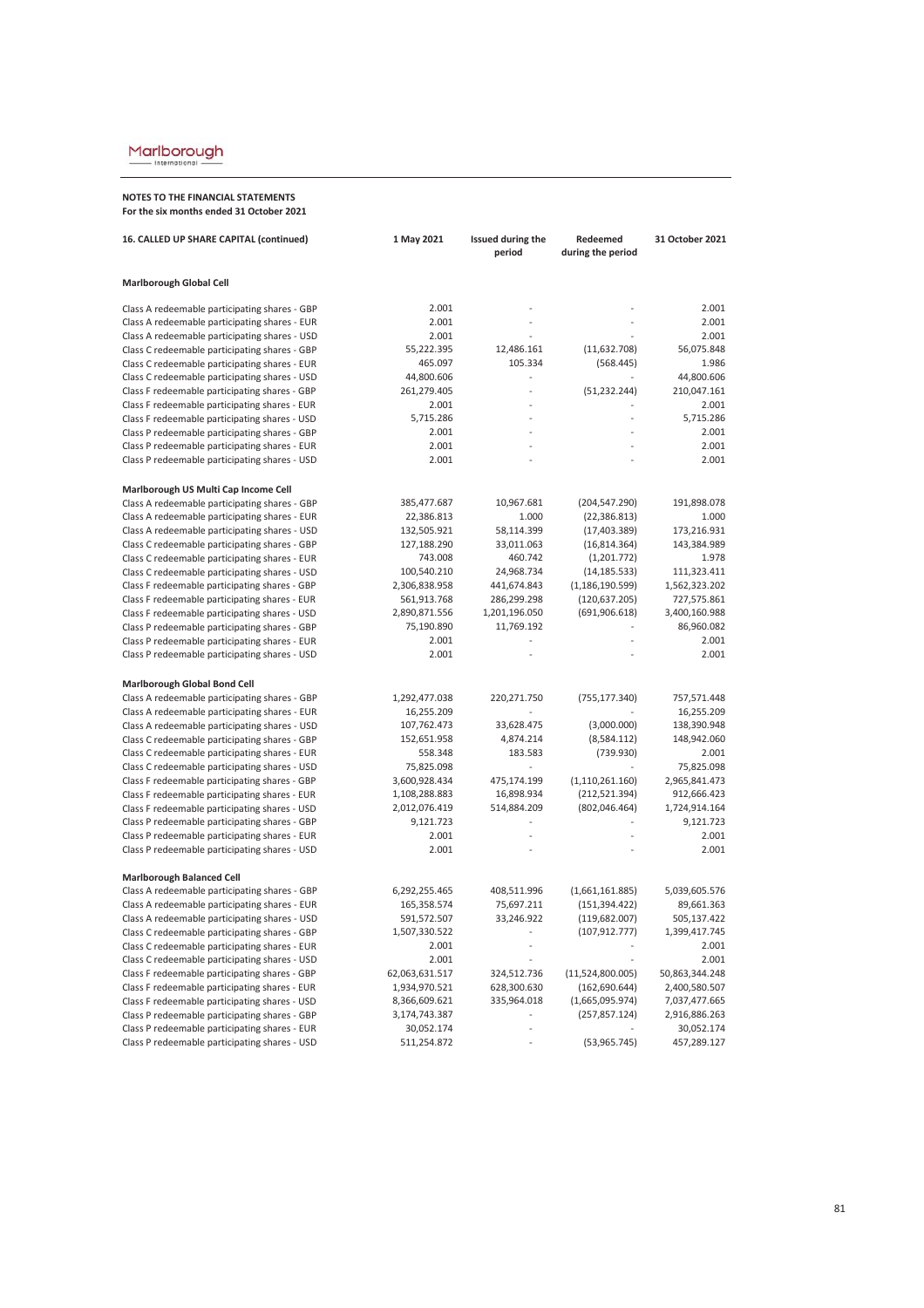International

| 16. CALLED UP SHARE CAPITAL (continued)       | 1 May 2021     | Issued during the<br>period | Redeemed<br>during the period | 31 October 2021 |
|-----------------------------------------------|----------------|-----------------------------|-------------------------------|-----------------|
| <b>Marlborough Cautious Cell</b>              |                |                             |                               |                 |
| Class A redeemable participating shares - GBP | 2,788,181.313  | 75,069.748                  | (535, 649.795)                | 2,327,601.266   |
| Class A redeemable participating shares - EUR | 70,856.850     |                             |                               | 70,856.850      |
| Class A redeemable participating shares - USD | 289,566.816    | 27,884.460                  |                               | 317,451.276     |
| Class C redeemable participating shares - GBP | 811,778.007    |                             |                               | 811,778.007     |
| Class C redeemable participating shares - EUR | 29,109.850     |                             |                               | 29,109.850      |
| Class C redeemable participating shares - USD | 2.001          |                             |                               | 2.001           |
| Class F redeemable participating shares - GBP | 60,147,103.278 | 111,602.711                 | (20,070,623.326)              | 40,188,082.663  |
| Class F redeemable participating shares - EUR | 714,128.238    | 58,733.251                  | (45,829.270)                  | 727,032.219     |
| Class F redeemable participating shares - USD | 2,865,173.993  | 336,611.932                 | (690, 267.713)                | 2,511,518.212   |
| Class P redeemable participating shares - GBP | 1,508,322.279  |                             | (886, 111.762)                | 622,210.517     |
| Class P redeemable participating shares - EUR | 2.001          |                             |                               | 2.001           |
| Class P redeemable participating shares - USD | 37,820.589     | 1.000                       | (37,820.589)                  | 1.000           |
| <b>Marlborough Defensive Cell</b>             |                |                             |                               |                 |
| Class A redeemable participating shares - GBP | 1,048,774.513  | 34,194.666                  | (489, 365.375)                | 593,603.804     |
| Class A redeemable participating shares - EUR | 2.001          |                             |                               | 2.001           |
| Class A redeemable participating shares - USD | 2.001          |                             |                               | 2.001           |
| Class C redeemable participating shares - GBP | 70,416.638     |                             |                               | 70,416.638      |
| Class C redeemable participating shares - EUR | 2.001          |                             |                               | 2.001           |
| Class C redeemable participating shares - USD | 2.001          |                             |                               | 2.001           |
| Class F redeemable participating shares - GBP | 4,593,708.313  | 3,236,902.136               | (1,091,241.714)               | 6,739,368.735   |
| Class F redeemable participating shares - EUR | 33,954.717     |                             |                               | 33,954.717      |
| Class F redeemable participating shares - USD | 546,013.874    | 23,312.579                  | (293, 970.645)                | 275,355.808     |
| Class P redeemable participating shares - GBP | 41,995.108     |                             |                               | 41,995.108      |
| Class P redeemable participating shares - EUR | 2.001          |                             |                               | 2.001           |
| Class P redeemable participating shares - USD | 2.001          |                             |                               | 2.001           |
| Marlborough Adventurous Cell                  |                |                             |                               |                 |
| Class A redeemable participating shares - GBP | 463,652.539    |                             | (91, 507.839)                 | 372,144.700     |
| Class A redeemable participating shares - EUR | 2.001          |                             |                               | 2.001           |
| Class A redeemable participating shares - USD | 73,477.302     |                             | (29, 712.810)                 | 43,764.492      |
| Class C redeemable participating shares - GBP | 168,237.915    |                             |                               | 168,237.915     |
| Class C redeemable participating shares - EUR | 2.001          |                             |                               | 2.001           |
| Class C redeemable participating shares - USD | 42,200.084     | 1.000                       | (42, 200.084)                 | 1.000           |
| Class F redeemable participating shares - GBP | 8,240,269.807  | 7,896.857                   | (1,599,833.819)               | 6,648,332.845   |
| Class F redeemable participating shares - EUR | 552,072.394    |                             | (120, 839.926)                | 431,232.468     |
| Class F redeemable participating shares - USD | 2,125,560.201  | 18,217.459                  | (796, 729.122)                | 1,347,048.538   |
| Class P redeemable participating shares - GBP | 218,630.928    | 42,226.800                  | (54,038.203)                  | 206,819.525     |
| Class P redeemable participating shares - EUR | 9,836.371      |                             |                               | 9,836.371       |
| Class P redeemable participating shares - USD | 2.001          |                             |                               | 2.001           |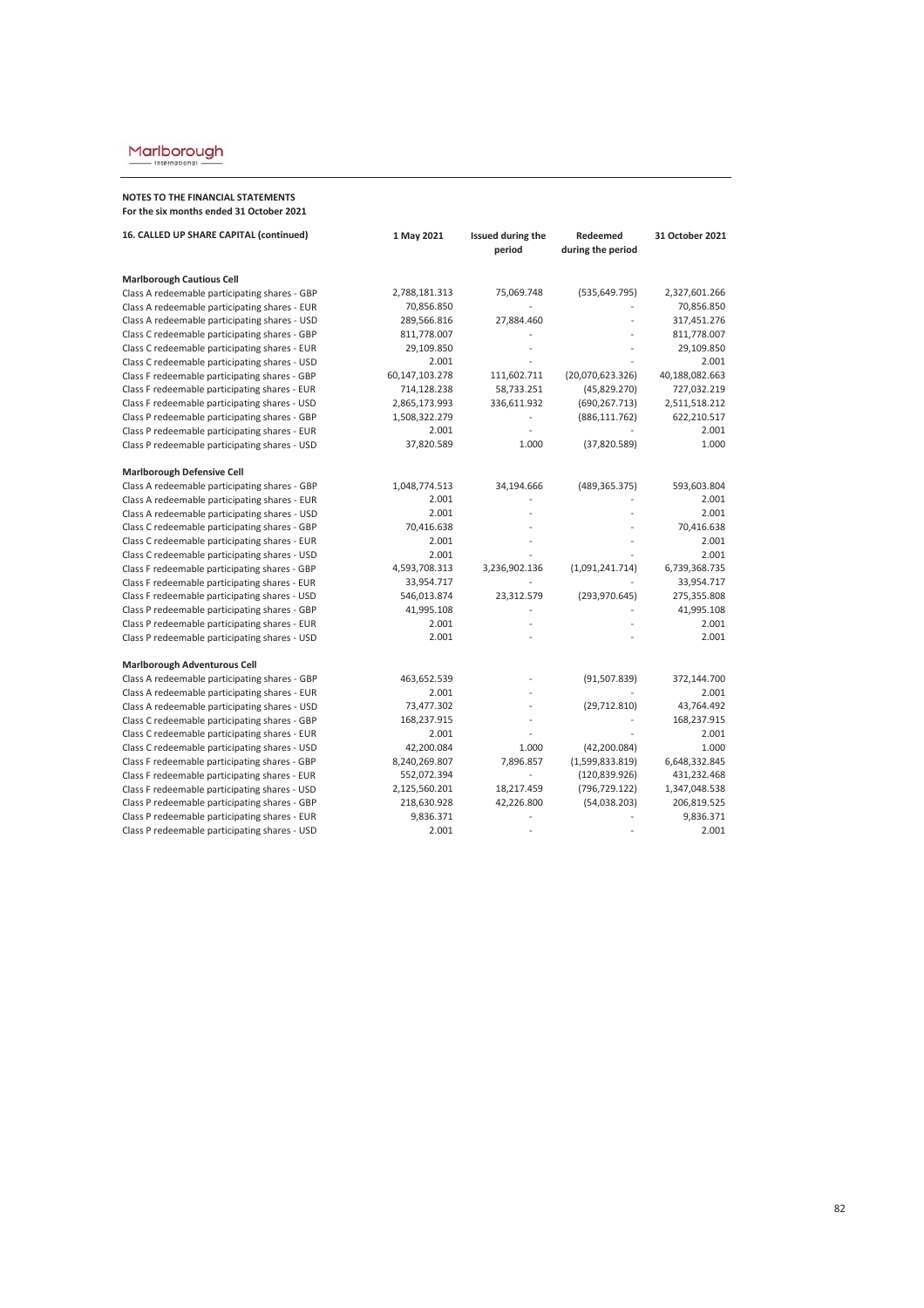#### **NOTES TO THE FINANCIAL STATEMENTS For the six months ended 31 October 2021**

#### **16. CALLED UP SHARE CAPITAL (continued)**

The Company also has one Management Share in issue. The Management Share does not carry any rights to dividends from the Company. In the event of liquidation of the Company the Management Shareholders rank only for a return of the nominal amount paid up on them using the assets of the Company not comprised within any of the Cells.

The redeemable shares carry an equal right to such dividends and other distributions as the Directors declare. On a winding up the assets of each Class Cell available for distribution will be distributed among the holders of Shares of that Class Cell pro rata to their respective holdings in such Class. They are classed as liabilities rather than equity as they do not meet the exemption criteria in IAS 32.16A(c).

#### *Subscriptions*

Participating Redeemable shares are available for subscription at the Subscription Price on each Subscription Day. The Subscription Price equals the Net Asset Value per Share as at the Valuation Day immediately preceding the Subscription Day on which the application is effective. In addition, an initial fee of up to 5% of the Subscription Price may be charged in relation to Class A and Class F Shares. No upfront subscription charge shall apply to subscriptions for Class F Sterling Participating Shares and subscriptions in this share class shall be 100% allocated to the subscriber. However, a preliminary charge of up to 5% of the Subscription Price may be levied by the Company in respect of each subscriber (the "Preliminary Charge"). Where levied, such Preliminary Charge shall be amortised over a five year period from the relevant Subscription Date at 1% per annum. In determining the Net Asset Value of the Class F Participating Shares, the Preliminary Charge will be deferred and charged to the Net Asset Value of the relevant Class Account at a rate of 1% each year for a period of up to five years from the date of subscription.

The initial offer for shares were issued at a price of £1.00 per share. Save where the manager, in exceptional circumstances, agrees to a lower figure the minimum initial subscription per subscriber is £1,000 or foreign currency equivalent in respect of class A participating Share or Class F Participating Shares, £1,000,000 or foreign currency equivalent in respect of class C Participating shares and £5,000,000 of foreign currency equivalent in respect of class P Participating Shares. Subsequent subscriptions from existing investors must be for at least £1,000 of foreign currency equivalent per cell. Fractions of a Participating Share will be issued where any subscription monies are not an exact multiple of the Subscription Price.

#### *Redemptions*

Shares are redeemable at the option of the Shareholder on any Redemption Day. Redemption requests, once given, are irrevocable save with the consent of the Directors.

Participating Redeemable shares are redeemable at the Redemption Price on each Redemption Day. The Redemption Price equals the Net Asset Value per Share as at the Valuation Day immediately preceding the Redemption Day on which the redemption request is effective (request must be received by 5pm on the day immediately preceding the intended dealing day). In addition, a Redemption Charge (expressed as a percentage of the value of the Participating Shares redeemed) is payable by an investor on the redemption of the Participating Shares. For Class F shares the redemption penalty will be equal to the unamortised front end fee that remains at the date of redemption. For further details of the redemption penalties please refer to the relevant supplemental particulars of the respective cells.

The Directors may declare a suspension of the redemption of shares in certain circumstances. No shares will be redeemed during any period of suspension. The Directors may also require a compulsory redemption of all or part of the shares held by a Shareholder in certain circumstances. This enables the Directors to manage the liquidity of the Cells.